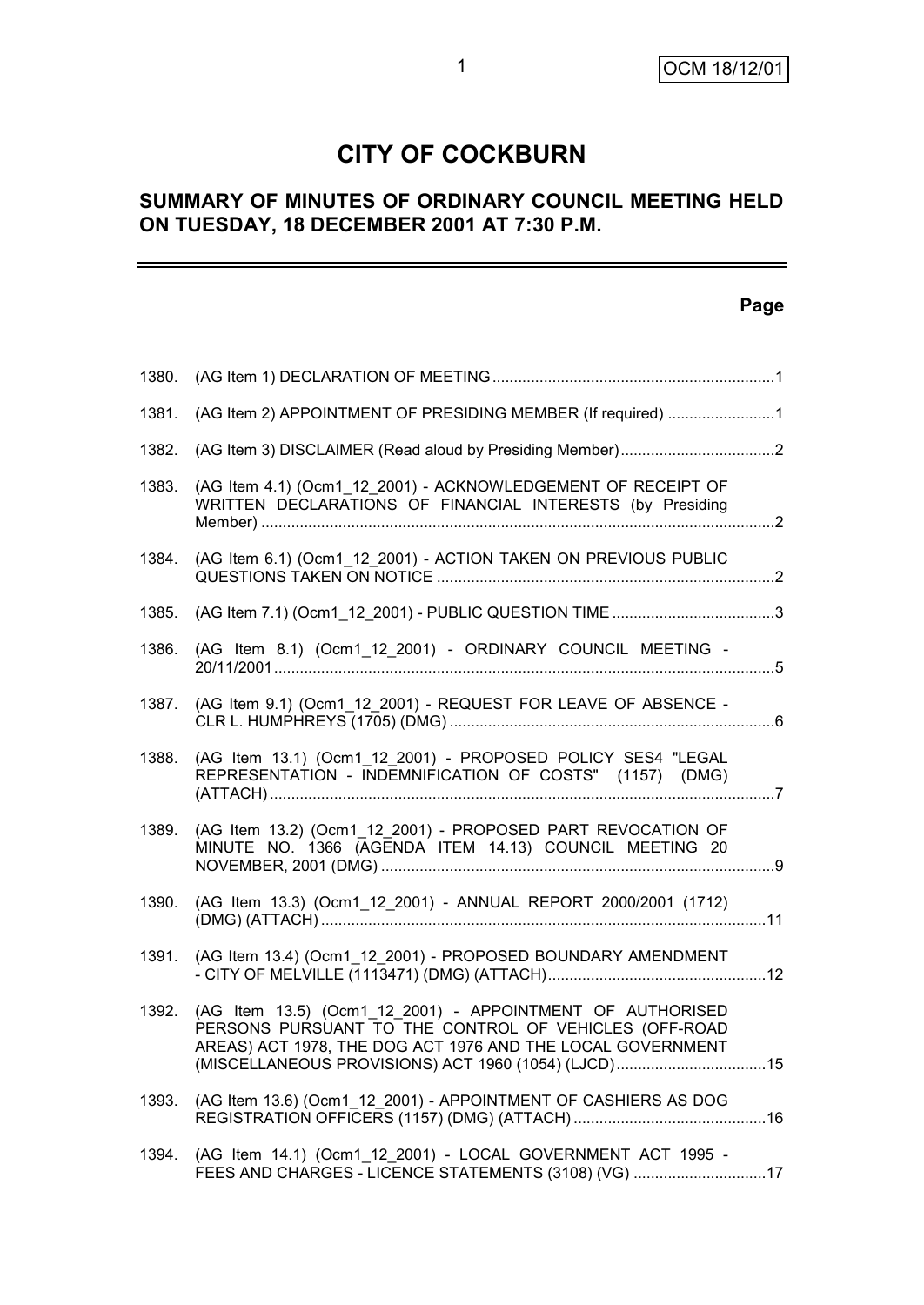| 1395. | (AG Item 14.2) (Ocm1 12 2001) - PORT CATHERINE MARINA PROJECT -<br>PROPOSED REALIGNMENT OF THE DISTRICT BOUNDARY (3209006)                                                                                                                       |  |
|-------|--------------------------------------------------------------------------------------------------------------------------------------------------------------------------------------------------------------------------------------------------|--|
| 1396. | (AG Item 14.3) (Ocm1_12_2001) - DISTRICT ZONING SCHEME NO. 2 -<br>AMENDMENT NO. 232 - DEVELOPMENT AREA NO. 11 - PORT                                                                                                                             |  |
| 1397. | (AG Item 14.4) (Ocm1 12 2001) - METROPOLITAN REGION SCHEME<br>PROPOSED AMENDMENT NO. 1010/33 - PORT CATHERINE -                                                                                                                                  |  |
| 1398. | (AG Item 14.5) (Ocm1 12 2001) - AUTHORISED PERSON PURSUANT TO<br>SECTION 245A OF THE LOCAL GOVERNMENT (MISCELLANEOUS<br>PROVISIONS) ACT 1960, PRIVATE SWIMMING POOLS (3211) (VG) 33                                                              |  |
| 1399. | (AG Item 14.6) (Ocm1_12_2001) - REVISED MULTI STOREY<br>ACCOMMODATION UNITS (9) - LOT 4; 3 ROCKINGHAM ROAD,                                                                                                                                      |  |
| 1400. | (AG Item 14.7) (Ocm1 12 2001) - CLOSURE OF PORTION OF<br>COCKBURN ROAD JERVOISE BAY PURSUANT TO SECTION 58 OF THE                                                                                                                                |  |
| 1401. | (AG Item 14.8) (Ocm1_12_2001) - PROPOSED STRUCTURE PLAN AND<br>SUBDIVISION LOTS 15, 16 AND 17 ROCKINGHAM ROAD, MUNSTER -<br>OWNER: B & Y RADONICH & I RADONICH - APPLICANT: TAYLOR<br>BURRELL AND URBAN FOCUS (115946) (AJB) (MAP 9) (ATTACH) 42 |  |
| 1402. | (AG Item 14.9) (Ocm1_12_2001) - ADOPTION OF FORMS - CITY OF<br>COCKBURN HEALTH (EATING HOUSES) LOCAL LAWS (1149) (WJH)                                                                                                                           |  |
| 1403. | (AG Item 14.10) (Ocm1_12_2001) - SMRC REGIONAL COMMUNITY                                                                                                                                                                                         |  |
| 1404. | (AG Item 14.11) (Ocm1_12_2001) - FINAL ADOPTION - SCHEME<br>AMENDMENT NO. 231 PROPOSED TEXT AMENDMENT TO TOWN<br>PLANNING SCHEME - DISTRICT ZONING SCHEME NO. 2 (92231) (MR) 51                                                                  |  |
| 1405. | (AG Item 14.12) (Ocm1 12 2001) - REVOCATION OF PLANNING<br>APPROVAL -FUNCTION CENTRE - LOT 9 (NO. 220) WATTLEUP ROAD,<br>WATTLEUP - OWNER/APPLICANT: V LOMBARDO (4412312) (MR) 55                                                                |  |
| 1406. | (AG Item 15.1) (Ocm1 12 2001) - BUDGET REVIEW - PERIOD ENDING 31                                                                                                                                                                                 |  |
| 1407. | (AG Item 15.2) (Ocm1_12_2001) - LIST OF CREDITORS PAID (5605) (KL)                                                                                                                                                                               |  |
| 1408. | (AG Item 15.3) (Ocm1 12 2001) - REVIEW OF CORPORATE STRATEGIC                                                                                                                                                                                    |  |
| 1409. | (AG Item 15.4) (Ocm1_12_2001) - REPORT ON FINANCIAL STATEMENTS                                                                                                                                                                                   |  |
| 1410. | (AG Item 16.1) (Ocm1_12_2001) - GATEWAYS SHOPPING CENTRE -                                                                                                                                                                                       |  |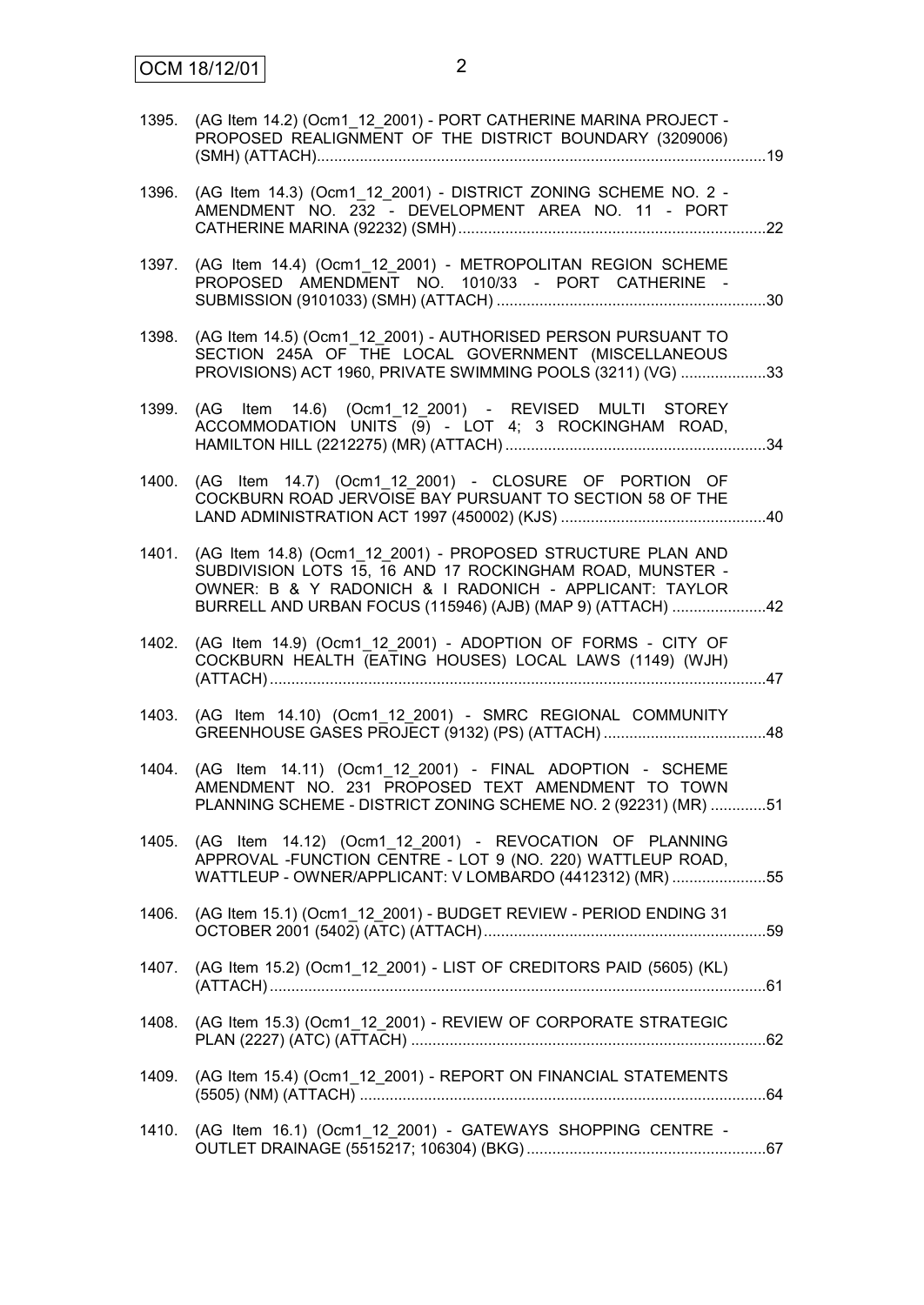| 1411. (AG Item 16.2) (Ocm1 12 2001) - NEW COUNCIL POSITION STATEMENT<br>- PSEW14 "UNKEMPT VERGE MOWING" (4700) (AC) (ATTACH) 69 |  |
|---------------------------------------------------------------------------------------------------------------------------------|--|
| 1412. (AG Item 16.3) (Ocm1_12_2001) - HENDERSON LANDFILL DISPOSAL                                                               |  |
| 1413. (AG Item 17.1) (Ocm1_12_2001) - INFANT HEALTH CLINICS (8210) (GB)73                                                       |  |
| 1414. (AG Item 17.2) (Ocm1_12_2001) - LEN PACKHAM RESERVE BUILDING                                                              |  |
| 1415. (AG Item 17.3) (Ocm1_12_2001) - DENTAL HEALTH CLINIC (2201726)                                                            |  |
| 1416. (AG Item 17.4) (Ocm1_12_2001) - RENEWAL OF USER<br>MANAGEMENT/LEASE AGREEMENTS - CLUB/CHANGEROOMS (1953)                  |  |
| 1417. (AG Item 22.1) (Ocm1_12_2001) - MATTERS TO BE NOTED FOR                                                                   |  |
| 1418. (AG Item 23.1) (Ocm1_12_2001) - CONTRACT OF SERVICE - R.W.                                                                |  |
| 1419. (AG Item 24.1) (Ocm1_12_2001) - RESOLUTION OF COMPLIANCE                                                                  |  |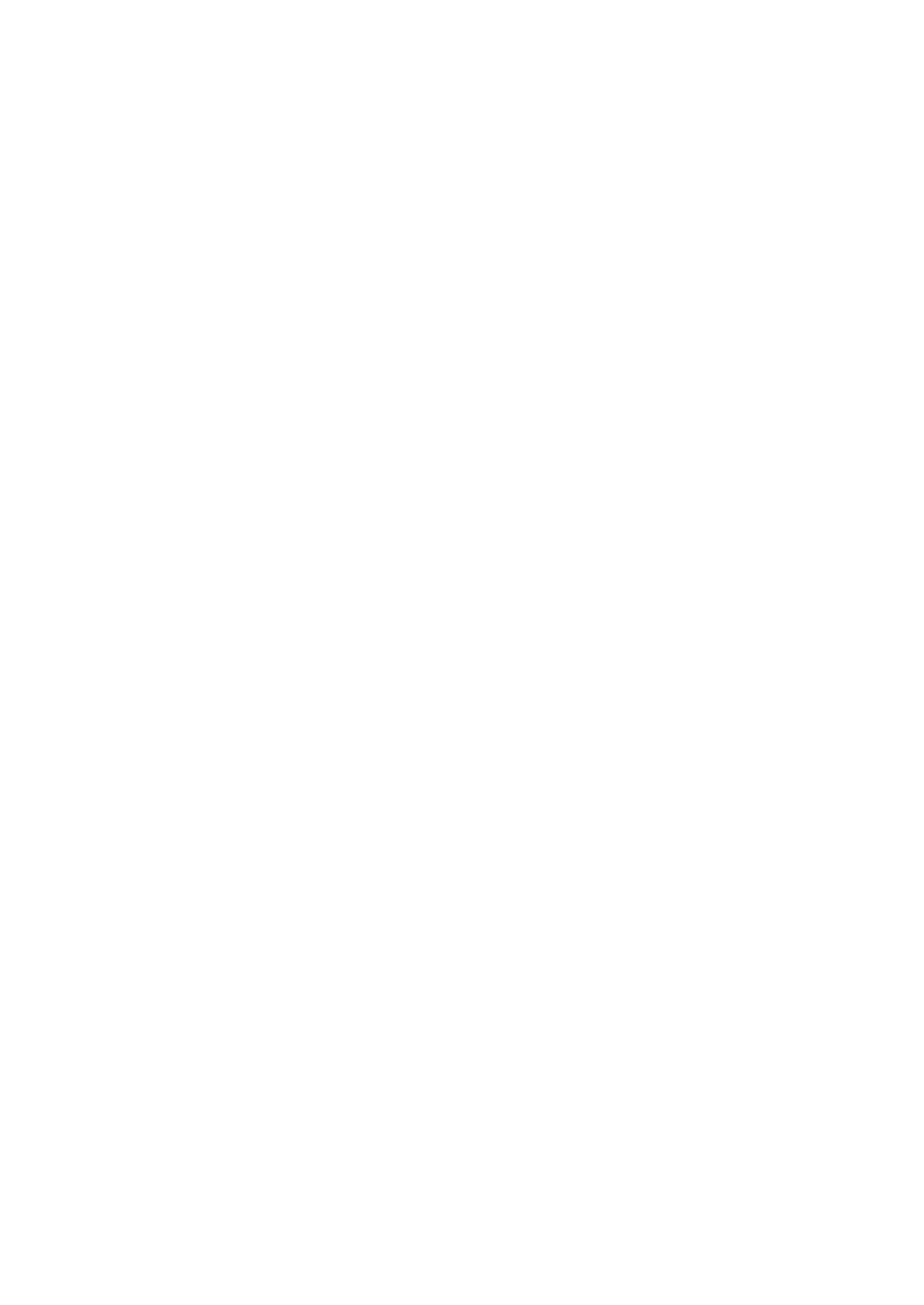# **CITY OF COCKBURN**

# **MINUTES OF ORDINARY COUNCIL MEETING HELD ON TUESDAY, 18 DECEMBER 2001 AT 7:30 P.M.**

#### **PRESENT:**

#### **ELECTED MEMBERS**

| Mr S Lee            | Mayor        |
|---------------------|--------------|
| Mr R Graham         | Deputy Mayor |
| Ms A Tilbury        | Councillor   |
| Mr I Whitfield      | Councillor   |
| Mr A Edwards        | Councillor   |
| Mr K Allen          | Councillor   |
| Mr L Humphreys      | Councillor   |
| Mrs N Waters        | Councillor   |
| Mr M Reeve-Fowkes - | Councillor   |
| Mrs V Oliver        | Councillor   |
|                     |              |

#### **IN ATTENDANCE**

| Mr R. Brown    |                | <b>Chief Executive Officer</b>         |
|----------------|----------------|----------------------------------------|
| Mr D. Green    |                | <b>Director, Community Services</b>    |
| Mr A. Crothers | $\overline{a}$ | Director, Finance & Corporate Services |
| Mr S. Hiller   |                | Director, Planning & Development       |
| Mr B. Greay    |                | Director, Engineering & Works          |
| Mrs S. Ellis   |                | Secretary to Chief Executive Officer   |
| Mr C. Ellis    |                | <b>Communications Manager</b>          |

# **1380. (AG Item 1) DECLARATION OF MEETING**

The Presiding Member declared the meeting open at 7:30pm.

#### **1381. (AG Item 2) APPOINTMENT OF PRESIDING MEMBER (If required)**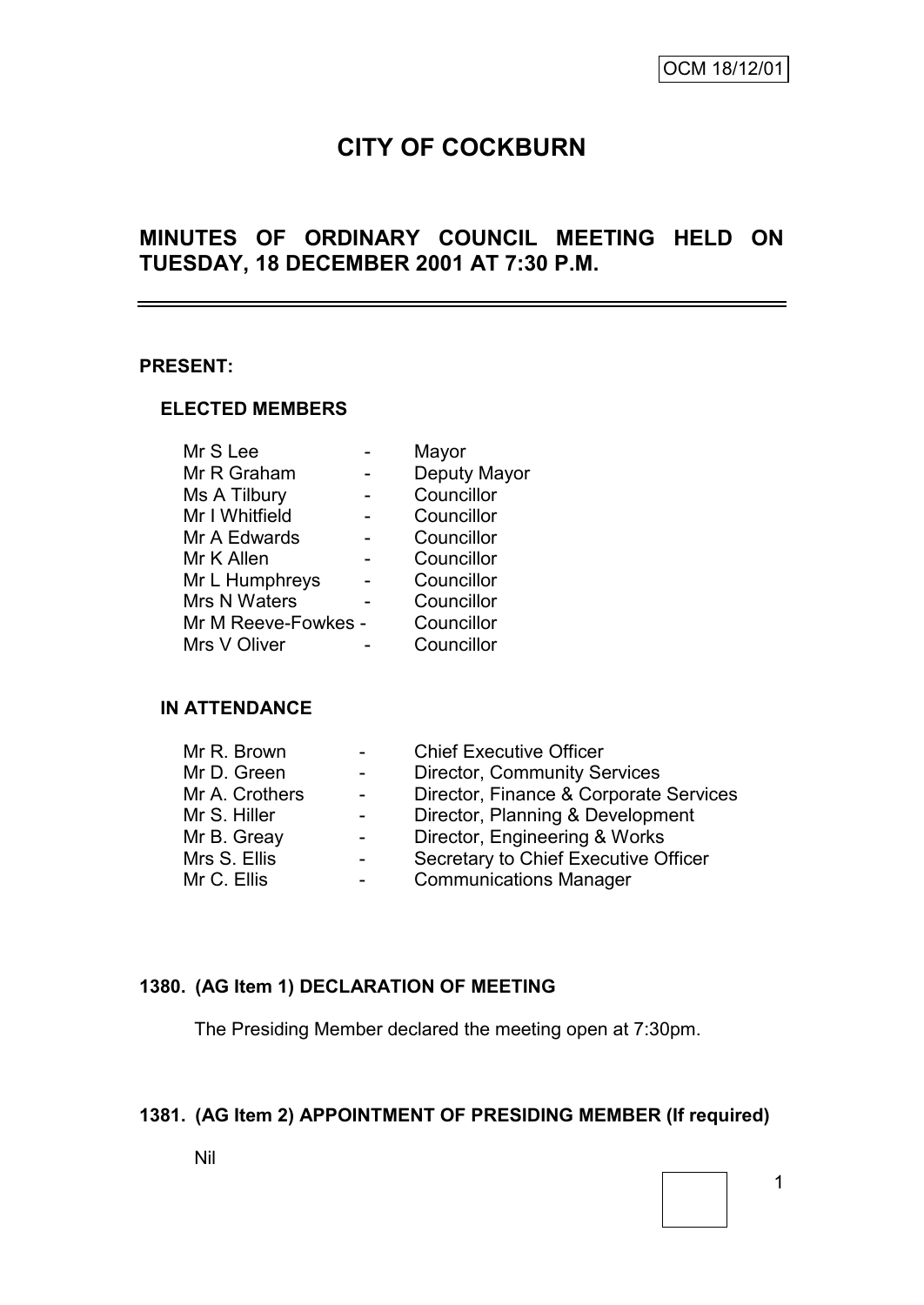**1382. (AG Item 3) DISCLAIMER (Read aloud by Presiding Member)** Members of the public who attend Council Meetings, should not act immediately on anything they hear at the Meetings, without first seeking clarification of Council's position. Persons are advised to wait for written advice from the Council prior to taking action on any matter that they may have before Council.

#### **1383. (AG Item 4.1) (Ocm1\_12\_2001) - ACKNOWLEDGEMENT OF RECEIPT OF WRITTEN DECLARATIONS OF FINANCIAL INTERESTS (by Presiding Member)**

The Presiding Member advised that he had received written declarations of financial interest from Clr Allen and the Chief Executive Officer which will be read out at the appropriate time.

#### **1384. (AG Item 6.1) (Ocm1\_12\_2001) - ACTION TAKEN ON PREVIOUS PUBLIC QUESTIONS TAKEN ON NOTICE**

**Paul Fletcher** - Ordinary Council Meeting - 20 November 2001 - tabled a submission from the Davilak Avenue Residents Association regarding traffic movement on Davilak Avenue.

A letter dated 4 December 2001 advised that Council had deferred consideration of traffic management treatment for Davilak Avenue for a period of three months pending the introduction of the 50km/h speed limit. With the Lakeside Cinema operation commencing on 1 December, it would be wise to revisit the traffic counts and vehicle speeds in the areas surrounding Manning Park during the 3 month period.

**Alan Cameron** - Ordinary Council Meeting - 20 November 2001 requested that Council look into the signage to identify where St Paul's Estate is and that the reticulation be reinstated.

A letter dated 4 December 2001 advised that funds have been provided in the 2001/02 budget to upgrade the landscaping for the intersection of Forrest Road and Marshwood Retreat scheduled to be carried out in May/June 2002. The replacement of a sign on the entry wall will be looked at as part of this work. The installation of signs in Forrest Road and Phoenix Road will also be investigated as an alternative.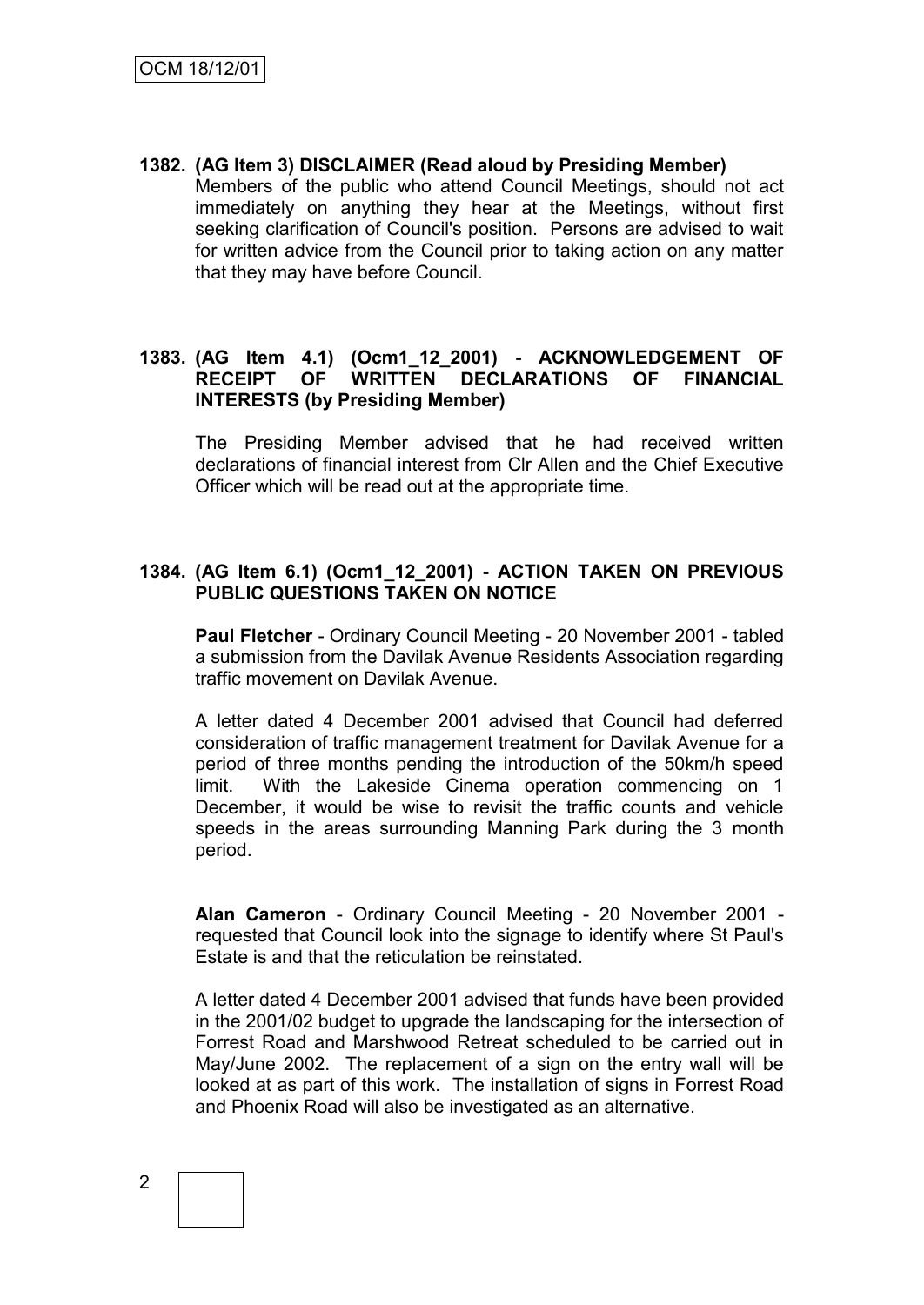#### **1385. (AG Item 7.1) (Ocm1\_12\_2001) - PUBLIC QUESTION TIME**

The Presiding Member read aloud the following letter from Mr Colin Crook :-

"*The present Councillors have sworn to abide by their own Code of Conduct. Set out in this document are certain principles which if adhered to should result in "better local government". This matter was dealt with at great length in the Douglas Inquiry.*

*Please note in particular under Roles and Objectives - item 2.4(111) Elected Members shall ALWAYS ACT RESPONSIBLY by making decisions that are in the BEST INTERESTS OF THE WIDER COCKBURN COMMUNITY, and based on SOUND PROFESSIONAL ADVICE.*

#### *RE-COUNCIL DECISION AT OCM 20/3/01 - ROE HIGHWAY (1051)*

*This decision IGNORED both the findings of the Community Needs Survey and the Staff recommendation (which was fully and logicly explained in the requested Report. Apparently the Council used its own initiative as per the "explanation". In fact the decision was made in response to pressure from a community group.*

*Please note from your own Code of Conduct under Conduct - item 3.2(1v) Elected Members shall act and be seen to act to represent the WHOLE COMMUNITY FIRST and the interests of pressure groups and individuals only in the content of the greater good.*

*Without doubt Council has favoured a pressure group (with doubtful membership), whilst ignoring the correct community guidance revealed in the C.N.S. and the advice of its own Staff.*

*According to the L.G. Act this style of decision-making is NOT in the interests of "good local government" and this was reiterated strongly in the Douglas Inquiry.*

*The correct decision should have been as was recommended by Staff, and that was to defer consideration on the ROE HIGHWAY (stage 8 or otherwise) until the STATE GOVERNMENT have decided what IT WANTS TO DO. Your preemptive decision has unfairly and erroniously given the Minister the impression that you are reflecting the views of the MAJORITY of Cockburn residents. THIS IS OBVIOUSLY INCORRECT if the C.N.S. is to be believed.*

*It is now your duty to set this matter right. The decision of March 20 should be rescinded immediately and the Staff recommendation*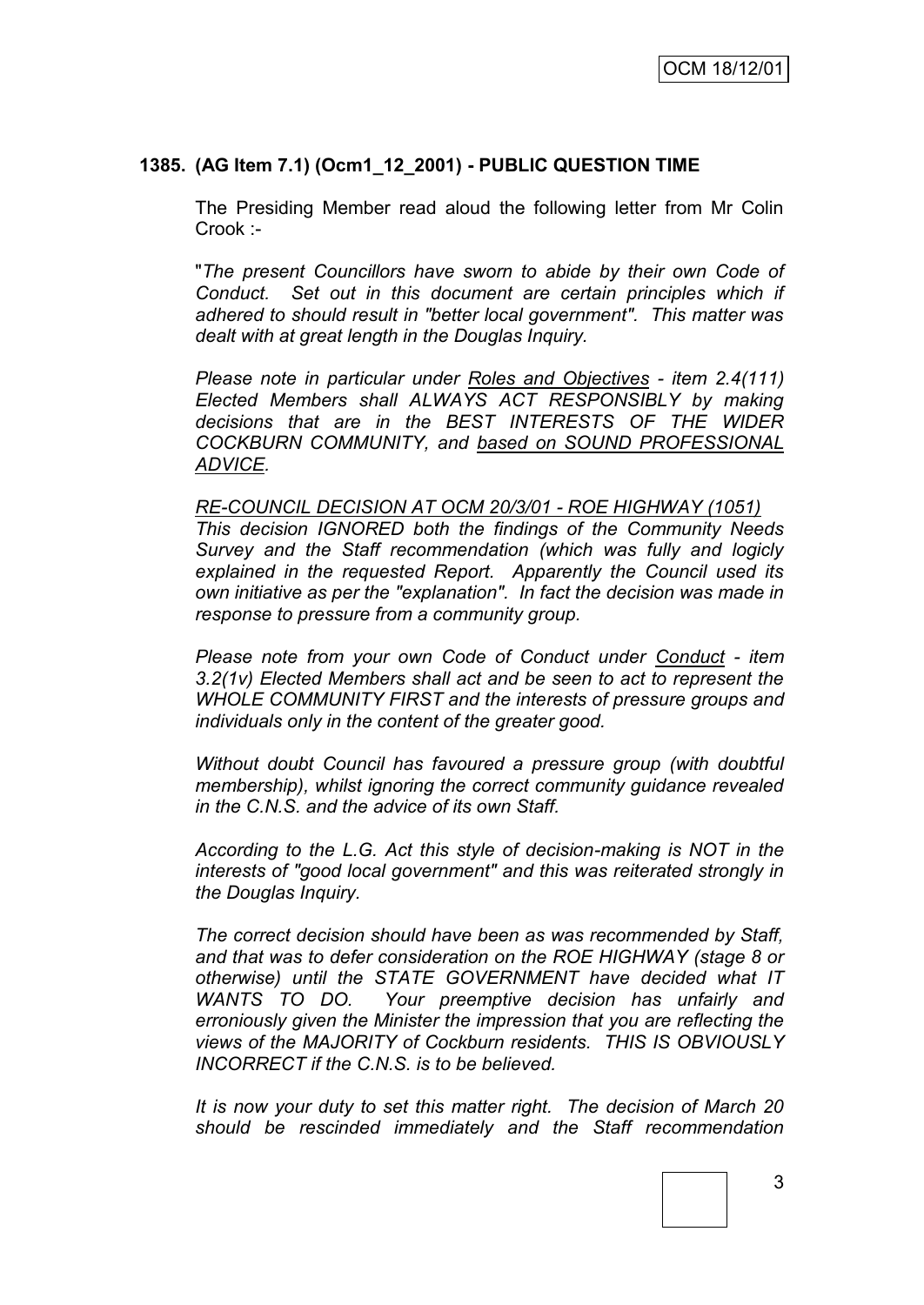*adopted in its place. To do otherwise will cast deep doubts on your integrity and credibility.*

*There are many other reasons why the decision on the Roe Highway was a bad decision, and I leave it up to you to reflect on these (or seek advice), so that similar errors will be evaded in the future.*"

The Presiding Member stated that the letter did not ask a question but made statements and therefore, did not require a response. The CEO was requested that a copy of the letter be circulated to all Elected Members.

**Bert Renner**, Spearwood was concerned that Cockburn Councillors could go down the same path as a Fremantle Councillor, as reported in a recent newspaper article, who did not know what was on an agenda and would not vote on an issue. He believed that Councillors may not have the mental ability to fully appreciate the complex issues put before them and suggested that Councillors sign a form at each meeting, declaring that they understand the agenda.

Mr Renner was also concerned at the increasing pressure placed on the CEO and thought that, as Cockburn has a full time Mayor, he could take some of that pressure.

Mr Renner also wished to advise that there is a rubbish bin in front of a plaque for a former Mayor at Coogee Beach which he felt was not very respectful. He complimented the Council on the work at the beach as the area looks good, the new bench is good and he congratulated the staff on their efforts.

Mayor Lee assured Mr Renner that he had full confidence in the Council's ability to make decisions. The CEO will also provide a response in writing regarding the plaques and the other issues raised with regard to the Local Government Act.

**Colin Crook**, Spearwood inquired when the Structure Plan for item 14.3 would be available for public viewing.

Director Planning did not know the answer to that but expected it to be in the next few months as the Structure Plan was being prepared between the land owners and the WAPC.

Mr Crook stated that would mean it would be out after the submission period had finished.

The Mayor clarified that this submission period was for environmental issues and the relevant documents are available for public viewing.

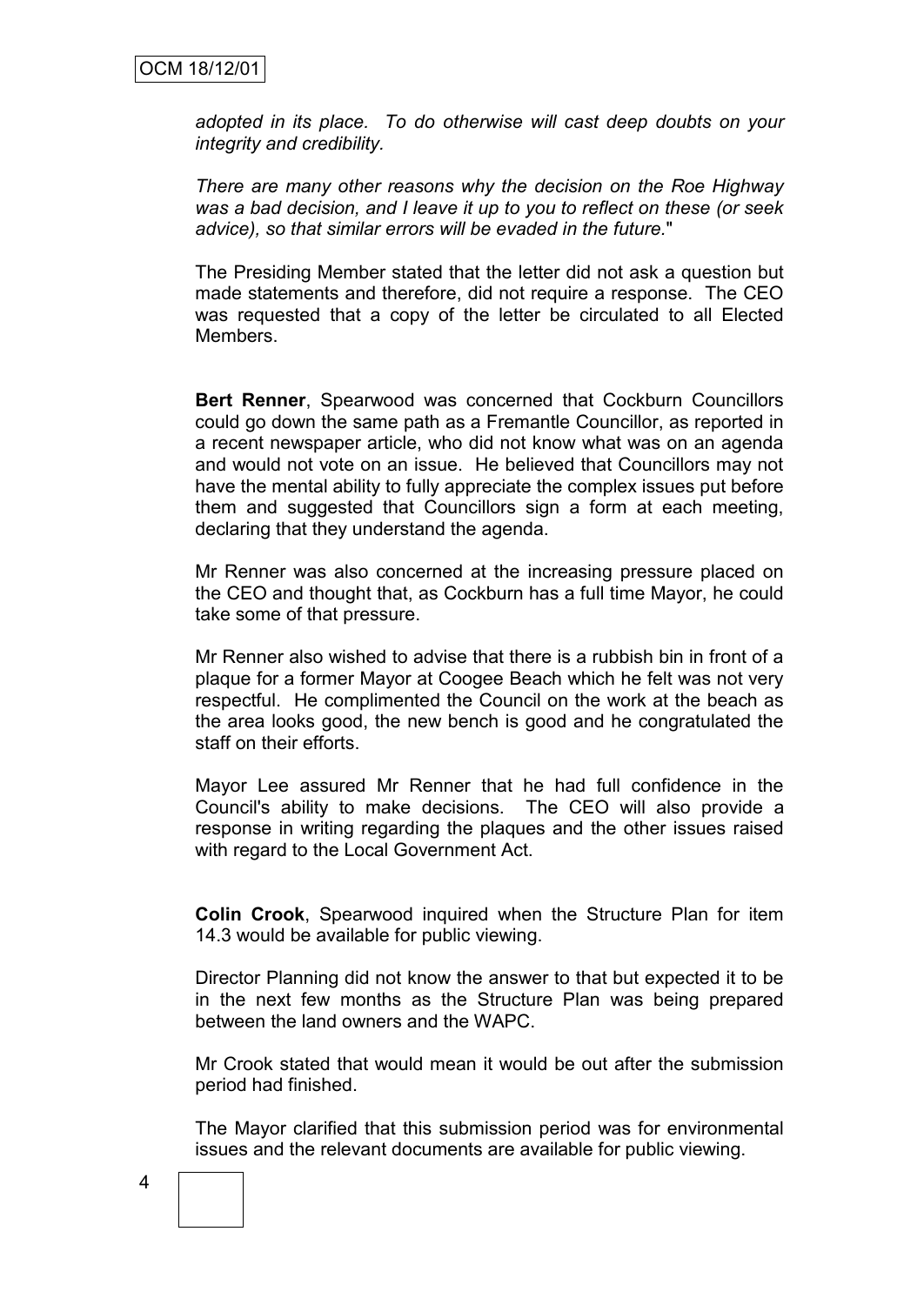Director, Planning & Development stated that the zoning of the land is dealt with first. The Structure Planning process will go through its own public submissions period separate to the zoning scheme amendment. In addition, the Metropolitan Region Scheme has already been advertised. Under the MRS, Council's scheme must be made consistent with the Region Scheme. At this stage, all Council is doing is complying with the Region Scheme.

Mr Crook recently wrote to Clr Humphreys for a comment on the work on Gerald Street and asked if he would be dealing with the letter before he goes on holidays?

The Mayor suggested he discuss it with Clr Humphreys after the meeting. Alternatively, there are two other Ward Councillors who would be happy to assist.

**Bert Renner** regarding item 14.6, asked why the recommendation is made that the 5 storey building should be approved, when it is a 2 storey area? Is there pressure on the Council from somewhere to approve this?

Director Planning & Development explained that, following the refusal last time, the proponent has amended the plans and are they are now more acceptable.

#### **1386. (AG Item 8.1) (Ocm1\_12\_2001) - ORDINARY COUNCIL MEETING - 20/11/2001**

#### **RECOMMENDATION**

That the Minutes of the Ordinary Council Meeting held on 20 November 2001 be accepted as a true and accurate record.

#### **COUNCIL DECISION**

MOVED Clr Waters SECONDED Clr Whitfield that the recommendation be adopted.

**CARRIED 10/0**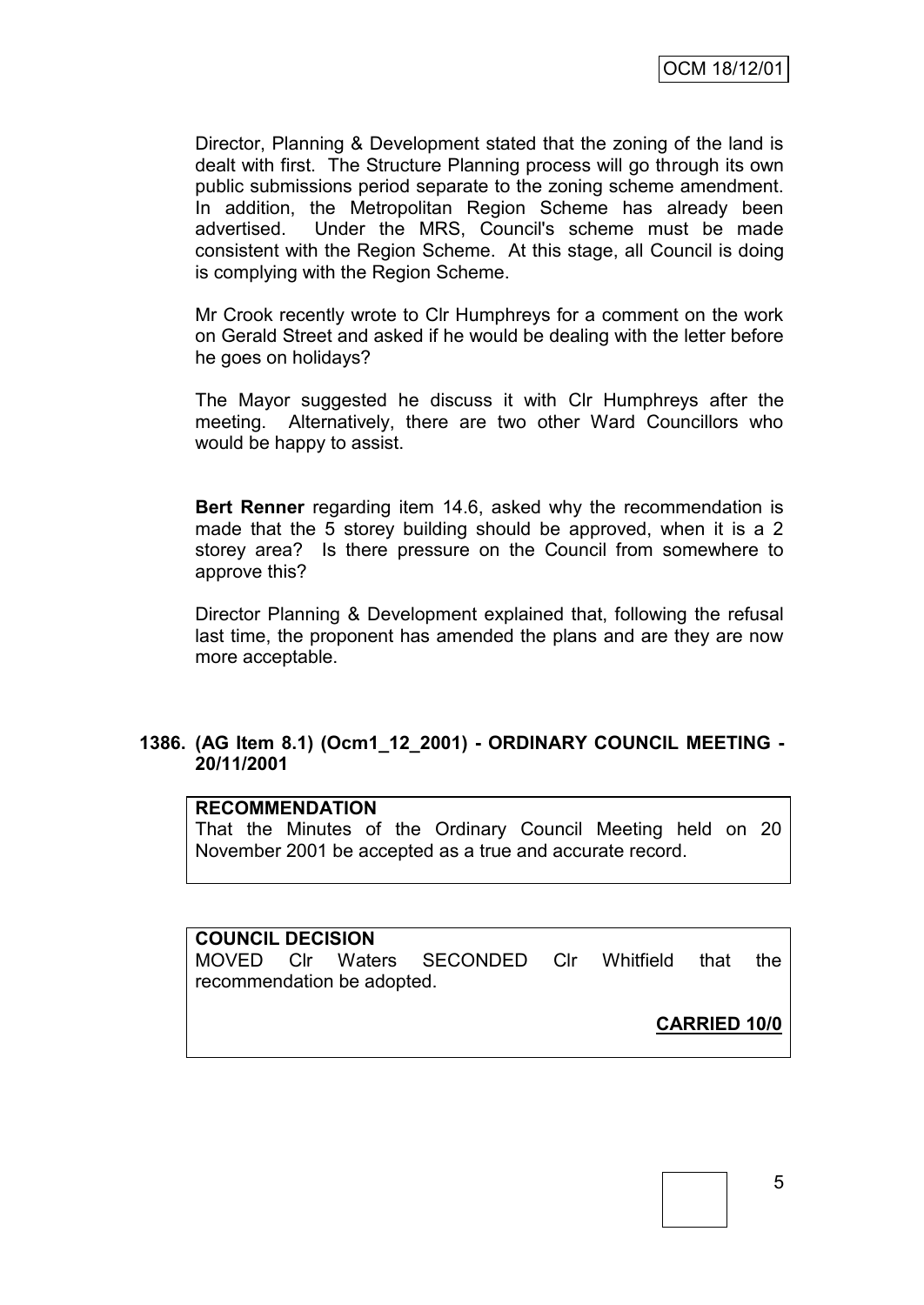#### **1387. (AG Item 9.1) (Ocm1\_12\_2001) - REQUEST FOR LEAVE OF ABSENCE - CLR L. HUMPHREYS (1705) (DMG)**

#### **RECOMMENDATION**

That Council grant Leave of Absence to Clr L. Humphreys for the period 27 December 2001 to 21 February 2002 inclusive.

# **COUNCIL DECISION**

MOVED Clr Edwards SECONDED Clr Allen that the recommendation be adopted.

**CARRIED 10/0**

### **Background**

Nil

#### **Submission**

In a letter dated 23 November 2001, Clr Humphreys requested that Council grant him Leave of Absence for the period from 27 December 2001 to 21 February 2002 inclusive, as he will be out of the State during that period.

#### **Report**

Nil

# **Strategic Plan/Policy Implications**

N/A

#### **Budget/Financial Implications**

Nil

# **Implications of Section 3.18(3) Local Government Act, 1995**

Nil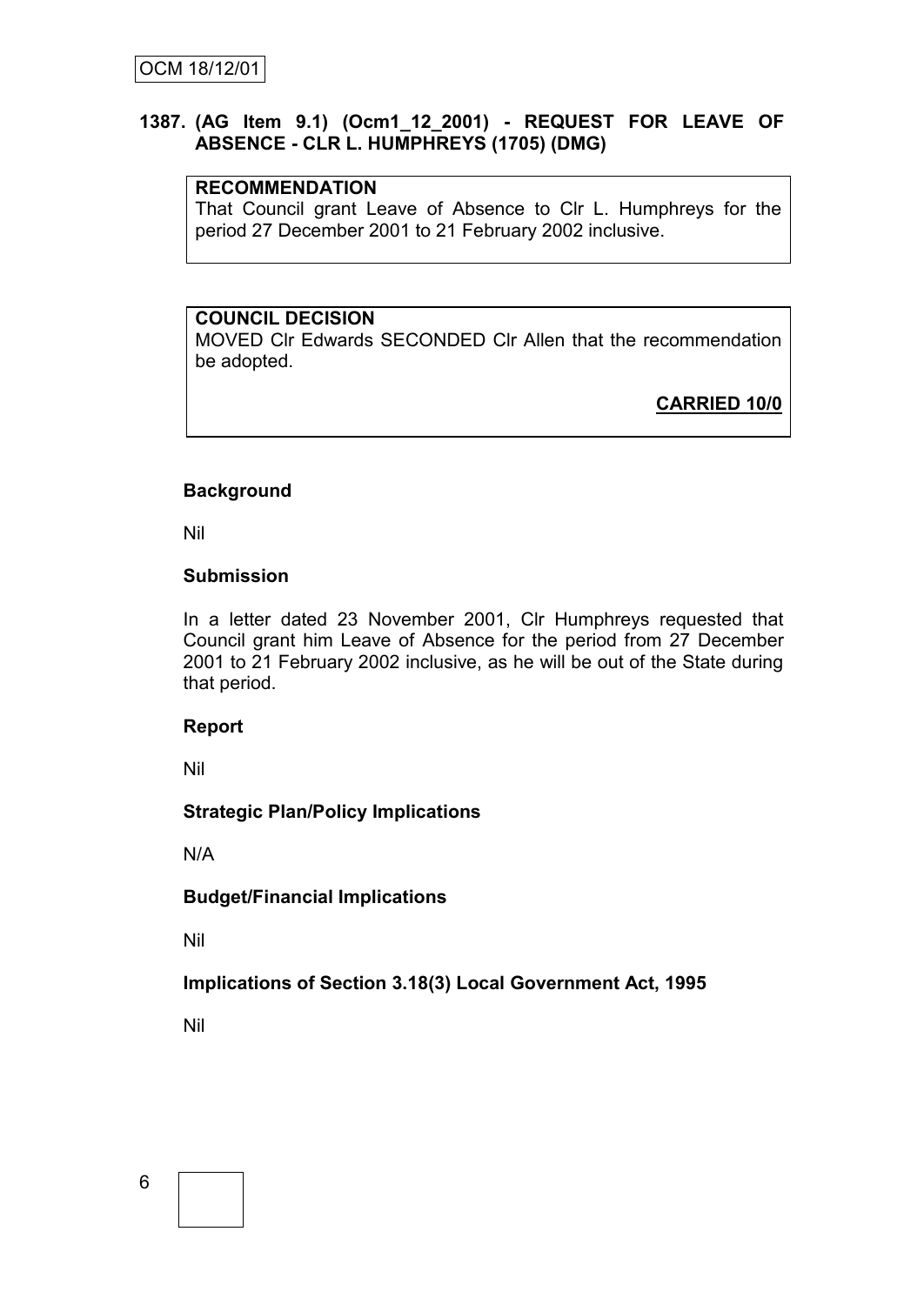#### **1388. (AG Item 13.1) (Ocm1\_12\_2001) - PROPOSED POLICY SES4 "LEGAL REPRESENTATION - INDEMNIFICATION OF COSTS" (1157) (DMG) (ATTACH)**

### **RECOMMENDATION**

That Council adopt proposed Policy SES 4 "Legal Representation Indemnification of Costs" and relevant instrument of Delegated Authority for inclusion in the relevant Council Manuals.

# **TO BE CARRIED BY AN ABSOLUTE MAJORITY OF COUNCIL**

# **COUNCIL DECISION**

MOVED Deputy Mayor Graham SECONDED Clr Tilbury that Council adopt proposed Policy SES4 "Legal Representation - Indemnification of Costs" and relevant instrument of Delegated Authority for inclusion in the relevant Council Manuals, with the following changes (see amended policy document attached to the minutes):-

- (1) Deletion of section 2 and replacement with "A person is eligible to make application for financial assistance under this Policy if that person is a member or an employee.";
- (2) Deletion of subsection 6(2) and replace with "In the case of a Panel Inquiry, financial assistance will only be provided where conduct of the member or employee is subject to inquiry and/or report.";
- (3) Deletion of subsection  $6(3)(a)$  and replacement with "to a member in connection with a performance by the member of his or her functions as a member.";
- (4) deletion of subsection  $6(3)(d)$ ;
- (5) deletion of section 7 and replacement with "Nothing in this policy is intended to represent that any person has authority to pledge the City's credit or otherwise commit the City to any liability to legal expenses whatsoever."; and
- (6) deletion of subsection 10(i) and replacement with "a finding is made in the report of the Inquiry that the member or employee has acted illegally, improperly, dishonestly, against the interests of the City or in bad faith; or".

# **CARRIED BY ABSOLUTE MAJORITY OF COUNCIL 10/0**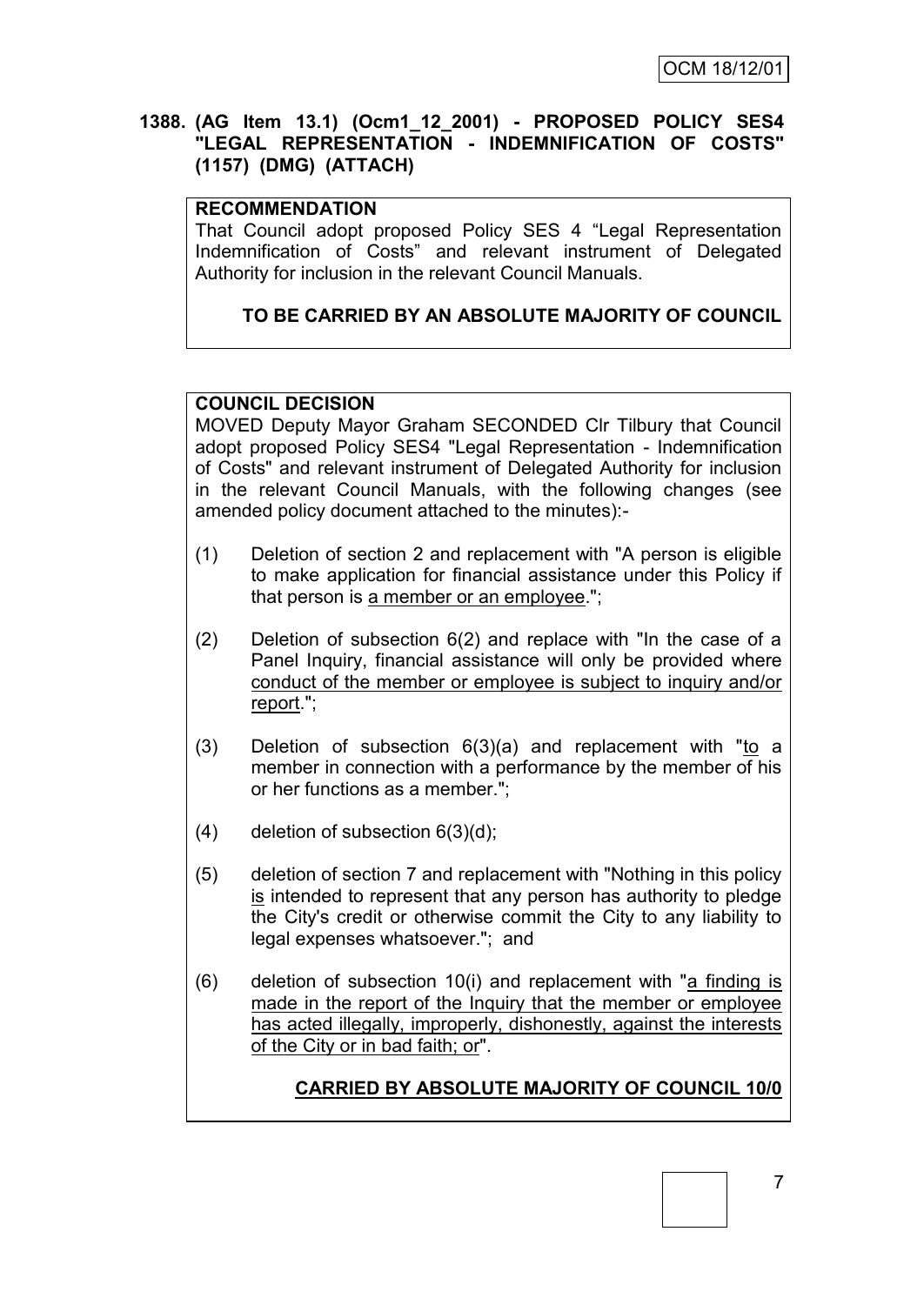#### **Explanation**

The proposed policy requires some typographical changes. In addition, the proposed policy's limitations on the provision of financial assistance for legal fees are overly restrictive and prescriptive. It is considered a wider range of members and employees should receive financial assistance for legal fees when under investigation by a Departmental or Panel Inquiry.

### **Background**

This item was deferred from the November 2001 Council Meeting to enable further consideration of the proposed Policy, specifically in regard to the practical application of Clauses 6(2) and 10(i).

In 1999, following the suspension of the Council of the day, a Legal Representation Policy was adopted to provide for circumstances related to Inquiries into the City of Cockburn instituted under Part 8 Division 2 of the Local Government Act, 1995. That Policy has since been revoked and any subsequent claims emanating from those Inquiries are now considered independently by Council.

#### **Submission**

To adopt a Legal Representation Policy which is broadly based at offering assistance to Council representatives where indemnification of legal costs may be sought as a result of them being investigated by an Inquiry instigated pursuant to the Local Government Act, 1995.

#### **Report**

As a result of Council"s consideration of claims from former elected members for reimbursement of legal costs incurred by them as a result of statutory Inquiries held into the City of Cockburn, Council resolved to investigate the adoption of a broader Policy which would cover scenarios which could involve Council members or employees seeking legal assistance as a result of any statutory Inquiry which may be commenced, pursuant to the Local Government Act, 1995.

Subsequently, Council staff have liaised with Watts and Woodhouse, Solicitors and Legal Consultants, to draft a Policy embracing these circumstances which could be relevant to Council members and employees.

The draft and associated Delegated Authority to the Chief Executive Officer to approve limited advanced funding in urgent circumstances, are attached to the Agenda. The Draft Policy represents an amalgamation of Council's previous Legal Representation Policy and some suggested amendments and additions recommended by the Solicitors.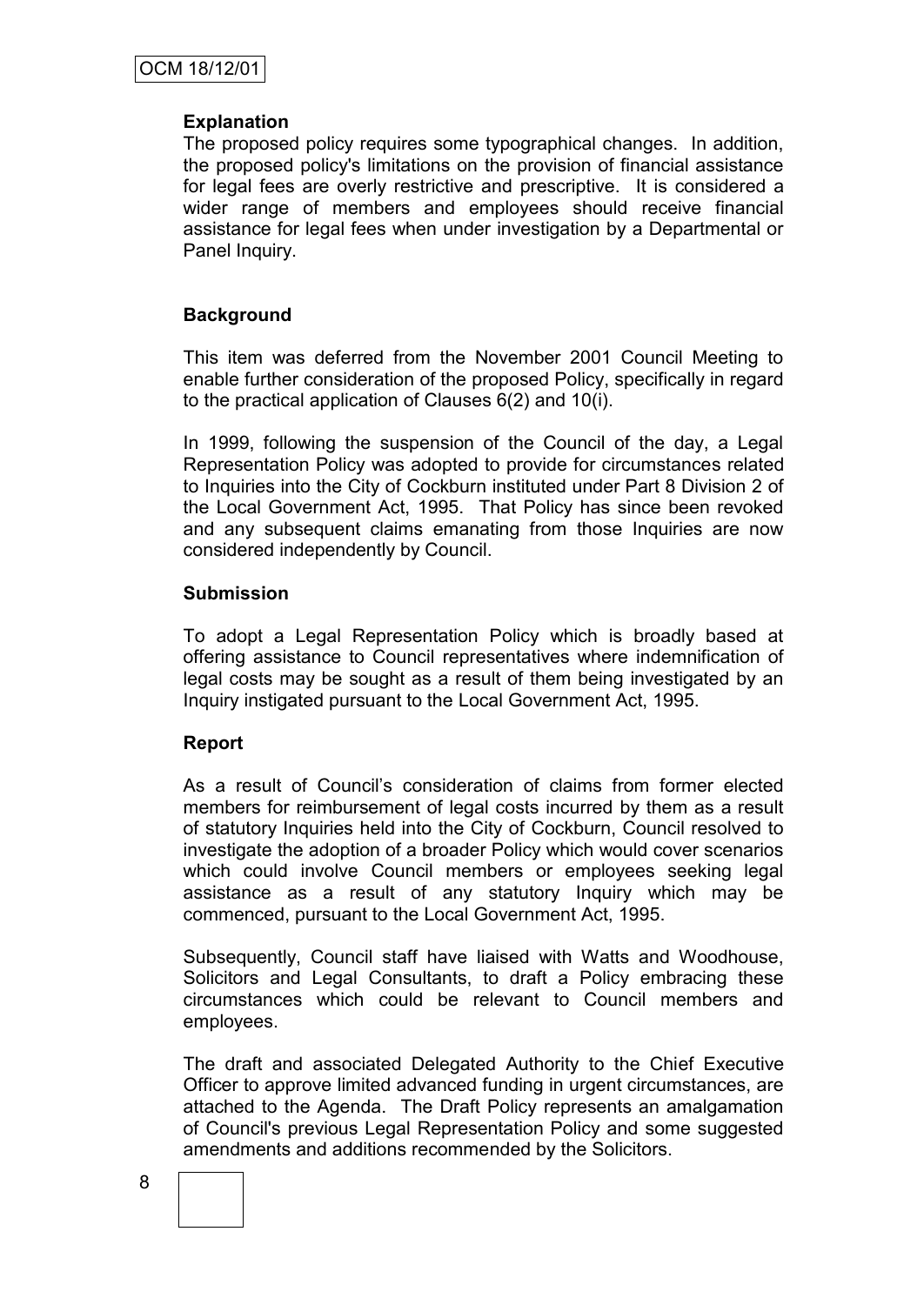## **Strategic Plan/Policy Implications**

Key Result Area "Managing Your City" refers.

### **Budget/Financial Implications**

Costs associated with seeking legal advice in the drafting of the Policy are available within Council"s Governance Operating Budget.

### **Implications of Section 3.18(3) Local Government Act, 1995**

Nil

#### **1389. (AG Item 13.2) (Ocm1\_12\_2001) - PROPOSED PART REVOCATION OF MINUTE NO. 1366 (AGENDA ITEM 14.13) COUNCIL MEETING 20 NOVEMBER, 2001 (DMG)**

## **RECOMMENDATION**

That Council revoke sub-recommendation (4) of Minute No. 1366 (Agenda Item 14.13) as adopted by Council at its meeting of 20 November, 2001, as follows:-

*"(4) accept in principle the Draft Banjup Bridle Trail Plan and undertake and seek community comment, over a 60 day period and after Council consideration of the submissions and undertaking any required changes to the trail, the Plan will be submitted to the relevant State agencies for endorsement."*

**TO BE CARRIED BY AN ABSOLUTE MAJORITY OF COUNCIL**

**Note:** The Chief Executive Officer informed the meeting that Councillor had received the Notice of Revocation signed by Mayor Lee, Deputy Mayor Graham, Clr Tilbury and Clr Oliver.

#### **COUNCIL DECISION**

MOVED Deputy Mayor Graham SECONDED Clr Tilbury that the recommendation be adopted.

# **CARRIED BY ABSOLUTE MAJORITY OF COUNCIL 10/0**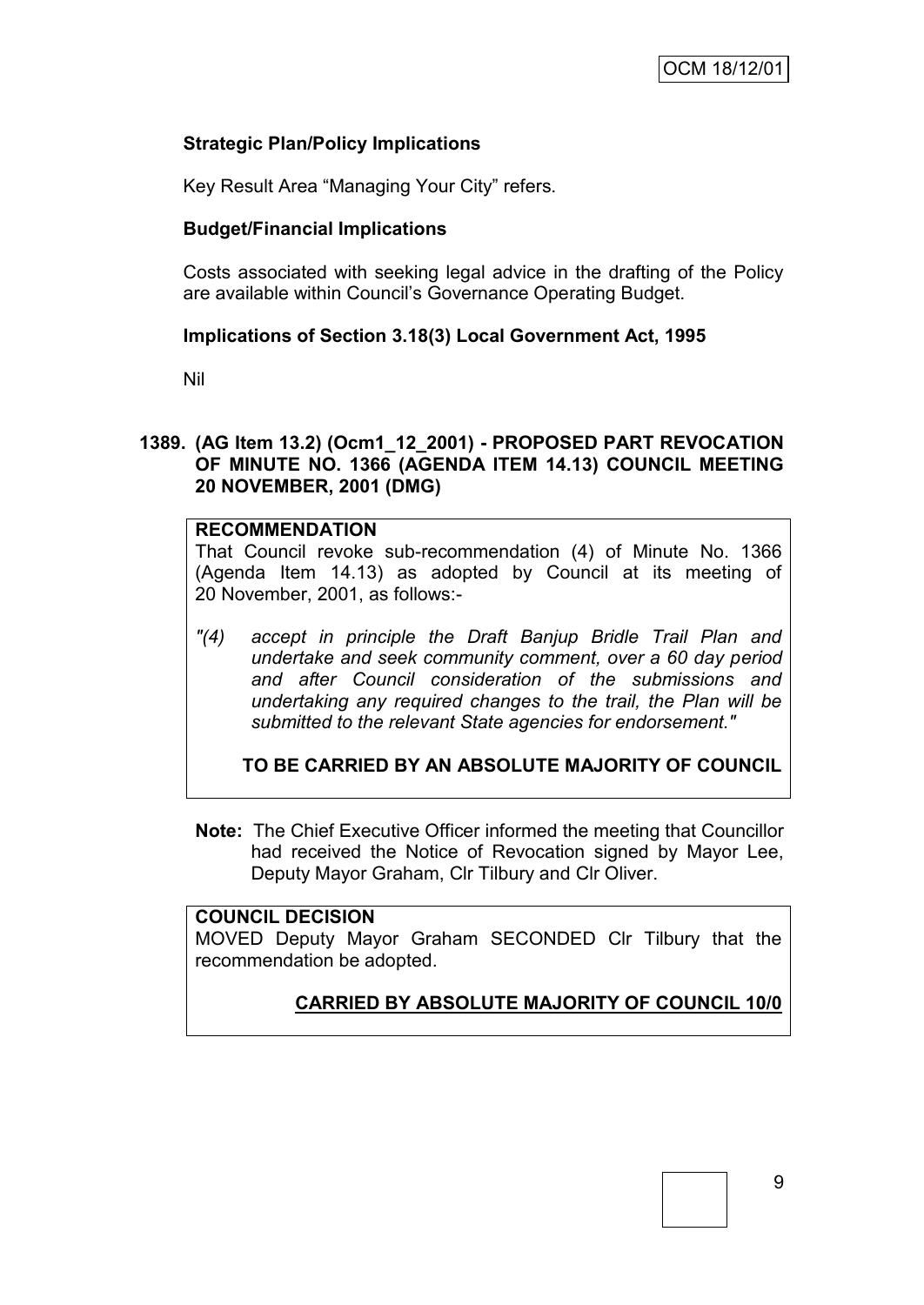#### **Background**

At its 20 November 2001 Meeting, Council carried a 4-part recommendation relating to the keeping of horses in a Resource Zone and the development of a bridle trail in the area.

#### **Submission**

By letter dated 3 December 2001, a notice of intention to revoke sub-recommendation (4) of the Council decision was received with the required number of 4 signatures.

#### **Report**

The notice of intention to revoke the Council decision advised that the reason for seeking the revocation was as follows:-

*"In further discussions with affected land owners in the area, it has become apparent that the issues of keeping of horses in the Resource Zone and the development of bridle trails in the area, are separate matters which should be addressed independently.*

*Therefore, it is suggested that Council's communication with landowners, at this stage, should be confined to the issue of keeping horses in the area and that the bridle trails matter can be resurrected at a future date.*

*Accordingly, we suggest that the deletion of sub-recommendation (4) will clarify this* intent *and enable Council and landowners to be focussed only on the issue of keeping horses at this stage."*

The revocation notice has meant that sub-recommendation (4) has not been actioned pending Council consideration of the revocation.

The Local Government Act, 1995, provides that an absolute majority of Council (i.e. six) must support the revocation, otherwise the original Council decision stands.

#### **Strategic Plan/Policy Implications**

Key Result Area "Managing Your City" refers.

#### **Budget/Financial Implications**

Nil.

#### **Implications of Section 3.18(3) Local Government Act, 1995**

Nil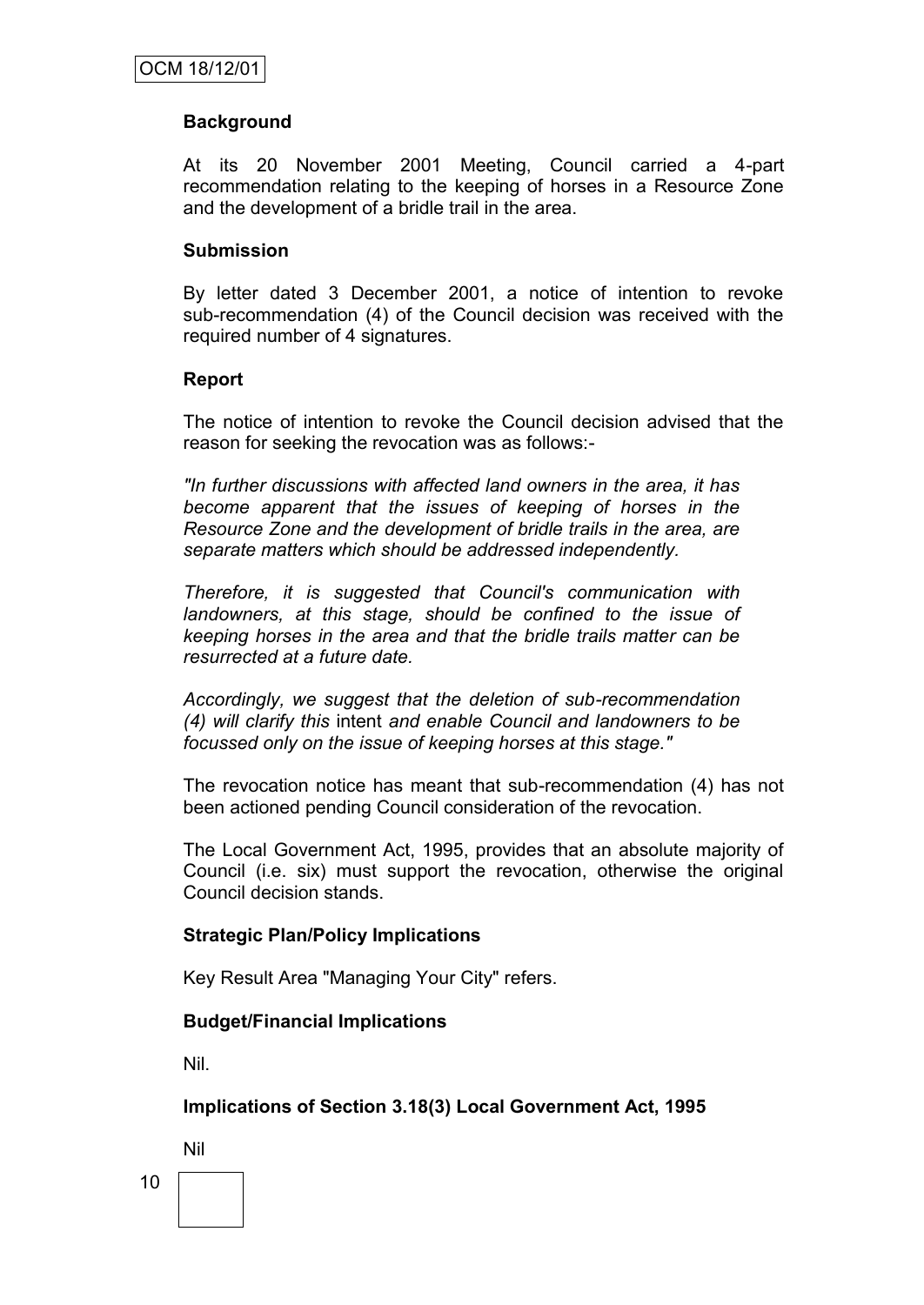#### **1390. (AG Item 13.3) (Ocm1\_12\_2001) - ANNUAL REPORT 2000/2001 (1712) (DMG) (ATTACH)**

## **RECOMMENDATION**

That Council accept the Annual Report for the 2000/2001 Financial year as presented in accordance with Section 5.54(1) of the Local Government Act, 1995.

### **COUNCIL DECISION**

MOVED Clr Whitfield SECONDED Clr Reeve-Fowkes that the recommendation be adopted.

**CARRIED 10/0**

**Note:** Reference was made to the Mayoral Message which indicated that Elected Member details were contained in the Report. The Mayor stated that these details would be attached to the Report when published.

# **Background**

Council is required to accept the 2000/2001 Annual Report to enable it to be available for the Annual Electors Meeting, scheduled to be held on Monday 4 February, 2002. The Act requires Council to accept the Report no later than 31 December, 2001. Elected Members were provided with a Draft Report, minus the Financial Report and Auditor's Report, in November for comment prior to finalising the Consolidated Report for acceptance at the December 2001 Meeting.

#### **Submission**

N/A

#### **Report**

The Annual Report for the 2000/2001 Financial Year is in conformity with the following requirements of the Act and contains:

- (1) Mayoral Report
- (2) Chief Executive Officer's Report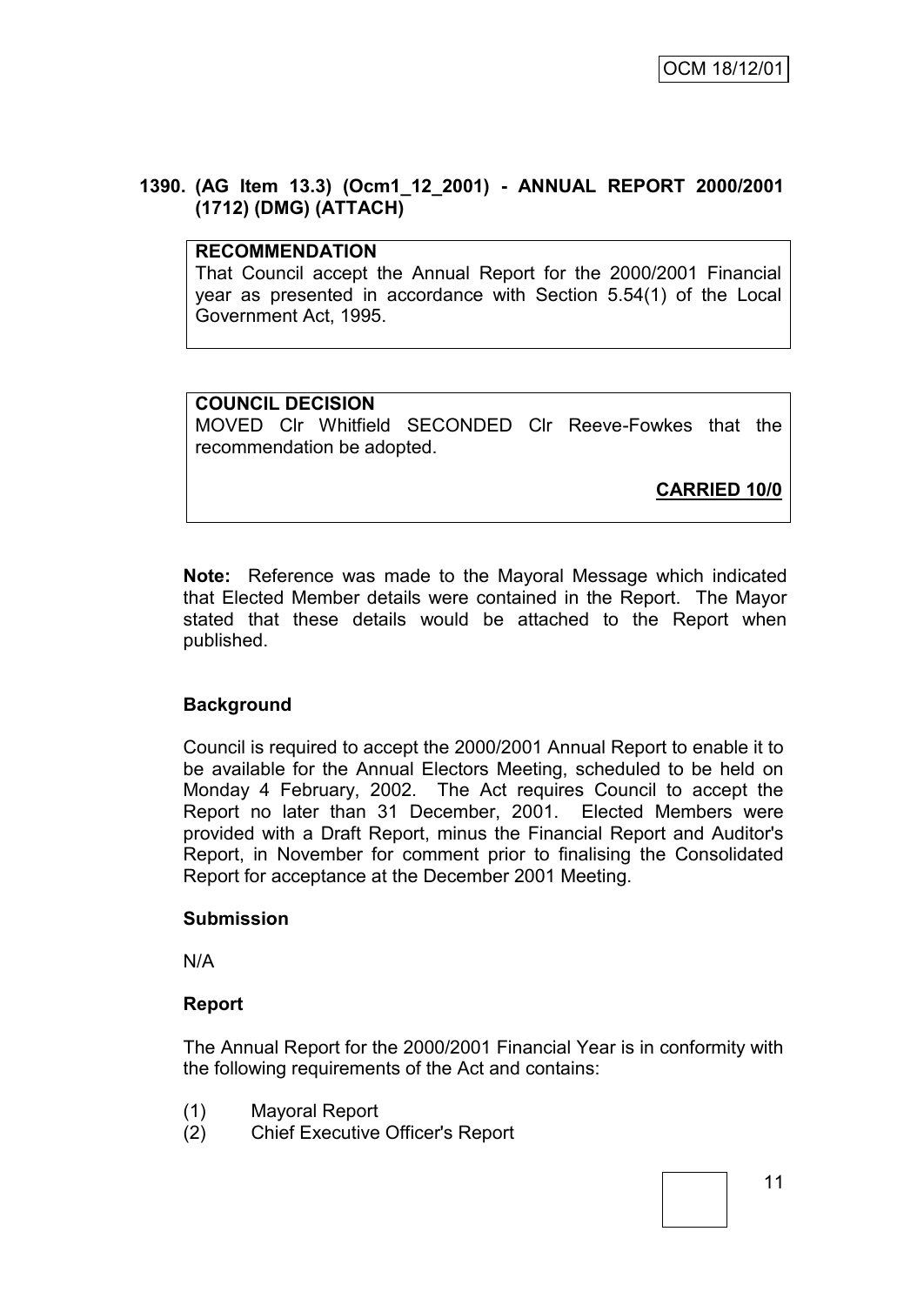- (3) 2000/01 Principal Activities Report and assessment against performance.
- (4) Legislative Review Report / Competitive Neutrality Statement.
- (5) Financial Report
- (6) Auditor's Report
- (7) Overview of Principal Activities proposed during the 2001/02 Financial Year.

#### **Strategic Plan/Policy Implications**

Key Result Area "Managing Your City" and Council Policy AES1 refers.

#### **Budget/Financial Implications**

The cost of producing 300 copies of the Report (estimated \$6,500) is provided for in Council's Governance Budget.

#### **Implications of Section 3.18(3) Local Government Act, 1995**

Nil

### **1391. (AG Item 13.4) (Ocm1\_12\_2001) - PROPOSED BOUNDARY AMENDMENT - CITY OF MELVILLE (1113471) (DMG) (ATTACH)**

# **RECOMMENDATION**

That, based on the result of the survey of affected residents of the area which indicates majority support for the proposal, Council inform the City of Melville that it is prepared to support the relocation of the District Boundary between the Cities of Melville and Cockburn to follow the northern side of the Farrington Road Reserve between North Lake Road and Kwinana Freeway.

**COUNCIL DECISION** MOVED Clr Whitfield SECONDED Clr Reeve-Fowkes that the recommendation be adopted.

**CARRIED 10/0**

#### **Background**

This matter was deferred from the November 2001 Council Meeting, pending the undertaking of a survey of affected residents in the North Lake area on the proposal. A total of 116 survey forms were distributed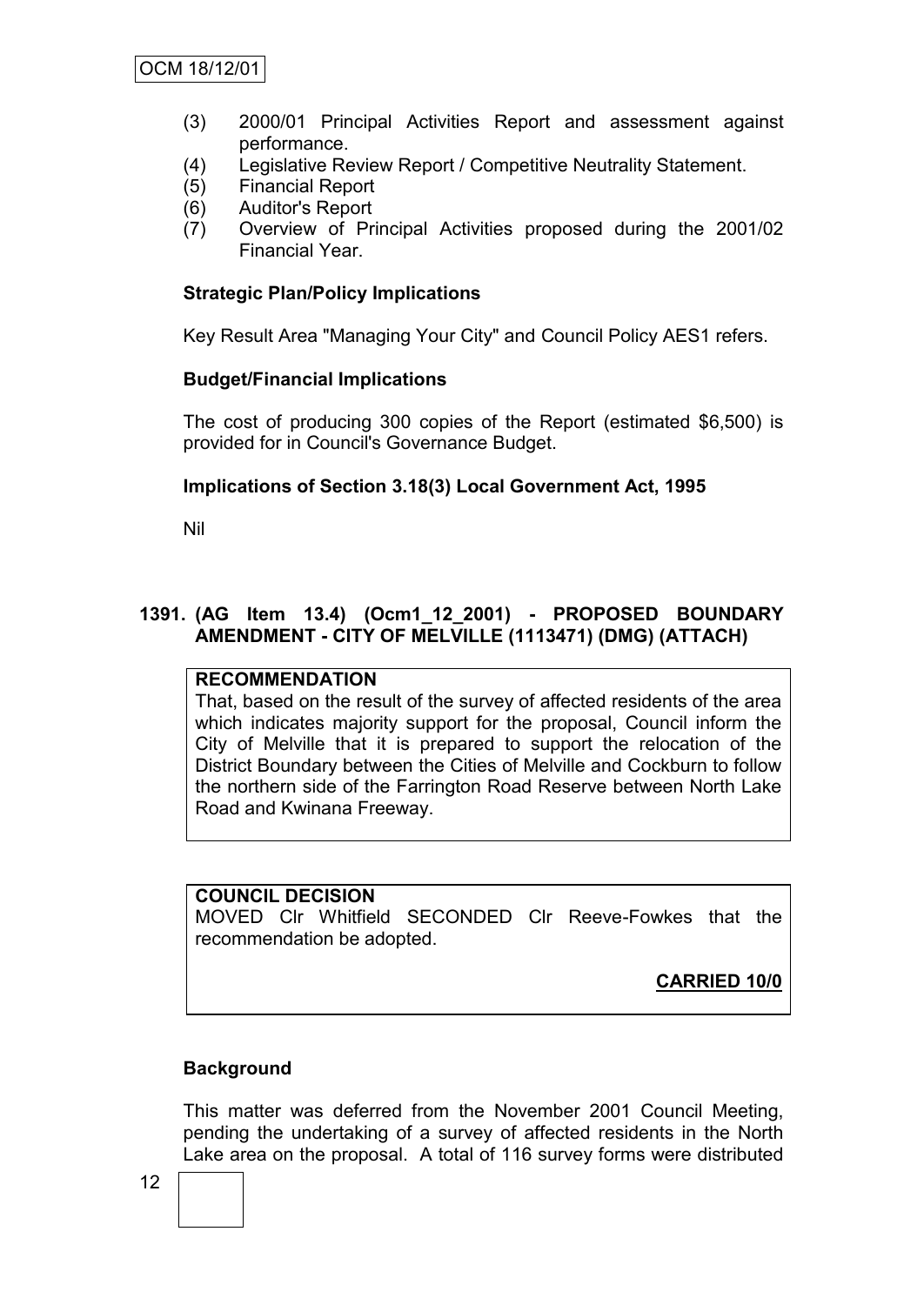on 23 November 2001, requesting feedback to be provided to Council by 7 December 2001. Respondents were requested to indicate either their support or opposition to the proposal.

Over the past 10 years, there have been numerous discussions held between the Cities of Cockburn and Melville over the potential to rationalise the northern/south boundary between the two Councils. The most recent effort, in 1997, resulted in the City of Cockburn resolving to accept Farrington Road as the boundary, between the point where the current boundary adjoins Farrington Road from the west, eastwards along Farrington Road to the Kwinana Freeway, then southwards to the current boundary point.

This position was formed on the basis that the primary rateable landholding within the City of Melville (i.e. that parcel of land located to the immediate southwest of the Farrington Road/Kwinana Freeway intersection) was to be retained as bushland and would not be developed. Hence, planning staff from both Councils at that time formed the opinion that there would be no financial disadvantage to either Council by adopting the position taken by Cockburn. It is understood that the same position was to be recommended by Melville Council staff, however, that has not been ascertained as staff from both Councils who were previously dealing with this issue have since departed their employment.

In any case, the position was never accepted by Melville Council and consequently, nothing has progressed until this latest approach.

#### **Submission**

To amend the current boundary to run from North Lake Road to Kwinana Freeway along Farrington Road and to consult with affected landowners, in accordance with the Council resolution, prior to the development of a formal proposal to the Local Government Advisory Board.

#### **Report**

Survey responses received have provided the following results:

| <b>TOTAL</b>                  | 116  |
|-------------------------------|------|
| <b>NOT RETURNED</b>           | - 42 |
| <b>RETURNED INCOMPLETE</b>    | $-1$ |
| IN OPPOSITION TO THE PROPOSAL | - 25 |
| IN SUPPORT OF THE PROPOSAL    | 48   |

These figures represent a total response of 63%, of which 65% are in favour of the proposal and 34% against.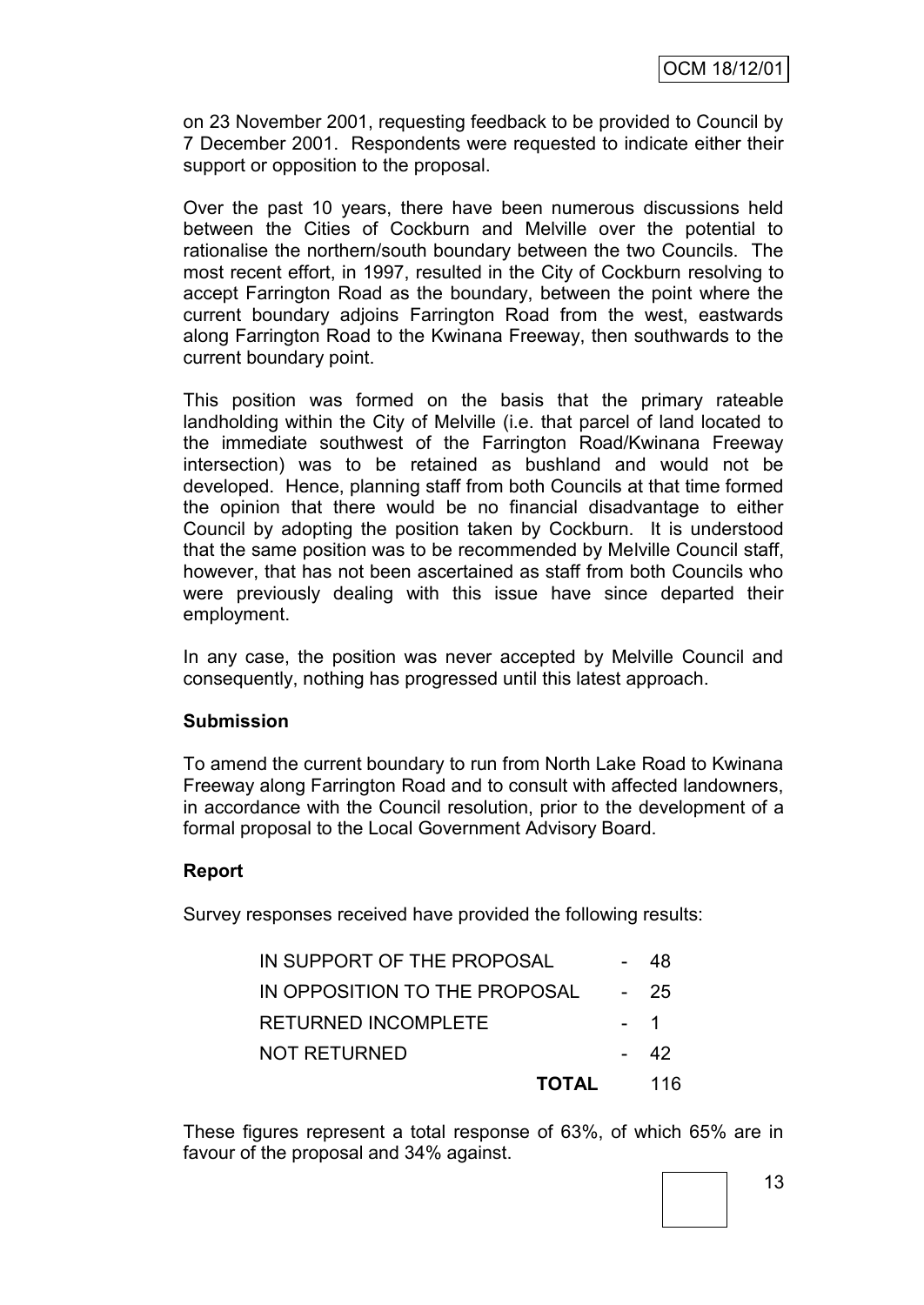Since the 1997 consideration of this matter by Council, three important factors associated with the locality have developed. These are:

- 1. Stage one of the "Murdoch Chase" development has been completed. This development is wholly located within the City of Cockburn;
- 2. The remainder of land in that location previously understood to be favoured for retaining as bushland by the Government, has been approved for residential development. This parcel of land is entirely within the City of Melville and will be marketed with a new estate name;
- 3. Traffic volumes along Farrington Road have continued to increase.

Hence, the financial implications to both Councils will, in future, be minimal as the proposed boundary amendment and resultant land exchange will involve similarly rated parcels of land overall. By largely retaining the current responsibilities in regards to Farrington Road, there should be no confusion relating to the jurisdiction of each local government considering traffic management issues along the road.

Taking these issues into account, it is considered that the proposed boundary amendment will rectify the current anomaly in the boundary alignment, which is historically linked to previous land allotment boundaries and redundant road reserves. As these previously defined markings are no longer relevant, it is appropriate and equitable to consider a boundary amendment. The survey results indicate support from the majority of the people affected by the proposal.

#### **Strategic Plan/Policy Implications**

Key Result Area "Planning Your City" refers.

#### **Budget/Financial Implications**

Should the boundary amendment go ahead, there would be a short term loss to Council of around \$30,600 in rates income, until subdivision of the area adjacent to Murdoch Chase occurs, at which time rates income would be re-instated. However, this would be largely offset by Council's non-requirement to service the area, estimated at \$24,500 per annum, enabling resources to be diverted to other areas within Cockburn.

# **Implications of Section 3.18(3) Local Government Act, 1995**

Nil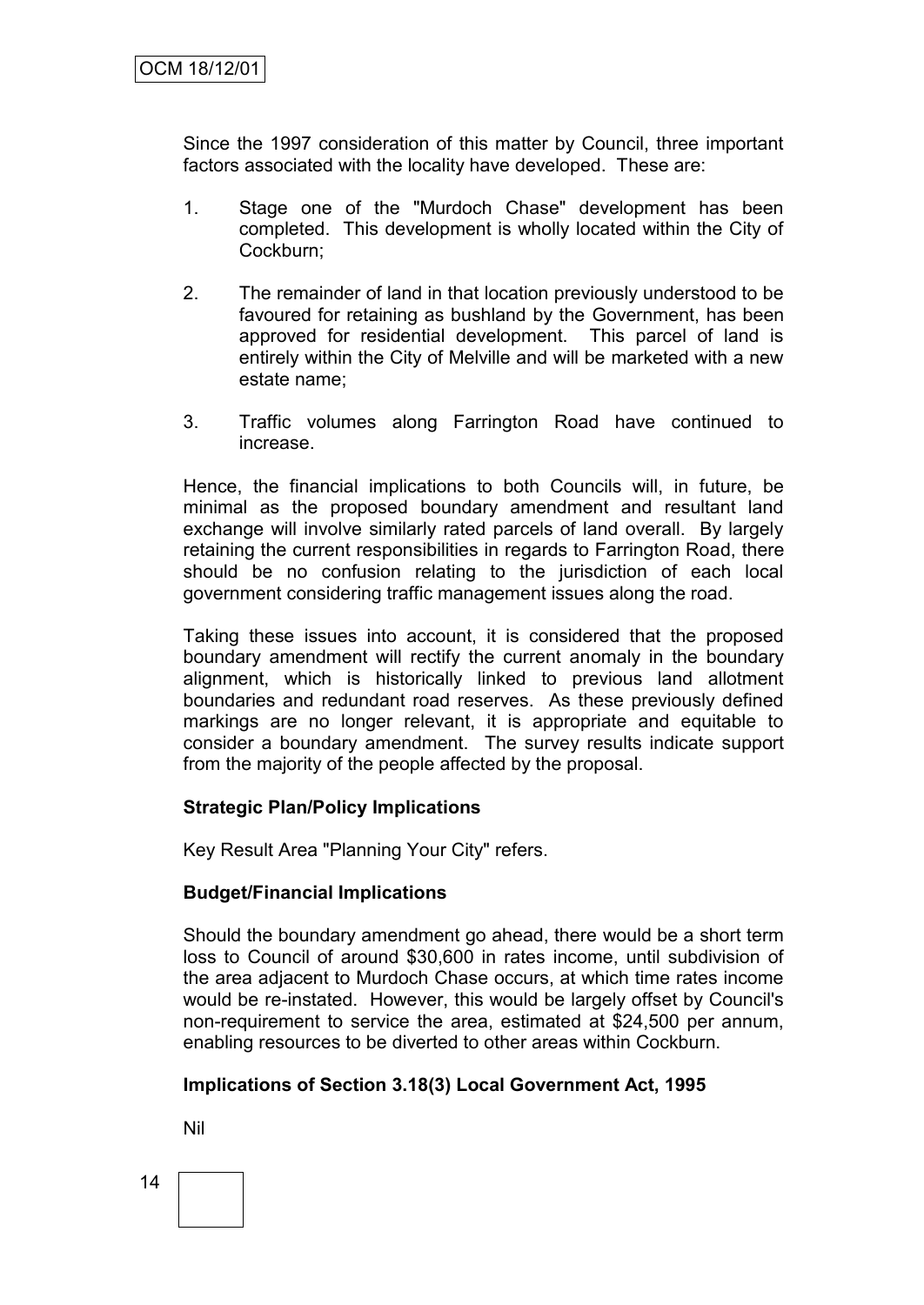**1392. (AG Item 13.5) (Ocm1\_12\_2001) - APPOINTMENT OF AUTHORISED PERSONS PURSUANT TO THE CONTROL OF VEHICLES (OFF-ROAD AREAS) ACT 1978, THE DOG ACT 1976 AND THE LOCAL GOVERNMENT (MISCELLANEOUS PROVISIONS) ACT 1960 (1054) (LJCD)**

#### **RECOMMENDATION**

That Council:-

(1) appoints the persons herein mentioned as Authorised Persons for the purpose of Section 38 (3) of the Control of Vehicles (Off-Road Areas) Act 1978, Section 29 (1) of the Dog Act 1976 and Section 449 of the Local Government (Miscellaneous Provisions) Act 1960, to administer the aforementioned Acts within the district:

Linda May Windram Brett Douglas Plant: George Charles Ward Sue Jayne Evans: Ian Hargense; and

Angela Moss: Matthew George Kaiser: Douglas George Iddon Andrew David McGarry:

(2) those persons mentioned herein be authorised as registration officers for the purpose of the Dog Act 1976.

## **COUNCIL DECISION**

MOVED Clr Whitfield SECONDED Clr Reeve-Fowkes that the recommendation be adopted.

**CARRIED 10/0**

#### **Background**

N/A

#### **Submission**

N/A

#### **Report**

The Control of Vehicles (Off-Road Areas) Act 1978, the Dog Act 1976 and the Local Government (Miscellaneous Provisions) Act 1960,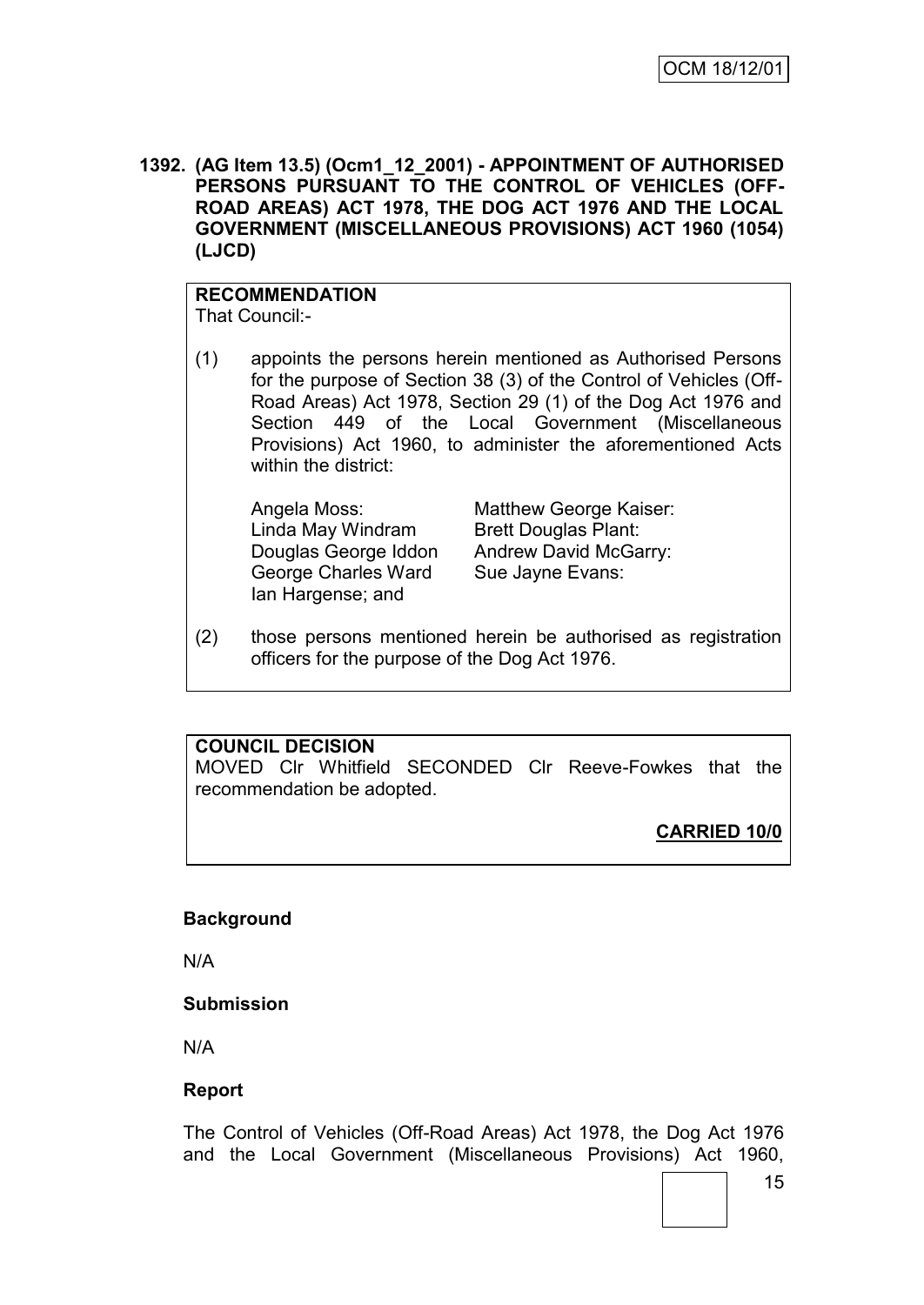stipulate that Council shall authorise personnel to carry out functions relevant to the Acts mentioned.

Due to the employment of new staff in the Rangers section, it has become necessary for Council to appoint duly authorised persons to administer the functions of the Acts aforementioned. Without such authorisation, it would not be possible for the Rangers to deal with complaints satisfactorily emanating from the beforementioned Acts nor accept the registration of dogs.

#### **Strategic Plan/Policy Implications**

Key Result Area "Managing Your City" refers.

#### **Budget/Financial Implications**

N/A

#### **Implications of Section 3.18(3) Local Government Act, 1995**

Nil

#### **1393. (AG Item 13.6) (Ocm1\_12\_2001) - APPOINTMENT OF CASHIERS AS DOG REGISTRATION OFFICERS (1157) (DMG) (ATTACH)**

#### **RECOMMENDATION**

That Council adopt Delegated Authority OLCS12 "Dog Act 1976 – Dog Registration Officers", as attached.

#### **COUNCIL DECISION**

MOVED Clr Whitfield SECONDED Clr Reeve-Fowkes that the recommendation be adopted.

**CARRIED 10/0**

#### **Background**

Section 3 of the Dog Act, 1976, requires "Registration Officers" to be authorised by Council to effect the registration of dogs pursuant to the Act. Currently, this power is conveyed to Rangers upon their appointment however, front counter staff, in their role of Cashiers who receipt Dog Licences, are not appointed as a matter of course.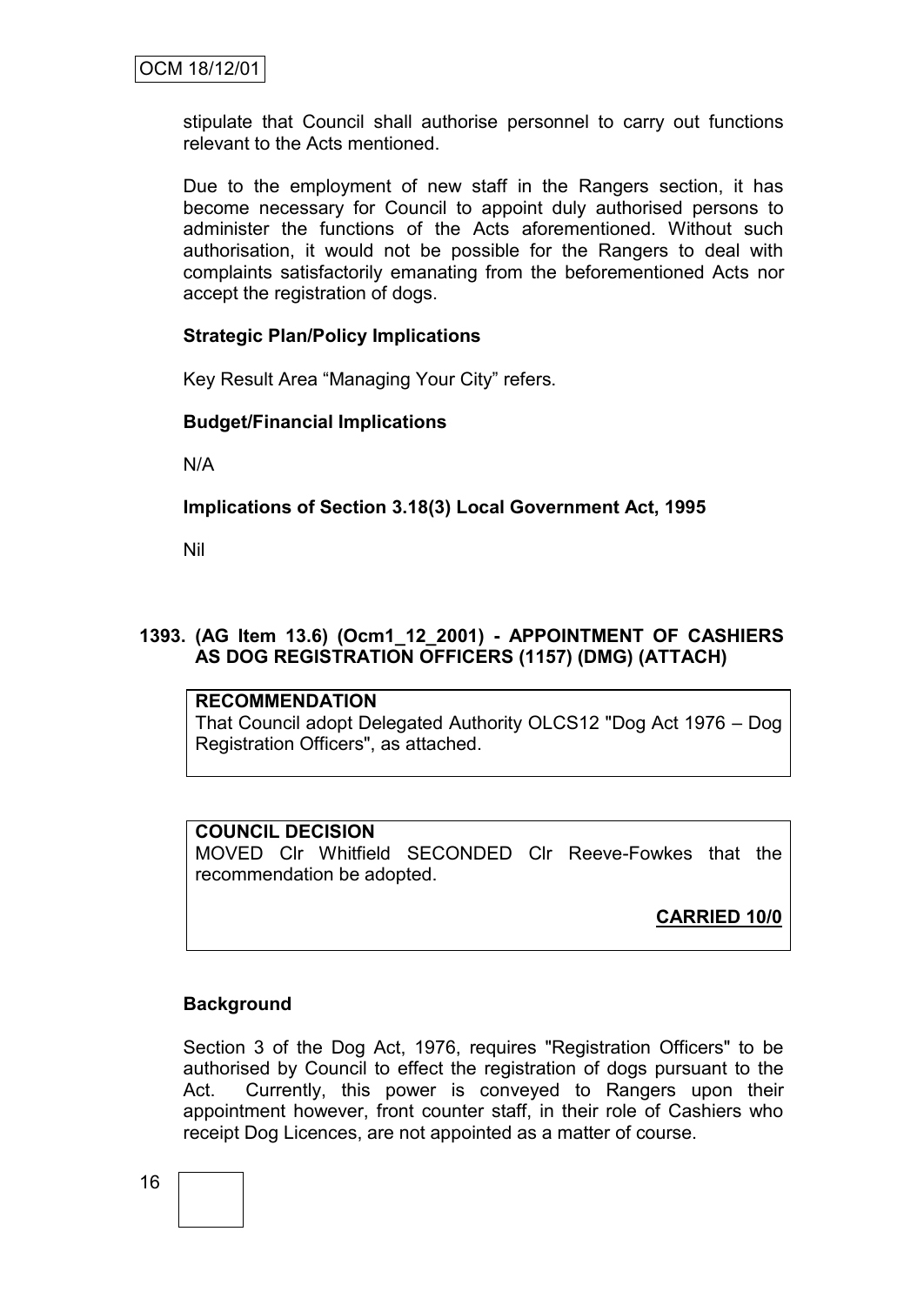# **Submission**

N/A

# **Report**

In order to overcome the necessity to appoint individual officers upon their employment to the City as "Registration Officers", it is proposed to delegate this authority to the generic class of employees, being "Cashiers". The Interpretation Act, sec 59(1)(d) enables Council this power.

# **Strategic Plan/Policy Implications**

Key Result Area "Managing Your City" refers.

# **Budget/Financial Implications**

Nil

# **Implications of Section 3.18(3) Local Government Act, 1995**

Nil

# **1394. (AG Item 14.1) (Ocm1\_12\_2001) - LOCAL GOVERNMENT ACT 1995 - FEES AND CHARGES - LICENCE STATEMENTS (3108) (VG)**

# **RECOMMENDATION**

That Council:

- (1) impose a charge for the purpose of searching the licence history and providing a written statement for certain properties within the City of Cockburn; and
- (2) set a fee for such a search and written statement at \$50 per property per request, pursuant to Section 6.16 of the Local Government Act 1995.

# **TO BE CARRIED BY ABSOLUTE MAJORITY OF COUNCIL**

# **COUNCIL DECISION**

MOVED Clr Humphreys SECONDED Clr Oliver that the recommendation be adopted.

# **CARRIED BY ABSOLUTE MAJORITY OF COUNCIL 10/0**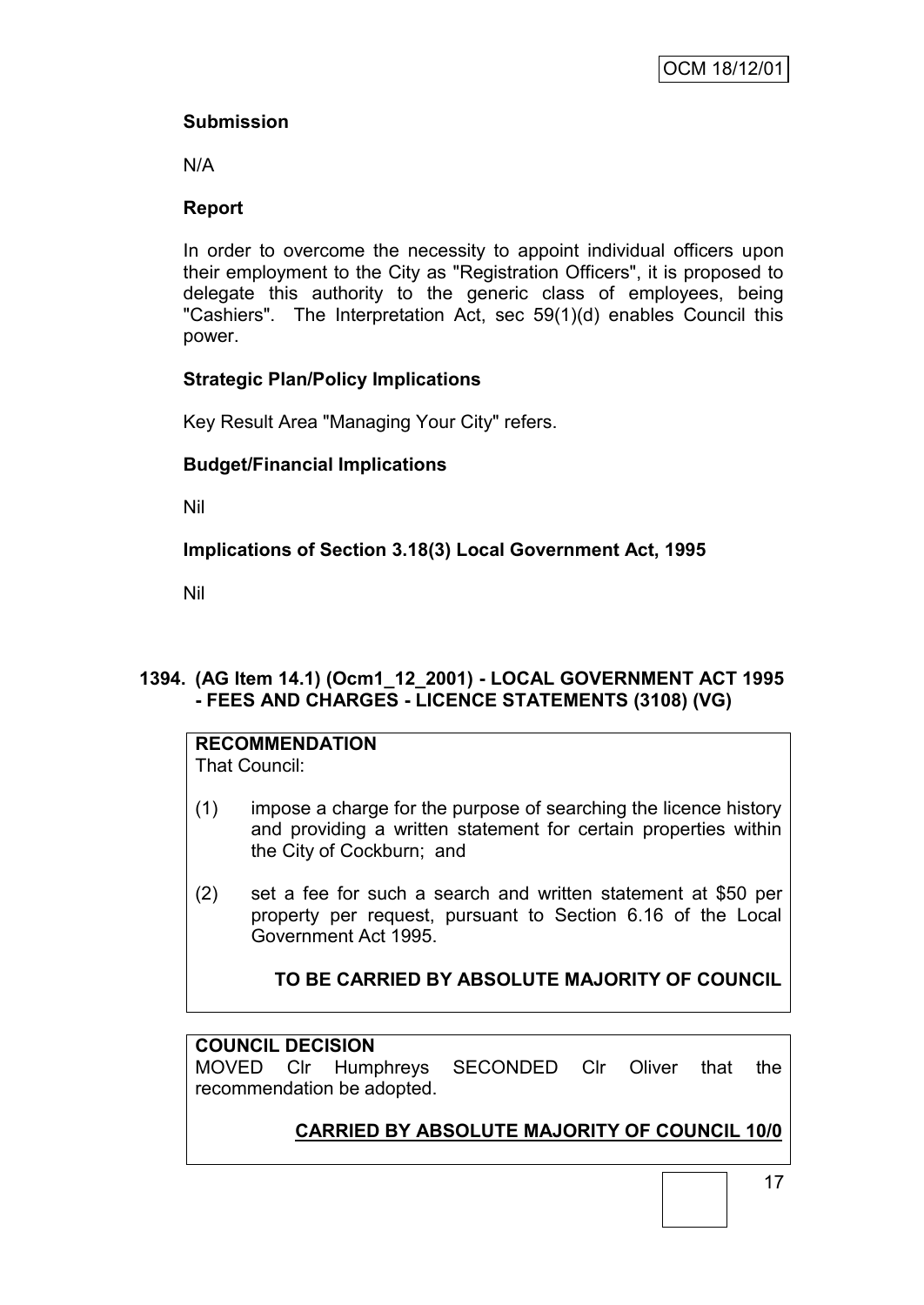#### **Background**

Real Estate and Settlement Agents regularly request this information as part of their sale procedure to determine whether or not all building work has had approval of the local government.

#### **Submission**

At present there is no fee to cover this task which is not a required local government service.

#### **Report**

Section 6.16 of the Local Government Act 1995 allows a local government to impose and recover a fee or charge for any service it provides or proposes to provide, other than a service for which a service charge is imposed. The fee is the same as for other similar charges made by other City of Cockburn services.

#### **Strategic Plan/Policy Implications**

The Corporate Strategic Plan Key Result Areas which apply to this item are:-

- 1. Managing Your City
	- *"To deliver services and to manage resources in a way that is cost competitive without compromising quality."*

#### **Budget/Financial Implications**

Cost recovery of service provided.

#### **Implications of Section 3.18(3) Local Government Act, 1995**

Nil

#### **DECLARATION OF FINANCIAL INTEREST**

**Clr Allen** declared a financial interest, due to the proximity of his property, in agenda items 14.2, 14.3 and 14.4.

AT THIS POINT THE TIME BEING 8:00PM, CLR ALLEN LEFT THE MEETING.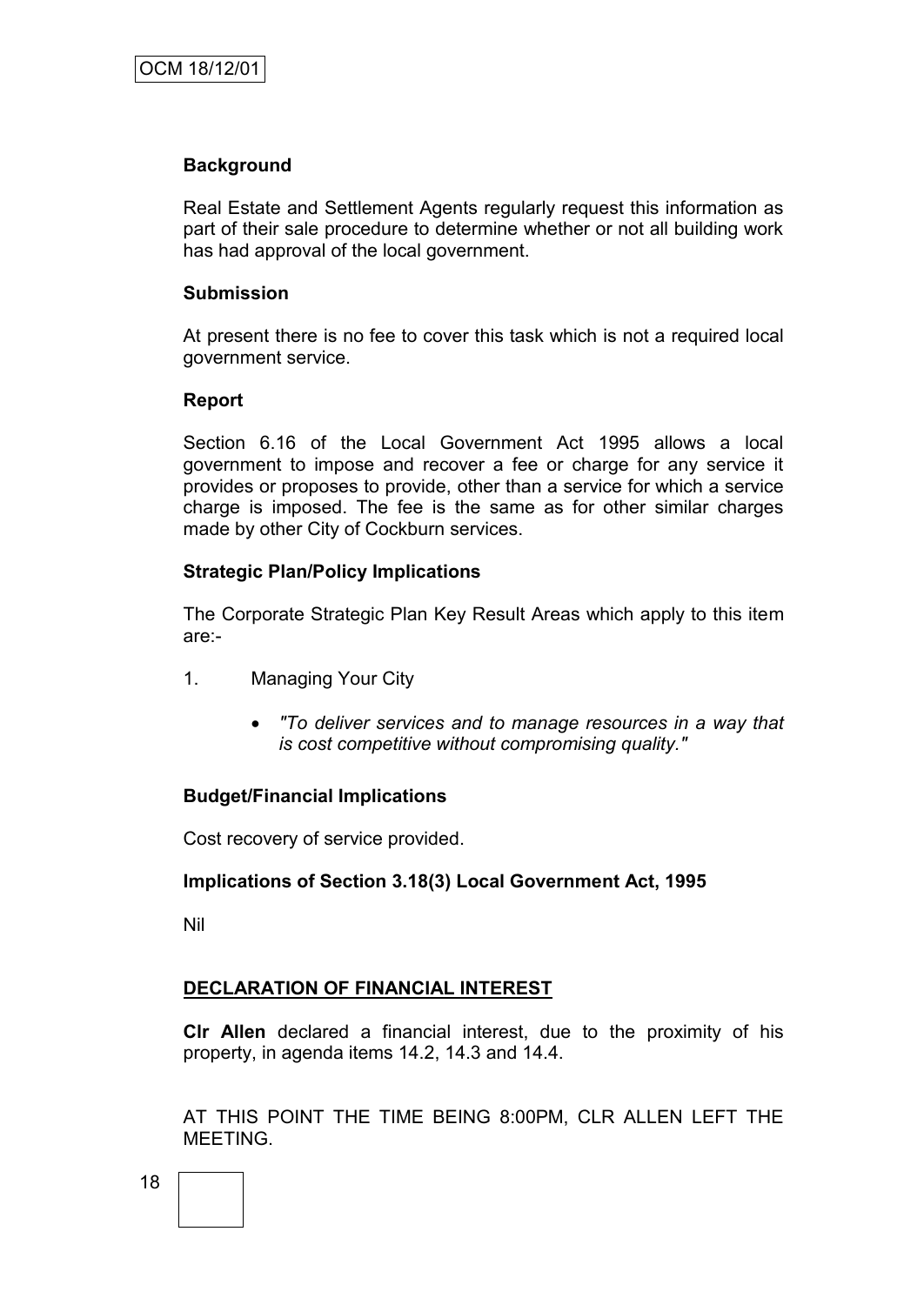#### **1395. (AG Item 14.2) (Ocm1\_12\_2001) - PORT CATHERINE MARINA PROJECT - PROPOSED REALIGNMENT OF THE DISTRICT BOUNDARY (3209006) (SMH) (ATTACH)**

# **RECOMMENDATION**

That Council:

- (1) receive the report;
- (2) write to the Local Government Advisory Board requesting that the district boundary for the City of Cockburn be amended:-
	- 1. to accommodate the proposed Port Catherine Marina Project which is to be developed in accordance with a State Development Agreement;
	- 2. in accordance with the submitted plans attached to the Agenda;
	- 3. under the informal assessment process contained in the Guidelines prepared by the Board; and
- (3) advise the Western Australian Planning Commission and Port Catherine Development Ltd of the Council's initiative accordingly.

# **COUNCIL DECISION**

MOVED Clr Waters SECONDED Clr Reeve-Fowkes that the recommendation be adopted.

# **CARRIED 8/1**

# **Background**

The Council is aware of the background to the Port Catherine Marina Project.

The project is being undertaken under the terms and conditions of a State Agreement.

The Amendment (1010/33) to the MRS is currently being advertised to change the area of the coast to be utilised by the project from industrial zone and other reserves (including the Waterways Reserve west of the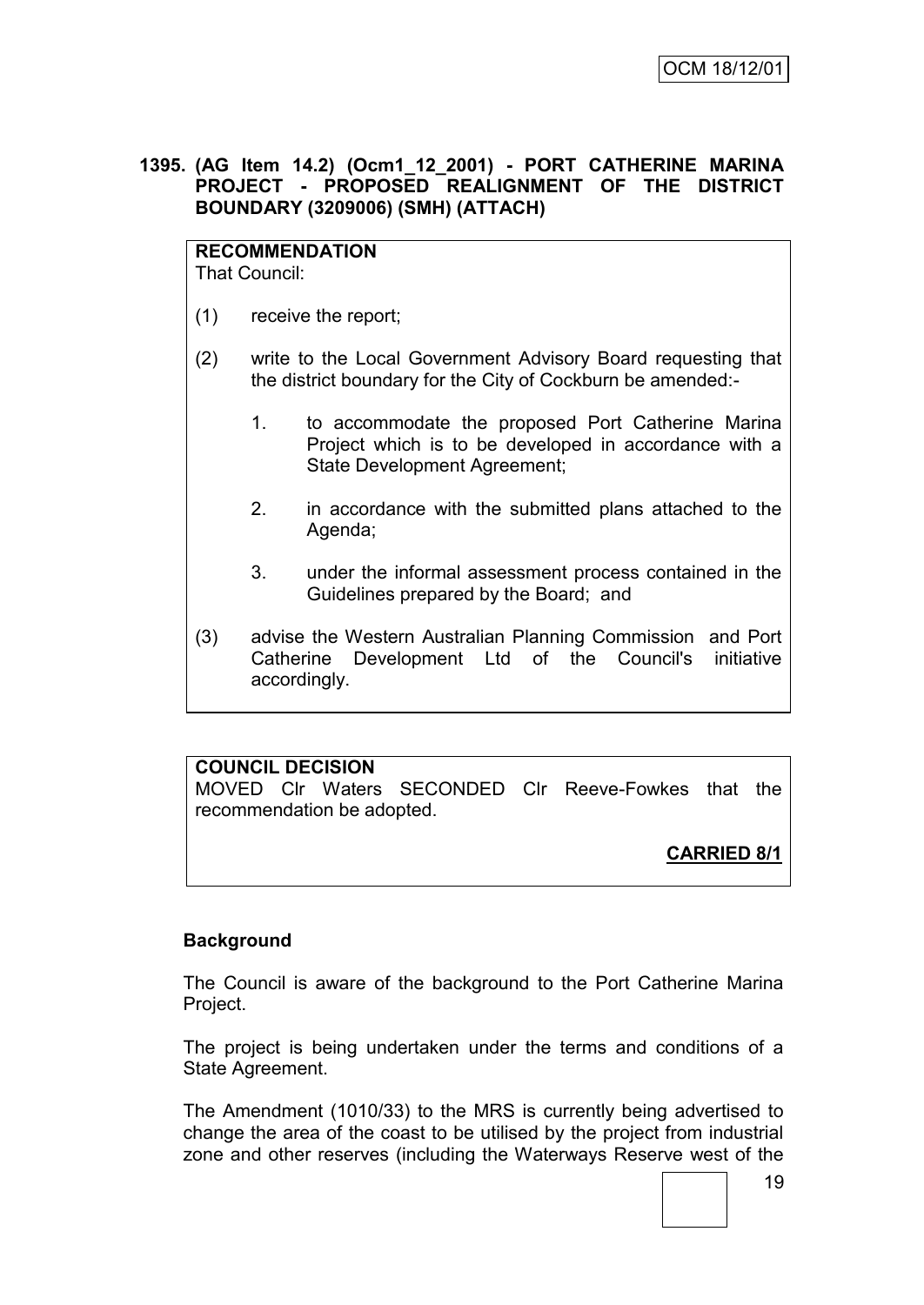district boundary) to Urban. The public submission period closes on 1 March 2002.

Given that a large part of the MRS Amendment is outside the district, because the district boundary is the low water mark, the Council is unable to finalise an amendment to its local scheme, without this area being inside the district boundary.

If the boundary change was to follow the MRS Amendment and once finalised, a complementary amendment to the local scheme made, this sequential approach would take a number of years to complete. Such an approach would be a major and unnecessary impost on the developer on the assumption that the project was to proceed as planned.

The preferred course is for the MRS Amendment, the district boundary amendment and the local scheme amendment to be progressed in parallel, so that the combined time frame is substantially reduced.

#### **Submission**

On Thursday 22 November 2001, Mr Nick Perrignon, Mrs Martine White and the Director Planning and Development met with the Local Government Advisory Board to discuss the proposal.

The Board appeared to be supportive of proceeding with a pre-emptive change to the district boundary to accommodate the finalisation of an amendment to the district scheme, to facilitate the proposed marina.

#### **Report**

The reason why this item is before the Council is because about 50% of the area of the proposed Port Catherine Marina is located outside the district boundary. This means that the Council cannot comply with the requirements of Section 35 of the Metropolitan Region Town Planning Scheme Act for the local scheme to be made consistent with the Metropolitan Region Scheme.

The only way the Council can legally comply, is for the district boundary to be amended such that it can contain the Port Catherine Marina Project, used as the basis to the MRS Amendment.

The maps attached to the report clearly identify the basis to and extent of the proposed boundary change.

Should the MRS Amendment be finalised and the project proceed in accordance with the State Agreement, then the boundary of the district must be changed.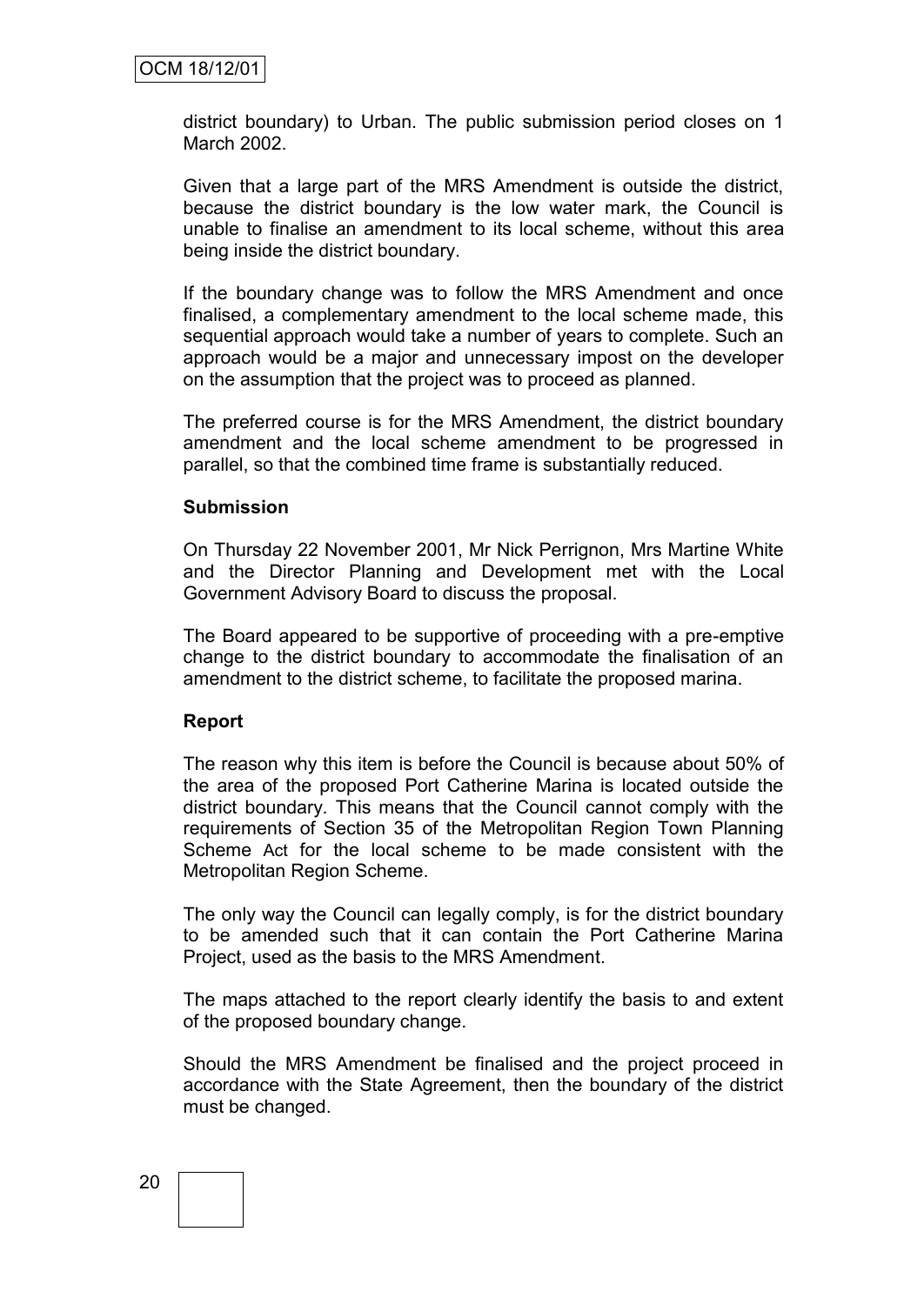However, should for some unforeseen reason the project not proceed, there would be no disadvantage to any person by the fact the boundary had been changed and it could be simply re-modified so that it follows the existing low water mark, as is currently the case.

Because of this, the proposed boundary change should be undertaken by the "Informal Assessment Process", which includes those of a minor nature and not requiring public submissions.

Moreover, both the Environmental Assessment for the project and the MRS Amendment (1010/33), together with the local scheme amendment and the proposed structure plan, all involve processes that involve public submissions. Given this, the boundary change is a consequence of other processes rather than being a process itself.

In an endeavour to minimise the time involved in the preparation, initiation, advertising and finalisation of the necessary scheme amendments, it is important to make the request to the Local Government Advisory Board to change the district boundary as soon as possible.

#### **Strategic Plan/Policy Implications**

The Corporate Strategic Plan Key Result Areas which apply to this item are:-

- 2. Planning Your City
	- *"To ensure that the planning of the City is based on an approach which has the potential to achieve high levels of convenience for its citizens."*
- 3. Conserving and Improving Your Environment
	- *"To ensure that the development of the district is undertaken in such a way that the balance between the natural and human environment is maintained."*

#### **Budget/Financial Implications**

N/A

**Implications of Section 3.18(3) Local Government Act, 1995**

Nil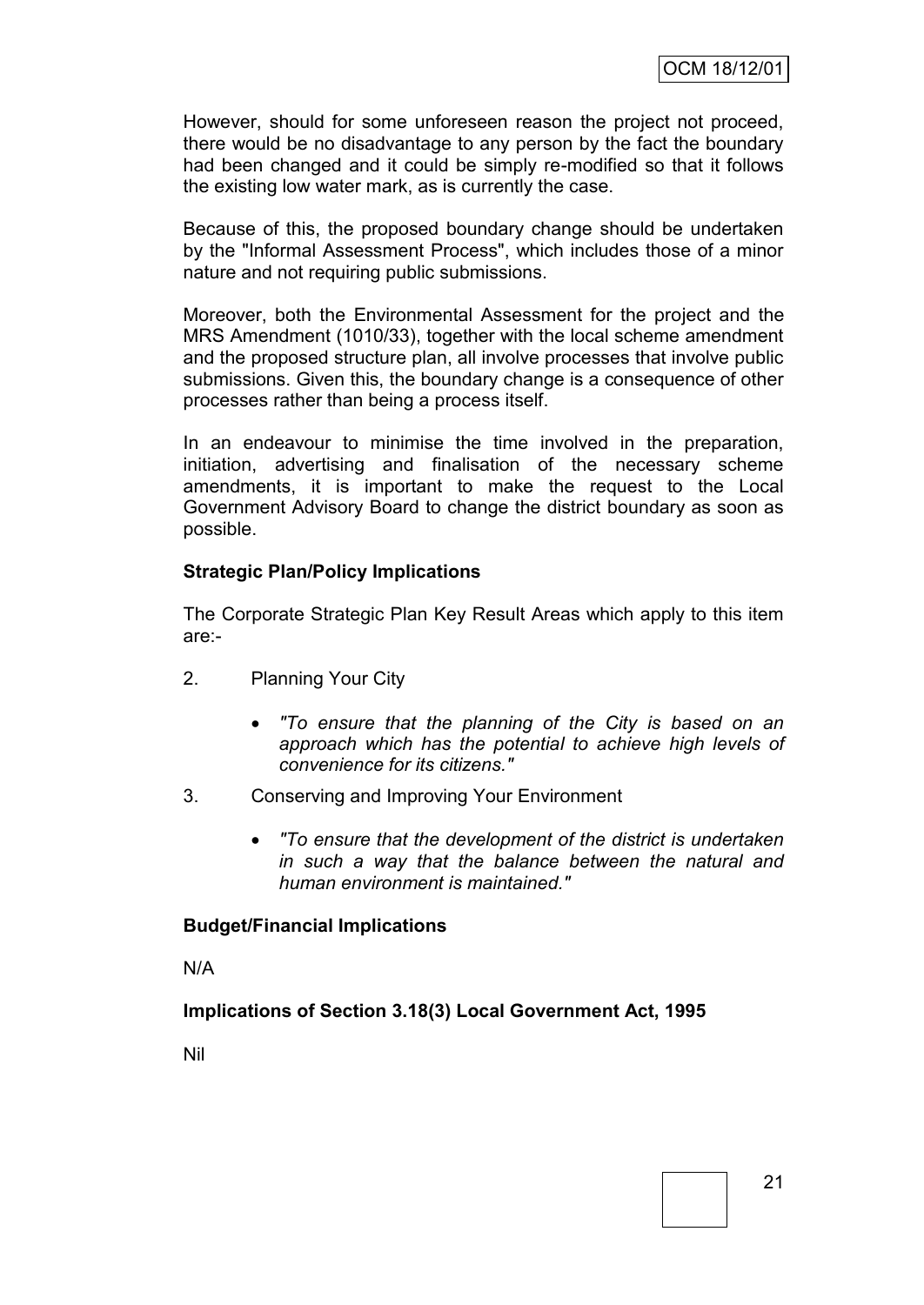#### **1396. (AG Item 14.3) (Ocm1\_12\_2001) - DISTRICT ZONING SCHEME NO. 2 - AMENDMENT NO. 232 - DEVELOPMENT AREA NO. 11 - PORT CATHERINE MARINA (92232) (SMH)**

# **RECOMMENDATION**

That Council:

(1) adopt the following amendment:-

TOWN PLANNING AND DEVELOPMENT ACT 1928 (AS AMENDED) RESOLUTION DECIDING TO AMEND CITY OF COCKBURN TOWN PLANNING SCHEME - DISTRICT ZONING SCHEME  $NO<sub>2</sub>$ 

AMENDMENT NO. 232

Resolved that Council, in pursuance of Section 7 of the Town Planning and Development Act 1928 amend the above Town Planning Scheme by:-

- 1. reclassifying the land on the Scheme Map known as Port Catherine located on the Spearwood coast between the South Fremantle Power Station and Coogee Beach, the subject of Metropolitan Region Scheme Amendment No. 1010/33, from Residential (R15) and various Metropolitan Region Scheme Reserves to Development Zone Development Area (DA11) as depicted on the amendment map;
- 2. adding to the Ninth Schedule Development Areas in the Scheme Text, Development Area (DA11):-

| <b>NINTH SCHEDULE</b> |                       |                                                                                                                                                                            |  |  |  |
|-----------------------|-----------------------|----------------------------------------------------------------------------------------------------------------------------------------------------------------------------|--|--|--|
| Ref No.               | Area                  | <b>Provisions</b>                                                                                                                                                          |  |  |  |
| <b>DA11</b>           | <b>Port Catherine</b> | 1. An adopted Structure Plan together with<br>all approved amendments shall apply to<br>the land in order to guide subdivision and<br>development.                         |  |  |  |
|                       |                       | 2. The provisions of the Scheme shall apply<br>to the land use areas created under the<br>Structure Plan.                                                                  |  |  |  |
|                       |                       | 3. The local government may adopt Design<br>Guidelines for any development precincts<br>as defined on the Structure Plan. All<br>development in such precincts is to be in |  |  |  |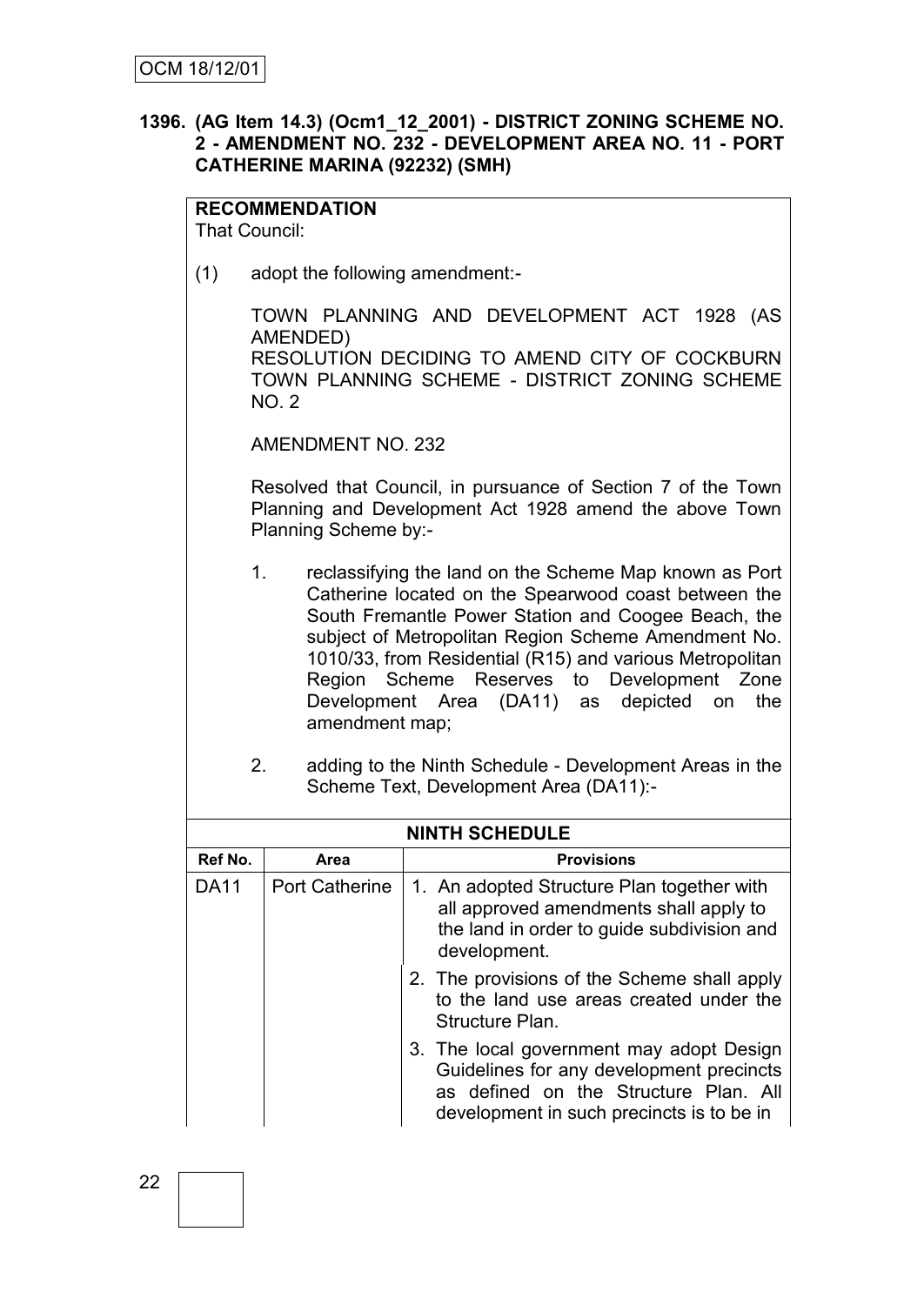|     |                                                                                                                                                                                                     | accordance with the adopted guidelinesin<br>addition to any other requirements of the<br>Scheme, and where there<br>is<br>any<br>inconsistency between<br>the<br>design<br>guidelines and the Scheme, the Scheme<br>shall prevail. |  |  |
|-----|-----------------------------------------------------------------------------------------------------------------------------------------------------------------------------------------------------|------------------------------------------------------------------------------------------------------------------------------------------------------------------------------------------------------------------------------------|--|--|
|     |                                                                                                                                                                                                     | 4. No subdivision or development will be<br>supported within the Development Area<br>until the Structure Plan has<br>been<br>approved by both the WAPC and the<br>local government.                                                |  |  |
|     |                                                                                                                                                                                                     | 5. Development of Shops (retail uses),<br>Commercial Uses and Tourist Facilities<br>within the Development Area shall be in<br>accordance with the approved Structure<br>Plan.                                                     |  |  |
|     |                                                                                                                                                                                                     | 6. The Structure Plan is to provide for public<br>access to the coast and waterways and<br>provide for a continuous dual use path<br>along the foreshore connecting into the<br>existing pathway system.                           |  |  |
|     |                                                                                                                                                                                                     | 7. The Structure Plan shall retain existing<br>within<br>the<br>vegetation<br>remnant<br>Area as<br>Development<br>appropriate,<br>particularly on the<br>coastal<br>dunes<br>adjoining the coastline.                             |  |  |
|     |                                                                                                                                                                                                     | 8. Provision shall be made for accessing a<br>possible future commuter railway station<br>on the railway reserve on the north<br>boundary of the Development Area.                                                                 |  |  |
| (2) | amending documents accordingly;                                                                                                                                                                     | advise the proponent, Port Catherine Developments of the<br>Council decision and request that the company prepare the                                                                                                              |  |  |
| (3) | upon receipt of the amending documents, prepared to the<br>satisfaction of the Director of Planning and Development, the<br>documents be signed and the WAPC be advised of the Council<br>decision; |                                                                                                                                                                                                                                    |  |  |
| (4) | forward a copy of the signed document to the Environmental<br>Protection Authority in accordance with Section 7 (A)(1) of the<br>Town Planning and Development Act;                                 |                                                                                                                                                                                                                                    |  |  |
| (5) |                                                                                                                                                                                                     | following the receipt of formal advice from the Environmental<br>Protection Authority that the Scheme Amendment should not be<br>assessed under Section 48A of the Environmental Protection                                        |  |  |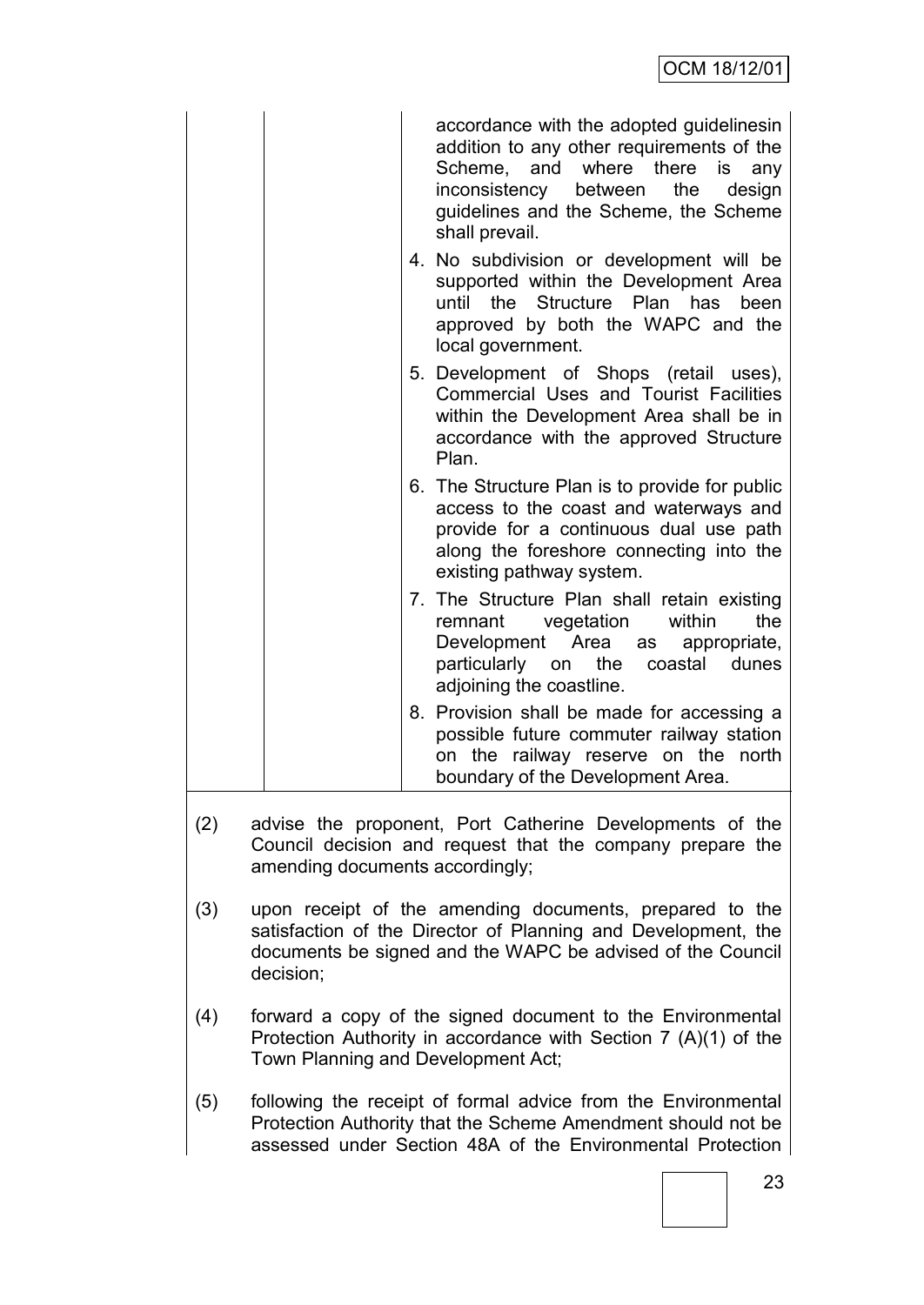Act, forward copies of the signed documents to the Western Australian Planning Commission requesting consent to advertise be granted;

- (6) notwithstanding (5) above, the Director of Planning and Development may refer a Scheme or Scheme Amendment to the Council for its consideration following formal advice from the Environmental Protection Authority that the Scheme or Scheme Amendment should not be assessed under Section 48A of the Environmental Protection Act; and
- (7) modify the recommendations to the Hon Minister for Planning in respect to the final adoption of proposed Town Planning Scheme No. 3, to include the Development Zone for Port Catherine as described in (1) 1. of the recommendation except that the Development Area is identified as DA22, and include the Development Area, DA22, in Schedule 11 as described in (1) 2. of the recommendation.

# **COUNCIL DECISION**

MOVED Mayor Lee SECONDED Clr Edwards that Council:-

(1) adopt the following amendment:-

TOWN PLANNING AND DEVELOPMENT ACT 1928 (AS AMENDED)

RESOLUTION DECIDING TO AMEND CITY OF COCKBURN TOWN PLANNING SCHEME - DISTRICT ZONING SCHEME NO. 2

AMENDMENT NO. 232

Resolved that Council, in pursuance of Section 7 of the Town Planning and Development Act 1928 amend the above Town Planning Scheme by:-

1. reclassifying the land on the Scheme Map known as Port Catherine located on the Spearwood coast between the South Fremantle Power Station and Coogee Beach, the subject of Metropolitan Region Scheme Amendment No. 1010/33, from Residential (R15) and various Metropolitan Region Scheme Reserves to Development Zone Development Area (DA11) as depicted on the amendment map;

2. adding to the Ninth Schedule - Development Areas in the Scheme Text, Development Area (DA11):-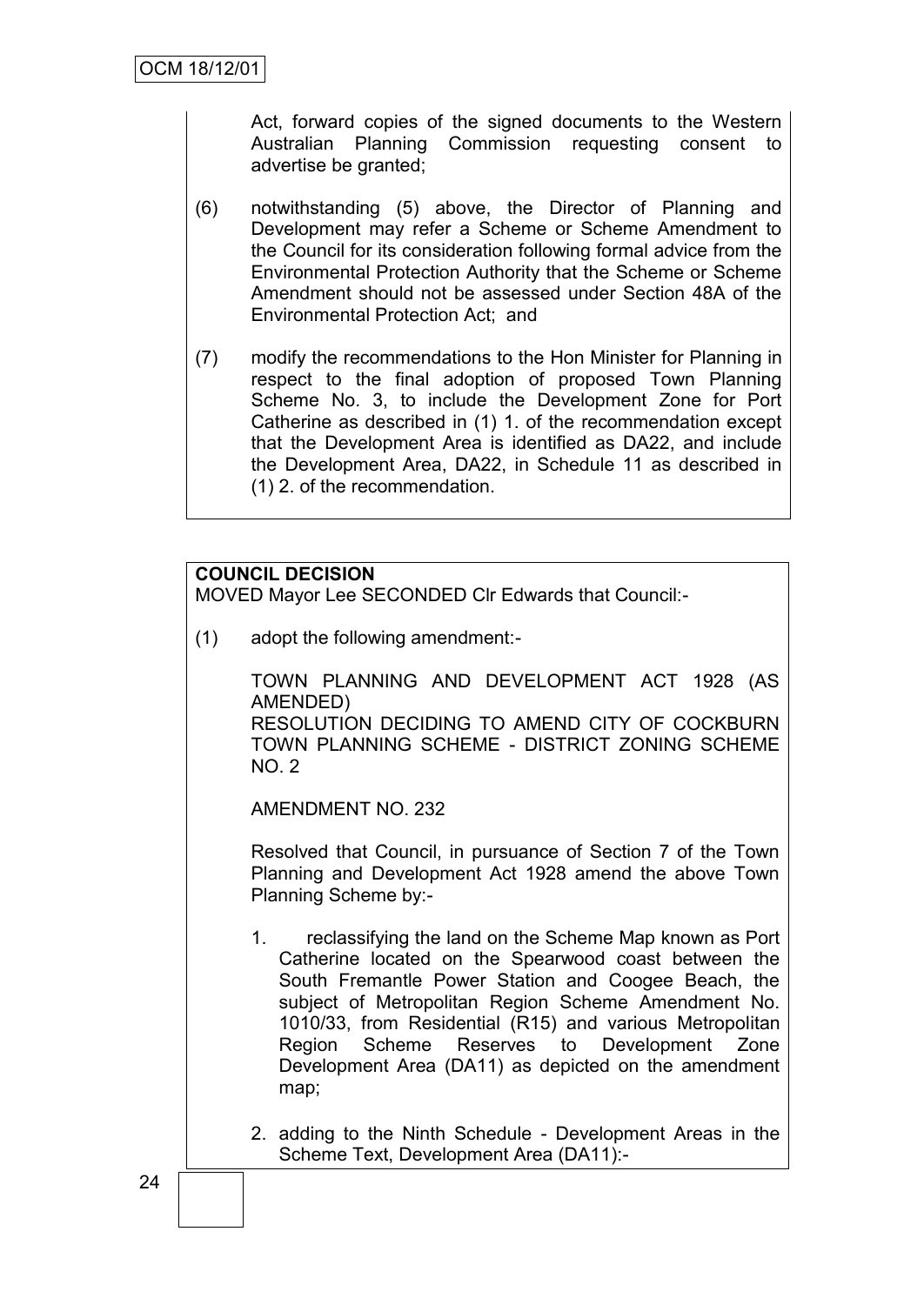| <b>NINTH SCHEDULE</b> |                           |                                                                                                                                                                                                                                                                                                                                                                                                       |  |  |  |  |
|-----------------------|---------------------------|-------------------------------------------------------------------------------------------------------------------------------------------------------------------------------------------------------------------------------------------------------------------------------------------------------------------------------------------------------------------------------------------------------|--|--|--|--|
| Ref No.               | <b>Provisions</b><br>Area |                                                                                                                                                                                                                                                                                                                                                                                                       |  |  |  |  |
| <b>DA11</b>           | <b>Port Catherine</b>     | 1. An adopted Structure Plan together with<br>all approved amendments shall apply to<br>the land in order to guide subdivision and<br>development.                                                                                                                                                                                                                                                    |  |  |  |  |
|                       |                           | 2. The provisions of the Scheme shall apply<br>to the land use areas created under the<br>Structure Plan.                                                                                                                                                                                                                                                                                             |  |  |  |  |
|                       |                           | 3. The local government may adopt Design<br>Guidelines for any development precincts<br>as defined on the Structure Plan. All<br>development in such precincts is to be in<br>accordance with the adopted guidelines<br>in addition to any other requirements of<br>the Scheme, and where there is any<br>inconsistency between the design<br>guidelines and the Scheme, the Scheme<br>shall prevail. |  |  |  |  |
|                       |                           | 4. No subdivision or development will be<br>supported within the Development Area<br>Structure Plan has<br>until<br>the<br>been<br>approved by both the WAPC and the<br>local government.                                                                                                                                                                                                             |  |  |  |  |
|                       |                           | 5. Development of Shops (retail uses),<br><b>Commercial Uses and Tourist Facilities</b><br>within the Development Area shall be in<br>accordance with the approved Structure<br>Plan.                                                                                                                                                                                                                 |  |  |  |  |
|                       |                           | 6. The Structure Plan is to provide for public<br>access to the coast and waterways and<br>provide for a continuous dual use path<br>along the foreshore connecting into the<br>existing pathway system.                                                                                                                                                                                              |  |  |  |  |
|                       |                           | 7. The Structure Plan shall retain existing<br>within<br>remnant<br>vegetation<br>the<br>Development<br>Area<br>appropriate,<br>as<br>particularly on<br>the<br>coastal<br>dunes<br>adjoining the coastline.                                                                                                                                                                                          |  |  |  |  |
|                       |                           | 8. Provision shall be made for accessing a<br>possible future commuter railway station<br>on the railway reserve on the north<br>boundary of the Development Area.                                                                                                                                                                                                                                    |  |  |  |  |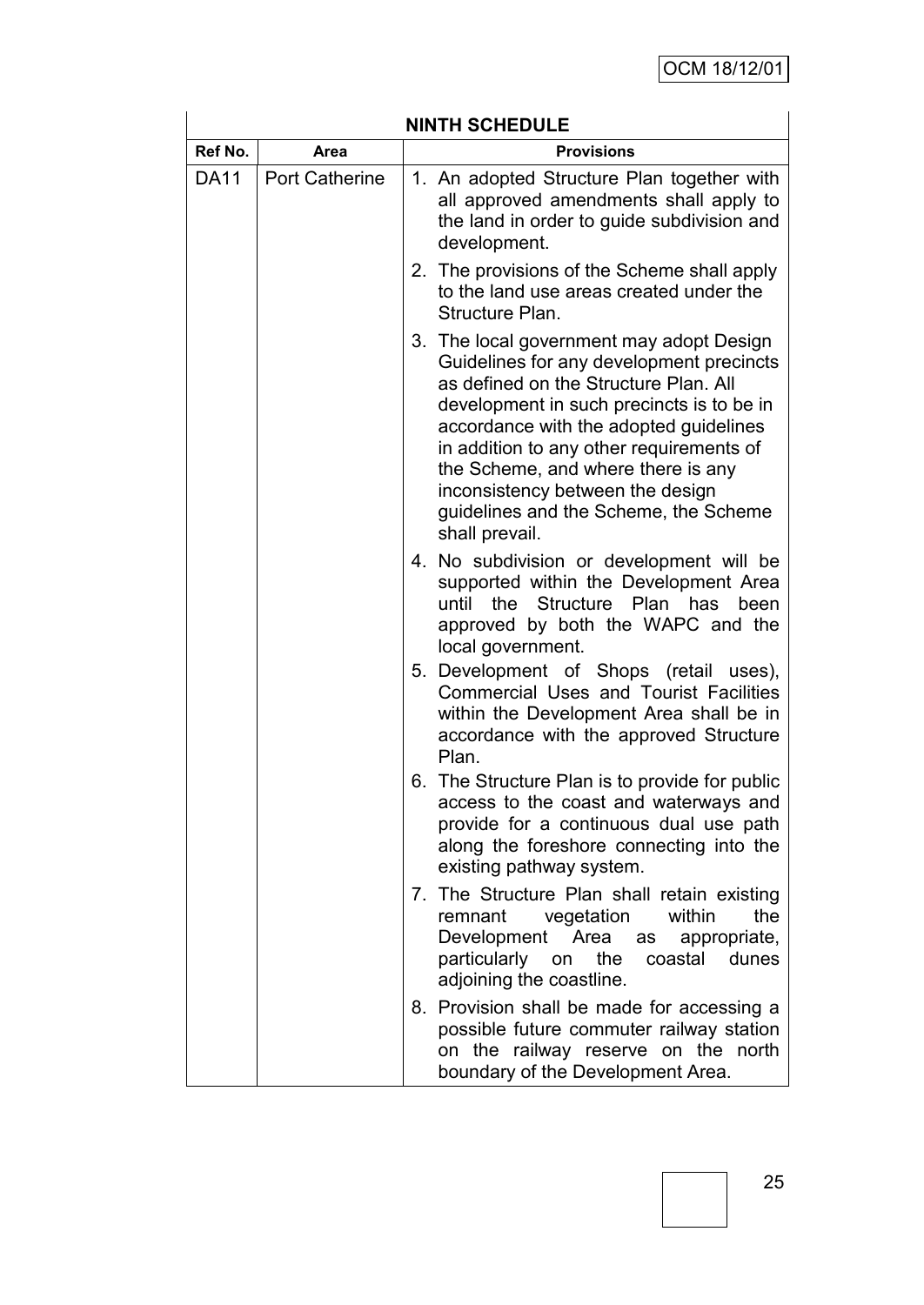- (2) advise the proponent, Port Catherine Developments of the Council decision and request that the company prepare the amending documents accordingly;
- (3) upon receipt of the amending documents, prepared to the satisfaction of the Director of Planning and Development, the documents be signed and the WAPC be advised of the Council decision;
- (4) forward a copy of the signed document to the Environmental Protection Authority in accordance with Section 7 (A)(1) of the Town Planning and Development Act;
- (5) following the receipt of formal advice from the Environmental Protection Authority that the Scheme Amendment should not be assessed under Section 48A of the Environmental Protection Act, forward copies of the signed documents to the Western Australian Planning Commission requesting consent to advertise be granted;
- (6) notwithstanding (5) above, the Director of Planning and Development may refer a Scheme or Scheme Amendment to the Council for its consideration following formal advice from the Environmental Protection Authority that the Scheme or Scheme Amendment should not be assessed under Section 48A of the Environmental Protection Act;
- (7) modify the recommendations to the Hon Minister for Planning in respect to the final adoption of proposed Town Planning Scheme No. 3, to include the Development Zone for Port Catherine as described in (1) 1. of the recommendation except that the Development Area is identified as DA22, and include the Development Area, DA22, in Schedule 11 as described in (1) 2. of the recommendation;
- (8) signify to the proponent, Port Catherine Developments and the Ministry for Planning, that the name "Port Catherine Marina" will not be supported by Council in the longer term as an appropriate name for the project, as "Catherine" has no relevance to the geographical location of the marina and that discussions take place with the appropriate parties to determine a name suitable to the locality such as Coogee Marina , Coogee Boat Harbour etc; and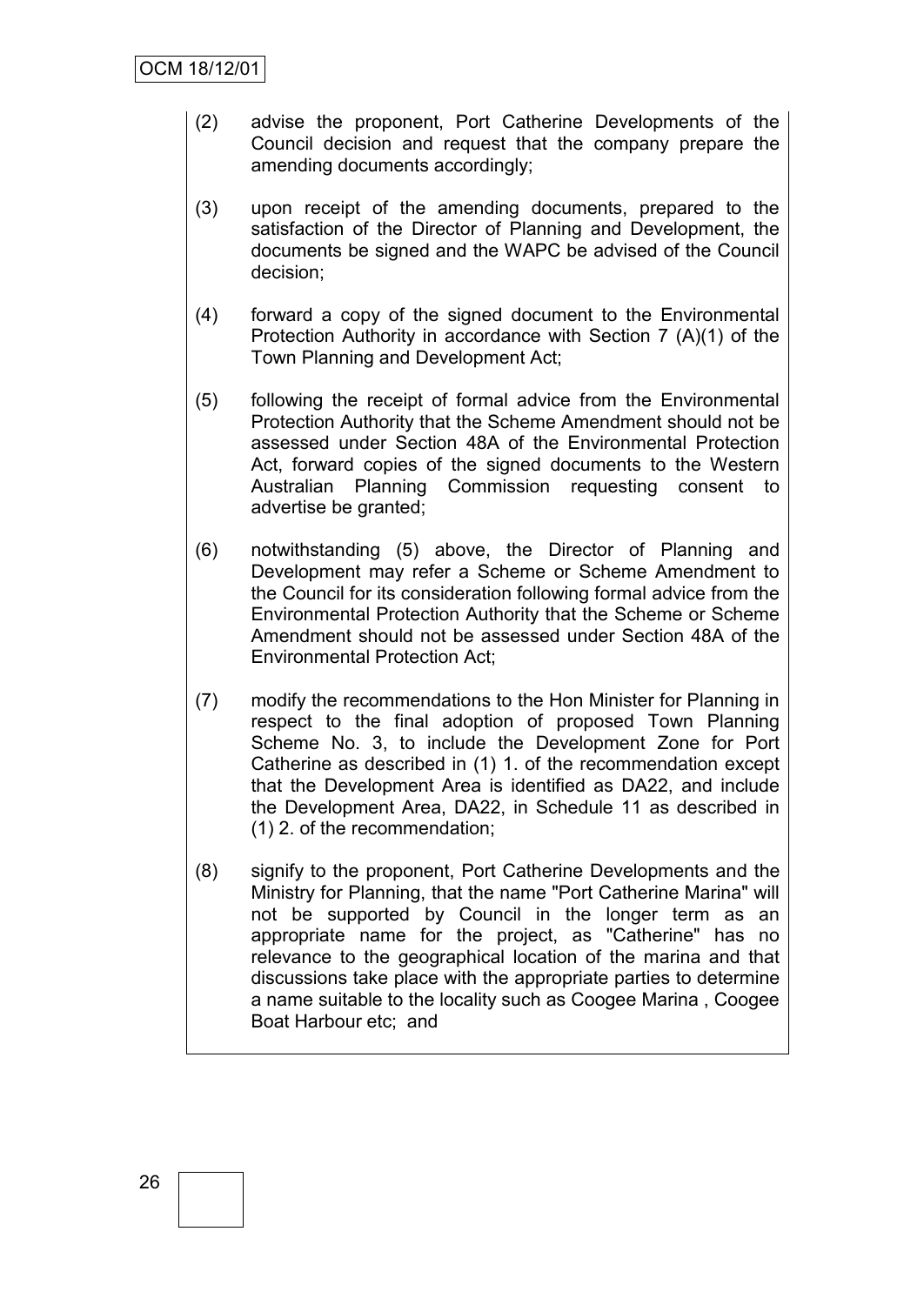(9) pursuant to section 5.69 of the Local Government Act 1995, apply to the Minister for Local Government to allow Clr Allen to participate in the consideration by Council, of all matters relative to the land affected by the Port Catherine Development, in the future.

**CARRIED 8/1**

#### **Explanation**

The reference to Port Catherine is misleading as a locational name, as the geographics of Catherine Point is some distance away. It is considered that a name which reflects the locality should be embraced such as Coogee Marina etc. The proximity interest is a legal matter but it is within Council's power to approach the Minister and ask to have the interest declared by Clr Allen exempted.

#### **Background**

The Metropolitan Region Scheme Amendment No. 1010/33 has been published for public submissions. The public submissions period closes on 1 March 2002.

Amendment No. 1010/33 creates an urban zone over the Port Catherine Marina Project Area and is based on the most recent proposed structure plan for the development.

Although the proposed structure plan has not been submitted to either the WAPC or the Council for adoption, it has formed the basis of a comprehensive environmental review undertaken by the proponent which has been assessed by the EPA under Section 38 of the EP Act.

The Council is required to amend its scheme under Section 35 of the Metropolitan Region Town Planning Scheme Act to make its scheme consistent with the MRS.

It is important, in an endeavour to minimise the overall processing time, that the MRS and local scheme amendments be undertaken at the same time. The Council has in the past supported this principle.

In parallel to this, the Council has been requested to initiate a change to the district boundary so that the amendment, when finalised, will be wholly located within the district.

The Council previously initiated an amendment to District Zoning Scheme No. 2 (Amendment No. 173) which was abandoned to allow the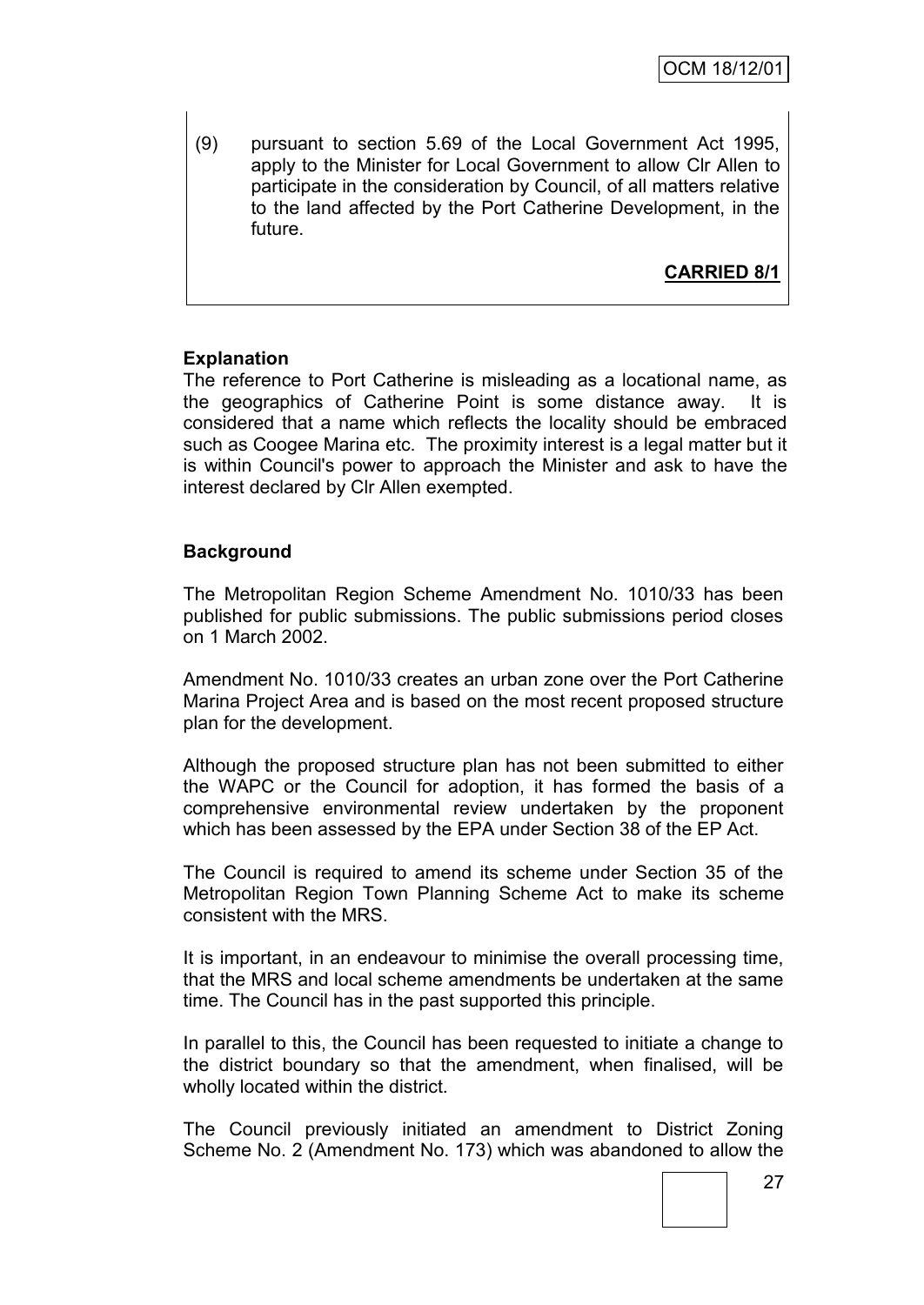Development Area (Amt. 192) and Developer Contributions (Amt. 193) to proceed. These Amendments are now finalised.

#### **Submission**

The proponent has requested that the Council proceed with the amendment to its local scheme, to be consistent with the MRS.

#### **Report**

When Town Planning Scheme No. 3 was finalised ready for public advertising, the WAPC requested that the proposed Port Catherine Marina Project be deleted from the Scheme Map and that the Scheme Map be made consistent with the MRS.

In respect to the Southern Harbour Project however, where the MRS had already been amended, the Council was permitted to leave this project area in TPS No. 3. The Southern Harbour Project is different from Port Catherine in that it is a 'public work' which excludes the Council from the development approval process.

Now that MRS Amendment No. 1010/33 has been advertised, there will be a need for the local scheme to be made consistent following, but not before the MRS is finalised.

To expedite the finalisation of the TPS Amendment No. 232, it is highly desirable and appropriate for it to be advertised in parallel, so that its advertising period closes on or before 1 March 2002. To achieve this, the Council would need to initiate the amendment in December 2001.

Based on an interpretation of Section 6 of the Town Planning and Development Act, there does not appear to be any impediment to the Council initiating Amendment 232 prior to the Council boundary being changed. However, it may be that the boundary needs to be changed before the amendment is finalised.

The proposed amendment is for a Development Area (DA11) to apply to the whole of the project area. Development Areas also form part of TPS No. 3 and therefore, this amendment is consistent with the provisions of the proposed Scheme.

Before any subdivision or development can take place within the Development Area, the Structure Plan must be adopted. Once adopted (or formally amended) all subdivision and development must accord with the plan.

The initiation of the amendment is being recommended because:-

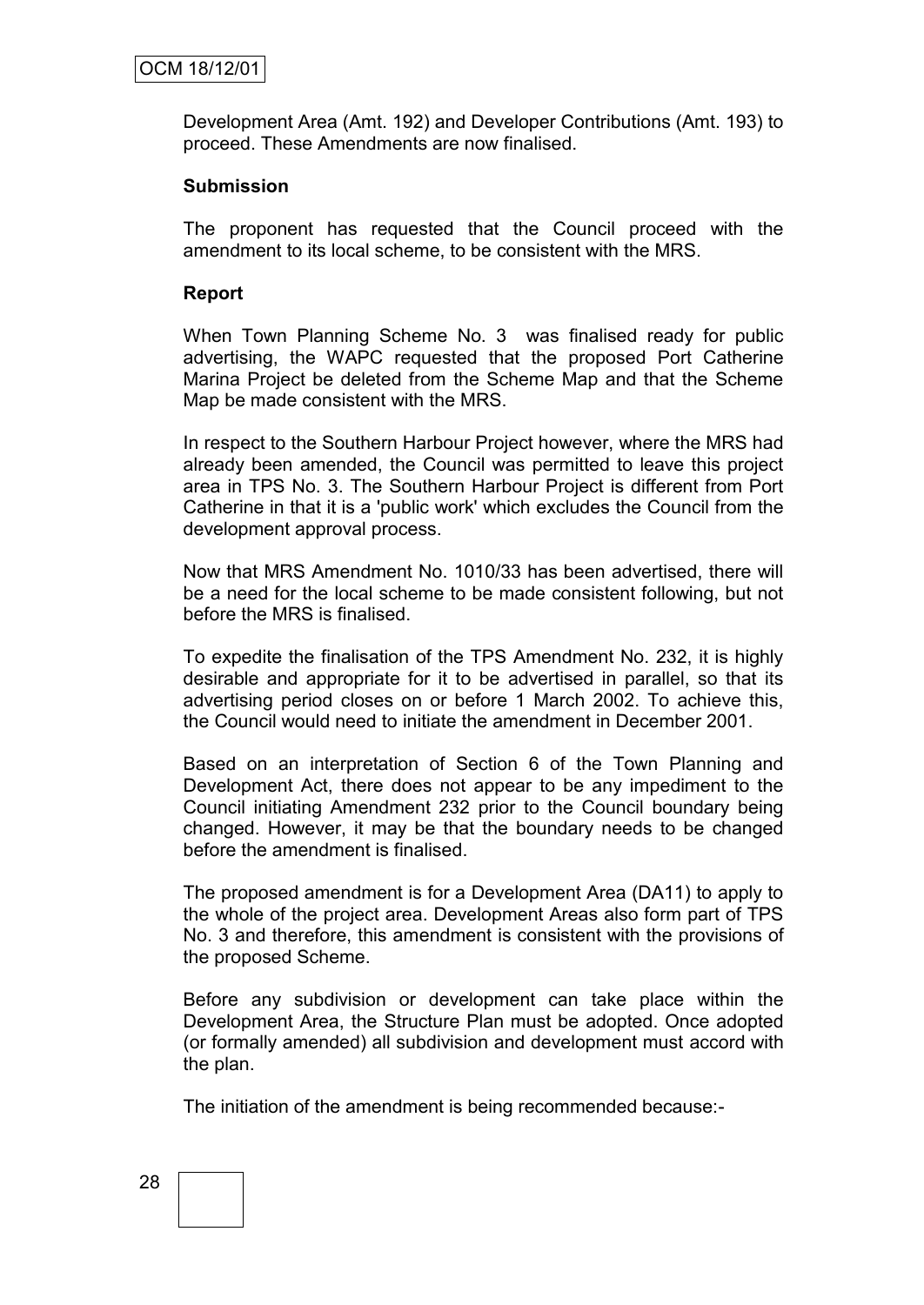- the development is being undertaken under a State Development Agreement;
- the local scheme must be consistent with the MRS;
- the indicative Structure Plan is generally acceptable as the basis for an amendment;
- public submissions can be made;
- all subdivision and development is subject to the adoption of the Structure Plan;
- the district boundary requires to be changed before finalisation;
- the amendment to DZS No. 2 is consistent with the provisions of proposed TPS No. 3;
- a tandem process is more time effective.

There should be no logical reason as to why the WAPC should not recommend to the Minister that the amendment be advertised.

Because the project has been assessed under Section 38 of the EP Act, and the MRS was approved by the EPA to proceed to advertising, it is highly unlikely that Amendment No. 232 will require environmental assessment.

To ensure that the amendment initiated to DZS No. 2 by the Council is not overtaken by the finalisation of proposed TPS No. 3, the Council should recommend to the Minister when TPS No. 3 is referred for final approval so that it can be incorporated and thereby avoid the necessity to initiate an amendment to the proposed scheme. The provisions in the two schemes are similar and therefore this can be easily provided.

#### **Strategic Plan/Policy Implications**

The Corporate Strategic Plan Key Result Areas which apply to this item are:-

- 2. Planning Your City
	- *"To ensure that the planning of the City is based on an approach which has the potential to achieve high levels of convenience for its citizens."*
- 3. Conserving and Improving Your Environment
	- *"To ensure that the development of the district is undertaken in such a way that the balance between the natural and human environment is maintained."*

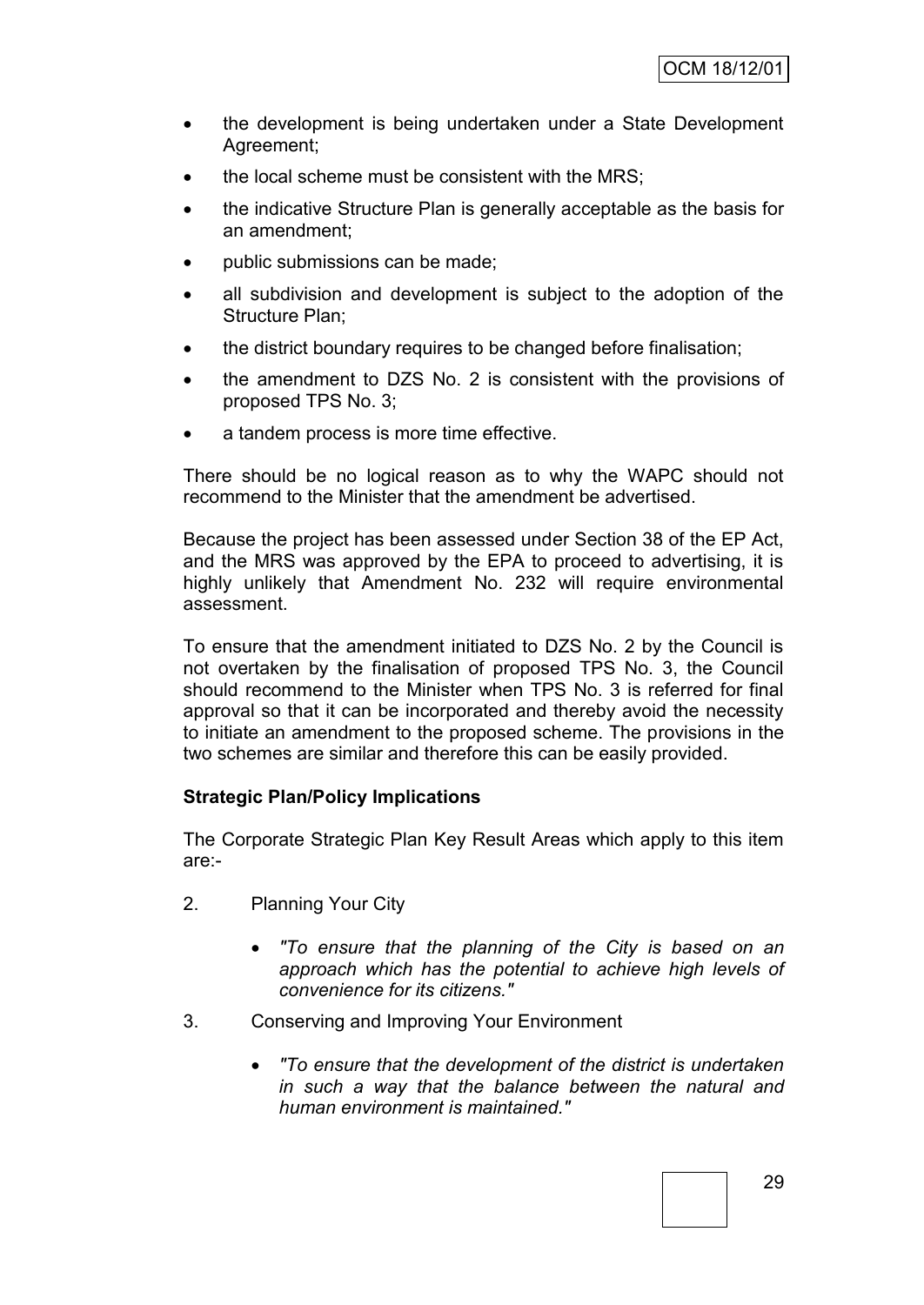#### **Budget/Financial Implications**

N/A

**Implications of Section 3.18(3) Local Government Act, 1995**

Nil

#### **1397. (AG Item 14.4) (Ocm1\_12\_2001) - METROPOLITAN REGION SCHEME PROPOSED AMENDMENT NO. 1010/33 - PORT CATHERINE - SUBMISSION (9101033) (SMH) (ATTACH)**

**RECOMMENDATION** That Council:

- (1) receive the report; and
- (2) lodge a submission on the proposed MRS Amendment 1010/33 based on the report and the attachment.

| <b>COUNCIL DECISION</b>    |  |                                                     |  |  |  |  |  |
|----------------------------|--|-----------------------------------------------------|--|--|--|--|--|
|                            |  | MOVED CIr Reeve-Fowkes SECONDED CIr Waters that the |  |  |  |  |  |
| recommendation be adopted. |  |                                                     |  |  |  |  |  |

**CARRIED 8/1**

#### **Background**

The proposal to build a marina on Owen Anchorage, known as Port Catherine, has been discussed over many years.

Following the adoption of a State Development Agreement and the identification of a proponent, Port Catherine Developments (Australand Ltd), the project has been moving forward, with the recent completion of the environmental review which is currently on public exhibition.

At the same time, the WAPC has advertised the MRS Amendment No. 1010/33 for public comment. The public comment period closes on 1 March 2002.

The MRS amendment proposes to rezone land and reserves within the Port Catherine project area to "Urban".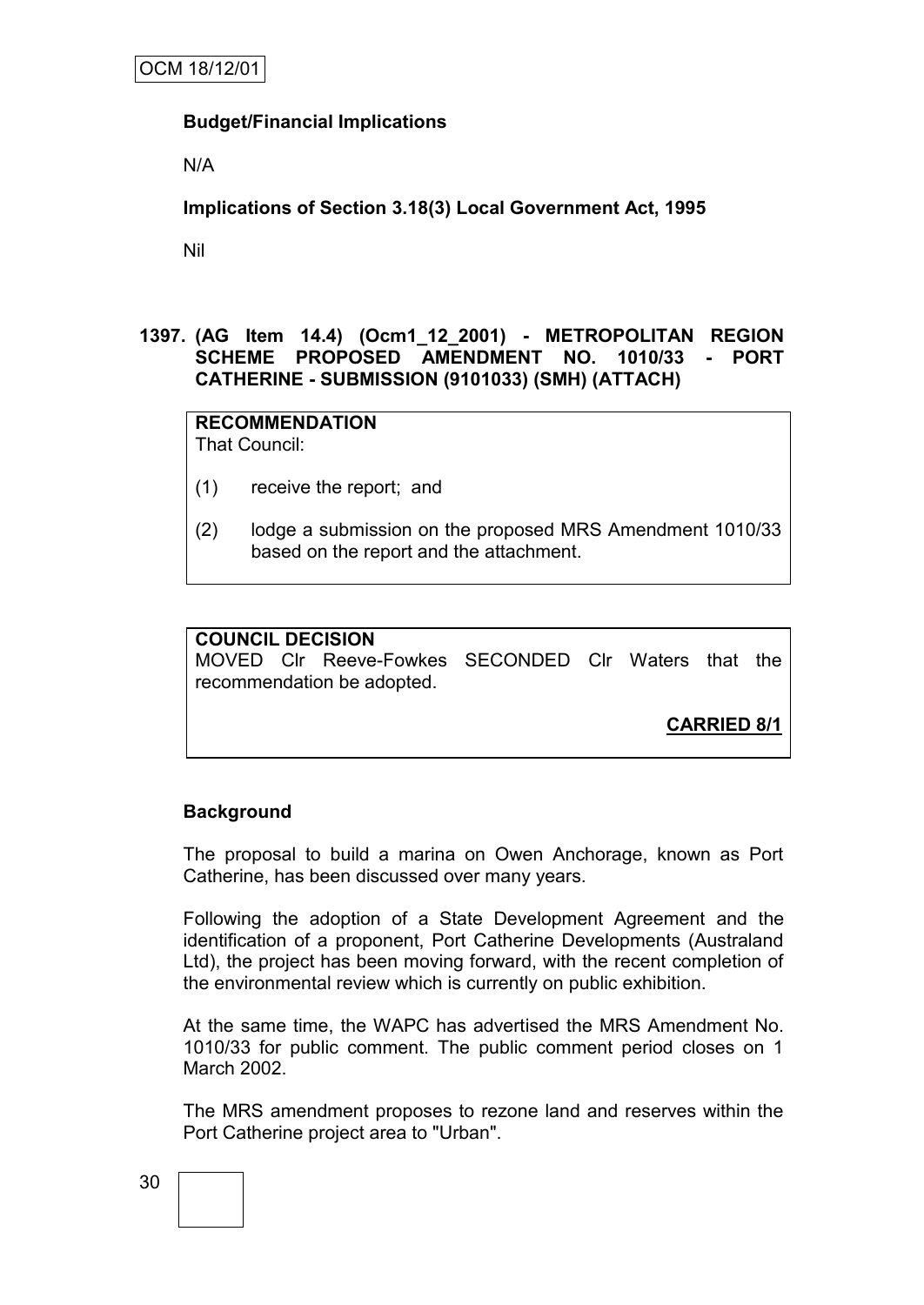The Urban zone applies to both the land and water areas of the Port Catherine project.

#### **Submission**

Extracts from the public amendment document are attached to the Agenda.

#### **Report**

The MRS Amendment 1010/33 is fully supported from a land use planning and development point of view.

The concept plan for the proposed project is generally acceptable and incorporates many of the principles being promoted by the Council, particularly the retention of public access to the foreshore and the protection of Coogee Beach as a popular swimming area.

The concept plan does not in itself form part of the amendment, but has been used as the "footprint" upon which the amendment has been based.

However, there are some concerns that have been identified that should form the basis of a submission to the WAPC, namely:-

*1. Relationship to the Concept Plan*

The proposed Urban zone does not exactly fit the shape of the concept plan for the marina in respect to:-

- (1) the seawalls along the western and southern edge of the marina; and
- (2) the alignment of the Urban zone to the Primary Regional Road Reserve and the location of the westerly road connection.

The concept plan and Urban zone should be made consistent.

*2. Dunal Impact*

The proposed Urban zone south of the marina and west of the existing Cockburn Road Reserve intrudes on the dunal system adjacent to Coogee Beach and therefore should be retained as region parks and recreation reserve.

*3. Industrial Zone*

The proposal to replace the existing Fremantle to Rockingham Highway Reserve north of the project area from road reserve to industry is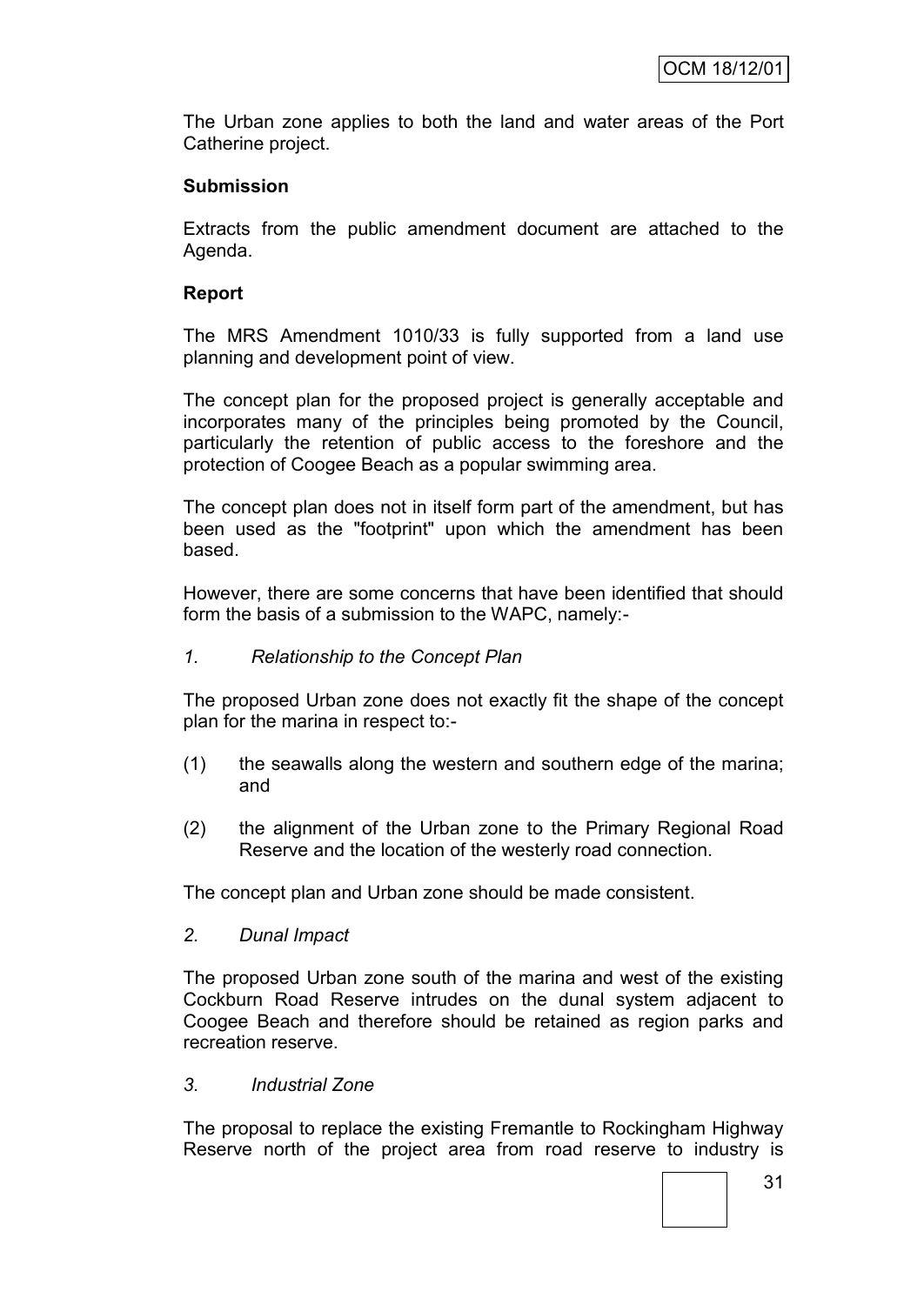contrary to the principle of proper planning and contrary to the Region Parks and Recreation Reserve (Lot 52) as contained and approved in District Zoning Scheme No. 2.

This region parks and recreation reserve was a fundamental part of the Coogee Master Plan adopted in 1988 and was included as an open space buffer between the residential to the south and the industrial uses to the north of the railway reserve.

To propose to zone this land Industry is totally unacceptable and should be included in the parks and recreation reserve.

The Council is opposed to any additional industrial land being established on the coast.

#### *4. Parks and Recreation Reserve*

The proposal to include the existing parks and recreation reserve in the industry zone is a consequence of the decision to convert the road reservation to industry.

This proposal is not based on the need for industrial land and therefore, should be retained as parks and recreation reserve.

This proposal is totally unacceptable as the Council is opposed to the provision of additional industrial land on the coast.

Lot 52 is reserved as parks and recreation reserve under the Council's District Zoning Scheme No. 2, this proposal is inconsistent with this.

The proposal to make the dual use path parks and recreation reserve along the southern edge of Lot 52 against the railway line is supported, but is totally inadequate as a separation distance between the future Port Catherine Marina residential estate and future industry.

The submission is supported by a map which illustrates the objections raised in respect to proposed MRS Amendment 1010/33.

#### **Strategic Plan/Policy Implications**

The Corporate Strategic Plan Key Result Areas which apply to this item are:-

- 2. Planning Your City
	- *"To ensure that the planning of the City is based on an approach which has the potential to achieve high levels of convenience for its citizens."*

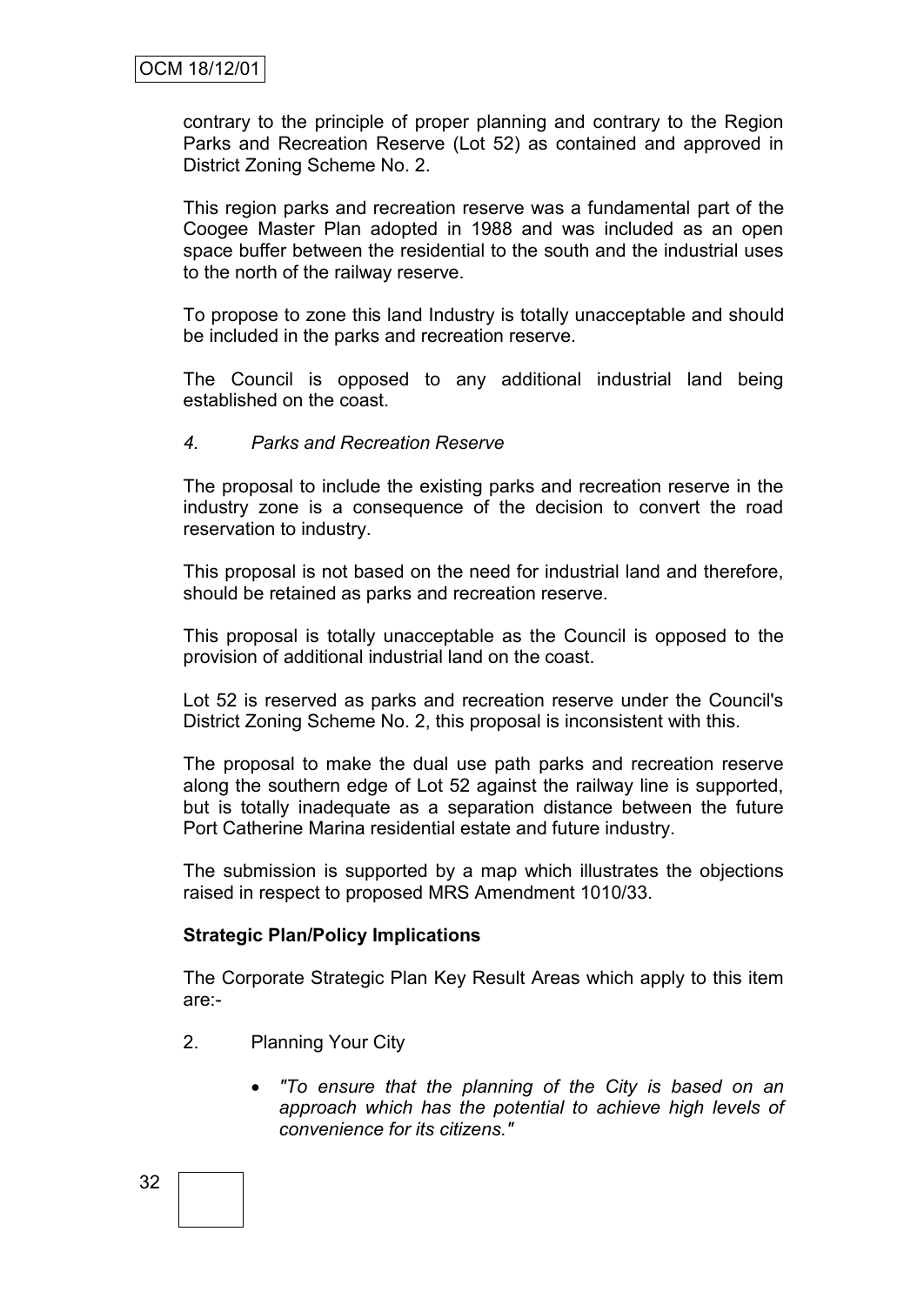- 3. Conserving and Improving Your Environment
	- *"To ensure that the development of the district is undertaken in such a way that the balance between the natural and human environment is maintained."*

### **Budget/Financial Implications**

N/A

## **Implications of Section 3.18(3) Local Government Act, 1995**

Nil

AT THIS POINT THE TIME BEING 8:05PM, CLR ALLEN RETURNED TO THE MEETING.

**1398. (AG Item 14.5) (Ocm1\_12\_2001) - AUTHORISED PERSON PURSUANT TO SECTION 245A OF THE LOCAL GOVERNMENT (MISCELLANEOUS PROVISIONS) ACT 1960, PRIVATE SWIMMING POOLS (3211) (VG)**

# **RECOMMENDATION**

That Council:

- (1) authorise Desmond John Worthington to carry out the powers and duties given to an Authorised Person contained in Section 245A of the Local Government (Miscellaneous Provisions) Act 1960; and
- (2) issue to Desmond John Worthington, a Certificate of Authorisation relating to (1) above as required by Section 9.10 (2) of the Local Government Act 1995.

**COUNCIL DECISION** MOVED Clr Humphreys SECONDED Clr Waters that the recommendation be adopted.

**CARRIED 10/0**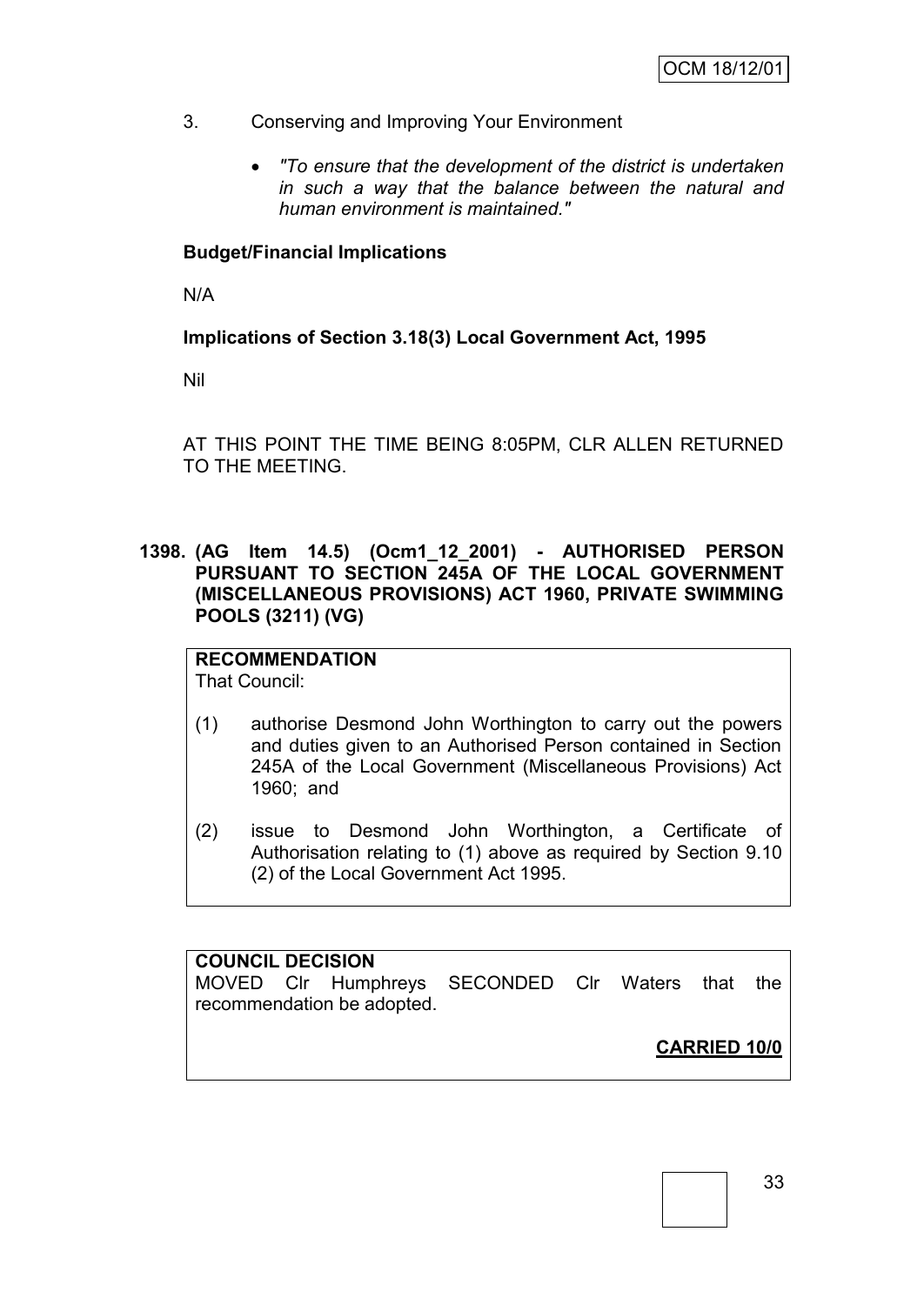## **Background**

Mr Worthington has recently been employed by Council as a Building Surveyor and part of his duties will include inspection of Private Swimming Pools and this function requires Council to authorise a person to do so.

#### **Submission**

N/A

### **Report**

Mr Worthington has the appropriate qualifications and experience to be authorised by Council.

#### **Strategic Plan/Policy Implications**

N/A

**Budget/Financial Implications**

N/A

**Implications of Section 3.18(3) Local Government Act, 1995**

Nil

## **1399. (AG Item 14.6) (Ocm1\_12\_2001) - REVISED MULTI STOREY ACCOMMODATION UNITS (9) - LOT 4; 3 ROCKINGHAM ROAD, HAMILTON HILL (2212275) (MR) (ATTACH)**

#### **RECOMMENDATION** That Council:

(1) approve the proposed Multi Storey Accommodation Units (9) on Lot 4 (No 3) Rockingham Road Hamilton Hill, in accordance with the plans received on 30 October 2001, subject to the following conditions:-

1. Standard conditions contained in Council Policy APD17 as determined appropriate to this application by the delegated officer under clause 7.6 of District Zoning Scheme No.2;

Special Conditions.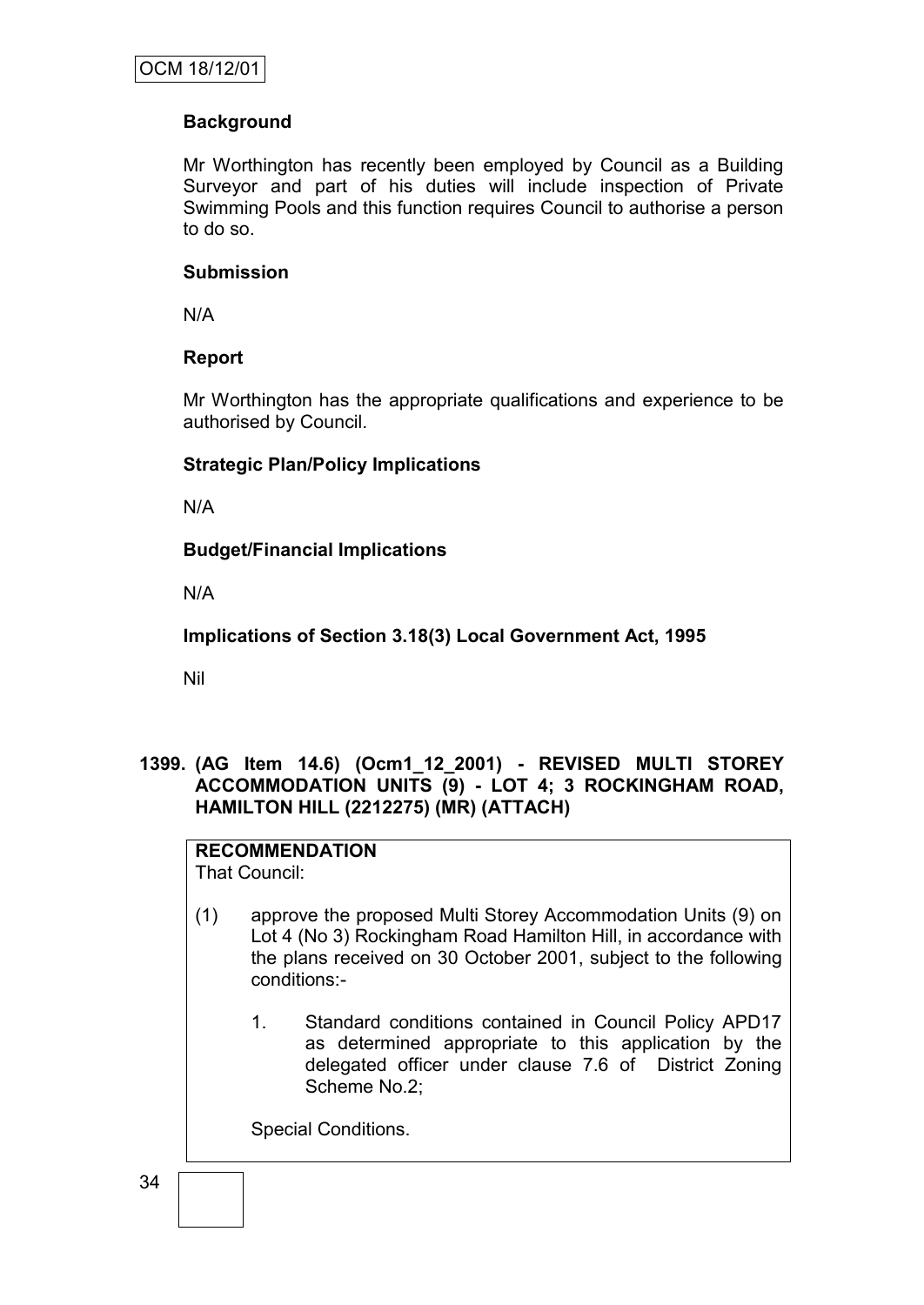- 1. All units except for the ground floor units must include the installation of a clothes drier with the laundry. No clothing can be dried on the open balconies at any time.
	- 2. The bin store area being relocated to the front yard area along Rockingham Road.
	- 3. Balconies on the south side incorporating visual deflectors to avoid overlooking of adjoining residential developments.
	- 4. Measures being undertaken to the satisfaction of the City to further break up the facade bulk through use of colours and building detailing.
- (2) issue a form 2 Notice of Approval to the applicant; and
- (3) notify those who made submissions accordingly.

### **COUNCIL DECISION**

MOVED Clr Humphreys SECONDED Clr Waters that the recommendation be adopted.

**CARRIED 10/0**

### **Background**

| <b>ZONING:</b> | MRS:                   | Urban                  |  |
|----------------|------------------------|------------------------|--|
|                |                        | DZS2:   Commercial     |  |
| LAND USE:      | Vacant                 |                        |  |
| APPLICANT:     | <b>Amedeo DeSantis</b> |                        |  |
| OWNER:         | <b>Yupko Pty Ltd</b>   |                        |  |
| l LOT SIZE:    | 930m <sup>2</sup>      |                        |  |
| USE CLASS:     |                        | Multiple Dwelling "AA" |  |

On 17 July 2000, an application was lodged with the City for 26 Multi-Storey Units on Lot 4 (No 3) Rockingham Road, Hamilton Hill.

The Western Australian Planning Commission granted approval to the proposal for 26 Multi Storey Units (original plans) in its determination letter dated 11 December 2000, pursuant to the Metropolitan Region Scheme ("MRS").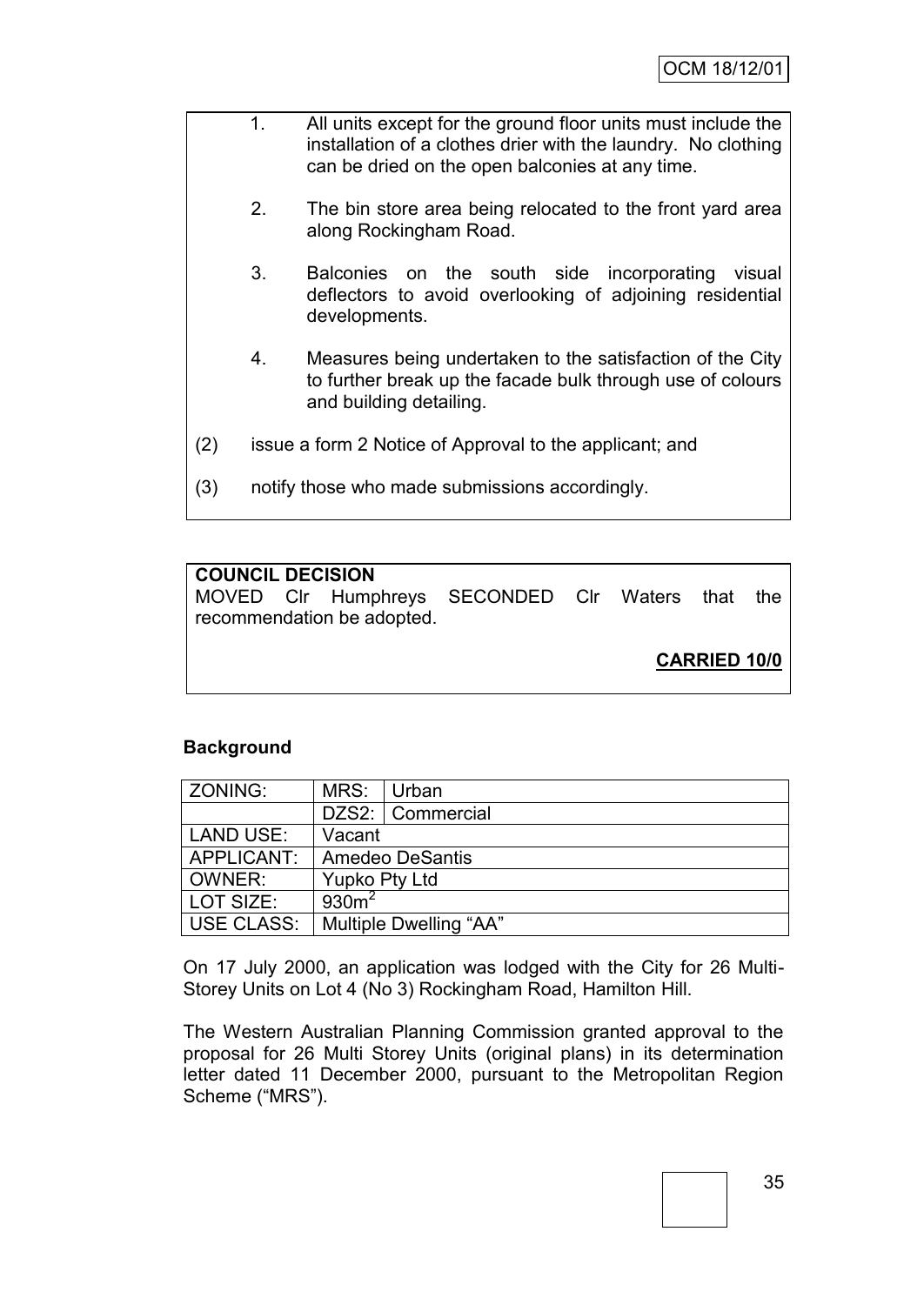The Council, at its Ordinary Meeting on 18 September 2001, refused the same proposal for Multi Storey Accommodation Units (26) (revised plans received on 18 July 2001), for the following reasons:-

- *"1. The proposed development is totally out of context with the density, height and scale of existing development in the locality.*
- *2. The proposed development would adversely affect the amenity of the area due to the potential visual impact, building height and scale.*
- *3. The proposal would detract from the heritage significance of the Newmarket Hotel, which is a place of high conservation importance and registered on the Municipal Inventory of Heritage Places.*
- *4. The development fails to comply with the standards of District Zoning Scheme No 2."*

### **Submission**

The applicant seeks approval from the Council to construct a 5 storey multiple unit development incorporating the following components:-

- 9 apartments including level 4 and top level penthouse apartment;
- 8 of the apartments are two levels in construction with a top level penthouse (ground floor living and top floor bedrooms). This gives the false visual impression that the development is larger in size than in reality;
- Ground level carpark 15 bays of which at least 2 bays could be reserved for visitors;
- Vehicle access is via a rear laneway, while pedestrian access is via Rockingham Road.

### **Report**

The proposed development has been totally redesigned to address concerns which lead to the previous proposal being refused by the Council. The owner consulted with City Officers where agreement was reached on a Residential Density Coding of R100 to apply to the site. This became the basis upon which the application was prepared and compliance with the standards that apply to that density coding was generally achieved.

The subject land is zoned "Commercial" under Town Planning Scheme - District Zoning Scheme No. 2 ("DZS2") where multiple dwellings are a discretionary use. The Council can either approve the proposal (with or without conditions) or refuse the proposal.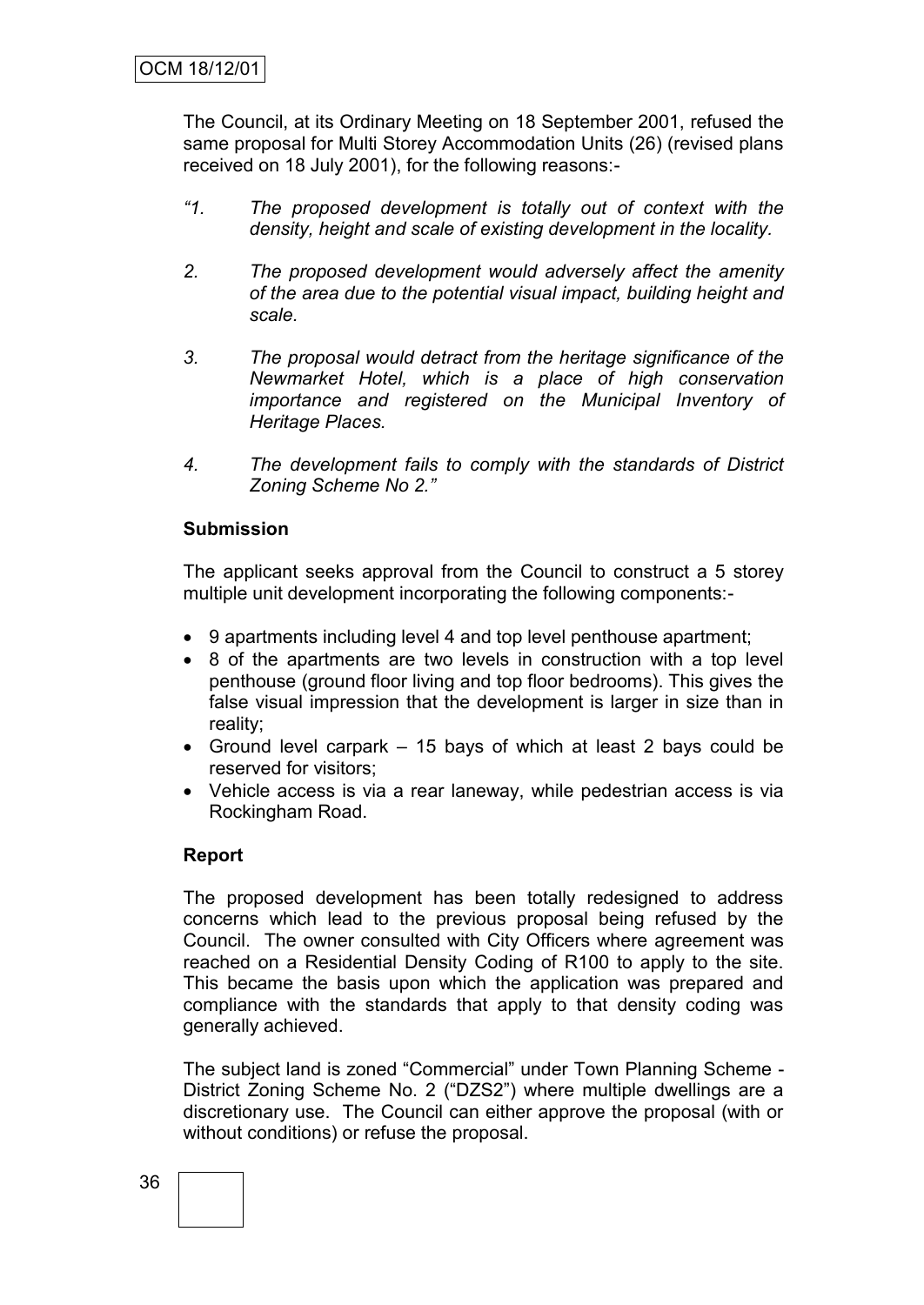#### Public Comments

At the close of the 21-day submission period, 6 submissions were received from surrounding neighbours. Three submissions objected to the proposal and 3 submissions raised no objections. Submissions of objections raised the following concerns:-

- Not enough visitor parking
- Too high and overshadow nearby buildings
- Blocks views
- Reduce privacy
- Looks out of place with existing colonial federation buildings
- Design more suited to South Perth
- Traffic congestion in the R.O.W
- No information provided about the south elevation

In comparison, 8 submissions objected to the previous proposal and 2 raised no objections. The revised proposal has attracted a more balanced response from submissions received, yet there are still concerns raised that could be addressed as a condition of approval to ensure the development is more compatible with the surrounding neighbourhood. The concerns are discussed in more detail as follows:-

#### Height and Scale of the Proposal

The revised development is 16.0 metres tall which is almost half the height of the previous proposal or 13.0 metres lower. The revised proposal includes 5 levels instead of 9 with the earlier proposal.

The height and scale of the proposed development is more in conformity with the 3 level townhouses to the rear and 2 level Newmarket Hotel nearby. The proposed development, by comparison, is 2 floors taller than the rear townhouses and is therefore not out of scale with surrounding buildings.

The building footprint is also smaller in area, which allows a courtyard for each ground floor unit. This will improve the "greening" around the building, which could eventually soften its visual impact.

#### Plot Ratio and Density

The plot ratio of the development is 1.1:1. Plot ratio is the gross total of the areas of all floors to the area of land within the site boundaries excluding non-habitable areas (ie-parking area, lobbies, lifts etc.).

DZS2 does not contain any specific Residential Density Coding ("Code") over the land. The proposal is based on a Code of R100. This is similar with the surrounding medium to high density coding of R60 and R80 (proposed development).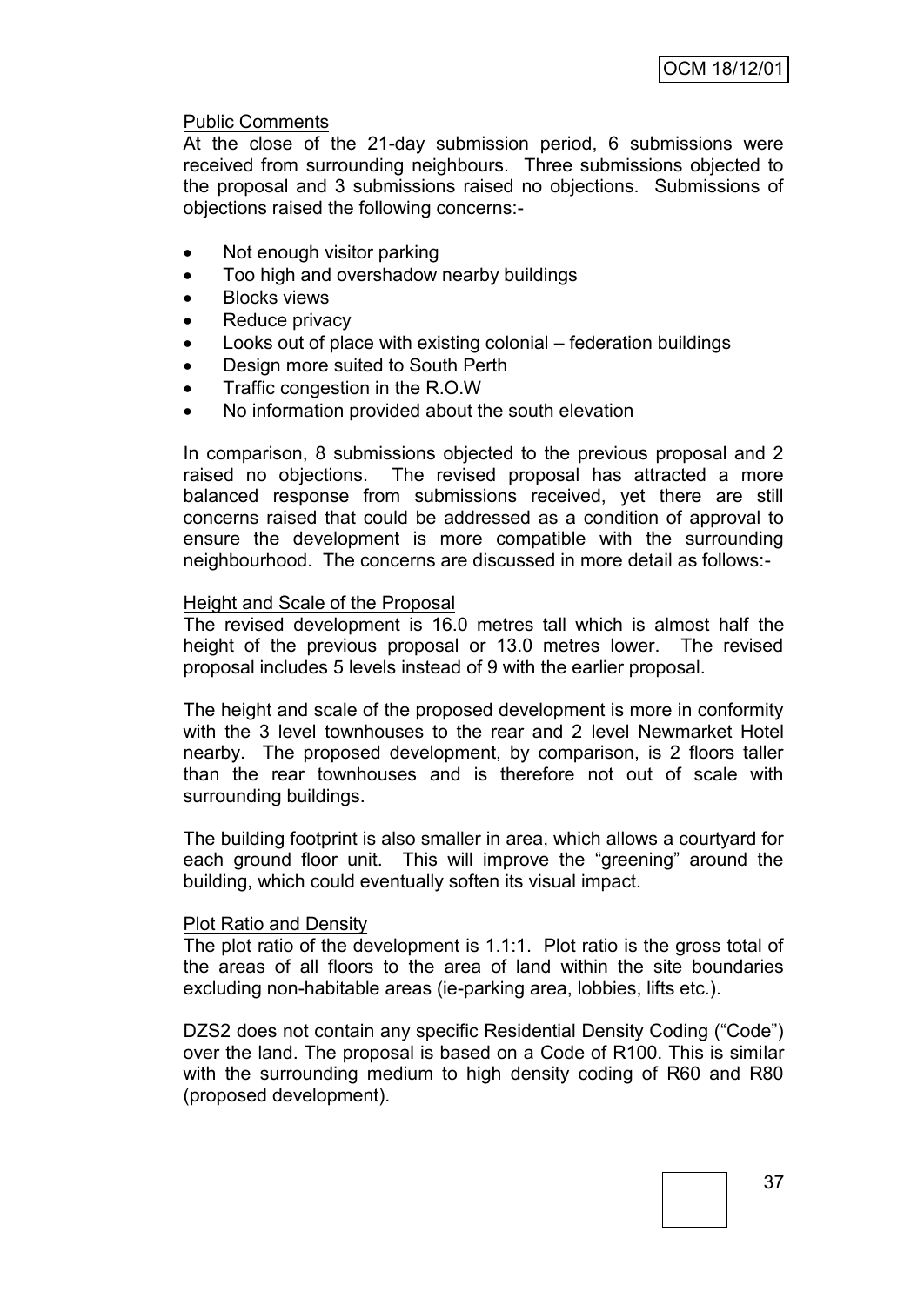#### **Streetscape**

The proposed building form is relatively simple in design, which uses tilt up wall construction. The Rockingham Road elevation incorporates the use of balconies, which help to break up the building bulk. The elevations should include more detailed fenestration.

#### Newmarket Hotel

The proposal is also within immediate proximity of the Newmarket Hotel, which is a two-storey building at the junction of Cockburn Road and Rockingham Road. The Newmarket Hotel is a significant building that has been included on the Council's Municipal Inventory of Heritage Places. The scale of the revised proposal would not detract from the landmark proportions of the Newmarket Hotel. It is also inappropriate for new development to copy the  $19<sup>th</sup>$  century federation design of the Newmarket Hotel.

#### Surrounding Land Use

The surrounding land use comprises a complex of 3 storey townhouses, an adjoining vacant lot and offices on Rockingham Road, nearby Bottleshop/Newmarket Hotel and light industrial premises on Boyd Crescent. The amenity of the area is strongly influenced by the mix of land use and the amenity associated ocean views.

#### Building Setbacks, Landscaping

The Scheme requires a minimum front setback of 11.5 metres from the front boundary to Rockingham Road as opposed to the 6.36m front average setback provided. This reduced setback, if approved, would require the Council to exercise discretion to vary Scheme requirements. There is no opportunity to create an active street frontage since the design is based on a residential not commercial type of development. The design does however, allow for street surveillance from the extensive use of balconies overlooking the pedestrian level on Rockingham Road.

#### Vehicle Access

Vehicle access is proposed via a shared laneway that links with Rockingham Road to the rear townhouses and the Newmarket Hotel development. The parking configuration requires vehicles to reverse into the shared laneway. The orientation of parking would not adversely impact on the function of the laneway, as this is a common situation with ROW"s throughout Perth"s older suburbs. Warning signs should be erected on the elbow of the laneway to warn motorists and pedestrians of vehicles reversing. The depth of the garages could be adjusted if required to provide for improved sight lines for vehicles. This is a matter that can be dealt with as a condition of approval.

### Easement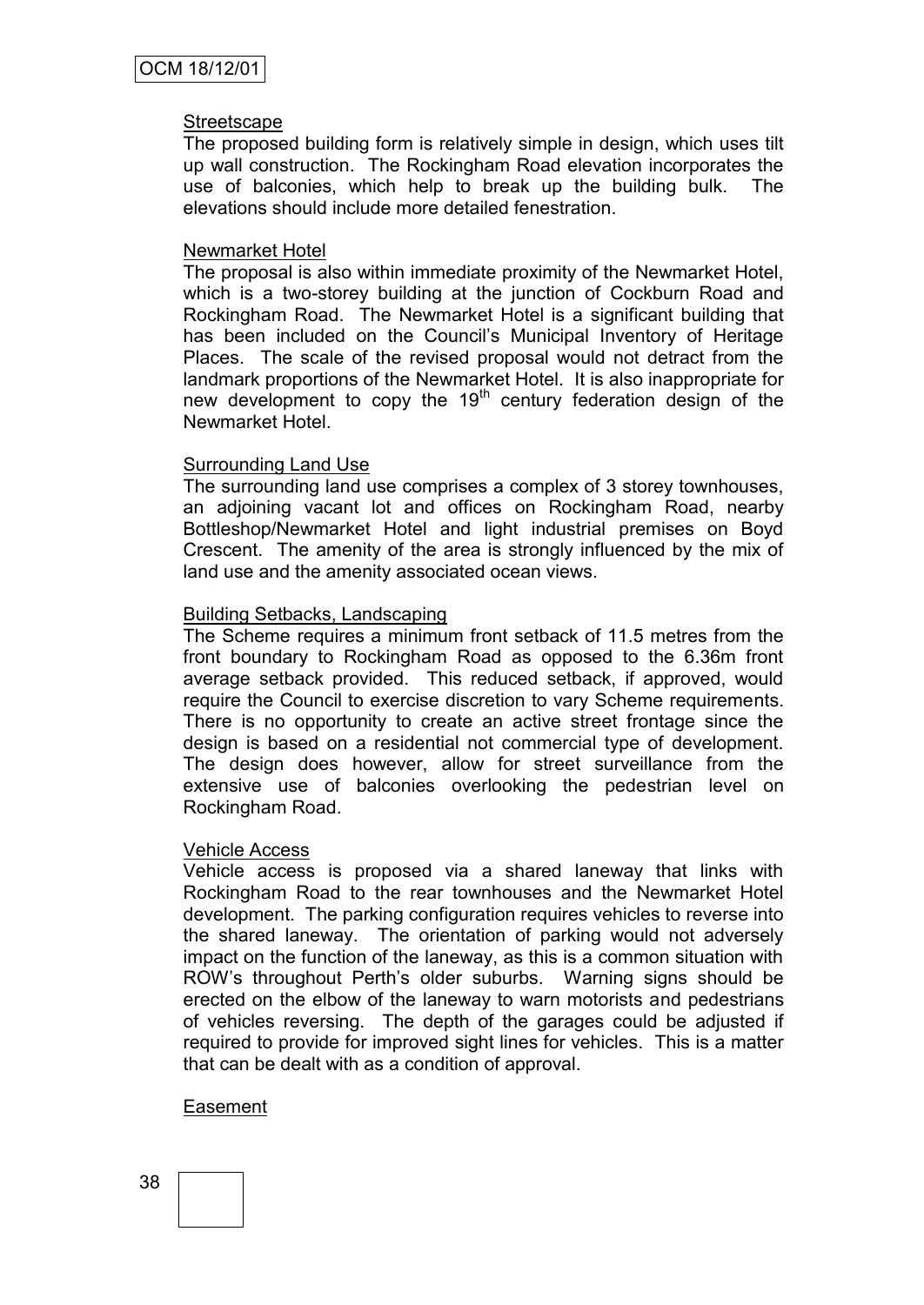The Water Corporation has an easement at ground level along the western side boundary. The submitted plans show a 1.5 metre wide distance which is acceptable.

#### Car Parking

The applicant has provided 15 car-parking bays at ground level, accessed to Rockingham Road via a shared laneway. The Residential Planning Codes require car parking at the rate of 0.35 spaces per dwelling unit plus 0.015 spaces per square metre of plot ratio floor area to a maximum requirement of 3 car spaces per dwelling unit. A total of 17 bays are required as opposed to 15 bays provided. At least 2 bays must be permanently set aside for visitor parking.

Each of the 9 units will have at least 1 car bay each, which satisfies the minimum requirements of the Codes. The minor shortfall of 2 bays requires the exercise of discretion by the Council in any approval of the revised proposal.

#### Overshadowing

The R-Codes require that no development shall cause more than 50% of an adjoining lot to be in shadow at noon on 21 June unless with the approval of the Council. The proposal complies with this requirement.

#### WA Planning Commission

The Commission's approval is required pursuant to the Metropolitan Region Scheme as the subject land is within a Clause 32 area the subject of further detailed planning for North Coogee.

#### Town Planning Scheme No 3 (proposed)

The subject land is within a proposed "Mixed Business Zone" under Town Planning Scheme No 3 ("TPS3"). The purpose of the zone is to provide for a range of commercial activities including showrooms where multiple dwelling development would become a use that requires the exercise of discretion by granting a planning approval.

#### **Conclusion**

The application has been substantially redesigned to address the City"s concerns regarding building height and scale, which led to the refusal of the previous proposal. The new proposal is justified on planning grounds and is recommended for approval.

#### **Strategic Plan/Policy Implications**

The Corporate Strategic Plan Key Result Areas which apply to this item are:-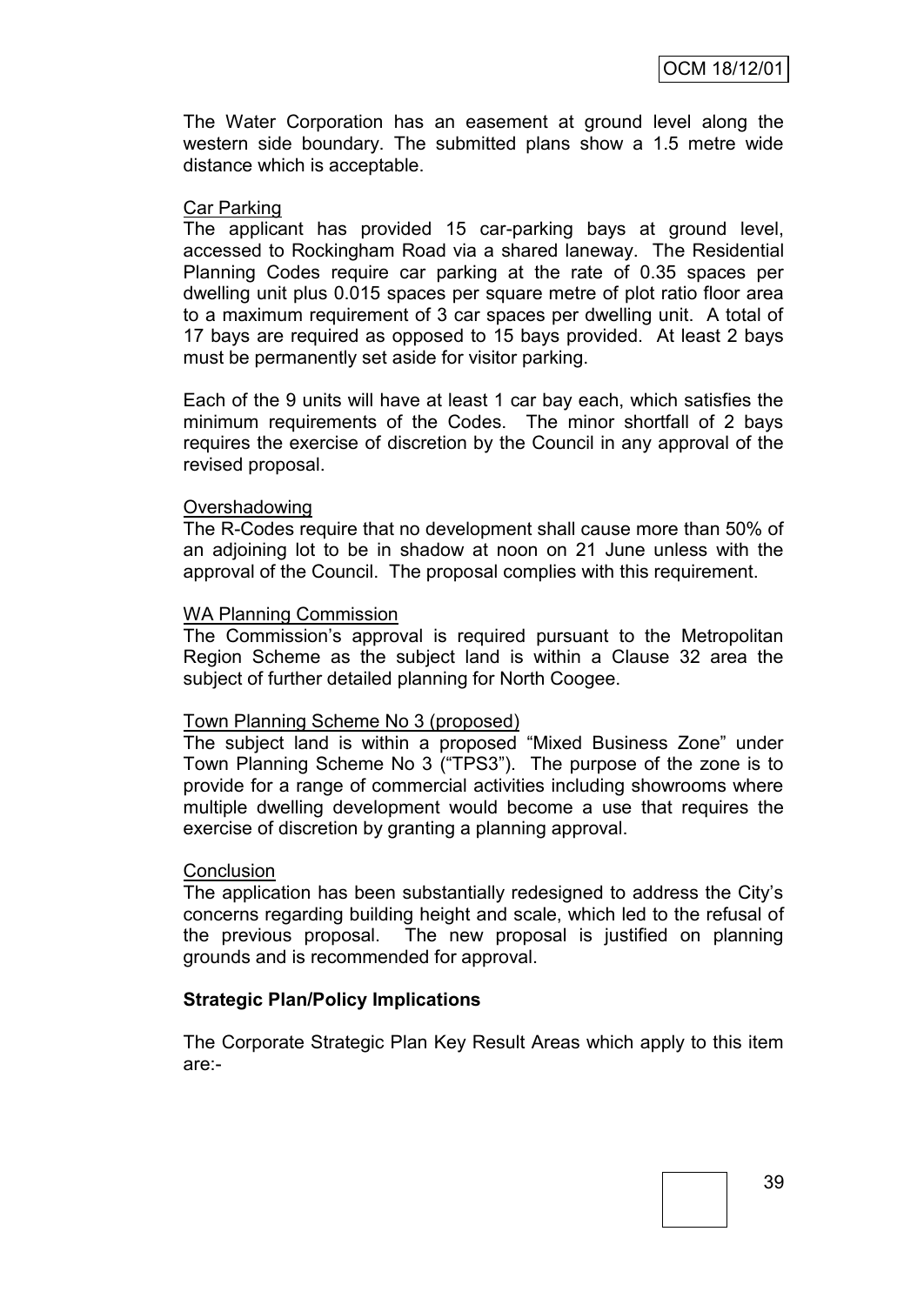- 2. Planning Your City
	- *"To ensure that the planning of the City is based on an approach which has the potential to achieve high levels of convenience for its citizens."*

### **Budget/Financial Implications**

Council's decision is appealable. Legal representation will be required if an appeal is lodged with the Tribunal.

### **Implications of Section 3.18(3) Local Government Act, 1995**

Nil

### **1400. (AG Item 14.7) (Ocm1\_12\_2001) - CLOSURE OF PORTION OF COCKBURN ROAD JERVOISE BAY PURSUANT TO SECTION 58 OF THE LAND ADMINISTRATION ACT 1997 (450002) (KJS)**

## **RECOMMENDATION**

That Council request the Department of Land Administration to close portion of Cockburn Road, Henderson from a point approximately 500 metres north of the intersection with Stuart Drive to a point approximately 200 metres south of Stuart Drive.

### **COUNCIL DECISION**

MOVED Clr Humphreys SECONDED Clr Waters that the recommendation be adopted.

**CARRIED 10/0**

### **Background**

This matter was considered by Council at its meeting on 16 October 2001 and Council resolved the following:-

*"That Council request the Department of Land Administration to:-*

*(1) close portion of Cockburn Road, Henderson from a point approximately 500 metres north of the intersection with Stuart Drive to a point approximately 200 metres south of Stuart Drive subject to there being no objection received as a result of the proposal being advertised in the local newspaper;*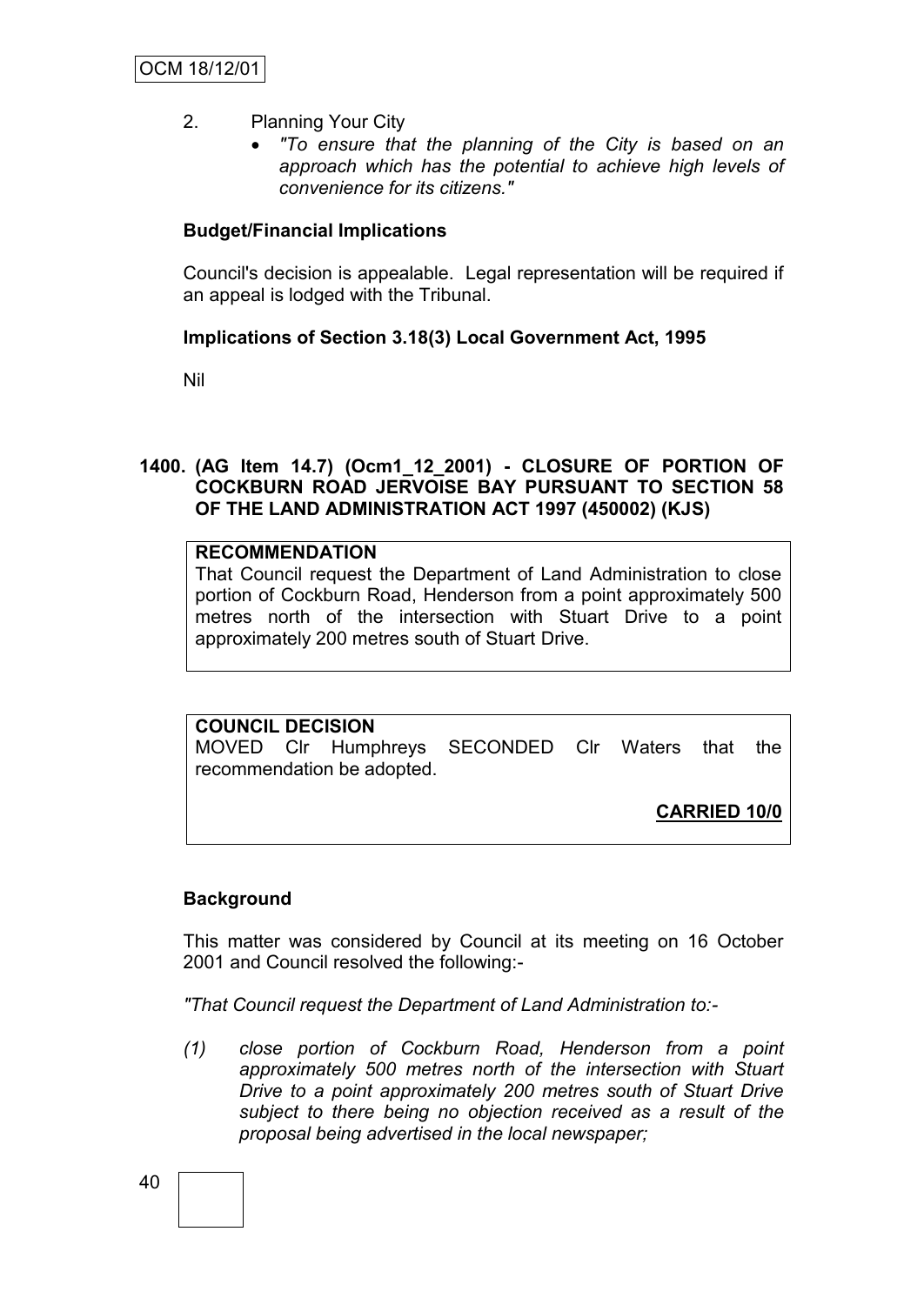*(2) include the closed road land into the adjoining land holdings."*

## **Submission**

Landcorp requested the closure of this portion of Cockburn Road.

## **Report**

The Land Administration Act requires that a local government advertise in a local paper, proposed road closures and then to allow at least 35 days for the receival of objections.

Following advertising of the proposal in the Herald, one objection was received. Issues raised in the objection were that the road in its current location, offers a scenic backdrop whilst the diversion of the road undertaken by Main Roads offers very little in the way of interest. The author makes the point that the deviation of Cockburn Road *"is a great blow to aesthetics of Perth and will be a great loss for the tourist industry in years to come*."

The respondent is correct in pointing out that within Cockburn, before the deviation, 5.8 kilometres of the coastal road had views of the ocean, now there is only 3.4 kilometres of road with ocean views.

The Jervoise Bay Development could not have been undertaken without the re-routing of Cockburn Road. It is considered that the benefits of the Jervoise Bay Development outweighs the minor loss of the scenic value of Cockburn Road.

### **Strategic Plan/Policy Implications**

The Corporate Strategic Plan Key Result Areas which apply to this item are:-

- 2. Planning Your City
	- *"To ensure that the planning of the City is based on an approach which has the potential to achieve high levels of convenience for its citizens."*

## **Budget/Financial Implications**

N/A

## **Implications of Section 3.18(3) Local Government Act, 1995**

Nil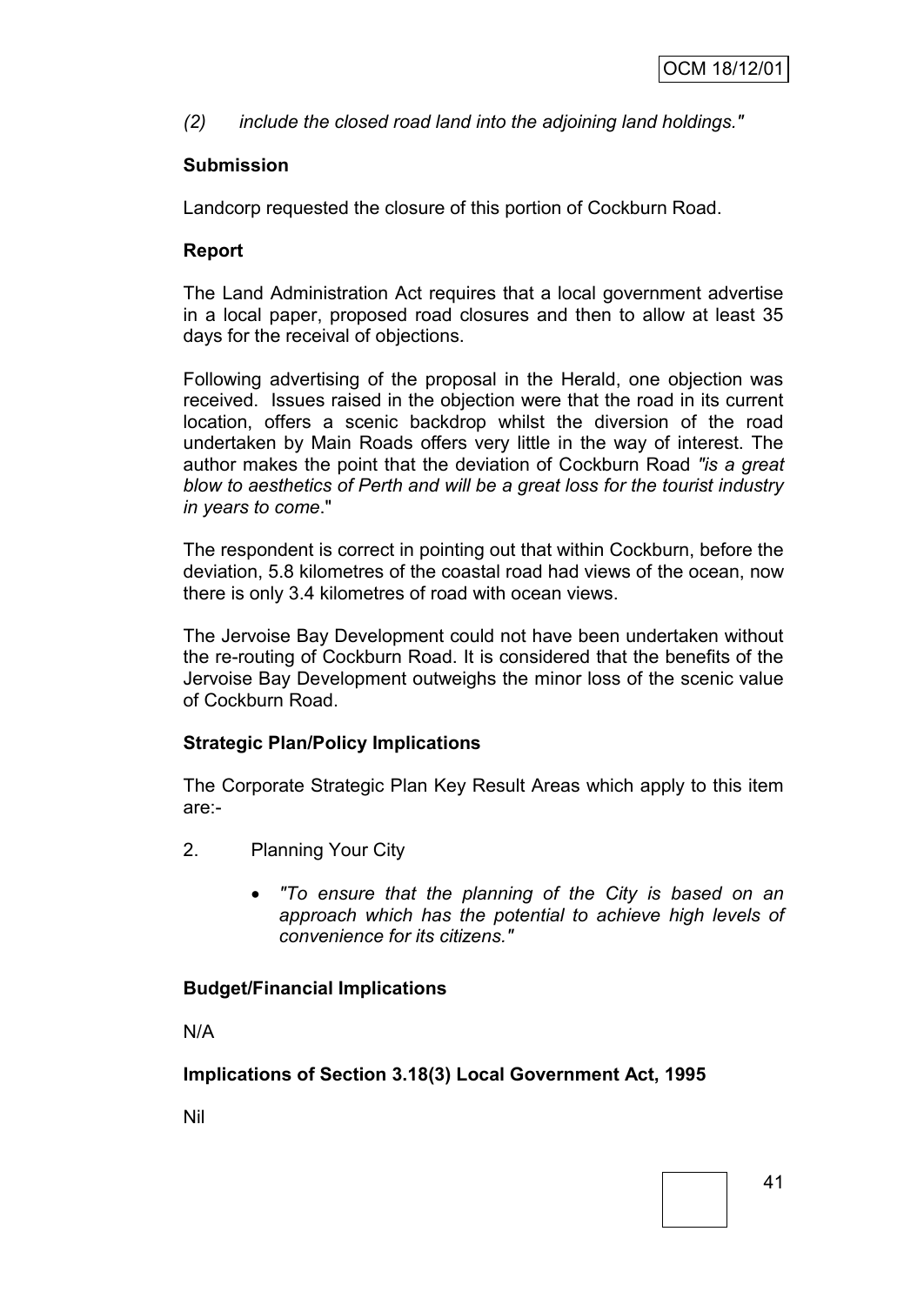**1401. (AG Item 14.8) (Ocm1\_12\_2001) - PROPOSED STRUCTURE PLAN AND SUBDIVISION LOTS 15, 16 AND 17 ROCKINGHAM ROAD, MUNSTER - OWNER: B & Y RADONICH & I RADONICH - APPLICANT: TAYLOR BURRELL AND URBAN FOCUS (115946) (AJB) (MAP 9) (ATTACH)**

#### **RECOMMENDATION** That Council:

(1) adopt the proposed Structure Plan for Lots 15 - 17 Rockingham Road Munster (Plan 4), as the basis for responding to the Department for Planning and Infrastructure on applications for approval to subdivide Lots 15 - 17 Rockingham Road, Munster;

- (2) forward a copy of the Structure Plan to the Department for Planning and Infrastructure for endorsement;
- (3) agree to cash-in-lieu of open space for Lots 15 17 Rockingham Road subject to the provision being calculated in accordance with Policy APD28 "Public Open Space Credit Calculations" and such funds to be paid to Council's POS Trust Fund Account for the purpose of works within and around Market Garden Swamp No. 3 by Council in accordance with an adopted Management Plan, subject to Ministerial approval; and
- (4) advise Taylor Burrell, Urban Focus and Mr Y Radonich accordingly.

## **COUNCIL DECISION**

MOVED Clr Humphreys SECONDED Clr Waters that the recommendation be adopted.

**CARRIED 10/0**

## **Background**

In July 1995, Taylor Burrell made application for approval to subdivide 12 - 17 Rockingham Road, Munster for residential purposes. (WAPC Ref: 98116). At its meeting held on 5 September 1995, Council resolved to support the future residential subdivision of the land subject to the preparation of an overall Structure Plan, finalisation of MRS Amendment 939/33A to rezone the land Urban and finalisation of Amendment No. 76 to District Zoning Scheme No. 2 to rezone the land Residential R20.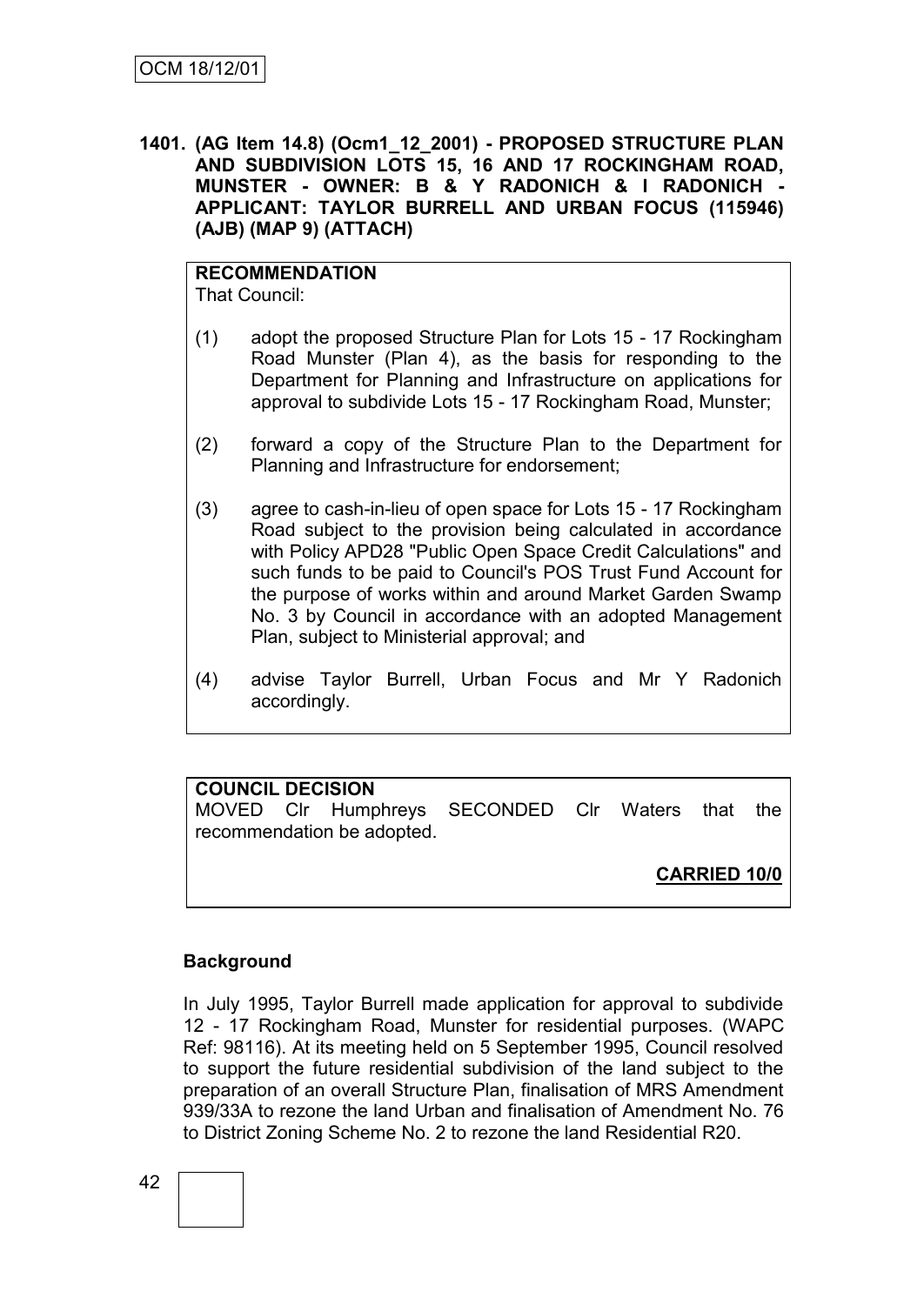Amendment No. 76 was granted final approval on 6 March 1998.

Negotiations regarding drainage, environmental issues, POS and subdivision design principles resulted in a draft modified layout being prepared in August 1998. However, the plan was never formally lodged due to legal action between the owners of Lots 15/16 and Lot 17.

The application on WAPC Ref. 98116 for Lots 12 - 17 Rockingham Road was not determined. A new application on WAPC Ref. 112031 for Lots 12 - 14 was subsequently lodged by Taylor Burrell with the Planning Commission and approved in November 2000. The approval plan of subdivision showed the proposed subdivision of the balance Lots 15 - 17 in outline form.

The subdivision application by Taylor Burrell for Lots 15 and 16 Rockingham Road on WAPC Ref. 115946 was lodged in February 2001. The plan shows in outline form the subdivision of Lot 17.

#### **Submission**

The Western Australian Planning Commission has requested Council's comments on the proposed plan of subdivision for Lots 15 and 16 Rockingham Road, Munster.

#### **Report**

As noted in the background, there is a long history of applications for subdivision approval for the subject land which has involved amendments to the MRS and DZS No. 2, wetland and buffer definition and the processing of a Structure Plan.

The subdivision application for Lots 15 and 16 was lodged with the Commission in February 2001 (Plan 1 in the Agenda attachments). Processing of the application necessitated its referral to the owner of Lot 17 as a revision to the Munster (Cell 5) Structure Plan.

Issues that have arisen through the processing of the Structure Plan and subdivision application for Lots 15 and 16 are as follows.

### *1. Buffer definition - Market Garden Swamp No. 3 (MGS 3)*

Proposals for Lot 17 were not based on a detailed field survey to define the extent of Market Garden Swamp No. 3 and its buffer. This has been subsequently undertaken by Council's Environmental Services Officers and is more extensive than that shown on Plan 1.

Accordingly, the western portion of the subdivision for Lot 17 will require modification.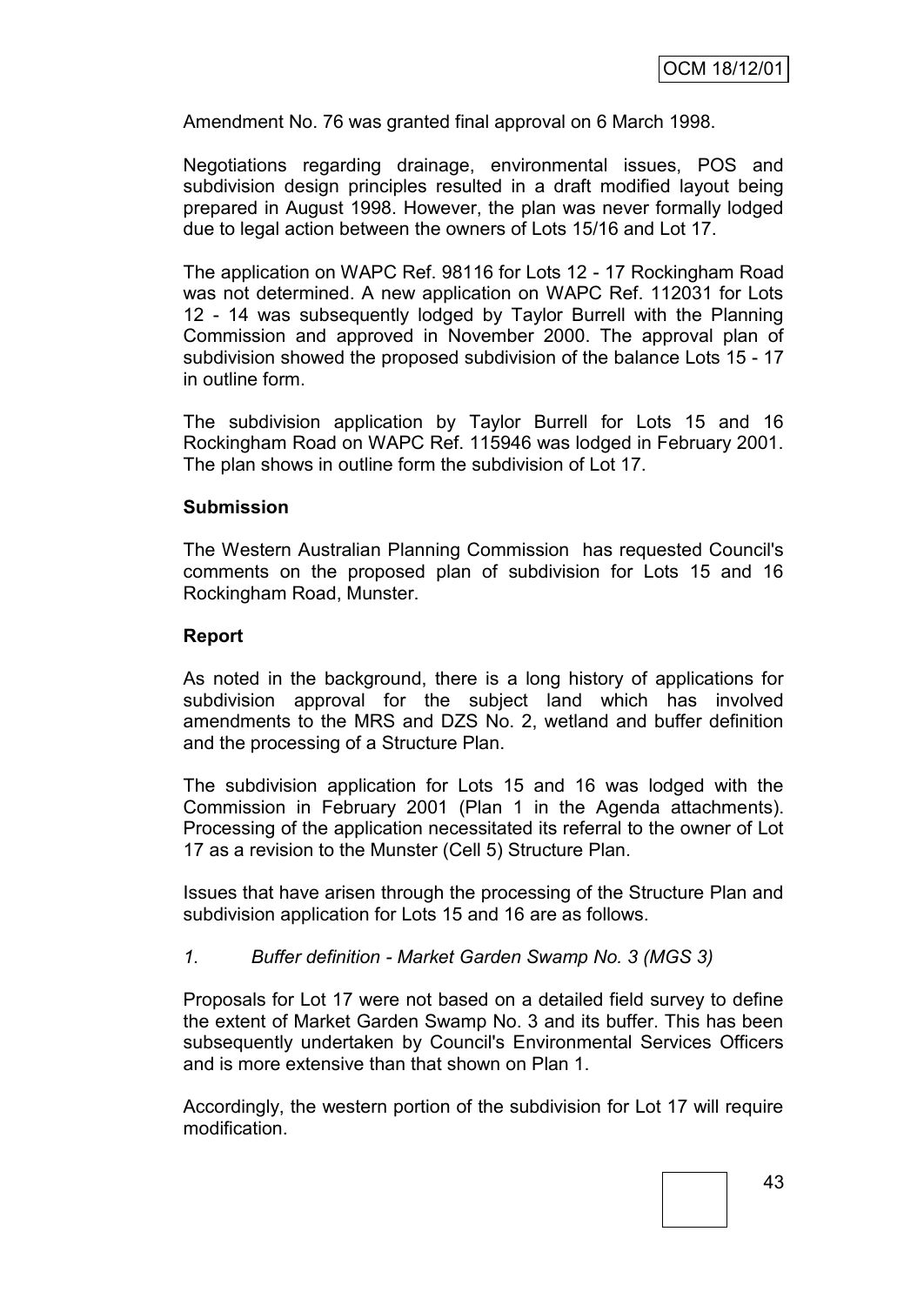## *2. East-west Link Road (Howe Street extension)*

Structure planning for the area has determined the need for an east-west connecting road from the Howe Street/Rockingham Road intersection to MGS 3, generally along the northern boundary of Lot 17.

Urban Focus, on behalf of the owner of Lot 17, submitted that in terms of fairness and equity, the east-west road should straddle the boundary of Lots 17 and 18.

Whilst Section 28A of the Town Planning and Development Act does allow for the provider of a road on a common boundary to claim half the cost of the road from the adjoining owner as and when that land is subdivided, it is considered that the submission by Urban Focus to locate the road equally on both lots is a fairer solution as it equalises the lot yield in both Lots 17 and 18.

## *3. Public Open Space Calculations*

The original plan of subdivision for Lots 12 - 17 Rockingham Road was lodged with the Planning Commission in September 1995 (Plan 2 in Agenda attachments).

As noted in the background, the subdivision for Lots 12 - 14 was approved in November 2000 (Plan 3 in Agenda attachments) and the subdivision application for Lots 15 - 16 lodged in February 2001.

At the time of preparing the original Structure Plan (Plan 2) and the lodging of the application for Lots 12 - 14 (Plan 3), 100% of the buffer area was taken into account as part of the 10% POS requirement. Subsequently, through the "Liveable Neighbourhoods", it was determined that only a portion of buffer areas would be considered as part of the 10% open space requirement for applications submitted under the "Liveable Neighbourhoods" design codes. However the situation in regard to non Liveable Neighbourhoods applications such as for Lots 15 - 17 was not clear.

On 15 May 2001, Council adopted Policy APD28 which formalised Council's position on public open space credits which provided that up to 50% of buffer areas could be credited against the 10% POS requirement, subject to this not exceeding 20% of the total POS area. The policy applies to both Liveable Neighbourhoods and non Liveable Neighbourhoods applications.

This change in treatment of the buffer area as part of the POS requirement, has a significant impact on the proposed subdivision of Lot 15 - 17. In respect to Lot 15 - 16, Taylor Burrell originally calculated the total POS requirement to be 0.4237 Ha. which was satisfied by the proposed buffer area which is shown on Plan 1.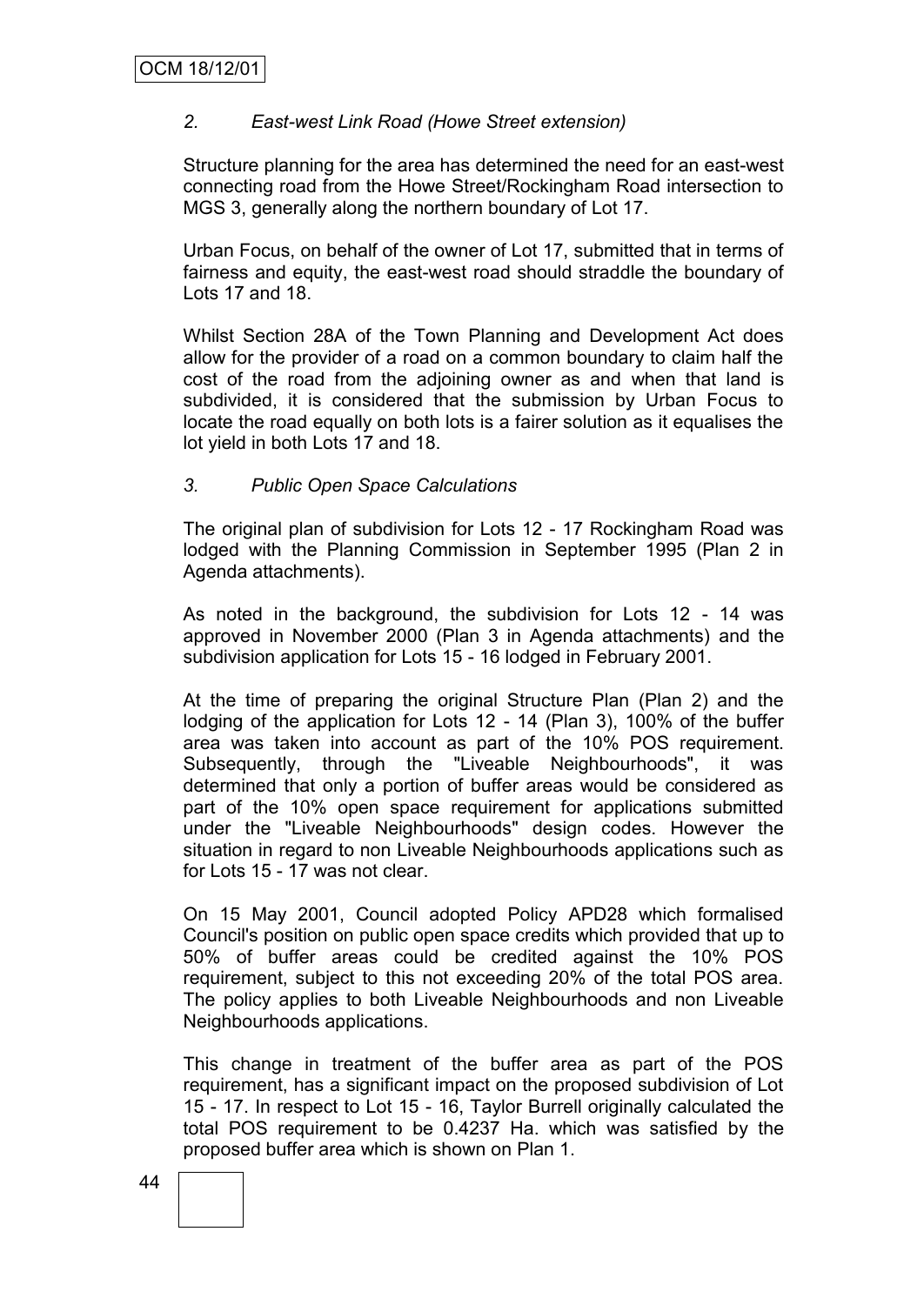By comparison, the methodology of the "Liveable Neighbourhoods" and Council Policy APD28 results in a total area of  $8384\,\text{m}^2$  (4092 $\text{m}^2$ uncredited buffer and 4292 10% POS). This represents 19% of the property. Lot 17 is similarly affected.

The owners have submitted that the increase in POS is unsustainable.

Council has 3 options in dealing with the open space issue, being:-

- 1. Assess the POS in accordance with the old standards ie accept the buffer in total satisfaction of the 10% POS requirement.
- 2. Require compliance with Council Policy APD28 "Public Open Space Credit Calculations" resulting in the provision of the buffer and land for the balance of the 10% POS.
- 3. Require compliance with Council Policy APD28 "Public Open Space Credit Calculations" and require the provision of the buffer with appropriate credits and cash-in-lieu for the balance POS.

Subdivision and development standards are modified from time to time and the treatment of proposals that are in the system at the time of change is a difficult issue, particularly when the issue is a matter of policy rather than law.

It is considered that Option 3 is the most appropriate approach for the following reasons:-

- The Lots 15 17 form part of a Structure Plan that was previously adopted by Council.
- The subdivision application for Lots 15 and 16 was lodged prior to Council adopting APD28 but subsequent to the "Liveable Neighbourhoods" Codes.
- The provision of additional land for POS will have a significant financial impost on the land.
- Under Option 3, the subdivision is being assessed in accordance with Policy APD28, but Council is using its discretion in accepting cash-in-lieu which it might not otherwise do. Accordingly this is seen very much as a compromise solution for Council and the proponents.
- Will not be a precedent for other requests for cash-in-lieu given there are no other lots in this location which are included in the structure plan area or subject to a current subdivision application.
- The funds can be used by the Environmental Management Services to undertake works in and around MGS 3 which are over and above those done by the developers.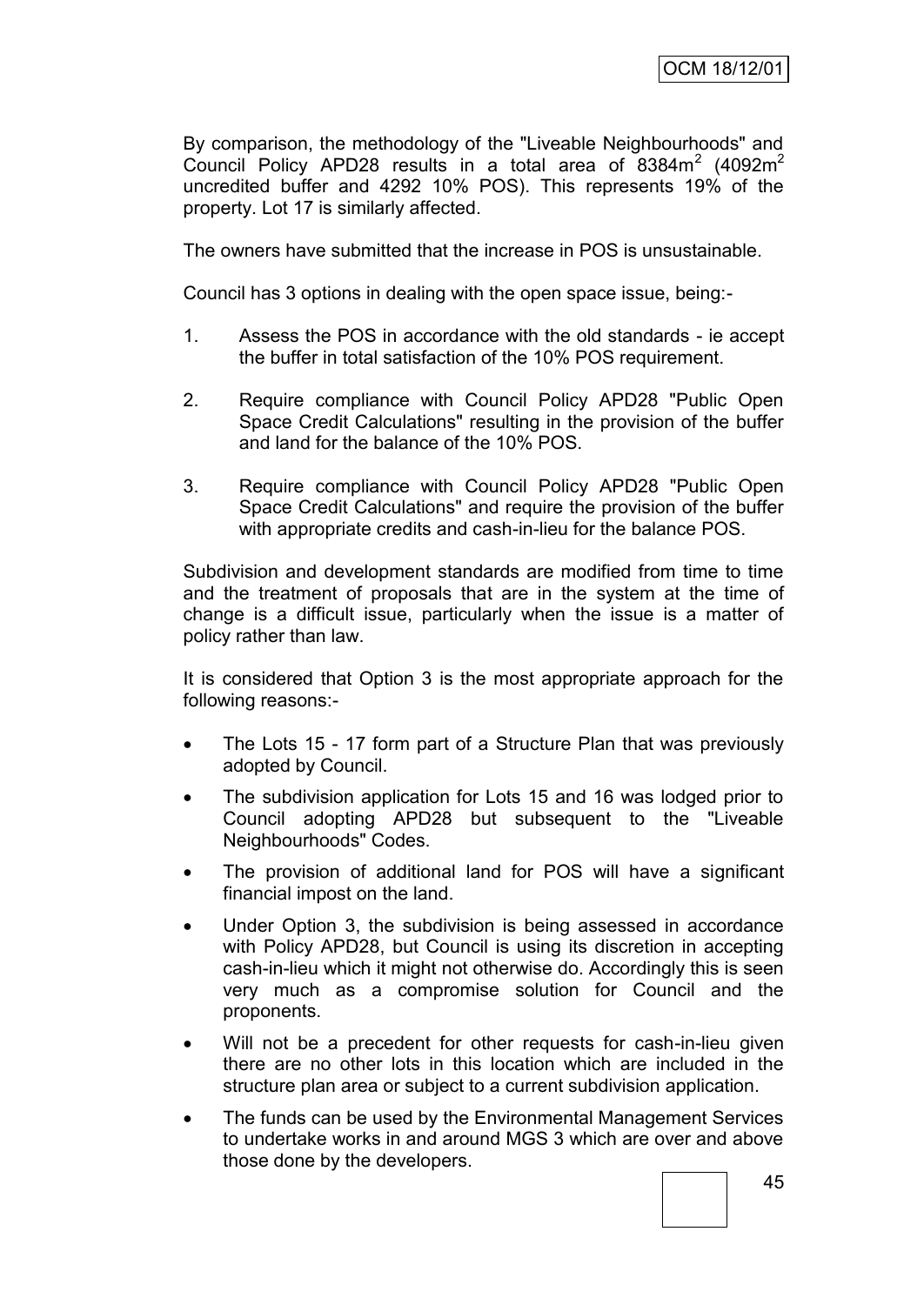It should be noted that under APD4 "Public Open Space", there is a presumption against cash-in-lieu of POS except under 3 situations which do not include the circumstances of this application. There is however, a strategy for the expenditure of the funds being works within and around MGS 3 which partially satisfies point (4) of Policy APD4 which refers to funds being expended in accordance with a Structure Plan endorsed by the Council and the WAPC. Under the circumstances, it is recommended that Council agree to cash-in-lieu of POS and seeks approval of the Department for Planning and Infrastructure.

A Structure Plan has been prepared by Strategic Planning Services to reflect the recommended response to the above issues and is included as Plan 4 in the Agenda attachments. This has been discussed with the owner of Lots 15 and 16 and consultants for the owner of Lot 17. Understandably they have a strong preference for Option 1 in respect to the treatment of POS, but prefer recommended Option 3 to No. 2 which they describe as a "double whammy".

It is recommended that the Structure Plan shown on Plan 4 in the Agenda attachments be adopted by Council as the basis for responding to the Department for Planning and Infrastructure on applications for approval to subdivide Lots 15 - 17 Rockingham Road, Munster.

### **Strategic Plan/Policy Implications**

The Corporate Strategic Plan Key Result Areas which apply to this item are:-

- 2. Planning Your City
	- *"To ensure that the planning of the City is based on an approach which has the potential to achieve high levels of convenience for its citizens."*
	- *"To ensure that the development will enhance the levels of amenity currently enjoyed by the community."*
	- *"To foster a sense of community within the district generally and neighbourhoods in particular."*
- 3. Conserving and Improving Your Environment
	- *"To conserve the quality, extent and uniqueness of the natural environment that exists within the district."*
	- *"To ensure that the development of the district is undertaken in such a way that the balance between the natural and human environment is maintained."*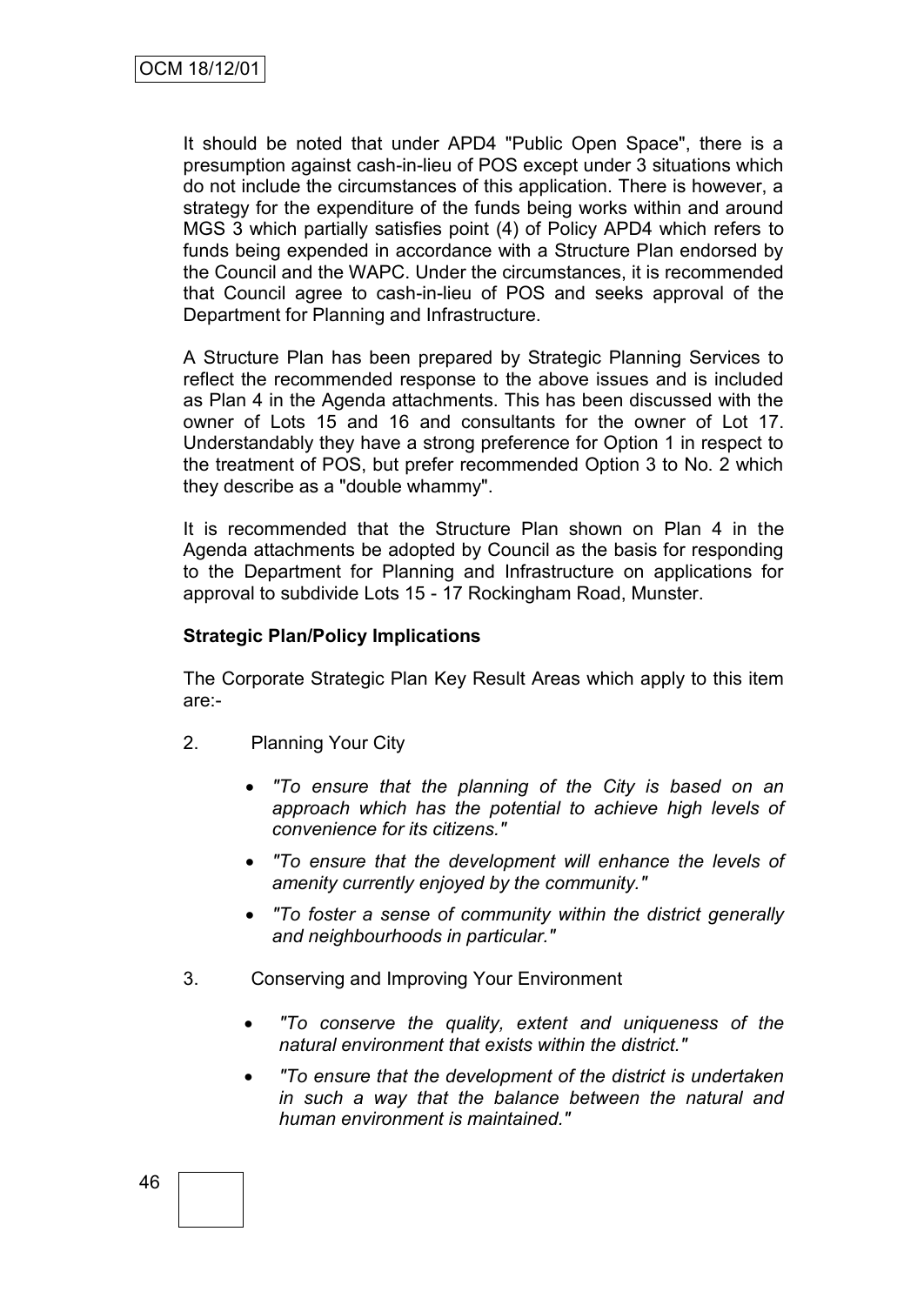The Planning Policies which apply to this item are:-

- SPD4 'Liveable Neighbourhoods'
- SPD5 Wetland Conservation Policy
- APD4 Public Open Space
- APD6 Residential Rezoning and Subdivision Adjoining Midge Infested Lakes
- APD16 Standard Subdivision and Strata Conditions and Reasons for Refusal
- APD20 Design Principals for Incorporating Natural Management Areas Including Wetlands and Bushlands in Open Space and/or Drainage Areas
- APD28 Public Open Space Credit Calculations
- APD30 Road Reserve and Pavement Standards

#### **Budget/Financial Implications**

Cash-in-lieu funds will be held in the POS Reserve Account and used for future works in and around Market Garden Swamp in accordance with Clause 20C of the Town Planning and Development Act.

#### **Implications of Section 3.18(3) Local Government Act, 1995**

Nil

## **1402. (AG Item 14.9) (Ocm1\_12\_2001) - ADOPTION OF FORMS - CITY OF COCKBURN HEALTH (EATING HOUSES) LOCAL LAWS (1149) (WJH) (ATTACH)**

#### **RECOMMENDATION**

That Council adopts the forms which are attached to the Agenda, for the purposes as described in the City of Cockburn Health (Eating Houses) Local Law 2000.

# **COUNCIL DECISION** MOVED Clr Humphreys SECONDED Clr Waters that the recommendation be adopted.

**CARRIED 10/0**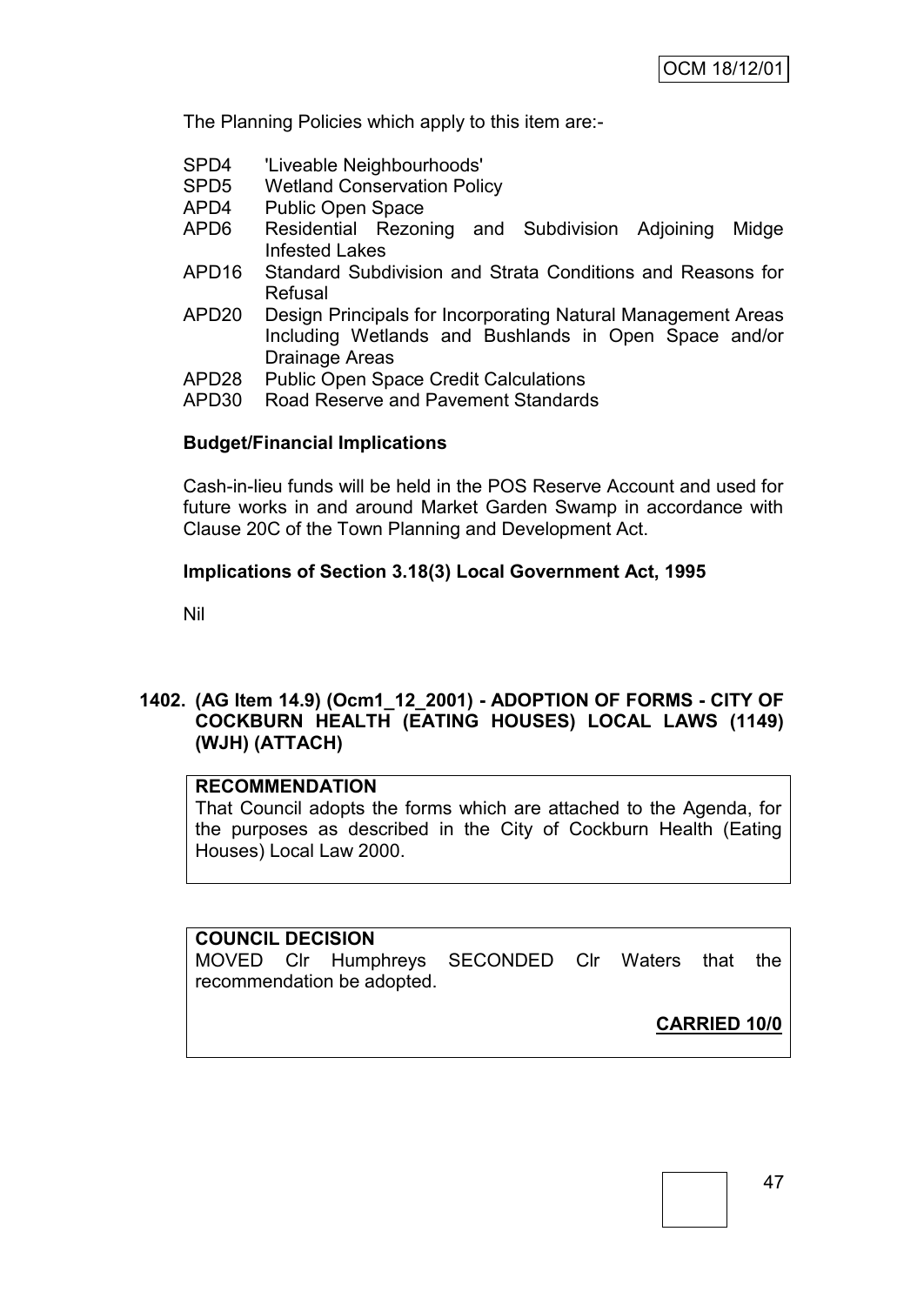## **Background**

The City of Cockburn Health (Eating Houses) Local Law 2000 was adopted by Council on 15 August 2000 and published in the Government Gazette on 2 February 2001. The Local Law provides for Council to produce forms from time to time. Review of Council records indicates that no forms have been adopted under this Local Law.

### **Submission**

N/A

### **Report**

In order to facilitate the licensing and registration requirements of the City of Cockburn Health (Eating Houses) Local Law 2000, it is necessary to provide forms. It is recommended that the forms as attached to the Agenda be adopted by Council.

### **Strategic Plan/Policy Implications**

The Corporate Strategic Plan Key Result Areas which apply to this item are:-

- 1. Managing Your City
	- *"To deliver services and to manage resources in a way that is cost competitive without compromising quality."*
	- *"To conduct Council business in open public forums and to manage Council affairs by employing publicly accountable practices."*

### **Budget/Financial Implications**

N/A

### **Implications of Section 3.18(3) Local Government Act, 1995**

Nil

## **1403. (AG Item 14.10) (Ocm1\_12\_2001) - SMRC REGIONAL COMMUNITY GREENHOUSE GASES PROJECT (9132) (PS) (ATTACH)**

**RECOMMENDATION** That Council:

(1) confirm its agreement to contribute \$18,000 per annum towards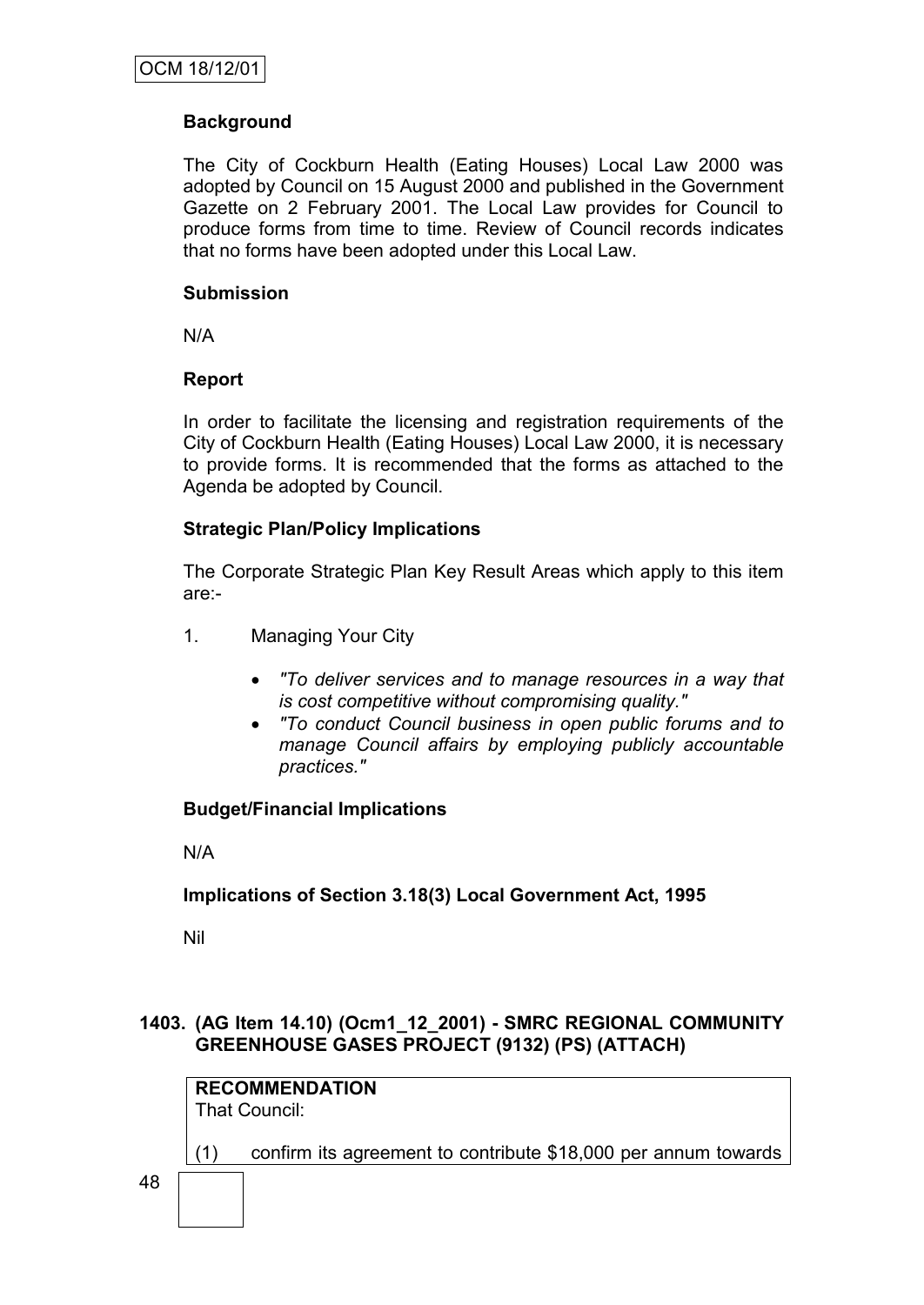the cost of employing a Regional Coordinator, to administer the Regional Greenhouse Project through the Southern Regional Metropolitan Council;

- (2) agree to the terms and conditions as outlined in the Project Participants" Agreement for the Regional Community Greenhouse Gases Project of the Southern Metropolitan Regional Council;
- (3) note that funding is for a period of 2 years with the possibility of an extension subject to the agreement of the participants; and
- (4) authorise the Chief Executive Officer to approve any minor variations as required to the Draft Project Participants" Agreement and arrange for the document to be executed.

**COUNCIL DECISION** MOVED Clr Humphreys SECONDED Clr Waters that the recommendation be adopted. **CARRIED 10/0**

## **Background**

The City of Cockburn has been progressing towards the implementation of the Cities for Climatic Protection Program. Milestone 1 was completed in late 1999, followed by the completion of Milestone 2 in December 1999. With the completion of Milestone 2, Council accepted a recommendation for a 20% reduction on 1996 levels of greenhouse gas by 2010 on both corporation and community targets.

The completion of Milestone 3 requires Council to complete a Local Action Plan for both the community and the corporation. The Corporate Local Action Plan was completed and adopted at the November Council meeting. The community component of the Local Action Plan will be based on a regional approach with all other members of the Southern Metropolitan Region of Councils (SMRC). This was agreed to at the November 2000 Council meeting whereby the Council accepted the following recommendations :

- Adopt the Draft Regional Community Greenhouse Strategic Plan.
- Agree to a regional approach to the implementation of the Regional Community Greenhouse Strategic Plan.
- Support the development of a regional coordinator position to implement the Regional Community Greenhouse Strategic Plan.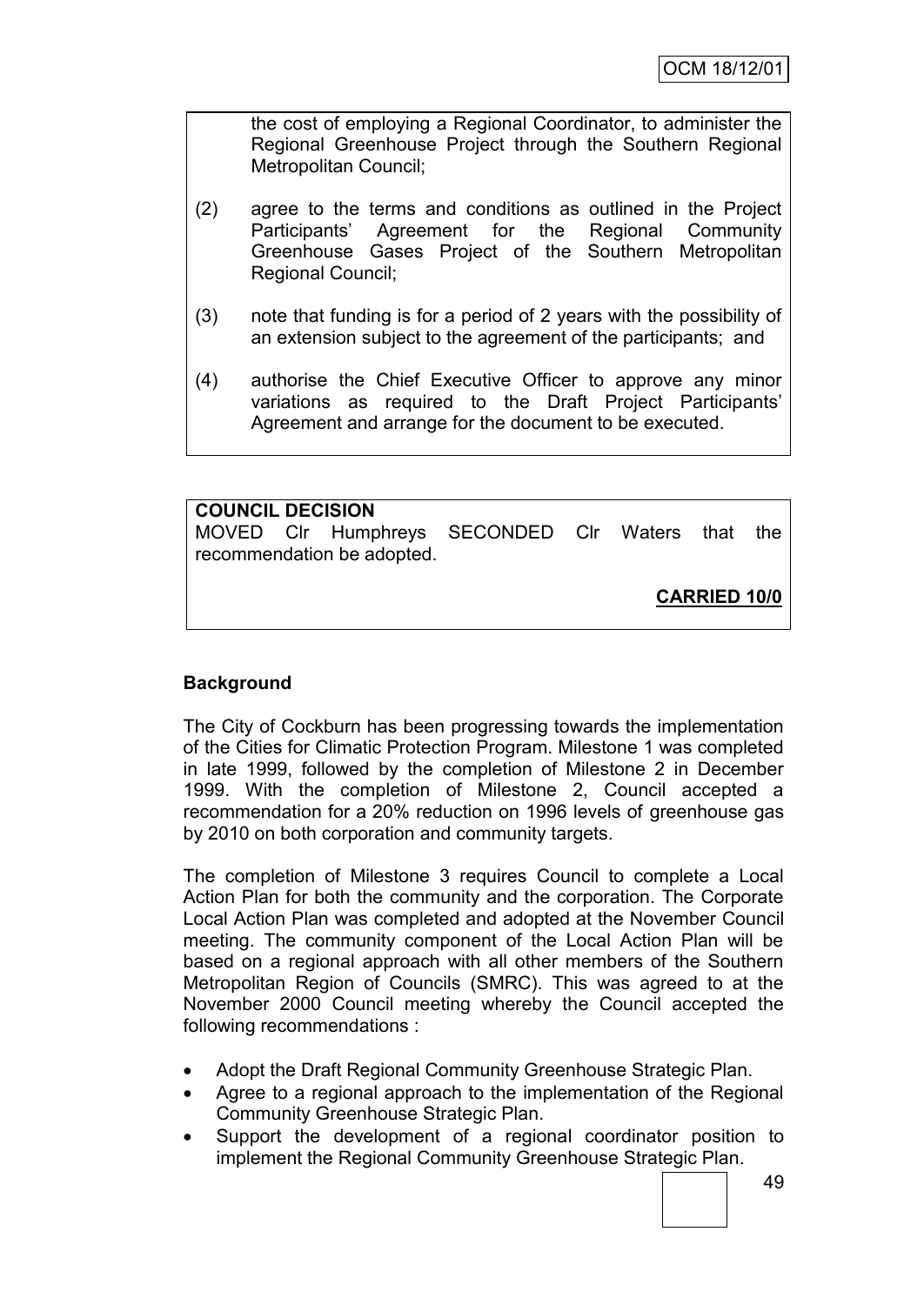Agree to provide proportional funding of a regional coordinator, subject to all the other member councils committing to the position. and to modify the Principal Activity Plan allocation for the Environmental Management Services.

Since then, the SMRC have further refined the project and the role of the future Regional CCP Coordinator. Development of the project has occurred with CCP officers from all Local Government Authorities within the SRMC.

### **Submission**

SMRC has forwarded to Council, a project participants' legal agreement which details Council's financial obligation to make a proportional contribution to fund a Regional Coordinator.

### **Report**

The Regional Community Greenhouse Gases Project is centred on the implementation of the Regional Community Greenhouse Strategic Plan. This plan was adopted by Council in October 2001. The project will be for a two year period expiring on 30 November 2003. The project will be reviewed on 30 June 2003, to examine the effectiveness of the project and consider extending the project into future years.

The tasks to be undertaken within the two years of the project include;

- Reduce energy consumption within the business sector, form partnerships with key industry groups,
- Community Education /Promotion within the community,
- Examine the reducing of energy consumption within the street lighting sector,
- Encourage the community to buy 5 star rating appliances.

A Regional CCP officer will be employed to undertake these tasks and will be responsible for the following duties:

- oversee the implementation of the Regional Community Greenhouse Strategic Plan,
- implement projects outlined in the annual action plan and identify possible future projects,
- prepare grant submissions to assist in undertaking projects

SMRC has prepared a Draft Project Participants' Agreement which details Council's financial responsibility. A copy of the Agreement is included in the Agenda attachments.

The adoption of the agreement will allow the appointment of a Regional CCP officer in February 2002.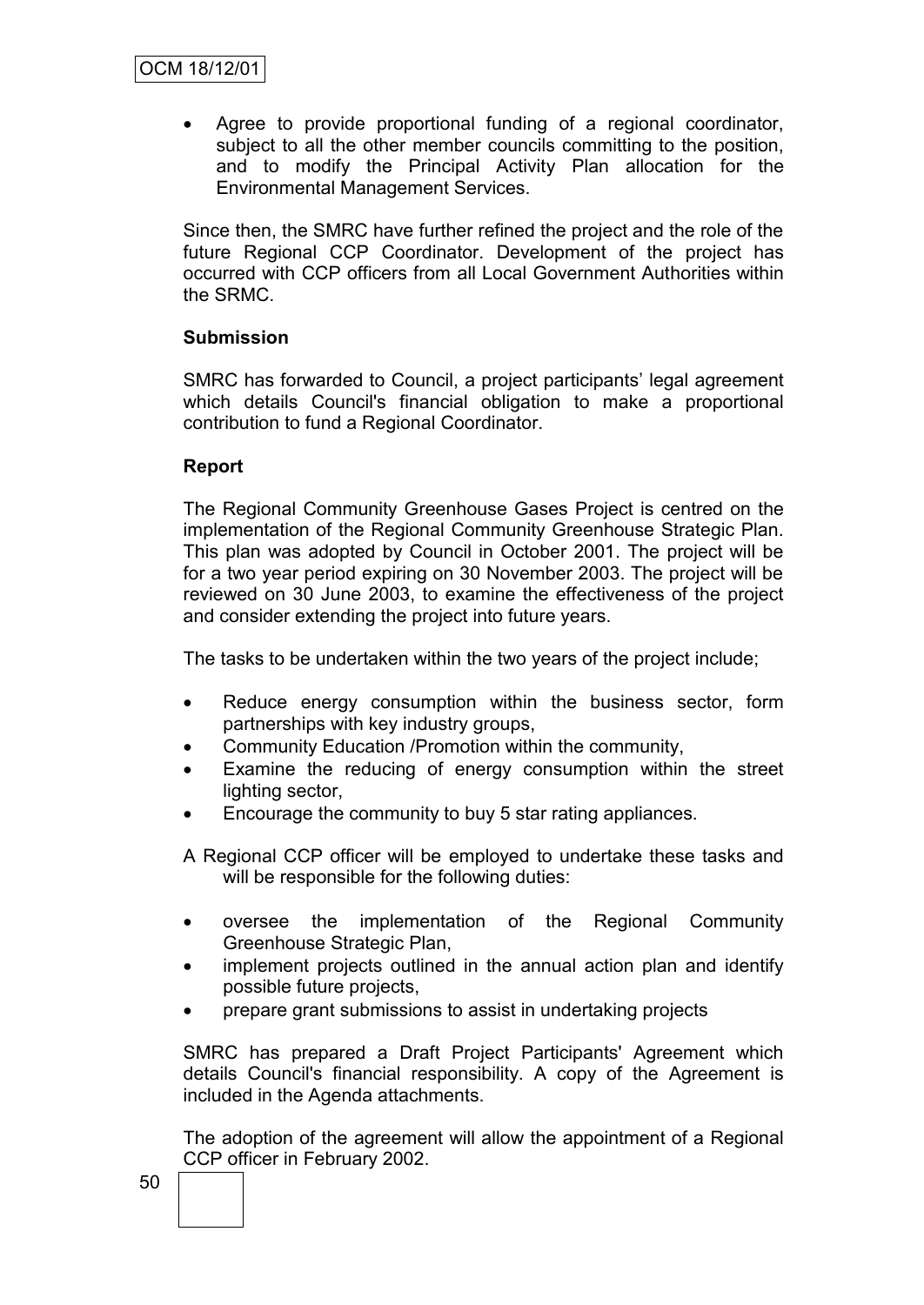Signing the project agreement will allow the City of Cockburn, and other SMRC councils, to commence the implementation of greenhouse emission saving measures in the community. These activities, coupled with the City of Cockburn's Corporate Local Action Plan, will result in a reduction in greenhouse emissions within the City of Cockburn.

## **Strategic Plan/Policy Implications**

The Corporate Strategic Plan Key Result Areas which apply to this item are:-

- 2. Planning Your City
	- *"To foster a sense of community within the district generally and neighbourhoods in particular."*
- 3. Conserving and Improving Your Environment
	- *"To conserve the quality, extent and uniqueness of the natural environment that exists within the district."*
	- *"To conserve the character and historic value of the human and built environment."*
	- *"To ensure that the development of the district is undertaken in such a way that the balance between the natural and human environment is maintained."*

### **Budget/Financial Implications**

An amount of \$18,000 was allocated in the 2001/2002 Environmental Services budget for this project. A further \$18,000 will need to be allocated in the 2002/2003 budget.

### **Implications of Section 3.18(3) Local Government Act, 1995**

Nil

**1404. (AG Item 14.11) (Ocm1\_12\_2001) - FINAL ADOPTION - SCHEME AMENDMENT NO. 231 PROPOSED TEXT AMENDMENT TO TOWN PLANNING SCHEME - DISTRICT ZONING SCHEME NO. 2 (92231) (MR)**

**RECOMMENDATION** That Council: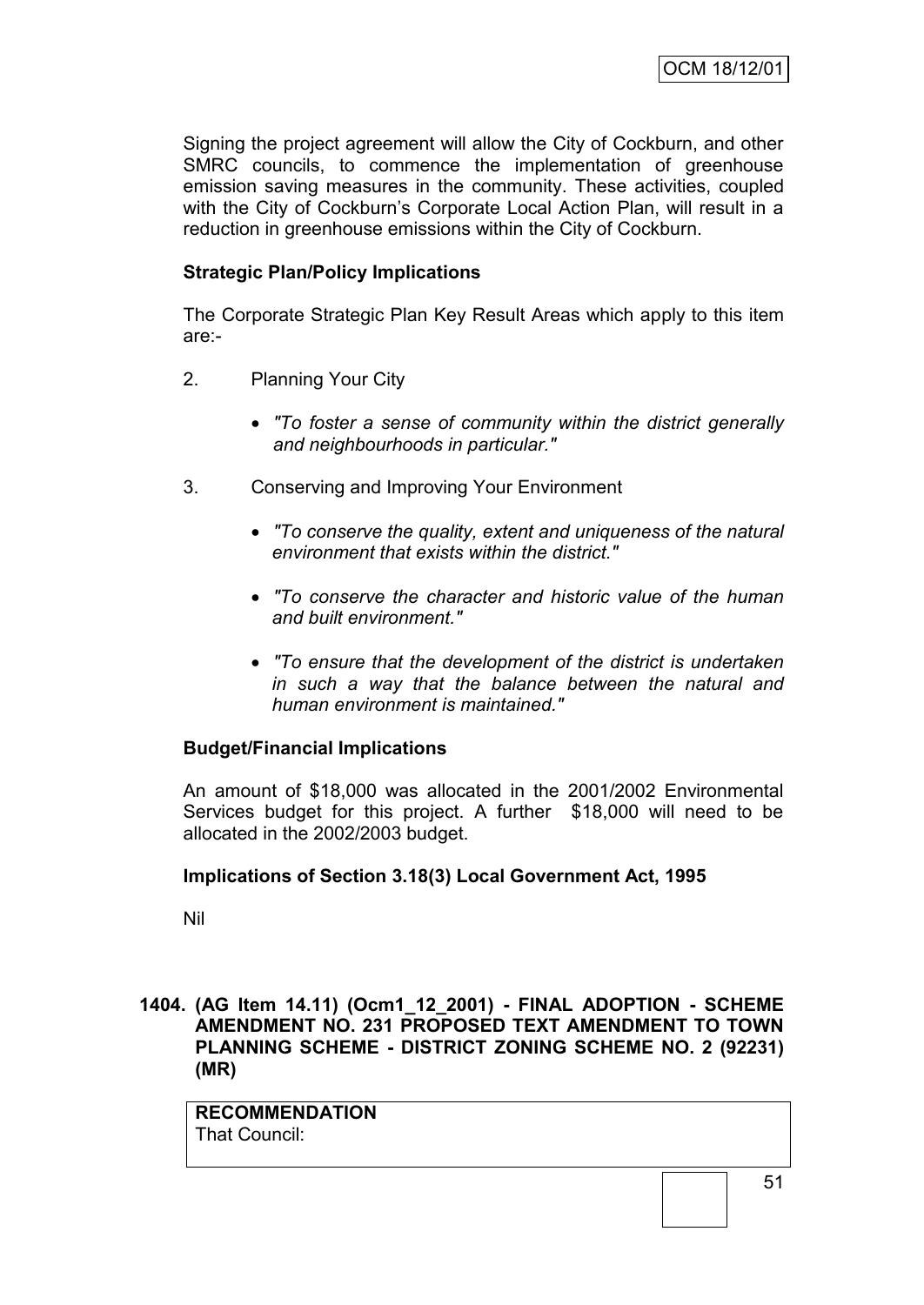(1) grant final adoption to the following amendment:-

TOWN PLANNING AND DEVELOPMENT ACT 1928 (AS AMENDED) RESOLUTION DECIDING TO AMEND A TOWN PLANNING SCHEME CITY OF COCKBURN - DISTRICT ZONING SCHEME NO. 2.

AMENDMENT NO. 231

Resolved that Council, in pursuance of section 7 of the Town Planning and Development Act 1928 (as amended) to amend the above Town Planning Scheme by:-

Amending the Scheme Text as underlined below:-

*"5.1.3 (b) the erection on a Lot of a single house, two grouped dwellings, including ancillary outbuildings which comply with the provisions of the Residential Planning Codes or Detailed Area Plan, in a zone where the proposed use is designated with the symbol "P" in the cross-reference to that zone in the zoning table, provided the Place is not included in the Heritage List referred to in Clause 5.8.1;"* 

*"5.3.5 (2) (a) where land is within a Development Area in the Scheme, the local government may vary the minimum open space provisions of the Residential Planning Codes within an area of a structure plan or any part of the area stipulated in a structure plan, in accordance with development guidelines or detailed area plan forming part of the structure plan." (this clause has been adjusted to comply with the direction given by the Minister)*

*"8.2.16.1 Notwithstanding clause 5.3, where it is considered desirable to enhance, elaborate or expand the details or provisions contained in a structure plan for a particular lot or lots, a detailed area plan may be prepared by:-" etc.* 

*"8.2.16.2 Where the Council has discretion under the Residential Planning Codes a detailed area plan may include variations to the provisions of the Codes and include details as to:- " etc.*

(2) forward a copy of the signed and endorsed Scheme Amendment documents to the Western Australian Planning Commission seeking endorsement from the Minister.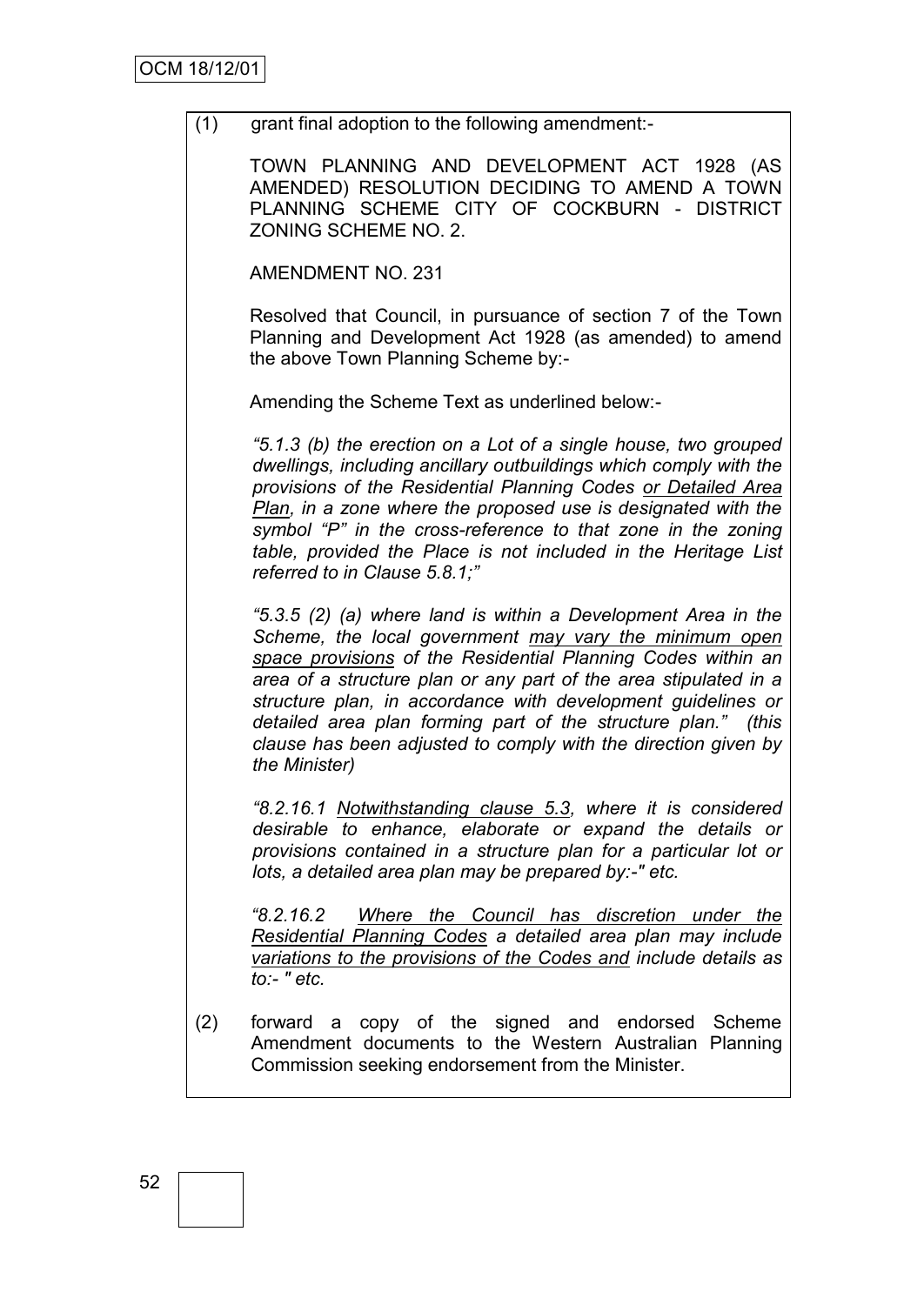**COUNCIL DECISION** MOVED Clr Humphreys SECONDED Clr Waters that the recommendation be adopted.

**CARRIED 10/0**

## **Background**

Council, at its Ordinary Meeting held on 21 August 2001, decided to initiate Amendment 231 to the City of Cockburn Town Planning Scheme – District Zoning Scheme No 2 ("DZS2"). For further background refer to OCM21/8/01 item 14.12.

The Scheme Amendment was referred to the Western Australian Planning Commission ("Commission") and the Environmental Protection Authority ("EPA") in accordance with Section 7A(1) of the Act.

No response was received from the Commission.

The EPA advised that under Section 48A of the EPA Act, the amendment was "not assessed" and the amendment was advertised in accordance with the Regulations for not less than 42 days.

#### **Submission**

The City was approached several months ago by the developers of Development Area 10 south of Bartram Road, Atwell. The developers were preparing "Development Guidelines" to administer residential development within the new subdivision and asked if the Council could vary open space requirements for single houses under the Residential Planning Codes. The developers believe the smaller cottage size lots for example, will need flexibility in applying open space requirements less than the 50% minimum standards of the Codes applying to the R15- R60 Coded land.

The "Development Guidelines" were later changed to "Detailed Area Plans" so they could be adopted pursuant to provisions of DZS2. It was established that the Scheme provisions needed to be further clarified to give precedence to the Detailed Area Plans over the R-Codes where required. The City believes the R-Codes are still a useful document to be applied generally to residential land in the district but it has limitations where residential subdivisions are proposed based on "Liveable Neighbourhoods" principles.

Recent interest has also been shown from another developer who is similarly awaiting the outcome of this Scheme Amendment to facilitate the envisaged development.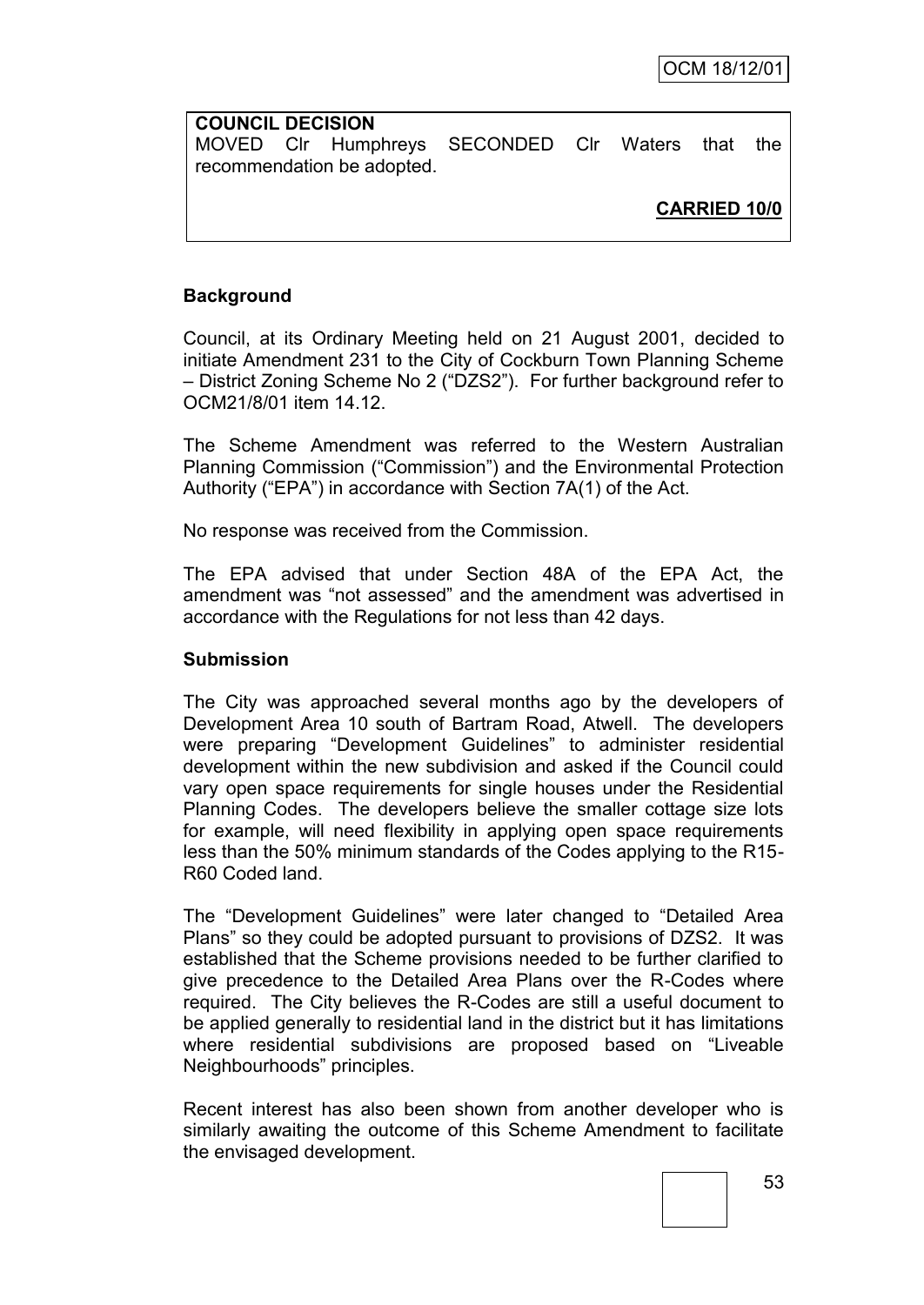## **Report**

At the close of the advertising period, there were no submissions received.

The purpose of the Scheme Amendment is to modify the Scheme Text – R Code and Detailed Area Plan provisions to enable the City to:-

- 1. Approve as of right new development standards for precincts such as small lot area contained within Detailed Area Plans or particular development requirements consistent with the Scheme.
- 2. Avoid requiring individual applications for development approval to vary the R-Codes, where discretion is required relative to building setbacks or other provisions, where consistent with Detailed Area Plans;
- 3. Provide greater flexibility in applying standards that are relevant to energy efficiency through orientation, location and design of building and the spaces between buildings.
- 4. Provide greater certainty for developers and prospective purchasers of the specific provisions of Detailed Area Plans and could potentially avoid having to refer to separate planning standards being the Detailed Area Plans and the R-Codes and;
- 5. Apply clause 8.2.16 of the Scheme for Detailed Area Plans the way in which they were intended to be used. That is to enhance, elaborate or expand on the detailed provisions in a Structure Plan.

The Scheme Text changes sought, are an enhancement of the R-Codes at a local level in respect of land within a Development Zone. The Scheme Amendment complies with State Policy and practice.

It is recommended that the Council adopt the Scheme Amendment and forward the completed documents to the Commission requesting the final endorsement of the Minister for Planning and Infrastructure.

### **Strategic Plan/Policy Implications**

The Corporate Strategic Plan Key Result Areas which apply to this item are:-

2. Planning Your City *"To ensure that the planning of the City is based on an approach which has the potential to achieve high levels of convenience for its citizens."*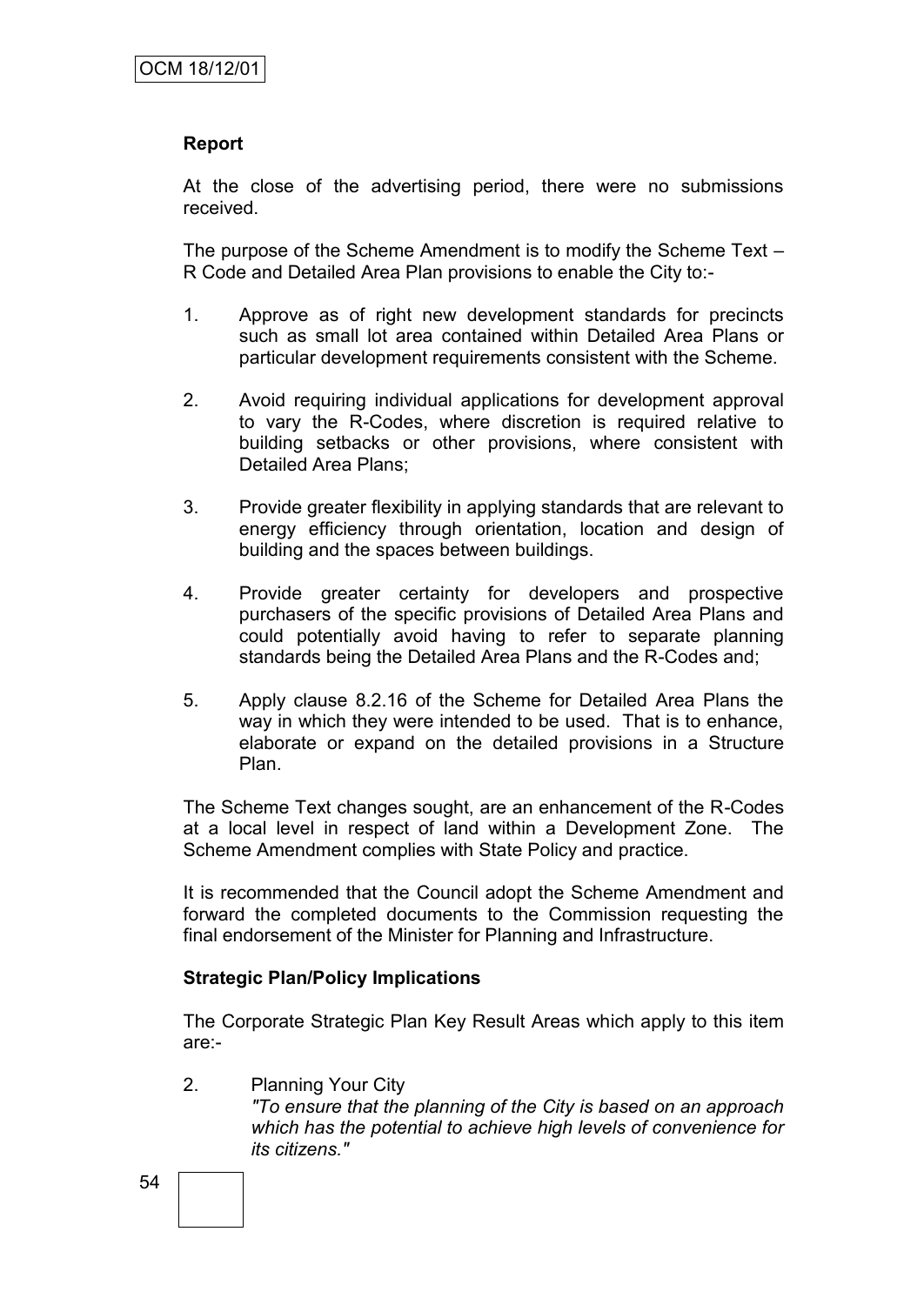## **Budget/Financial Implications**

The Scheme Amendment documents are being prepared in-house where costs incurred relate to the administration, advertising of the documents and reporting to the Council.

### **Implications of Section 3.18(3) Local Government Act, 1995**

Nil

### **1405. (AG Item 14.12) (Ocm1\_12\_2001) - REVOCATION OF PLANNING APPROVAL -FUNCTION CENTRE - LOT 9 (NO. 220) WATTLEUP ROAD, WATTLEUP - OWNER/APPLICANT: V LOMBARDO (4412312) (MR)**

# **RECOMMENDATION**

That Council:

- (1) revoke the planning approval granted by the Council at its Ordinary Meeting on 18 July 2000 for a Function Centre - Lot 9 (No 220) Wattleup Road Wattleup, pursuant to Clause 6.3.5 of the City of Cockburn Town Planning Scheme – District Zoning Scheme No 2 subject to (2) and (3) below;
- (2) notify the owner of the Council"s decision and inform the owner of the opportunity to give reasons, within 14 days of the date of the Council decision, explaining why the approval for the function centre should not be revoked;
- (3) should the owner not respond within the 14 day period as provided for in recommendation (2), the Director of Planning and Development is to proceed with the revocation in accordance with the Council decision however, should a written response be received from the owner in accordance with recommendation (2) above within the period specified, then the matter is to be referred to the Council for its consideration; and
- (4) advise the WAPC and Council"s solicitor of the Council"s decision in the event that the Director of Planning and Development revokes the planning consent for the function centre as provided for in recommendation (3).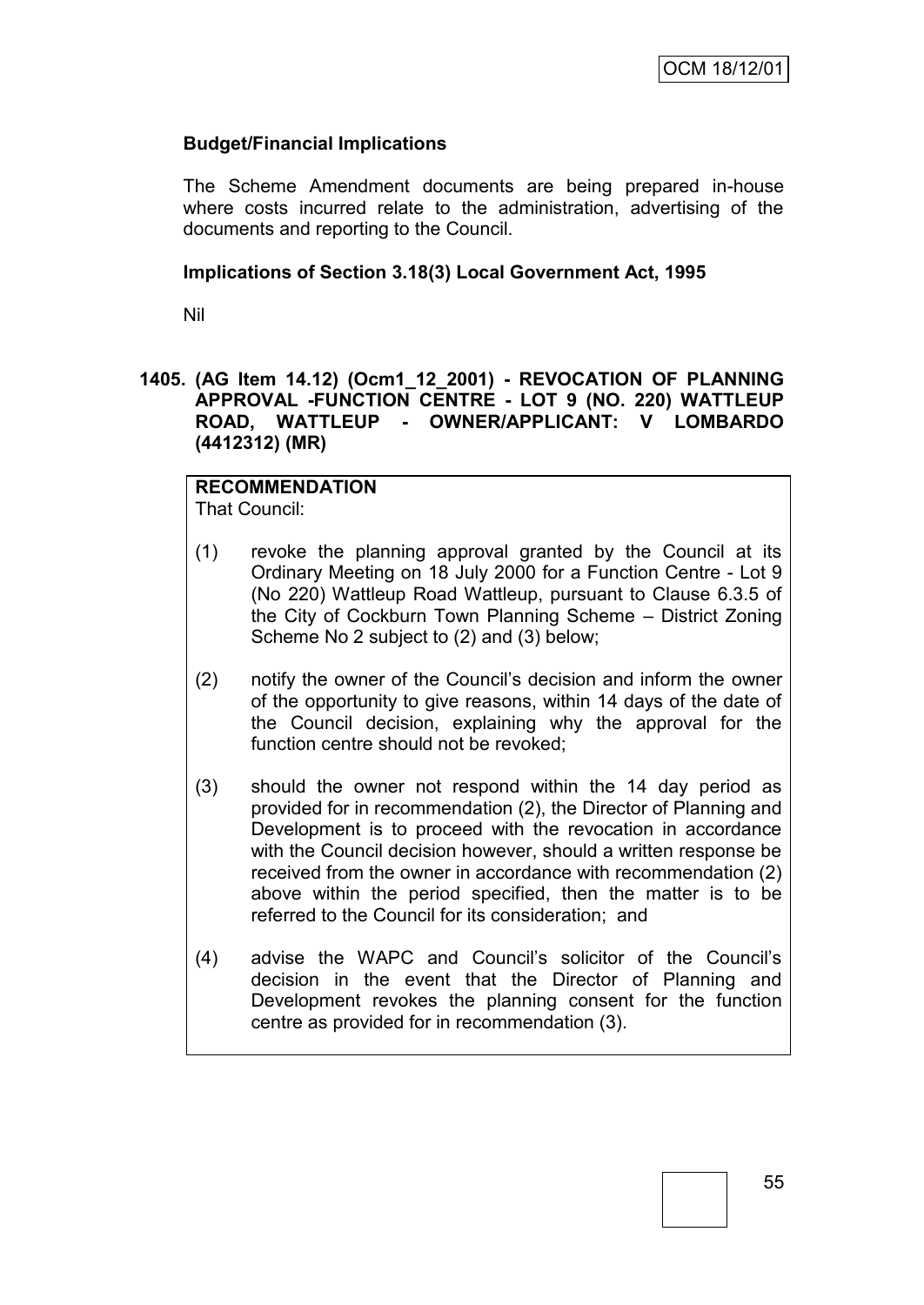## **COUNCIL DECISION**

MOVED Clr Humphreys SECONDED Clr Waters that the recommendation be adopted.

**CARRIED 10/0**

## **Background**

In November 1993, Council approved a dive training resort on the site.

In February 1999, Council received a complaint about illegal earthworks occurring on the subject property. Investigations revealed the owner was preparing to use the lot for a function and conference centre. The owner was asked to apply for planning consent to operate the proposed use.

Council refused the function centre proposal at its Ordinary Meeting of 11 May 1999. The applicant re-applied for the same use in October 1999. This application was also refused by Council, at its Ordinary Meeting held on 21 December 1999. Item 13.20 of that agenda, detailed that two functions were held at the site on the weekend of 30 June and 1 July 2000, despite no planning consent being issued for that use.

Council approved a function centre at its Ordinary Meeting on 18 July 2001. The approval was based on a function centre to cater for small business lunches and seminars. The hours of operation were approved from 8am to 7pm seven days a week. The functions were to cater for 30 people. At the time of considering the application, the City received submissions from nearby affected owners opposing the proposal. Functions were being operated by the Australian Mating Club and illegal adult events were being held at the premises at various evening hours.

The City subsequently received various resident complaints mid to late last year regarding non-compliance with conditions of approval relative to hours of operation. Evidence was collected during three dates using two Undercover Police Officers and Council Officers last year. The information collected was used to successfully prosecute the operator at the Fremantle Court of Petty Sessions on 3 October 2001. The operator had earlier vacated the premises and is no longer occupying the land.

Prosecution was achieved by serving 3 charges under s 178(4) of the Health Act 1911, for using a public building without a certificate of approval and 3 charges under section  $10(4)(a)(i)$  of the Town Planning and Development Act 1928, for a breach of condition – hours of operation. The Magistrate imposed a global penalty of \$2,000 with costs of \$857.70 on the Town Planning and Development Act charges. The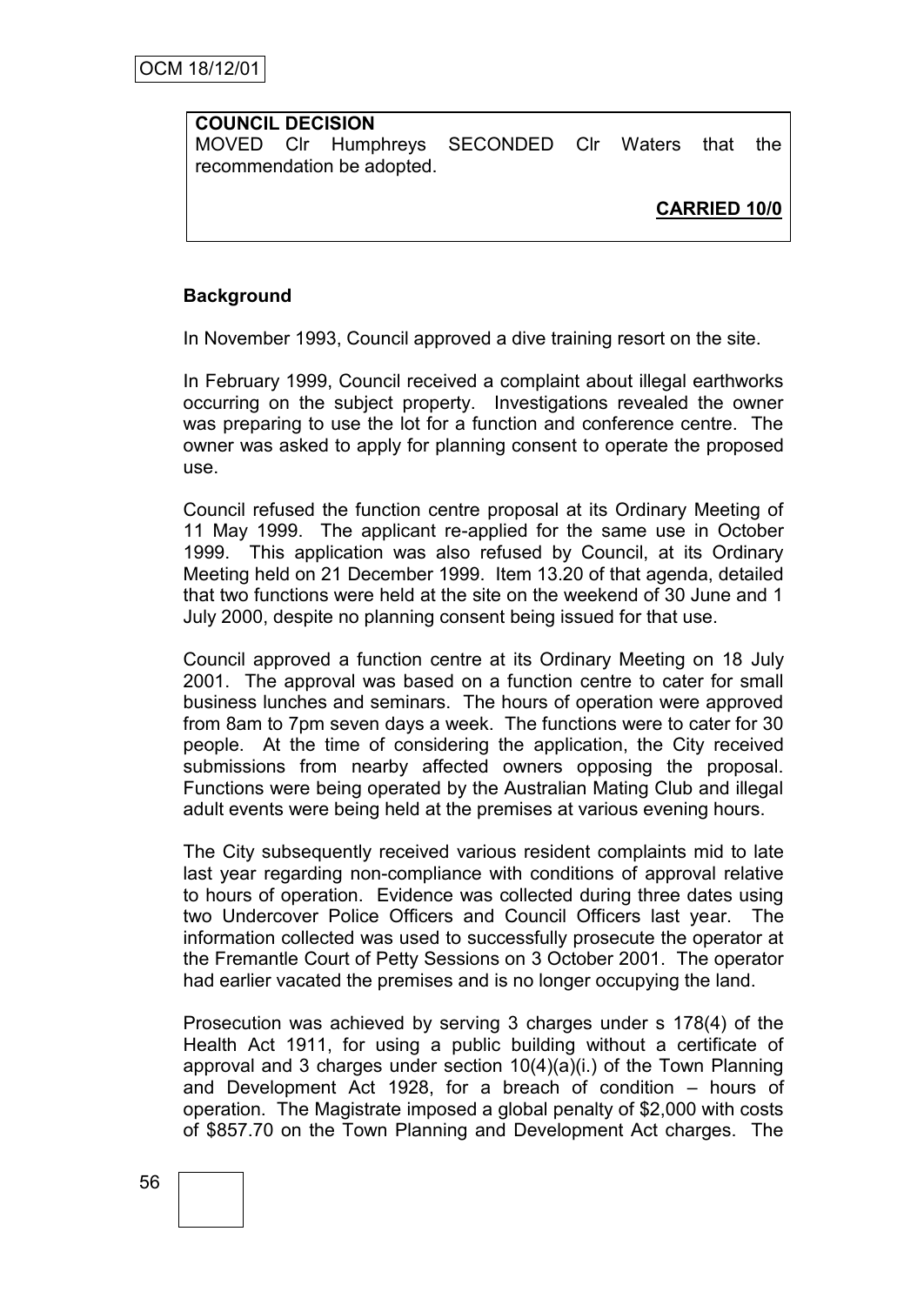operator was also fined \$1,000 with costs of \$857.70 on the Health Act charges.

The function centre advertisements of new events feature on the Club's website. The function centre use is continuing at various evening hours in contravention of the approval with excessive noise levels, which is the source of continual disturbance to local residents.

In December 2000, the *Hope Valley Wattleup Redevelopment Act* was gazetted. The land is within the redevelopment area and is therefore repealed from the City"s Town Planning Scheme and the Metropolitan Region Scheme.

An application was lodged by the owner - Mr Vince Lombardo in March 2001, for the function centre to be expanded from 30 people to 100 people and the hours of operation from 7am to midnight. The City advised the Western Australian Planning Commission that it did not support the proposal. On 3 December 2001, the Commission issued a refusal decision for the following reasons:-

- *"1. The proposal is inconsistent with the amenity of the surrounding area by reason of the proposed hours of operation and the off-site impacts of functions at the premises.*
- *2. The proposal is premature in respect of its potential service to the future industrial development in the area the subject of the Hope Valley-Wattleup Redevelopment Act.*
- *3. The proposal has the potential to prejudice the orderly and proper planning of the abovementioned area."*

### **Submission**

Further complaints have been received from adjoining owners about the operation and the continued use of the premises.

### **Report**

On 11 December 2001, Council"s solicitors advised that the further complaints by the neighbours would need new evidence to be collected and the commencement of a fresh legal action, that could be made against the owner and new operator. This will be time consuming and expensive.

Although the land is within the Hope Valley Wattleup Redevelopment Area, the City"s solicitor has advised that because the Council issued its approval prior to the Redevelopment Area being excised from the DZS2, the Council is still obliged to follow through with compliance with its conditions of approval. This is despite Council having fulfilled its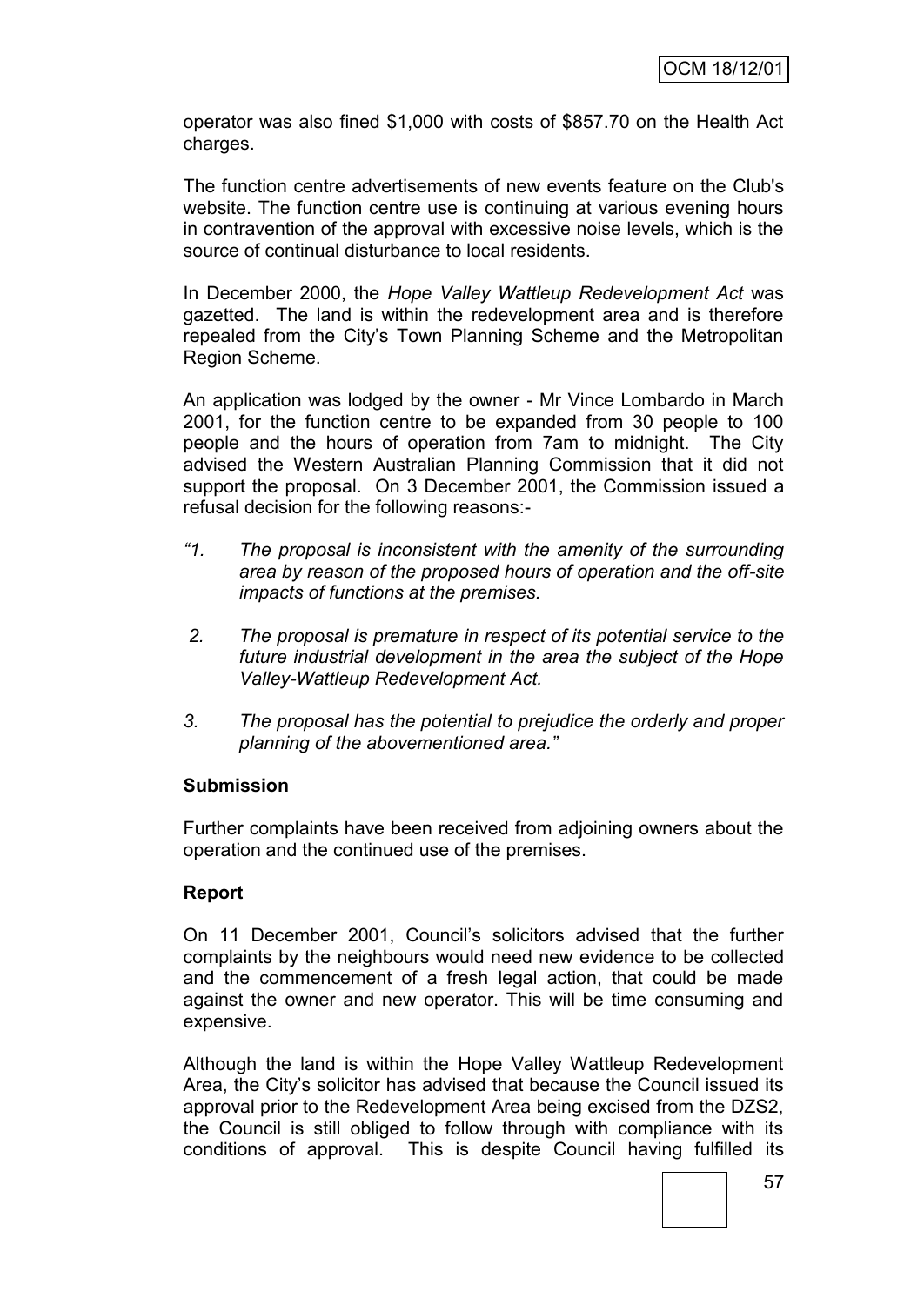obligations in the investigation and prosecution of the former operator for non-compliance with legislation. As the Western Australian Planning Commission is the responsible authority for issuing planning approvals within the Redevelopment Area, it is more appropriate for the Commission to take on the responsibility for dealing with this on-going matter.

Since it was approved, the function centre has been an on-going concern to local residents and the Council regarding compliance with conditions of approval. The Council has pursued legal avenues, which has not resulted in satisfactory or conclusive outcomes.

To assist in resolving this matter, it is necessary for the Council to revoke its planning consent for the use of the property as a Function Centre issued on 18 July 2000, under clause 6.3.5 of the Council"s Scheme. Prior to revoking the function centre approval, it is necessary from a natural justice point of view, to allow the owner the opportunity to give reasons within 14 days of the date of the Council decision, why the approval for the function centre should not be revoked. If a response is received from the owner within this period, then the matter should be referred back to the Council for its consideration. If no reply is received within 14 days, the Director Planning and Development could revoke the approval.

This will conclude the Council"s involvement in respect of planning approval breaches and send a strong message back to the owner and new operator, that it is not prepared to tolerate the continued breach of the Council"s Scheme. The Commission must then control any new function events pursuant to the Redevelopment Act. The Commission has the power to effectively control the matter as if it were the local government.

The City will continue to be responsible for health (noise) and building matters relating to the land.

If the Council revokes its approval, there will be no approval applying to the land and therefore the owner will be required to make a fresh application to the Western Australian Planning Commission under the provisions of the Hope Valley-Wattleup Redevelopment Act.

### **Strategic Plan/Policy Implications**

The Corporate Strategic Plan Key Result Areas which apply to this item are:-

2. Planning Your City *"To ensure that the planning of the City is based on an approach which has the potential to achieve high levels of convenience for its citizens."*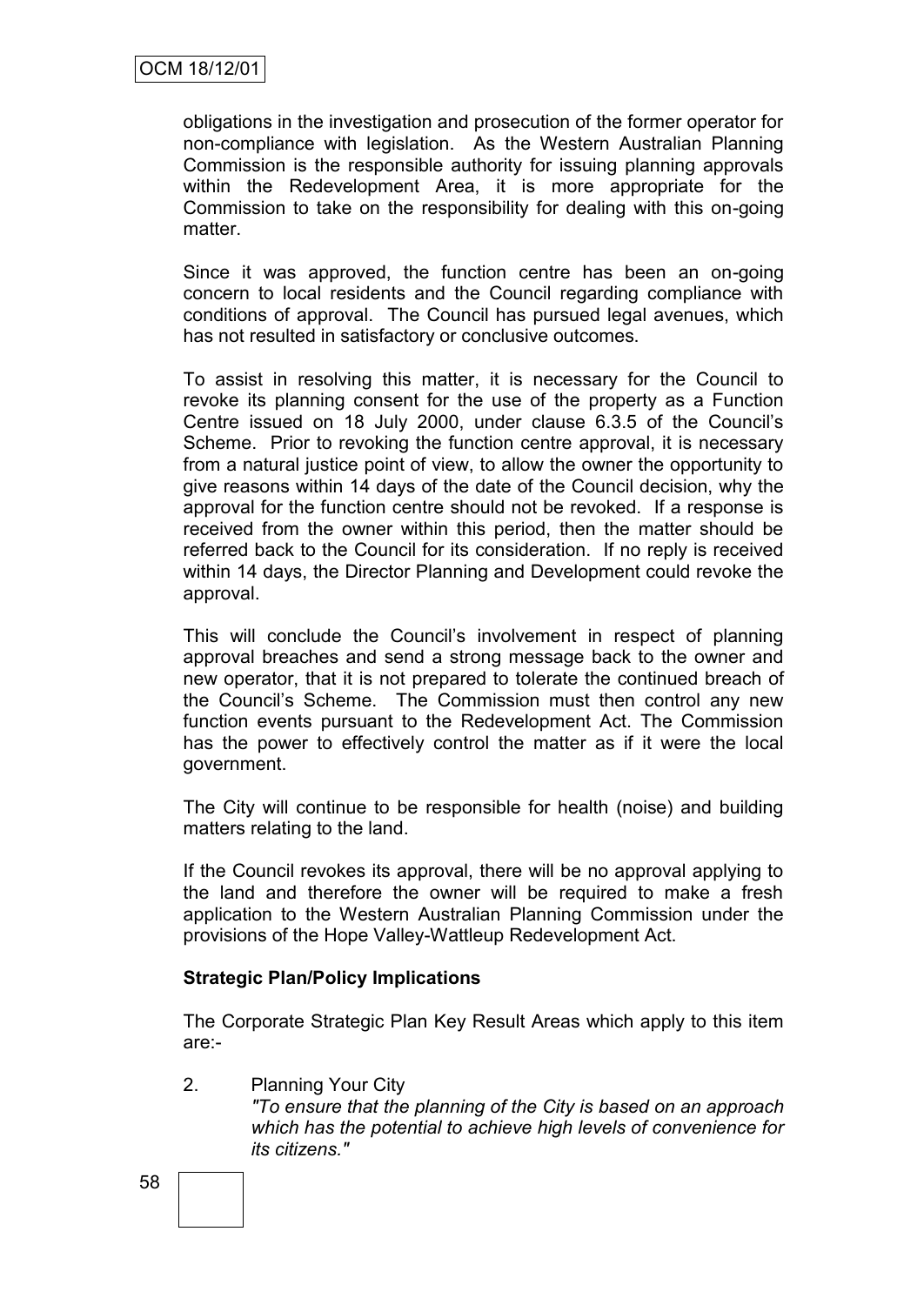## **Budget/Financial Implications**

The cost of preparing a second prosecution for breach of planning approval would be over \$7,000.

### **Implications of Section 3.18(3) Local Government Act, 1995**

Planning approvals for the affected land are now controlled under the provisions of the Hope Valley-Wattleup Redevelopment Act, which are administered by the Western Australian Planning Commission.

## **1406. (AG Item 15.1) (Ocm1\_12\_2001) - BUDGET REVIEW - PERIOD ENDING 31 OCTOBER 2001 (5402) (ATC) (ATTACH)**

| <b>RECOMMENDATION</b>                                           |                                                                  |                                 |                                  |  |  |  |  |
|-----------------------------------------------------------------|------------------------------------------------------------------|---------------------------------|----------------------------------|--|--|--|--|
| That Council amend the Municipal Budget for 2001/02 as follows: |                                                                  |                                 |                                  |  |  |  |  |
|                                                                 |                                                                  |                                 |                                  |  |  |  |  |
| A/c No.                                                         | <b>Description</b>                                               | <b>Current</b><br><b>Budget</b> | <b>Proposed</b><br><b>Budget</b> |  |  |  |  |
|                                                                 |                                                                  |                                 |                                  |  |  |  |  |
| <b>NEW</b>                                                      | Perth Bicycle Network Contribution -<br><b>Beeliar Drive DUP</b> | 0                               | (50,000)                         |  |  |  |  |
| 510460                                                          | <b>Bus Shelter Maintenance</b>                                   | 26,000                          | 52,000                           |  |  |  |  |
| <b>NEW</b>                                                      | Lydon Bld, at #'s 109/111 - Replace<br>brick paving with asphalt | 0                               | 12,500                           |  |  |  |  |
| 680407                                                          | Bullfinch St (Spearwood/Phoenix) - Slab<br>replacement footpath  | 52,300                          | 41,000                           |  |  |  |  |
| 680411                                                          | Etherington Ave (Hobley/#17) - Slab<br>replacement footpath      | 12,000                          | 0                                |  |  |  |  |
| 695310                                                          | Curlew Way - Complete cul-de-sac                                 | 8,438                           | 4,438                            |  |  |  |  |
| 695504                                                          | Forrest Road (Frederick/Clara) - Road<br>treatment               | 4,952                           | 11,400                           |  |  |  |  |
| 605532                                                          | Glen iris Drive near Bunker Gardens -<br>Road treatment          | 16,589                          | 1,500                            |  |  |  |  |
| 695353                                                          | Glenister Road (Offley/Janson) - Road<br>treatment               | 4,730                           | 2,000                            |  |  |  |  |
| 695608                                                          | Russell Road - Passing lane at Moylan<br>Road                    | 40,000                          | 10,000                           |  |  |  |  |
| 695317                                                          | Spearwood Avenue/Doolette Street -<br>Intersection treatment     | 29,918                          | 70,000                           |  |  |  |  |
| 680319                                                          | Interim Reserve (Angus/Doolette) - New<br>footpath               | 11,400                          | 5,100                            |  |  |  |  |
| 695607                                                          | Jandakot Road<br>(Fraser/Warton)<br>Shoulders/resurface          | 100,000                         | 108,000                          |  |  |  |  |
| <b>NEW</b>                                                      | Beeliar Drive (Dunraven/Spearwood) -<br>Dual Use Path Stage 1    | 0                               | 50,000                           |  |  |  |  |
| <b>NEW</b>                                                      | Vodice Street - Replace slab footpath                            | 0                               | 10,500                           |  |  |  |  |
| <b>NEW</b>                                                      | Tomislav Place - Replace slab footpath                           | 0                               | 6,000                            |  |  |  |  |
| 870112                                                          | <b>Directional Signs</b>                                         | 0                               | (8,200)                          |  |  |  |  |
| 8248B                                                           | - Building<br>Ute<br>Maintenance<br>Hilux<br>Supervisor          | 6,504                           | 11,504                           |  |  |  |  |
| 125720                                                          | <b>Computer Equipment</b>                                        | 187,395                         | 209,943                          |  |  |  |  |
|                                                                 |                                                                  |                                 | 59                               |  |  |  |  |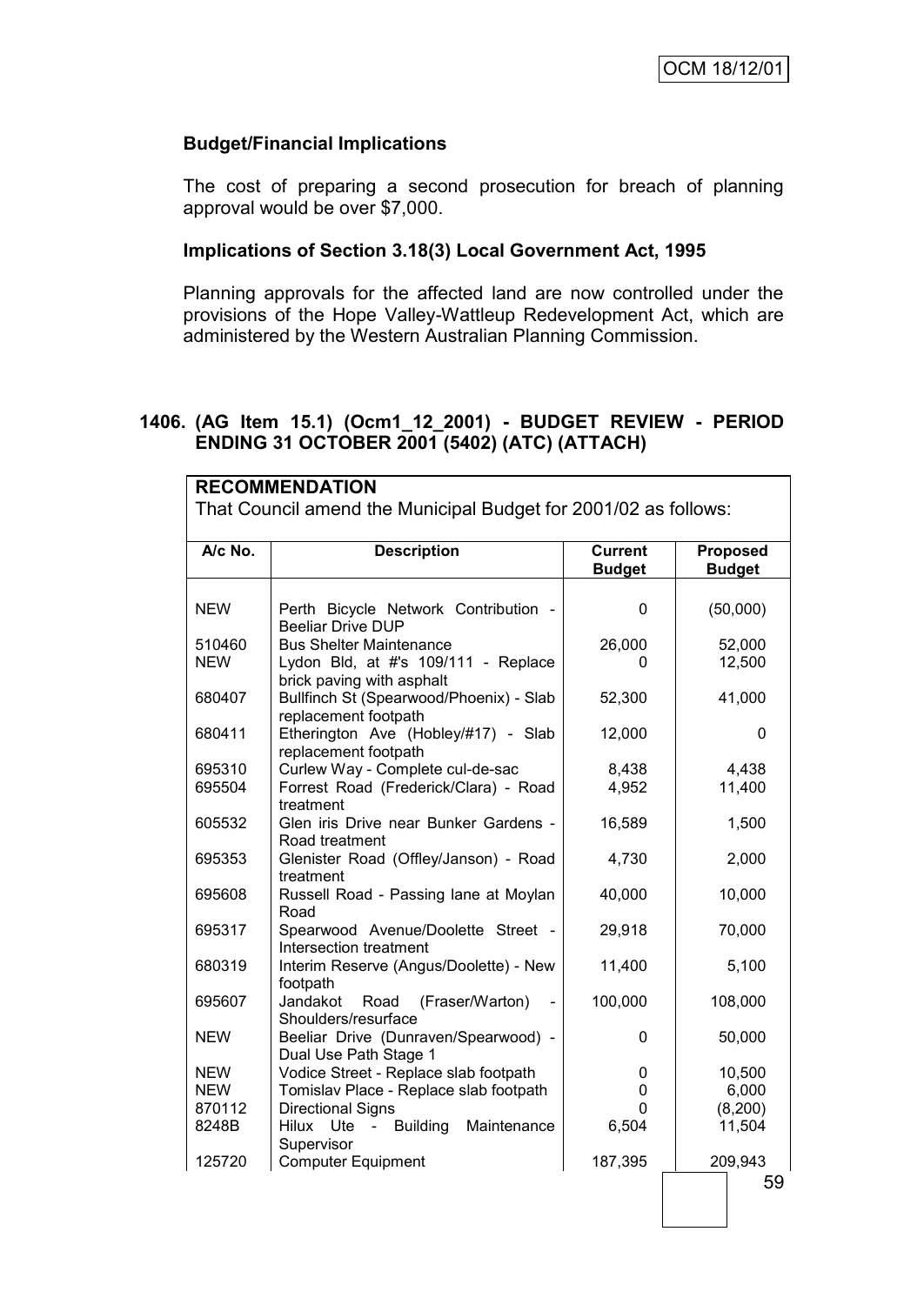| 125381<br>125230<br>140200<br>880461<br>880030<br>500474 | Software Development<br>Communications Expenses - IT<br>Human Resources - Salaries<br><b>Employment Scheme Funds</b><br><b>Training Subsidies</b><br>3<br>Public<br>Planning Scheme<br>Town<br>Consultation | 24,227<br>32,600<br>188,700<br>63989<br>0<br>58,755 | 25,529<br>38,270<br>204,590<br>69,639<br>(1,250)<br>38,755 |
|----------------------------------------------------------|-------------------------------------------------------------------------------------------------------------------------------------------------------------------------------------------------------------|-----------------------------------------------------|------------------------------------------------------------|
| <b>NEW</b>                                               | Atwell Changerooms - Safety rail to<br>front walkway                                                                                                                                                        | 0                                                   | 2,800                                                      |
| <b>NEW</b><br>580727                                     | <b>Fuel Management System</b><br>Upgrade<br>Admin.<br>Centre<br>$\blacksquare$<br>airconditioning heaters/ducts                                                                                             | 0<br>15,790                                         | 18,000<br>7,000                                            |
| 580619                                                   | Refurbish<br>Davilak Pump Building<br>$\sim$<br>external                                                                                                                                                    | 3,000                                               | 1,000                                                      |
| 580600                                                   | Admin. Building - Extend and upgrade<br>existing surveillance                                                                                                                                               | 30,000                                              | 35,830                                                     |
| 1654654                                                  | Dog pound                                                                                                                                                                                                   | 4,000                                               | 8,000                                                      |
| 160500                                                   | Fire & Emergency Services contribution                                                                                                                                                                      | 304,500                                             | 309,900                                                    |
| 8284                                                     | 1AFM129 Leyland Bus                                                                                                                                                                                         | 7,266                                               | 17,000                                                     |
| 110280                                                   | Members'<br>Printing<br>Elected<br>and                                                                                                                                                                      | 3,500                                               | 3,100                                                      |
|                                                          | Stationery                                                                                                                                                                                                  |                                                     |                                                            |
| 105031                                                   | General (United) Grant                                                                                                                                                                                      | (985,000)                                           | (1,023,000)                                                |
| 105030                                                   | <b>General (United Roads Grant</b>                                                                                                                                                                          | (725,000)                                           | (739, 300)                                                 |
| 730106                                                   | Non-Compliant Building Assessment<br>Fees                                                                                                                                                                   | 0                                                   | (1,200)                                                    |
| 315030                                                   | <b>CSRFF Grant Coastal Motorcycle Club</b>                                                                                                                                                                  | 0                                                   | (2,891)                                                    |
| <b>NEW</b>                                               | <b>Wattleup Community Projects</b>                                                                                                                                                                          | 0                                                   | (3,000)                                                    |
| 545141                                                   | Motorcycle<br>Coastal<br>Club<br>Lease                                                                                                                                                                      | (4,200)                                             | (1, 316)                                                   |
|                                                          | Revenue                                                                                                                                                                                                     |                                                     |                                                            |
| 315589                                                   | <b>CSRFF Grant Coast Motorcycle Club</b>                                                                                                                                                                    | 0                                                   | 2,891                                                      |
| 315507                                                   | <b>NAIDOC Week</b>                                                                                                                                                                                          | 10,447                                              | 5,000                                                      |
| <b>NEW</b>                                               | Grant to City of Cockburn RSL                                                                                                                                                                               | 0                                                   | 5,000                                                      |
| <b>NEW</b>                                               | Grant to Bibra Lake Primary School                                                                                                                                                                          | 0                                                   | 530                                                        |
|                                                          |                                                                                                                                                                                                             | 2,000                                               |                                                            |
| 296500                                                   | Donations to Schools                                                                                                                                                                                        |                                                     | 3,650                                                      |
| 315547                                                   | <b>Donations General</b>                                                                                                                                                                                    | 4,000                                               | 4,400                                                      |
| 555310                                                   | Reimbursement<br>management                                                                                                                                                                                 | 0                                                   | 2,000                                                      |
|                                                          | agreements                                                                                                                                                                                                  |                                                     | (2, 175, 000)                                              |
| 485090                                                   | <b>Rubbish Tip Fees</b>                                                                                                                                                                                     | (2,450,000)                                         |                                                            |
| 485465                                                   | Leachate Treatment                                                                                                                                                                                          | 146,438                                             | 121,438                                                    |
| 485470                                                   | <b>Waste Transfer Station</b>                                                                                                                                                                               | 250,000                                             | 0                                                          |
| 481100<br>620100                                         | <b>Bin Delivery/Service Revenue</b><br>Photocopying Revenue                                                                                                                                                 | 0<br>0                                              | (5,760)                                                    |
| 620270                                                   |                                                                                                                                                                                                             |                                                     | (1,200)                                                    |
|                                                          | Success Library - Electricity and Water                                                                                                                                                                     | 1,000                                               | 2,400                                                      |
| 620370                                                   | Photocopying Expenses                                                                                                                                                                                       | 0                                                   | 2,500                                                      |
| 497804                                                   | Denis De Young Reserve - Relocation                                                                                                                                                                         | 69,964                                              | 83,964                                                     |
|                                                          | of Bibra Lake Pony Club                                                                                                                                                                                     |                                                     |                                                            |
| 575191                                                   | Croatian Club contribution towards Lot                                                                                                                                                                      | 0                                                   | (33, 351)                                                  |
| 720601                                                   | 14 Progress Drive<br>Manning Reserve Lookout                                                                                                                                                                | 0                                                   |                                                            |
| 110065                                                   |                                                                                                                                                                                                             | 0                                                   | 2,000                                                      |
| 725091                                                   | <b>Advertising Rebate WAMA</b><br><b>Naval Base Leases</b>                                                                                                                                                  |                                                     | (15,000)<br>(47, 400)                                      |
|                                                          |                                                                                                                                                                                                             | (43,000)                                            |                                                            |

**TO BE CARRIED BY ABSOLUTE MAJORITY OF COUNCIL**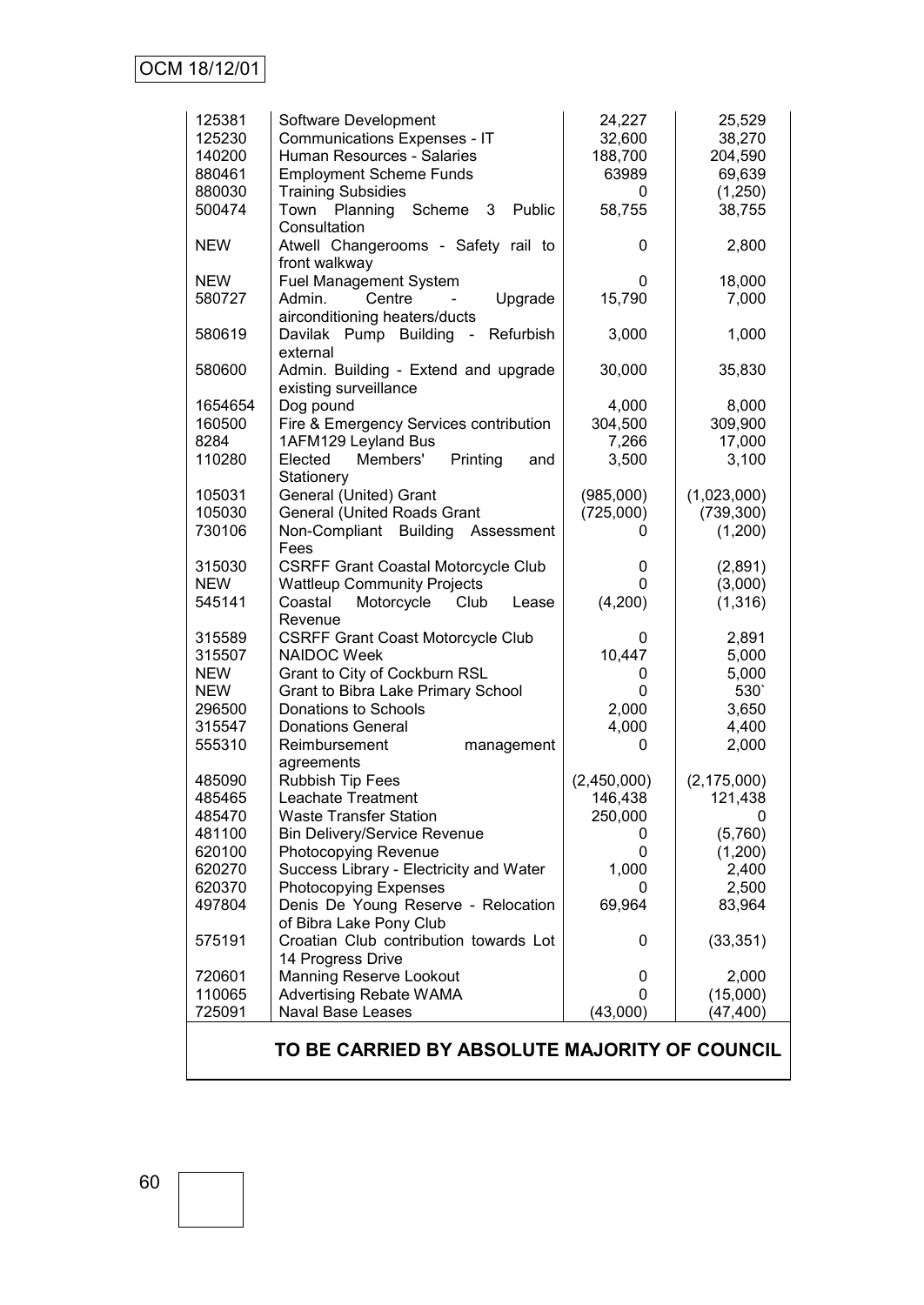## **COUNCIL DECISION**

MOVED Clr Humphreys SECONDED Clr Edwards that the recommendation be adopted.

# **CARRIED BY ABSOLUTE MAJORITY OF COUNCIL 10/0**

## **Background**

Council reviews its Budget twice each year for the periods ending October and February.

#### **Submission**

N/A

### **Report**

A report on the review of the Municipal Budget for the period 1 July 2001 to 31 October 2001 is attached to the Agenda.

### **Strategic Plan/Policy Implications**

N/A

### **Budget/Financial Implications**

A number of amendments to the Budget are recommended.

### **Implications of Section 3.18(3) Local Government Act, 1995**

Nil

## **1407. (AG Item 15.2) (Ocm1\_12\_2001) - LIST OF CREDITORS PAID (5605) (KL) (ATTACH)**

#### **RECOMMENDATION**

That Council receive the List of Creditors Paid for November 2001, as attached to the Agenda.

## **COUNCIL DECISION**

MOVED Clr Whitfield SECONDED Clr Waters that the recommendation be adopted.

# **CARRIED 10/0**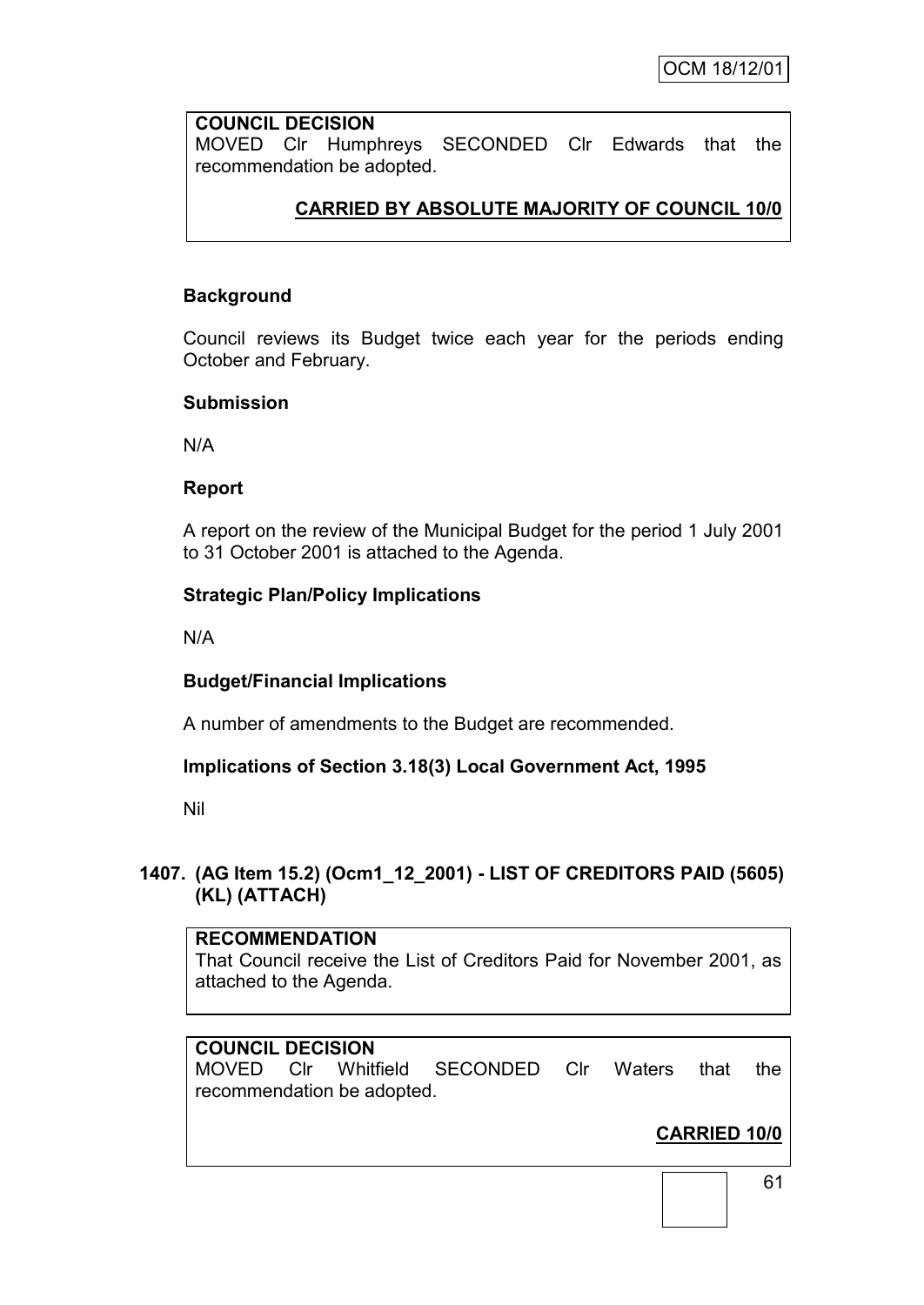## **Background**

It is a requirement of the Local Government (Financial Management) Regulations 1996, that a List of Creditors be compiled each month and provided to Council.

### **Submission**

N/A

### **Report**

N/A

**Strategic Plan/Policy Implications**

N/A

**Budget/Financial Implications**

N/A

**Implications of Section 3.18(3) Local Government Act, 1995**

Nil

## **1408. (AG Item 15.3) (Ocm1\_12\_2001) - REVIEW OF CORPORATE STRATEGIC PLAN (2227) (ATC) (ATTACH)**

## **RECOMMENDATION**

That Council:

- (1) adopt the minor amendments to the wording of the Corporate Strategic Plan as attached to the Agenda; and
- (2) consider the inclusion of Value Statements in the Corporate Strategic Plan at a future meeting of Council.

## **COUNCIL DECISION**

MOVED Clr Whitfield SECONDED Clr Waters that the recommendation be adopted.

**CARRIED 10/0**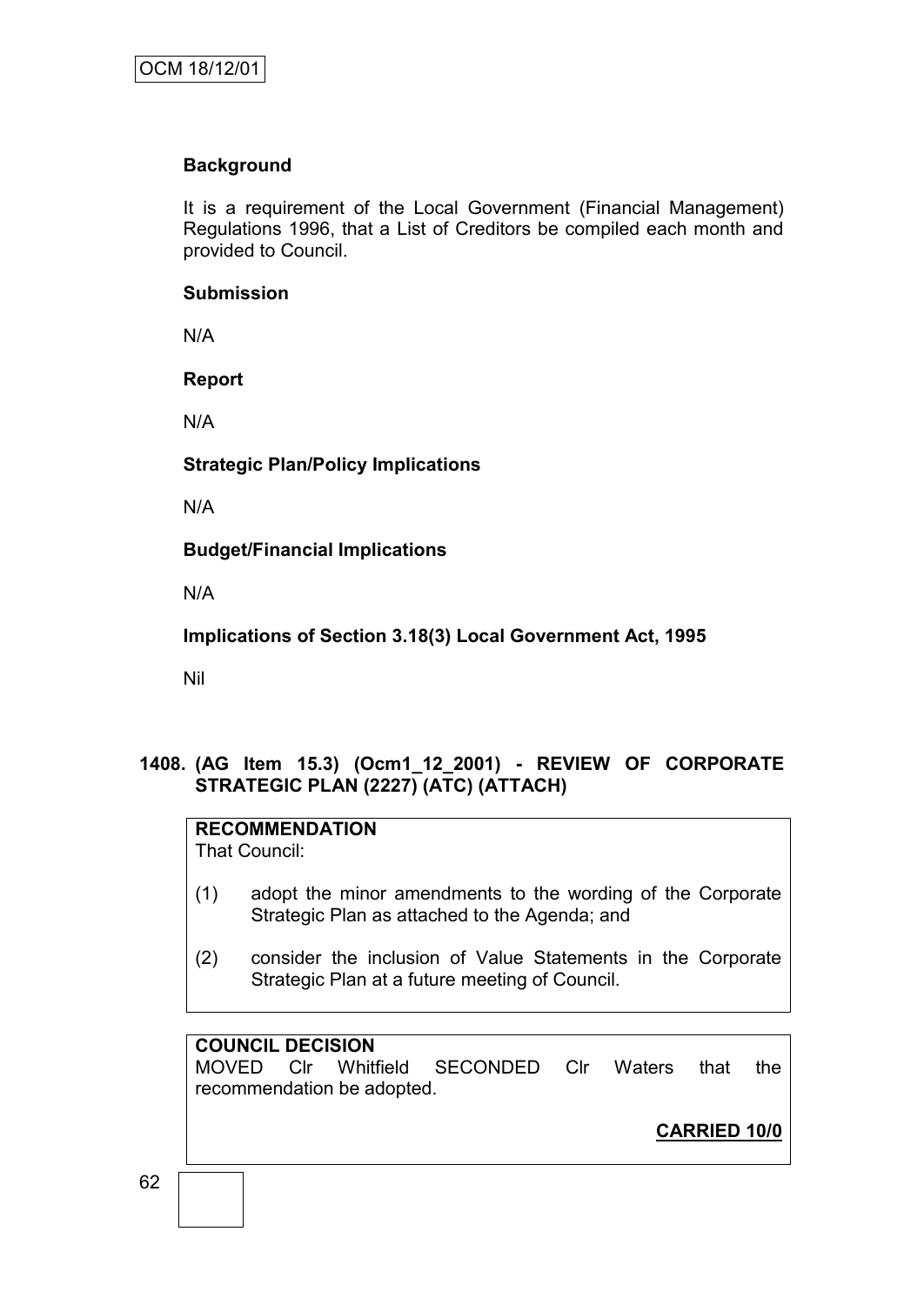## **Background**

Under the provisions of Policy SC5, Council is required to review the Corporate Strategic Plan in December of each year.

#### **Submission**

NA

### **Report**

The Corporate Strategic Plan has been reviewed by the Chief Executive Officer and Directors to ensure that the statements made in the Plan were still relevant. While the intent of the Plan was considered to still be appropriate, it is considered that there is a need to make minor changes to some of the wording.

The words *Our Key Result Areas* need to be changed to *Our Visions* to ensure consistency as the word *Vision* is used throughout the document except for this one area. The use of the word *Objectives* shown under each of the Vision Statements should read *Commitments*. The word *Objectives* is already used in the Principal Activities Plan and therefore to use the same word in both Plans is cause for some confusion.

Some changes are proposed in the wording of the *Our Vision for the Future* section, mainly to reflect Council's need to build on the solid foundation its history has provided *to be a competitive organisation committed to quality service.* This statement is displayed in the public areas of Council"s Administration Building. Some other minor changes have been proposed to reflect current positions eg. revised population figures.

It is proposed that three additional commitments be added to the *Managing Your City* Vision. These are in regard to the provision of effective monitoring and regulatory services that administer relevant legislation and local laws in a fair and impartial way, the provision of a professional and well trained workforce that is responsive to the community"s needs, and the management of a fleet of plant and vehicles that contribute to the efficient operation of Council"s Services. Without these additions, Services such as Health, Building, Human Resources and Fleet Maintenance cannot be directly related to the Corporate Strategic Plan. An additional commitment is also proposed to be added to the Vision *Conserving and improving Your Environment* regarding management of the City's waste stream in an environmentally acceptable manner to provide a link for Waste Services.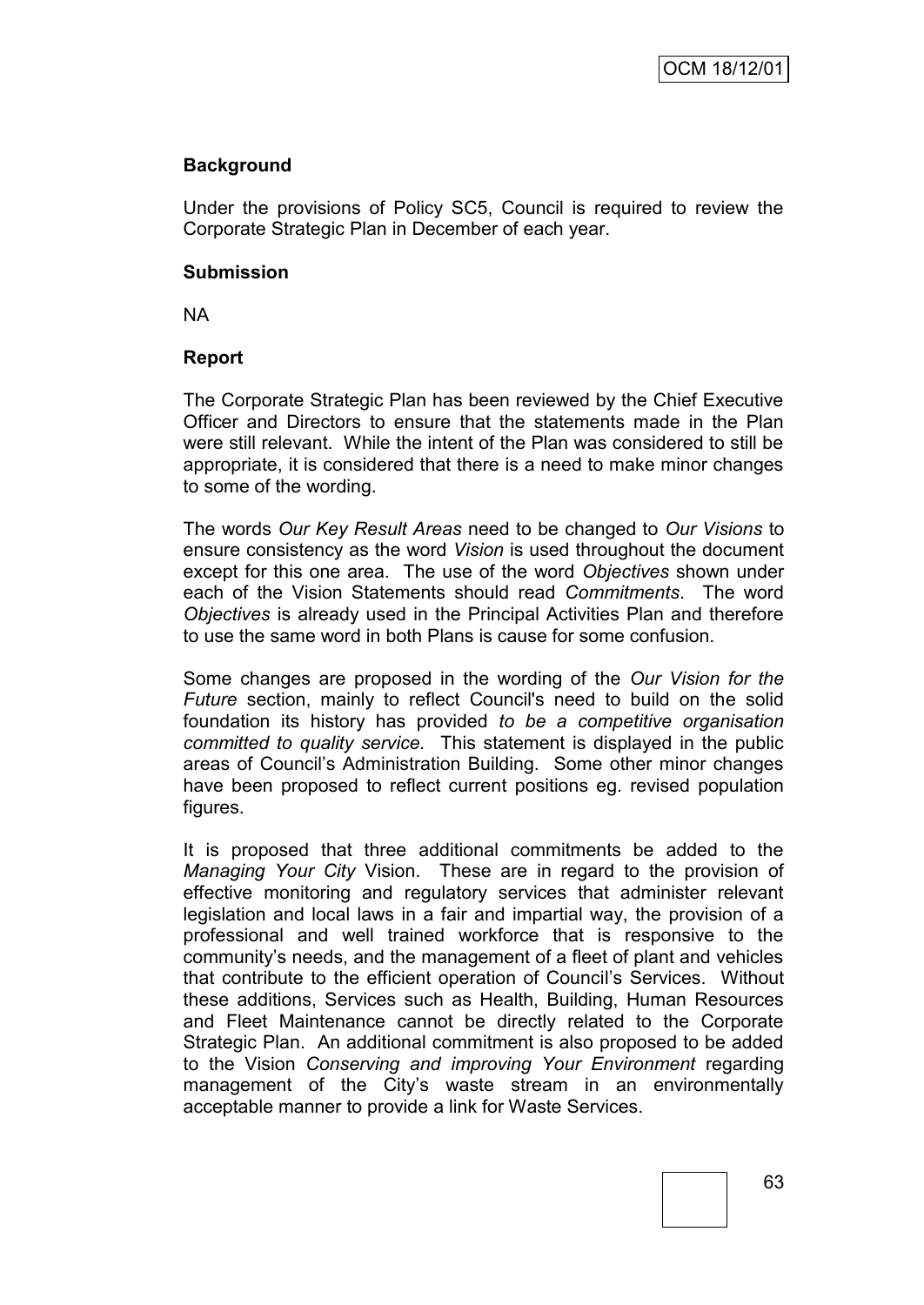It is proposed that an additional point be added under the section "What will make our City Attractive" which refers to the natural environment. Under the "Historical Perspective" section, a reference to where the name "Cockburn" came from has been included.

Revised wording for each section of the Corporate Strategic Plan is attached to the Agenda. The proposed changes are shown in italics.

#### Corporate Values Statements

It is proposed that a Corporate Values Statements be added to the existing Corporate Plan. These statements could read as shown in the attachment to the Agenda.

If Council agrees to the inclusion of such statements, then it is proposed that the statements be taken back to staff for input before a final decision is made in regard to their content. It is considered that the statements made should reflect the values of both Elected Members and Staff.

### **Strategic Plan/Policy Implications**

Policy SC5 - Corporate Strategic Planning Process is relevant.

#### **Budget/Financial Implications**

N/A

## **Implications of Section 3.18(3) Local Government Act, 1995**

Nil

## **1409. (AG Item 15.4) (Ocm1\_12\_2001) - REPORT ON FINANCIAL STATEMENTS (5505) (NM) (ATTACH)**

### **RECOMMENDATION**

That Council receive the Report on the Financial Statements for the first triennial period ending 31 October 2001.

### **COUNCIL DECISION**

MOVED Clr Whitfield SECONDED Clr Waters that the recommendation be adopted.

**CARRIED 10/0**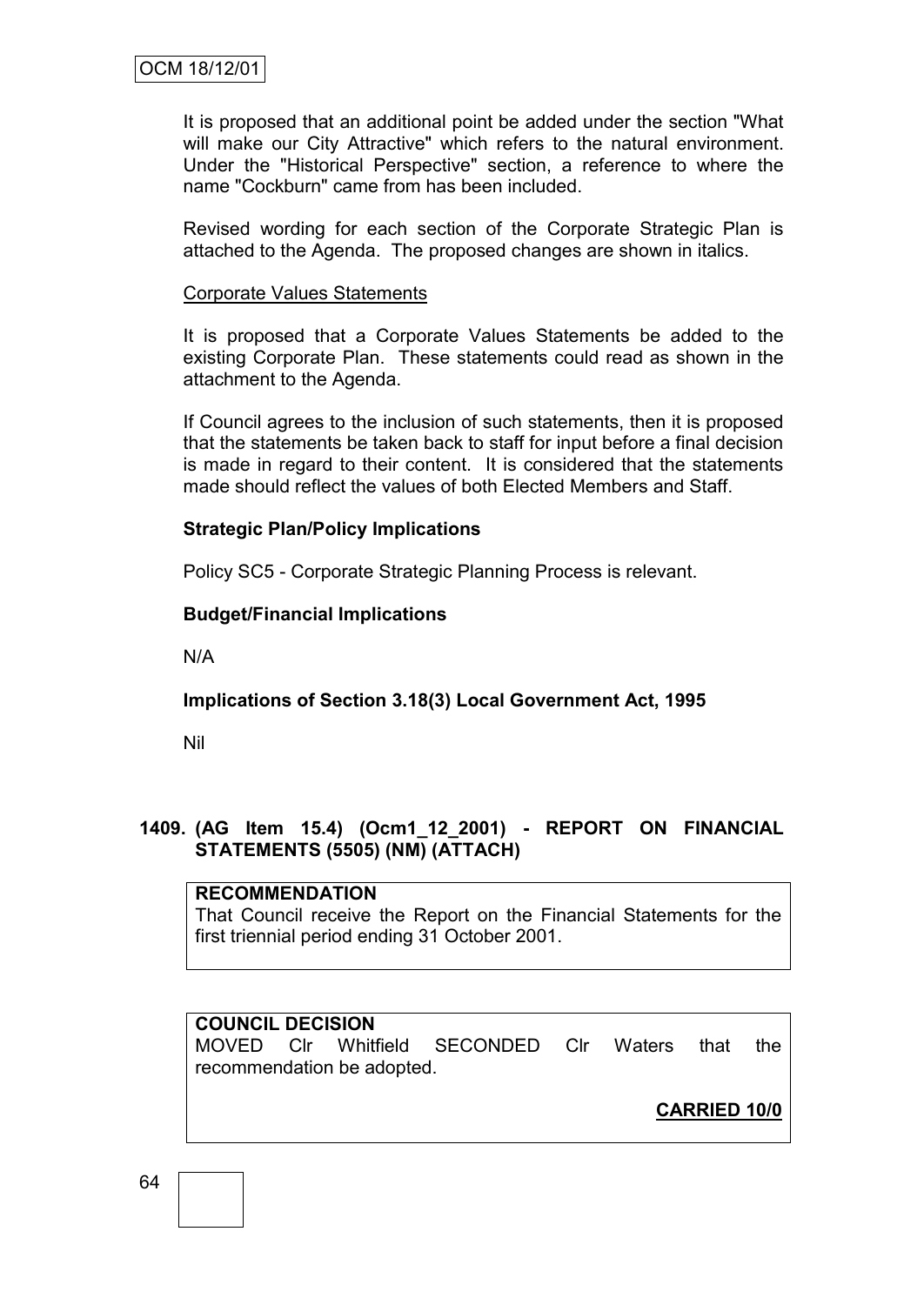## **Background**

Section 6.4 of the Local Government Act 1995 requires the City to prepare financial reports as are prescribed. Regulation 34 (1) (b) of the Local Government (Financial Management) Regulations 1996, prescribes that a local government is to prepare either quarterly or triennial financial reports. Council has elected to receive triennial financial reports, which are due for periods ending 31 October, 28 February and 30 June.

Further, Regulation 34 (1a) allows Councils to resolve not to receive a report for periods ending 30 June. Council has previously resolved not to receive this report as it is deemed unnecessary due to the preparation and presentation of annual financial statements.

#### **Submission**

N/A

### **Report**

Attached to the Agenda are the following financial reports for the period ending 31 October 2001.

#### Operating Statement

The Operating Statement details income and expenditure by program and compares it to the adopted budget on a pro-rata basis. As at the 31<sup>st</sup> October, income and expenditure to date should approximate 33% of budget (ie. 4 out of 12 months), except where it is raised or incurred in a seasonal pattern eg. rates, dog registrations etc.

Overall, Council's expenditure is on target (at 33%) with any variation of a permanent nature being addressed in the budget review subject of Item 15.1 of this Agenda. A significant variation has occurred in relation to the delay in the operational start date of the Waste Transfer Station. This saving should be used to off-set the reduction in tip fee revenue as proposed in the budget review.

Council's income is well ahead of the pro-rata budget (at 88%), which is traditionally the case due to the raising of rates income at the start of the year. A significant variation has been determined in the area of rubbish tip fee revenue as previously stated. This is addressed in the budget review.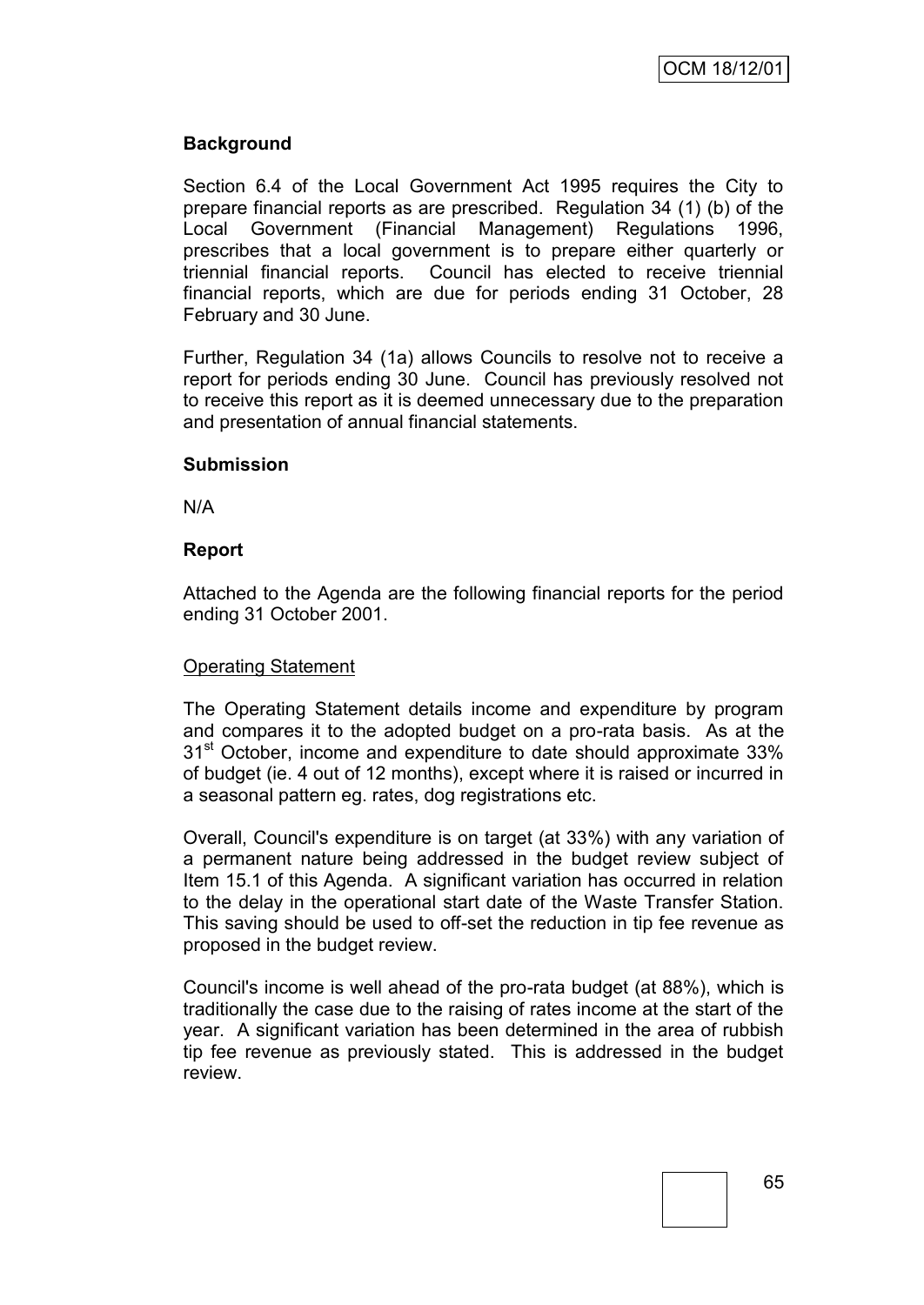### Municipal Summary

The Municipal Summary reports detail for both operating and capital income and expenditure and reconciles these back to a cash position.

Also included in this statement is a 'Projected Budget' column that incorporates the changes proposed in the budget review. This addresses the requirement of Regulation 35 (1) (e) of the Local Government (Financial Management) Regulations, to provide financial projections that factor in the effects of any permanent significant variations.

The capital works budget is generally on target with no significant variations identified. Any variations to the pro-rata budget are due to the timing and programming of the works.

#### Statement of Reserve Funds

This statement reports the current balance for all reserve funds and provides details of interest earnings and of transfers in and out of each reserve.

#### Restricted Trust Analysis

This statement summarises bonds and deposits held by Council as at the reporting date. These funds are deemed restricted in accordance with Accounting Standard AAS27.

#### Investments Report

Council's Investments Policy (Corporate Policy - CFCS1) requires a report to be submitted to Council with details of the investment portfolio including performance figures and the extent of exposure to categories restricted by the Policy.

#### **Strategic Plan/Policy Implications**

N/A

#### **Budget/Financial Implications**

The October Budget Review addresses all significant variations of a permanent nature identified as at the 31<sup>st</sup> October, 2001.

#### **Implications of Section 3.18(3) Local Government Act, 1995**

Nil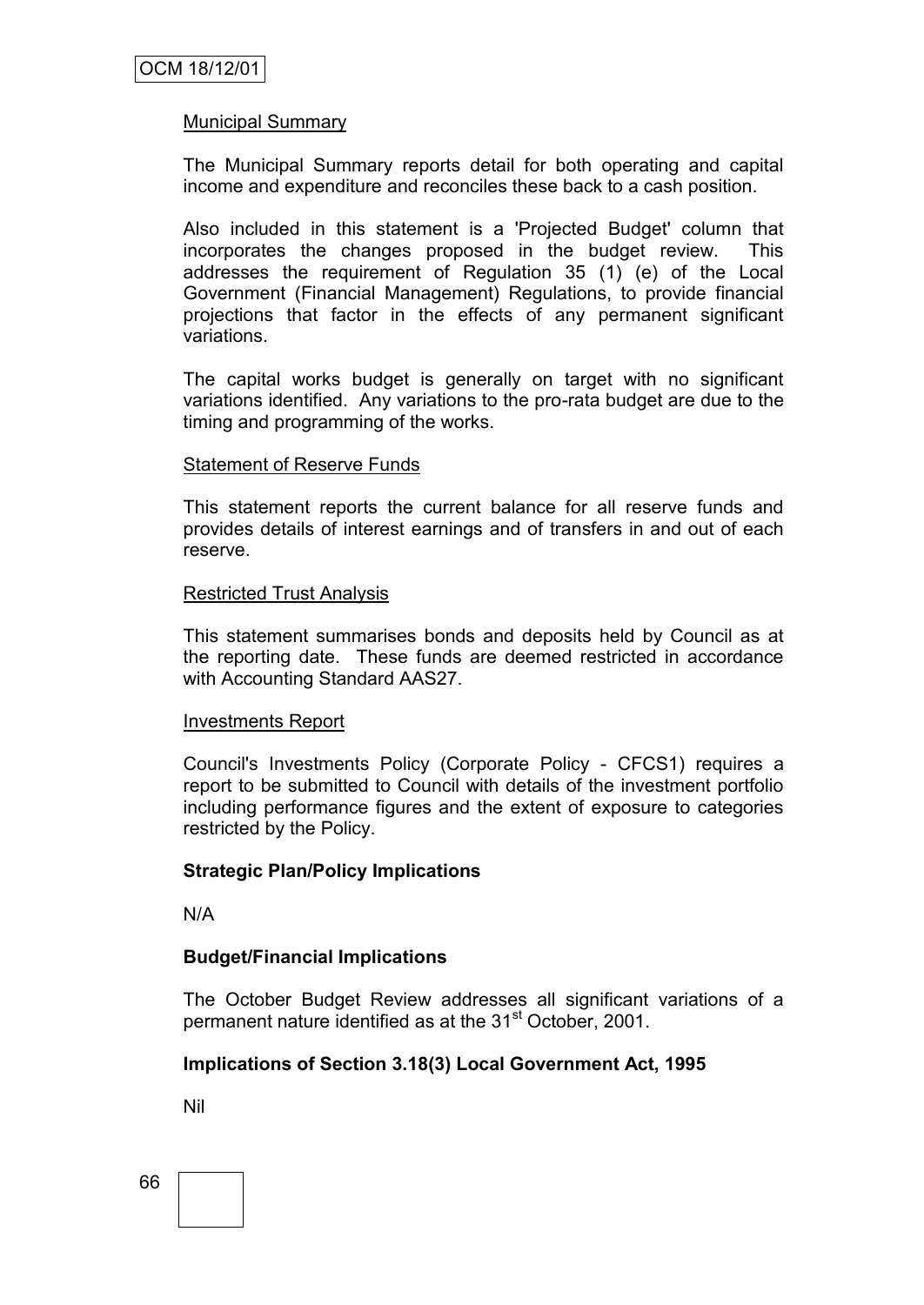## **1410. (AG Item 16.1) (Ocm1\_12\_2001) - GATEWAYS SHOPPING CENTRE - OUTLET DRAINAGE (5515217; 106304) (BKG)**

## **RECOMMENDATION**

That Council:

- (1) approve the proposals from Perron Group for the outlet drainage from Gateways Shopping Centre as detailed on Gutteridge Haskins & Davey Pty Ltd drawings 5688-04-C01 and C02 revision A;
- (2) agree to:-
	- (a) the acquisition of extra land from Gold Estates from under the powerlines to accommodate two separate drainage basins, one for Council and one for Gateways;
	- (b) the creation of the two lots by subdivision;
	- (c) the construction of the two basins and associated fencing, pipework etc including blocking of existing side entry pits which discharge into the outlet chain in Ellesmere Circle;
	- (d) the creation of an easement in favour of Gateways over the outlet drainage pipe within the public road reserve;
	- (e) a contract between the City and Gateways over the responsibilities on maintenance of the outlet pipe within the public road reserve;
	- (f) support the subdivision conditions for the creation of the new basins;
- (3) confirm that Perron Investments will undertake all the work outlined in (1) and (2) at no cost to Council; and
- (4) agree that the drainage from the total site (15.6 hectares impervious area) being allowed to discharge into this drainage sump.

### **COUNCIL DECISION**

MOVED Clr Whitfield SECONDED Clr Waters that the recommendation be adopted.

# **CARRIED 10/0**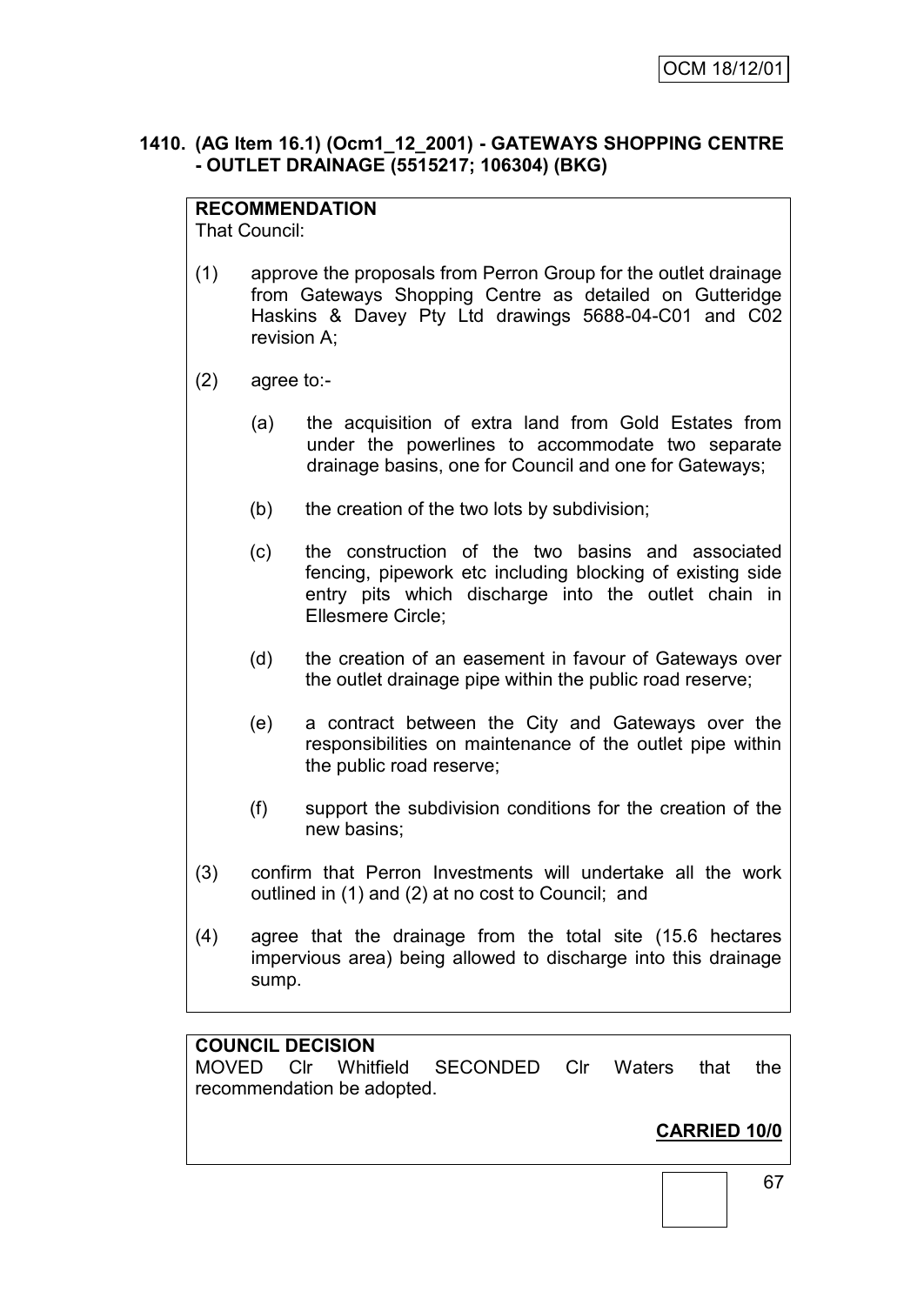#### **Background**

In 1998, G.B Hill Consulting Engineers, on behalf of Gold Estates, constructed a pipe from Wentworth Parade to a drainage basin underneath the powerlines in Alabaster Drive, Success. The land on which the basin is constructed, was ceded to Council by Gold Estates for the disposal of stormwater drainage from the surrounding roads.

In early 1999, it came to the attention of the Director - Engineering that this pipe was being used for the discharge of water from the Gateways Shopping Centre.

When the subdivision plans were examined, it showed the pipe starting on the verge of Wentworth Parade but it did not state it was to take all the stormwater from the shopping centre.

The Director - Engineering informed Gold Estates it was unacceptable for stormwater from the shopping centre to be discharged into a Council owned drainage basin.

#### **Submission**

A letter has been received from the owners of the Gateways Shopping Centre, the Perron Group, outlining a proposal to create another drainage basin in Alabaster Drive to accept the stormwater from the Gateways Shopping Centre.

#### **Report**

In July 1999, the Director - Engineering wrote a letter to G.H.D. the Consulting Engineers for Gold Estates. This letter stated that in Cockburn, surface water disposed from private property is the responsibility of the owner or developer of the property and requested G.H.D. supply information outlining how approval was granted.

The approval still has not been clearly established.

However, a solution was recommended by obtaining more land adjacent to the existing drainage basin in Alabaster Drive. A new drainage basin would be constructed that could accept the stormwater from the surrounding road system.

The land and the existing basin would be transferred to the ownership of the Gateways Shopping Centre. The water from the shopping centre would be discharged into this basin.

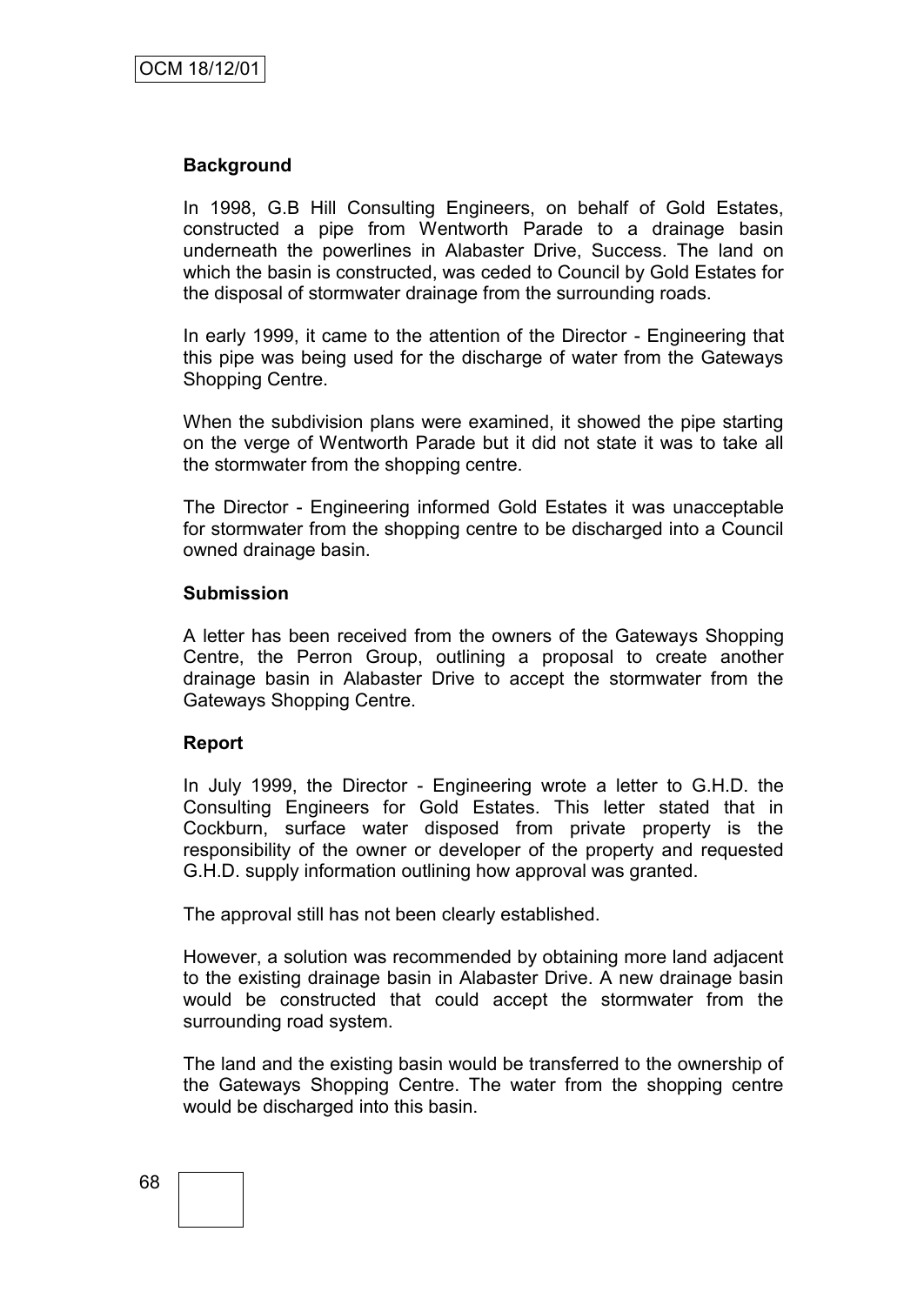The pipe from the shopping centre that goes down Ellesmere Circle and Sciano Avenue would also be the responsibility of the shopping centre. An easement will be placed over the pipe. The Gateways Shopping Centre was sold by Gold Estates and bought by Perron Group in 2001.

# **Strategic Plan/Policy Implications**

One of the objectives of the Strategic Plan is to construct and maintain roads (this includes drainage) which are the responsibility of the Council in accordance with recognised standards and are convenient and safe for use by vehicles, cyclists and pedestrians.

## **Budget/Financial Implications**

It is recommended that all the proposals in the recommendation are undertaken by the Gateways Shopping Centre owners, Perron Group, at no cost to Council.

# **Implications of Section 3.18(3) Local Government Act, 1995**

Nil

## **1411. (AG Item 16.2) (Ocm1\_12\_2001) - NEW COUNCIL POSITION STATEMENT - PSEW14 "UNKEMPT VERGE MOWING" (4700) (AC) (ATTACH)**

## **RECOMMENDATION**

That Council formally adopts Position Statement PSEW14 "Unkempt Verge Mowing" as attached to the Agenda.

## **COUNCIL DECISION**

MOVED Deputy Mayor Graham SECONDED Clr Edwards that Council:

- (1) not adopt proposed Position Statement PSEW14 "Unkempt Verge Mowing" at this time; and
- (2) will reconsider the proposed policy as part of its 2002/03 budget setting process.

**CARRIED 9/1**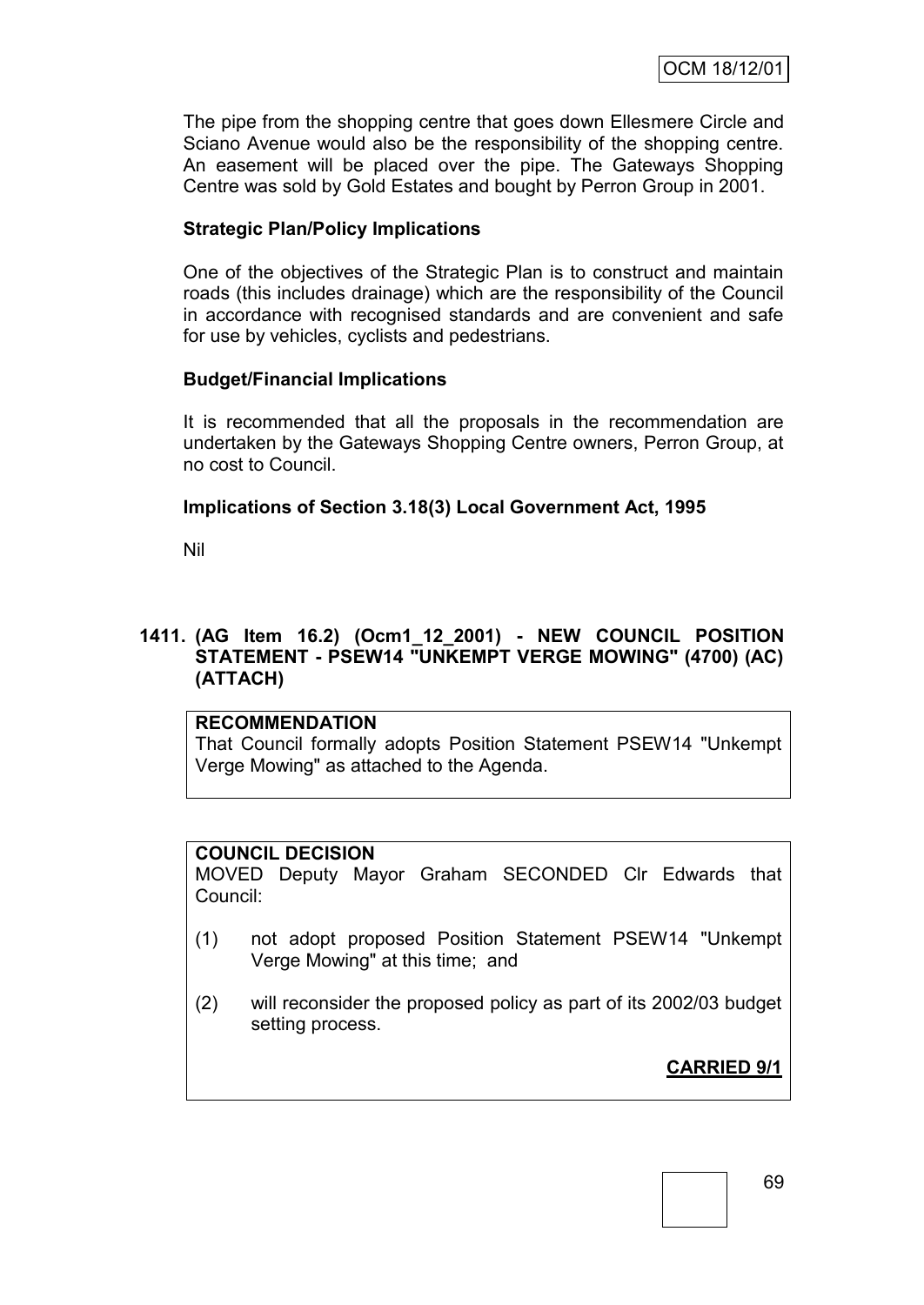#### **Explanation**

The extra service and expenditure resulting from adoption of this proposed policy, should be considered in the context of Council's annual budget setting process.

## **Background**

Requests are frequently received during spring and summer, for the City to mow unkempt verges adjacent to residential properties. There was no formal approval in place authorising this service to be provided. However, approval for the mowing of unkempt verges on selected arterial roads and in areas zoned deferred urban, commercial and rural, had formally been approved each year through the budget process.

#### **Submission**

N/A

#### **Report**

To enable Officers to provide a definitive response to requests from residents/ratepayers requesting the City to mow unkempt verges, a Position Statement has been prepared. The Position Statement details recommendations and describes the type, standard, and frequency of service delivery for the mowing of unkempt road reserves in areas zoned residential, areas zoned deferred urban, commercial and rural, and along selected arterial roads.

## **Strategic Plan/Policy Implications**

One of the objectives of the Corporate Strategic Plan *"To construct and maintain parks which are owned or vested in the Council, in accordance with recognised standards and are convenient and safe for public use."*

## **Budget/Financial Implications**

Cost allocations have been allowed for in current budgets for the mowing of unkempt road verges in areas zoned deferred urban, commercial and rural and along selected arterial roads, to the standard and frequency of service delivery described in the Position Statement recommendation.

Budget allocations do not currently exist for the mowing of unkempt verges adjacent to residential properties. An additional cost allocation estimate of \$10,000 to \$15,000 per year will be required in the Parks Maintenance Budget for the provision of a single cut per year across the City. Should the Council wish to provide more than one cut per year, the cost allocation required will increase proportionately by \$10,000 to \$15,000, for each cut provided.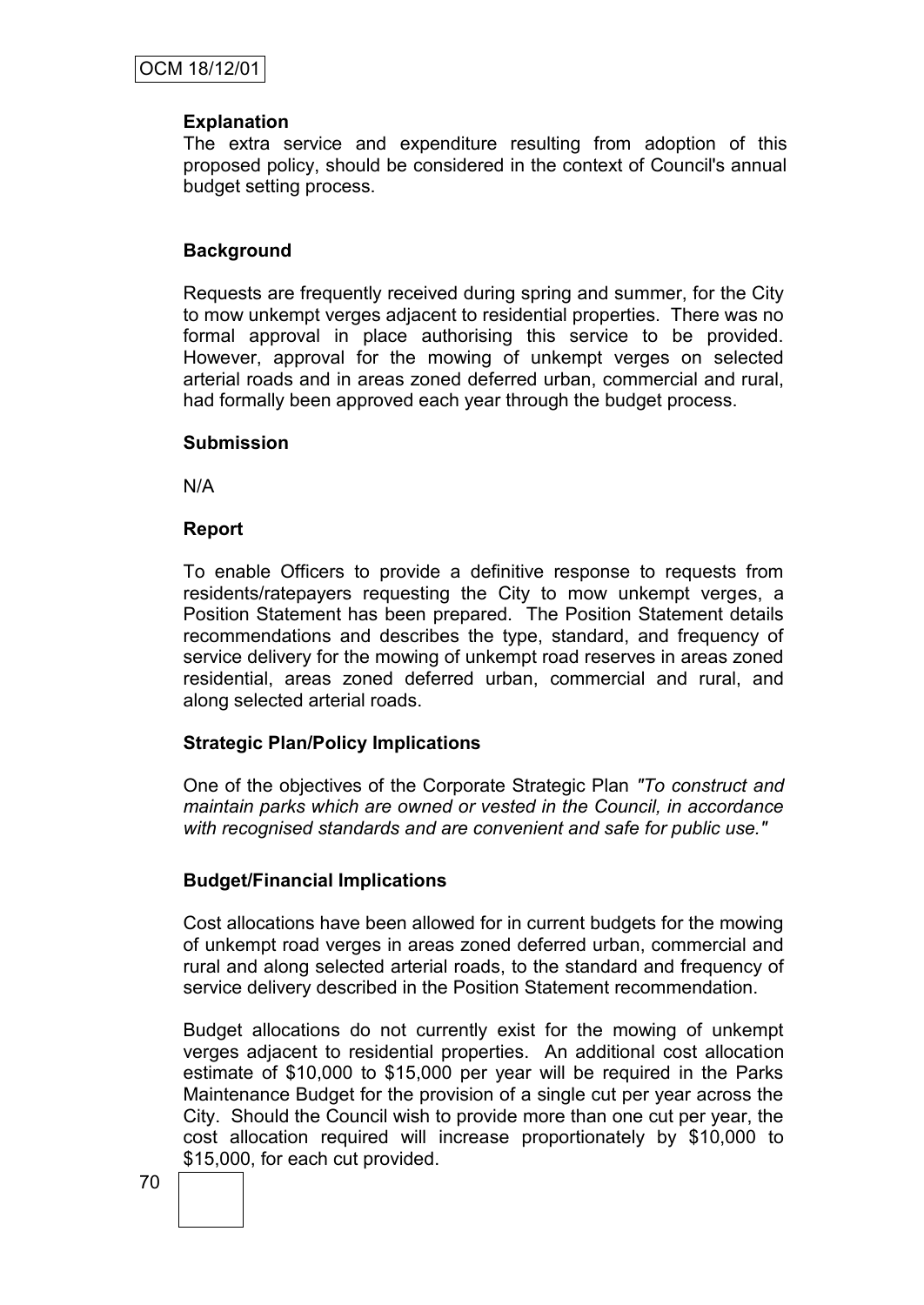# **Implications of Section 3.18(3) Local Government Act, 1995**

Nil

## **1412. (AG Item 16.3) (Ocm1\_12\_2001) - HENDERSON LANDFILL DISPOSAL RATES REVIEW (4900) (RNJ)**

#### **RECOMMENDATION**

That Council, pursuant to Sections 6.17 - 6.19 of the Local Government Act 1995, adopt the new schedule of charges and fees applicable to the entry and use of Henderson Landfill Facility for the disposal of waste effective from 21st January 2002.

## **Schedule of Fees and Charges Henderson Landfill Site**

The following fees include a Landfill Levy of \$3.00 per tonne which the City is required to collect for the Department of Environment on each tonne of waste disposed at Metropolitan disposal sites and 10% GST.

#### **TRAILERS: Volume of Waste**

| • Per car, utility or trailer not exceeding $1m3$                             | \$18.00 |
|-------------------------------------------------------------------------------|---------|
| • 1 - $2.5m3$                                                                 | \$36.00 |
| • Exceeding $2.5m3$                                                           | \$70.00 |
| Note: Ratepayer tipping fees as per Council Position Statement PSEW1 provides |         |

*that tip passes be available for sale at the Administration Office to residents of the City of Cockburn at a discount rate of \$7.50 per voucher.*

| <b>TRUCKS:</b>                                               | <b>Minimum</b><br><b>Per Load</b> | \$/Tonne   |
|--------------------------------------------------------------|-----------------------------------|------------|
| <b>Clean Fill</b> - Sand, limestone, topsoil free of         | \$18/load                         | \$4/tonne  |
| Building materials - Max 100 tonne per day                   |                                   |            |
| Building & Demolition Waste (Off Liner)<br>$\bullet$         | \$18/load                         | \$13/tonne |
| including bricks, concrete, sand (not gyprock or<br>timber). |                                   |            |
|                                                              |                                   |            |
| Putrescible Waste (On Liner) - Domestic and                  | \$51/load                         | \$45/tonne |
| general waste, plaster, timber, steel, other                 |                                   |            |
| building material.                                           |                                   |            |
| <b>Sludge</b>                                                | \$51/load                         | \$48/tonne |

**Asbestos**

The Henderson Landfill Site is only authorised by the Department of Environment to accept a maximum of **1 cubic metre** of asbestos waste. Applicable Tip Fee plus **\$50 Burial** Charge for Commercial. *Domestic disposal, relevant tip fee only*. Asbestos must be securely wrapped and sealed in builders plastic.

 When weighbridge is not in use for putrescible and non-putrescible solid waste:

In non-compactor truck \$20/wheel

In compactor truck \$38/wheel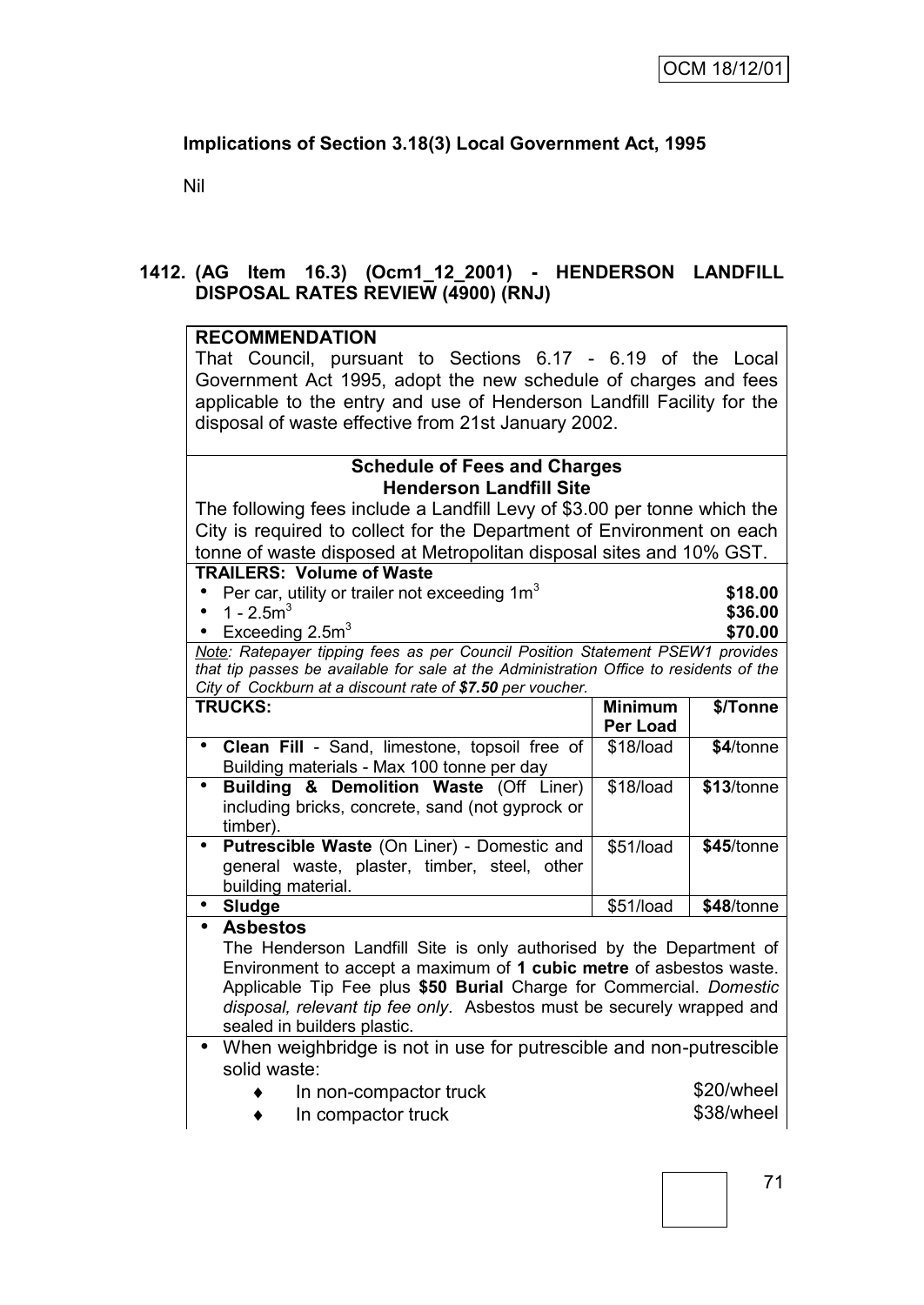OCM 18/12/01

• Rates for the disposal of environmentally sensitive, extraordinary or Class II waste is by negotiation

# **TO BE CARRIED BY ABSOLUTE MAJORITY OF COUNCIL**

#### **COUNCIL DECISION**

MOVED Clr Humphreys SECONDED Clr Waters that the recommendation be adopted.

# **CARRIED BY ABSOLUTE MAJORITY OF COUNCIL 10/0**

#### **Background**

Council last reviewed waste disposal rates at the Henderson Landfill in December 1999, other than for the introduction of GST in August 2001. In the past 2 years, landfill charges for disposal at Canning, Cardup and Rockingham have risen significantly. The current entry charges have at the Henderson Landfill Site therefore been reviewed.

#### **Submission**

N/A

#### **Report**

At its November 2001 meeting, Council approved increased entry fees for trailers at the Henderson Landfill Site. All entry charges have now been reviewed and increases have been proposed to reflect market rates.

Increases proposed amount to a general rise of 5%, depending on the waste stream, which reflects the current market prices at other metropolitan landfills.

Mixed and putrescible waste charge is proposed to increase \$2 to \$45/tonne to cover the higher costs of disposal and treatment of waste placed on the lined cells.

The current \$4/tonne rate for disposal of clean fill will be maintained to attract a regular supply of cover material for the lined site as stockpiles of cover material within the Henderson site are limited.

The disposal charge for Building and Demolition Waste is proposed to be increased by \$1 to \$13/tonne to reflect the current market rate.

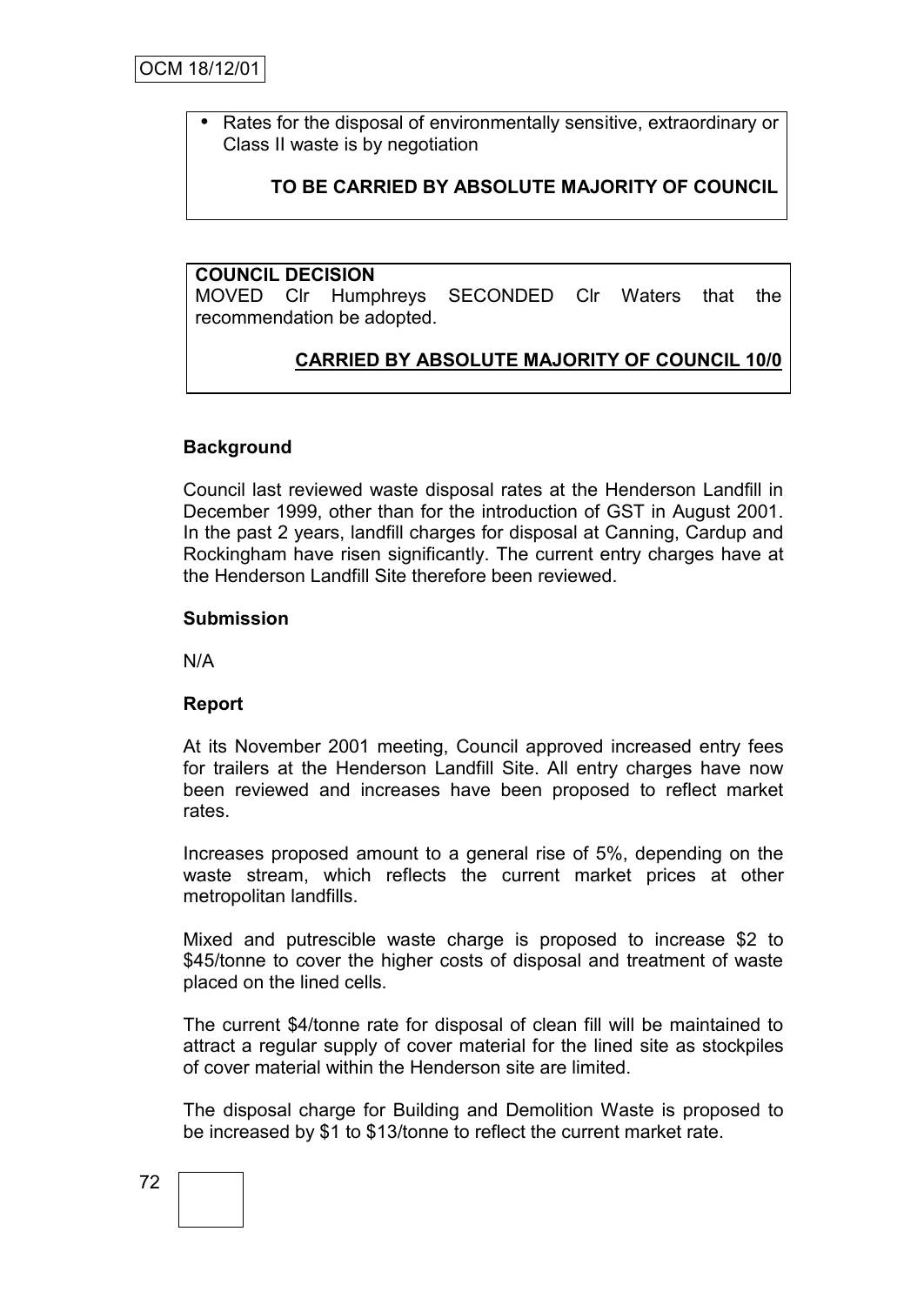Trailer entry fees for non-residents were increased at the November Council meeting.

Disposal fees within the Perth Southern Region reflect the current and future costs of land and site development to meet strict licence conditions and increasing disposal and handling costs. It is also important that disposal fees at Henderson Landfill are in line with these market rates.

The recommendation represents a consolidation of all charges at the Henderson Landfill Site.

## **Strategic Plan/Policy Implications**

Strategic plan requires waste services to maintain and develop the Henderson Waste Disposal site.

#### **Budget/Financial Implications**

The effect of these increased charges are not known. However they should allow tip fees to more closely match the amended budget figure as set out in item 15.1 of this Agenda.

#### **Implications of Section 3.18(3) Local Government Act, 1995**

Nil.

# **1413. (AG Item 17.1) (Ocm1\_12\_2001) - INFANT HEALTH CLINICS (8210) (GB)**

#### **RECOMMENDATION**

That Council contribute a further \$17,000 to the \$40,000 it has already committed to the upgrade of the Jess Thomas Pre-School to serve as a two nurse Infant Health Clinic, with funds to be drawn from the Community Recreation Facilities Reserve Fund.

## **TO BE CARRIED BY ABSOLUTE MAJORITY OF COUNCIL**

## **COUNCIL DECISION**

MOVED Clr Waters SECONDED Clr Edwards that the recommendation be adopted.

# **CARRIED BY ABSOLUTE MAJORITY OF COUNCIL 9/1**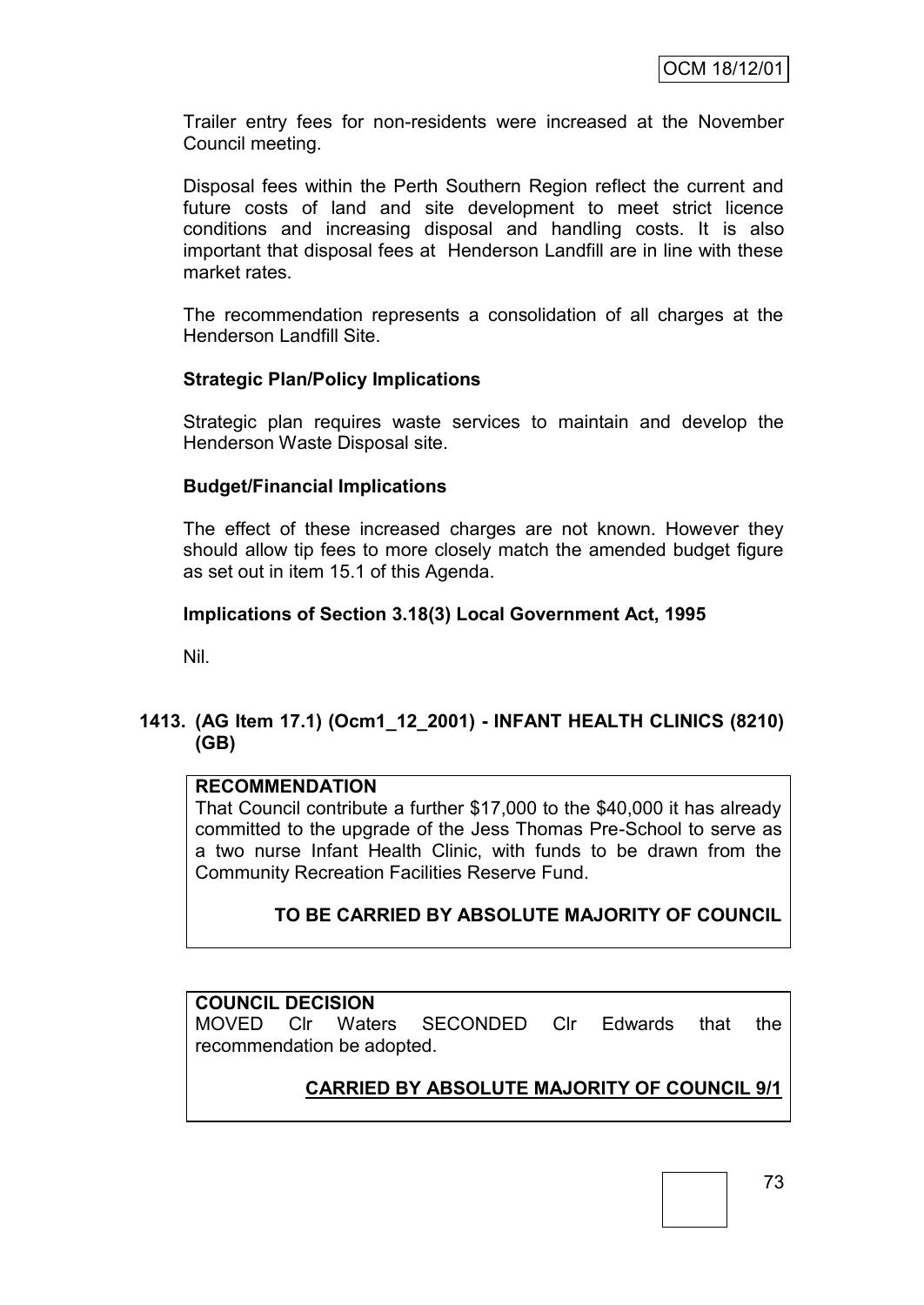# **Background**

Council has previously made a commitment to demolish the three Health Clinics located in Redmond Road Hamilton Hill, Cordelia Avenue Coolbellup and March Street Spearwood, which are of an old design and have limited usage. These buildings were developed in the late 1960"s and are small stand-alone buildings that have had regular maintenance but no structural or significant alterations. The Health Department, which provide the staff for the services and some of the funding for construction and major modification for the buildings, are committed to contribute toward the cost of upgrading a centralised facility at the Jess Thomas Pre-School. The Spearwood Primary School, which used the Pre-School, has already vacated the building.

#### **Submission**

N/A

## **Report**

An architect has been appointed who has completed the design work and documentation and provided a cost estimate of the work of \$96,800 inclusive of fees. The Health Department has agreed to commit \$40,000 toward the project in 2001/02 and subject to the availability of funds, may be able to contribute a further \$8,000 in 2001/02 or 2002/03.

Council committed at its meeting of 15 August 2000, to contribute \$40,000 toward the modification of the new building.

For the overall project to proceed, it requires a further \$17,000 in addition to the \$40,000 already committed by Council to the modification of the Jess Thomas Pre-school. These funds are available in the Community/Recreation Facilities Reserve Fund. A portion of these additional funds (\$8,000) may be recouped from the Health Department.

## **Strategic Plan/Policy Implications**

Key Result Area "To deliver services and to manage resources in a way that is cost competitive without compromising quality".

## **Budget/Financial Implications**

These funds are available in the Community/Recreation Facilities Reserve Fund. A portion of these additional funds (\$8,000) may be recouped from the Health Department.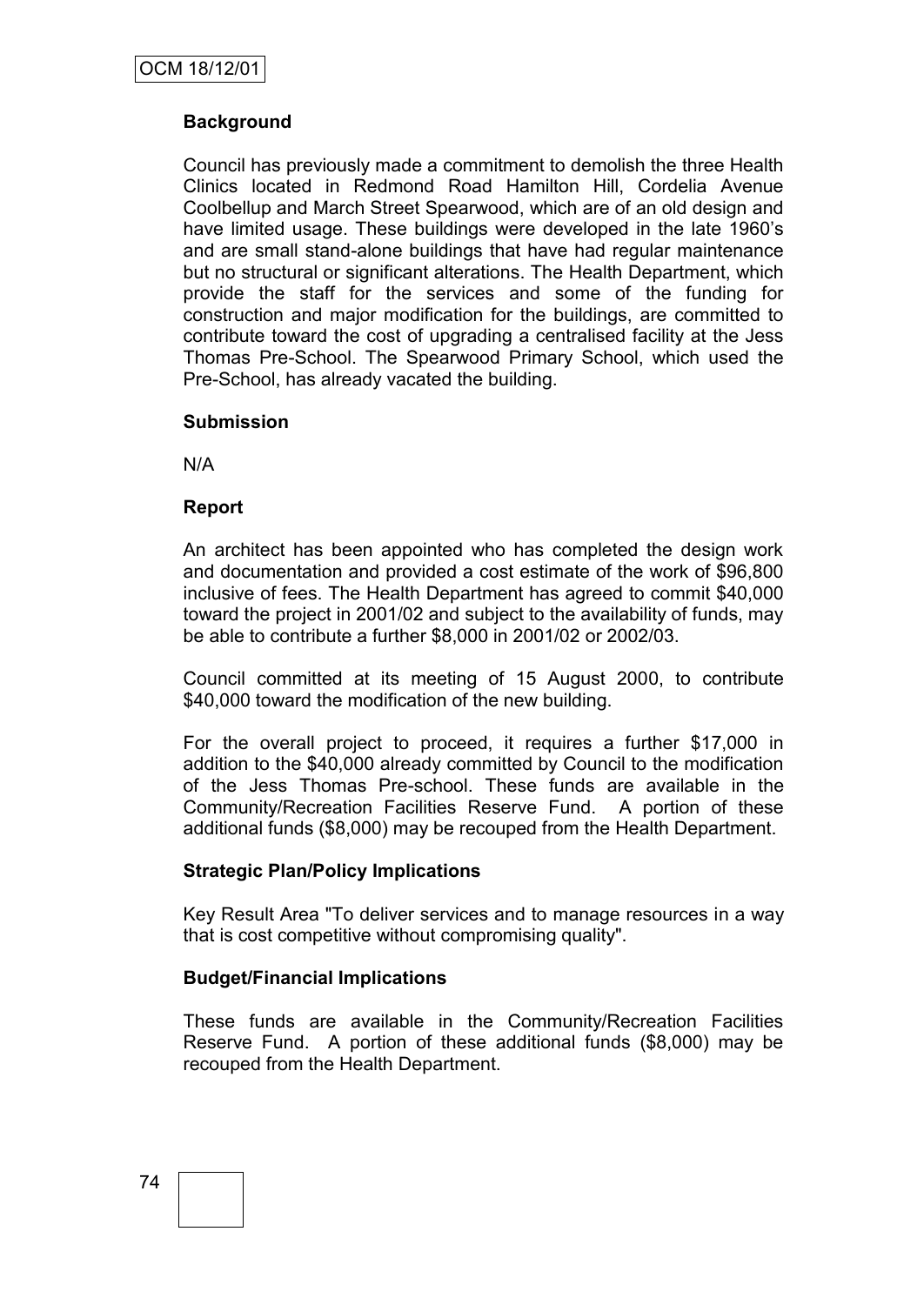# **Implications of Section 3.18(3) Local Government Act, 1995**

The provision of Child Health Clinics is a joint responsibility between the State and Local Government. The proposal is mutually agreed to meet the needs of both parties.

# **1414. (AG Item 17.2) (Ocm1\_12\_2001) - LEN PACKHAM RESERVE BUILDING (4612) (RA)**

# **RECOMMENDATION**

That Council:

- (1) call for registrations of interest from sporting clubs interested in entering a lease agreement for the use of the Len Packham Reserve Building for a period of up to 3 years, with Council having the option to terminate the lease after 2 years if it so desires;
- (2) provide delegated authority to a committee comprised of Elected Members ……… and …….., Manager Community Services and Recreation Services Coordinator, using the established selection criteria to determine the organisation which is entitled to enter a lease agreement for the use of the Len Packham Reserve Club Rooms; and
- (3) advise the Burdiya Aboriginal Corporation that it is required to relinquish its use of the Len Packham Reserve Building and it is welcome to submit a registration of interest as per the conditions described in (1) above for the lease of the property.

# **TO BE CARRIED BY ABSOLUTE MAJORITY OF COUNCIL**

## **COUNCIL DECISION**

MOVED Clr Edwards SECONDED Clr Waters that Council:

- (1) call for registrations of interest from sporting clubs interested in entering a lease agreement for the use of the Len Packham Reserve Building for a period of up to 3 years, with Council having the option to terminate the lease after 2 years if it so desires;
- (2) provide delegated authority to a committee comprised of Councillors Edwards, Waters and Oliver, Manager Community Services and Recreation Services Coordinator, using the established selection criteria to determine the organisation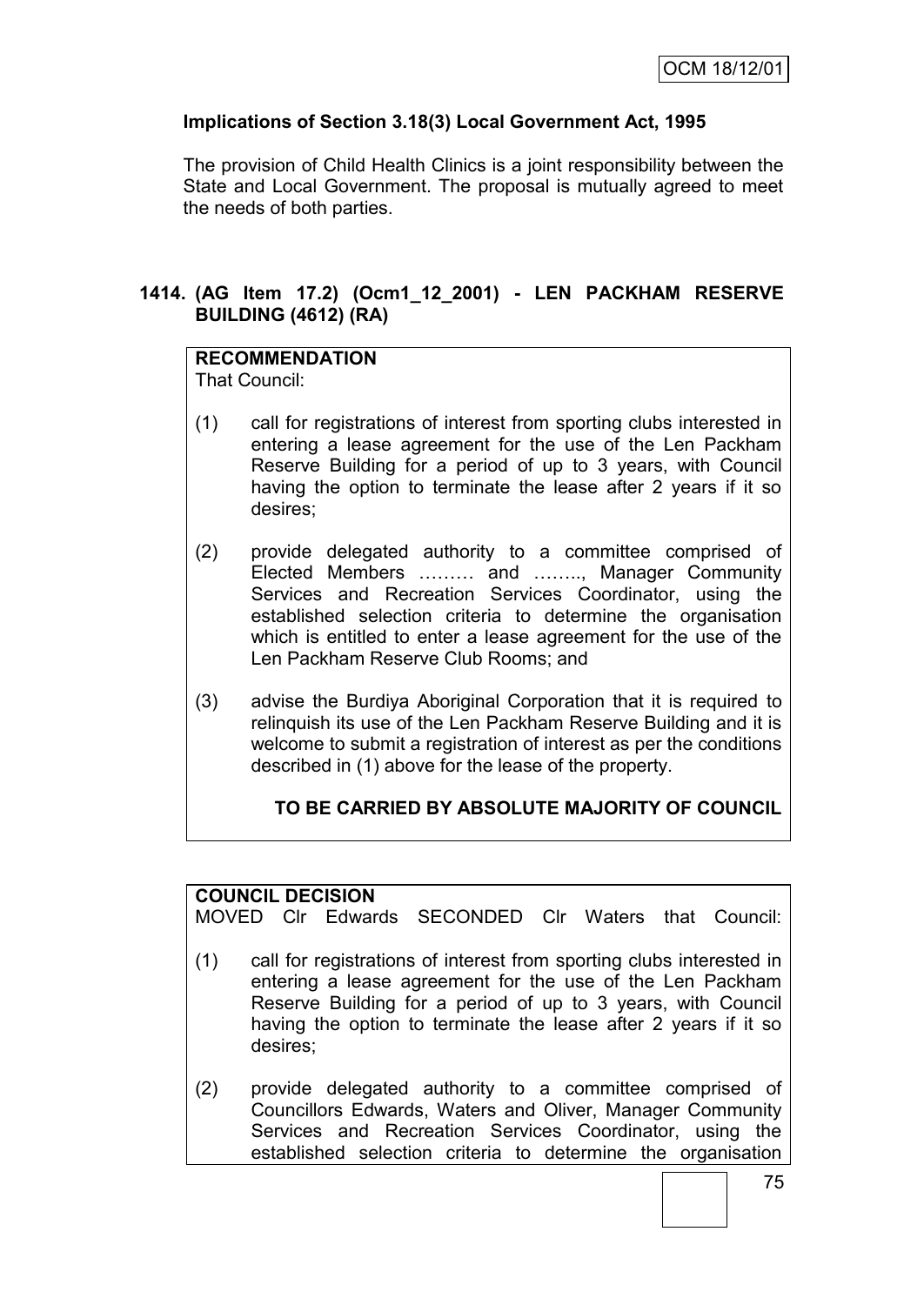which is entitled to enter a lease agreement for the use of the Len Packham Reserve Club Rooms; and

(3) advise the Burdiya Aboriginal Corporation that it is required to relinquish its use of the Len Packham Reserve Building and it is welcome to submit a registration of interest as per the conditions described in (1) above for the lease of the property.

# **CARRIED BY ABSOLUTE MAJORITY OF COUNCIL 7/3**

## **Background**

Council at its meeting of 20 November 2001, resolved to "*defer the matter until such time as a report has been received from the proposed Coolbellup Precinct Committee as to the future use of the Len Packham Reserve and a report be presented to the next Council Meeting*."

As there is in fact, no Coolbellup Precinct Committee established and there was a requirement to report back to the next meeting of the Council, a meeting was convened with those currently using the reserve and those with an interest in the area. Councillors Oliver, Edwards and Waters attended the meeting.

The Coolbellup Junior Soccer Club and the Bibra Lake Soccer Club currently use Len Packham Reserve as a home ground. Both clubs use the field during the winter season. Coolbellup has made application to use the fields during the 2001/02 summer season for the purpose of running workshops to expand its operations.

As of the winter 2001 Season, Coolbellup Junior Soccer Club had 40 junior players. Bibra Lake Soccer Club had 16 senior players.

There are currently no formal arrangements in place regarding the use of the Len Packham Reserve building.

The Burdiya Aboriginal Corporation has, for several years, had an informal arrangement for the use of the Len Packham Reserve building. The Suburban Christian Fellowship (Inc), a group closely associated with the Burdiya Corporation, has an interest in entering a lease/license agreement for the use of the Wattleup Hall.

#### **Submission**

The Western Knights Junior Soccer Club, the Fremantle City Soccer Club and the Coolbellup Junior Soccer Club have recently written to the City expressing an interest in entering a lease for the use of the change rooms at Len Packham Reserve.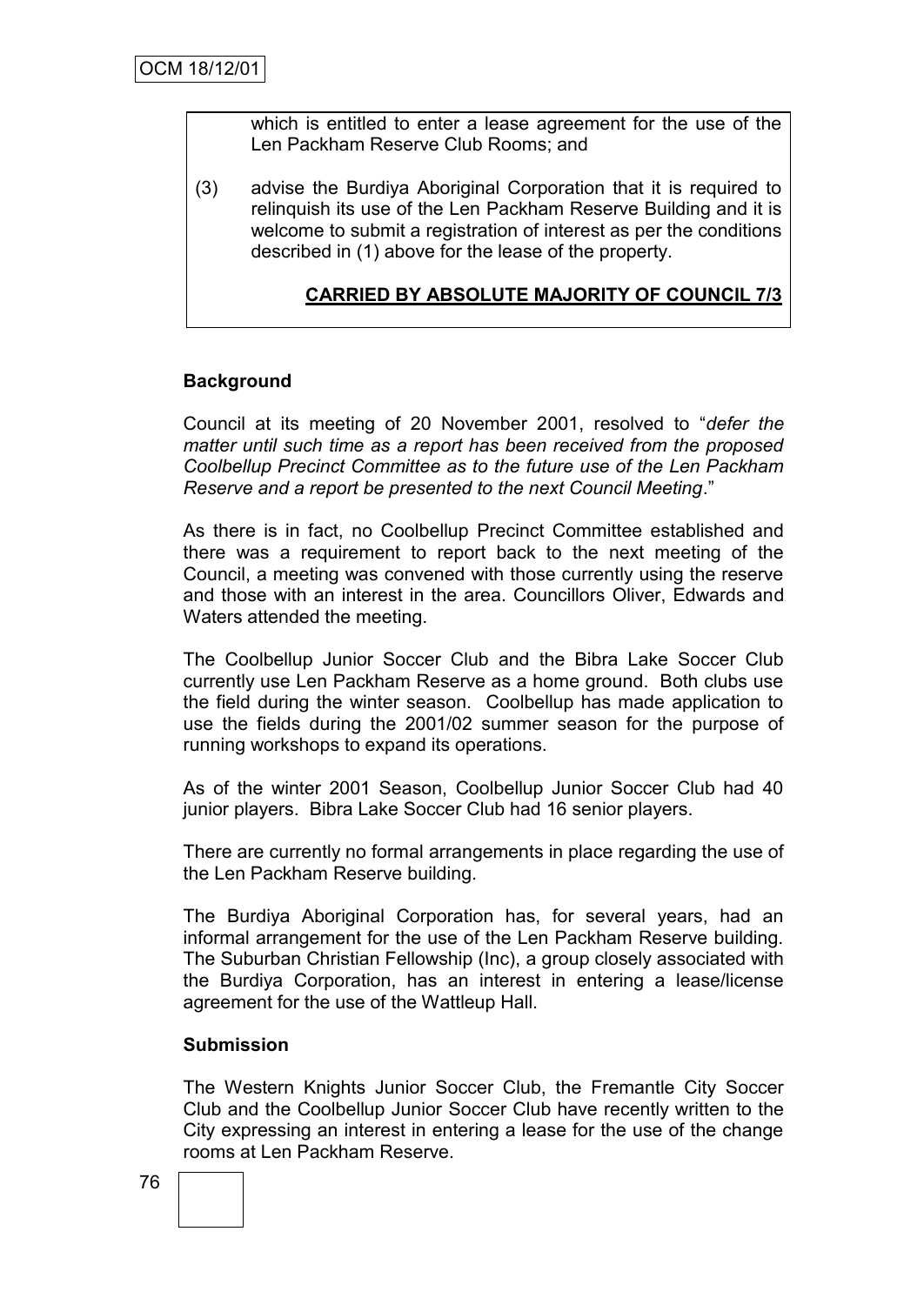Fremantle City Soccer Club is currently based at Ken Allen field in Hilton. The Western Knights Junior Soccer Club is based at Bruce Lee Reserve in Beaconsfield.

Correspondence has been received from both the Coolbellup Junior Soccer Club and the Bibra Lake Soccer Club indicating that they are in favour of Fremantle City Soccer Club moving their operations to Len Packham Reserve.

The Junior Soccer Association (J.S.A.) has forwarded information outlining the J.S.A. by-laws indicating specifically by-law 9 b*) "Sharing of grounds between affiliates will not be permitted, except with the express written permission of the JSA Council, each of the affected Affiliates and, where applicable, the relevant local authority or owner of the ground*." In effect this precludes the Western Knights Junior Soccer Club from applying as both they and the Coolbellup Junior Soccer Club are Affiliates of the J.S.A.

#### **Report**

The maintenance budget for 2001/02 for the Len Packham Clubrooms is \$10,610 (including depreciation), \$6,831 (excluding depreciation).

The two incumbent clubs are using the Len Packham reserve under the standard ground allocation agreement. The current clubs using the facility have indicated an interest in continuing under the current arrangements and Council has some obligation to allow for the clubs to continue at the ground. The selection criteria provided below requires that any lessee must allow, in some form, for the current clubs to continue to use the facility. Council also has the option of leaving the status quo in place.

Due to future developments in the Len Packham/Coolbellup Shopping Centre precinct, a long-term lease/license agreement has the potential to be restrictive for any such developments.

The soccer clubs have expressed an interest in a lease for the Len Packham clubrooms. It is possible that other clubs within the City of Cockburn or clubs in the region, may wish to express an interest in obtaining a license/lease agreement for the use of the Len Packham Reserve Clubrooms.

Since the Council meeting of 20 November 2001, the Colo Colo Soccer Club based at Fremantle Park in Fremantle, has also indicated an interest in the use of the Len Packham Reserve.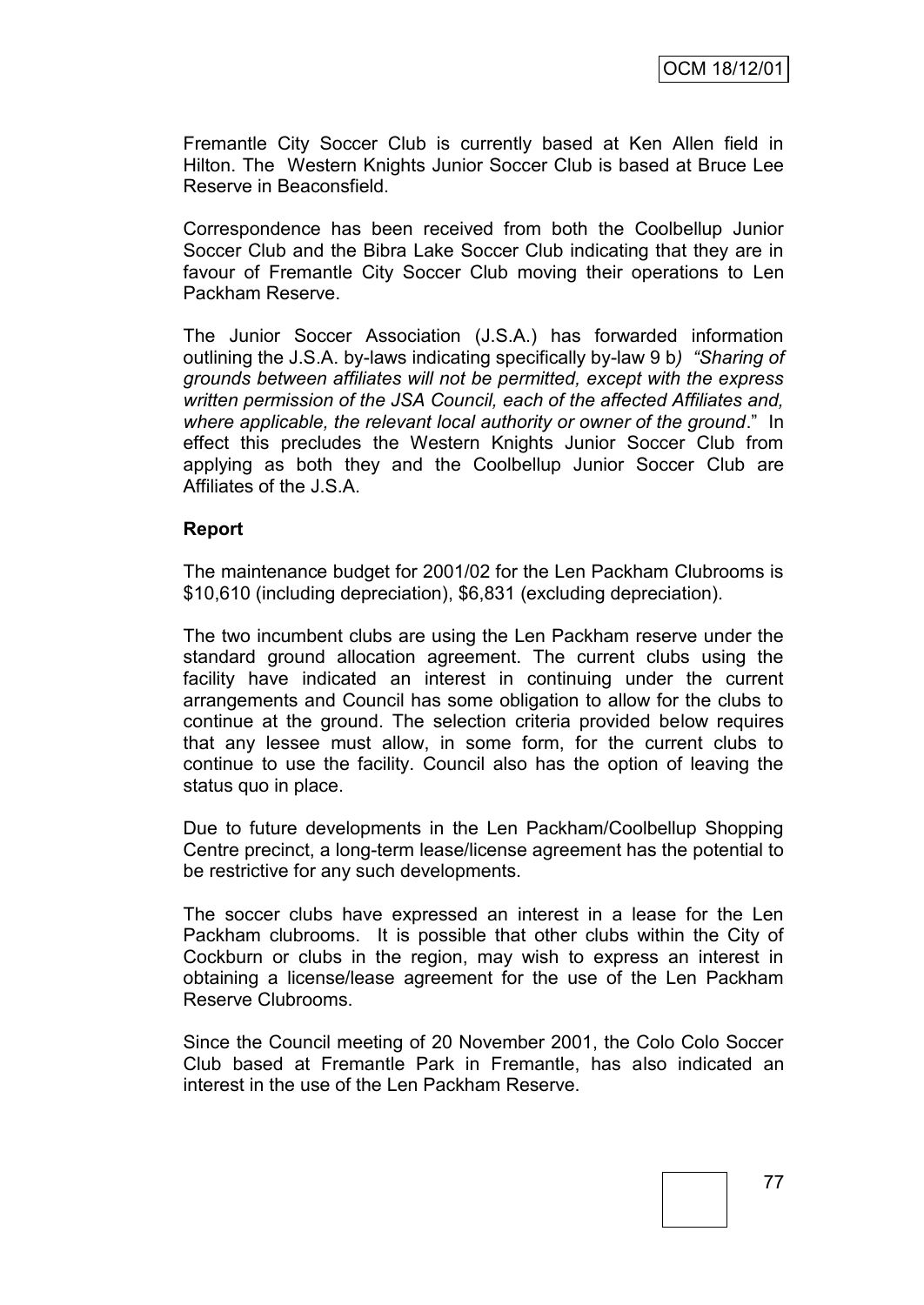A set of selection criteria will be required to be able to make a fair and objective decision to award a Licence Agreement to any club which makes such an application.

It is proposed that the selection criteria include:

- 1. Willingness for the club name if required, to be altered to reflect the area in which the facilities are located.
- 2. The club is demonstrably financial and viable.
- 3. Adherence by the club to all by-laws and regulations for the relevant parties and associations for the clubs sport(s).
- 4. A demonstrated commitment to work collaboratively with sporting clubs currently using the facilities.
- 5. A demonstrated majority of current club members are residents in the City of Cockburn.
- 6. A proven track record in the management and development of a sporting club.
- 7. Willingness and ability for the club to manage and maintain the facility to a high standard.

Under section 3.58 of the Local Government Act and the Local Government (Functions and General) Regulations 1996 section 30, Council has the power to enter a lease agreement without going through a tender process provided that the objects of the association are of a charitable, benevolent, religious, cultural, educational, recreational, sporting or other like nature and the members of the association are not entitled or permitted to receive any pecuniary profit from the body"s transactions.

As there is some interest in the premises, the best option is to invite expressions of interest from all sporting clubs within the local districts. This will provide for a transparent and objective process. The clubs interested in the lease arrangement are keen to have a quick decision to allow them to plan for next year. To achieve this end, it is proposed that a Council committee be established to assess and select the club(s) which best meets the selection criteria, to enter a lease agreement for the use of the Len Packham Reserve.

## **Strategic Plan/Policy Implications**

Key Result Areas "Facilitating the needs of your community" and "Maintaining your Community Facilities" refer.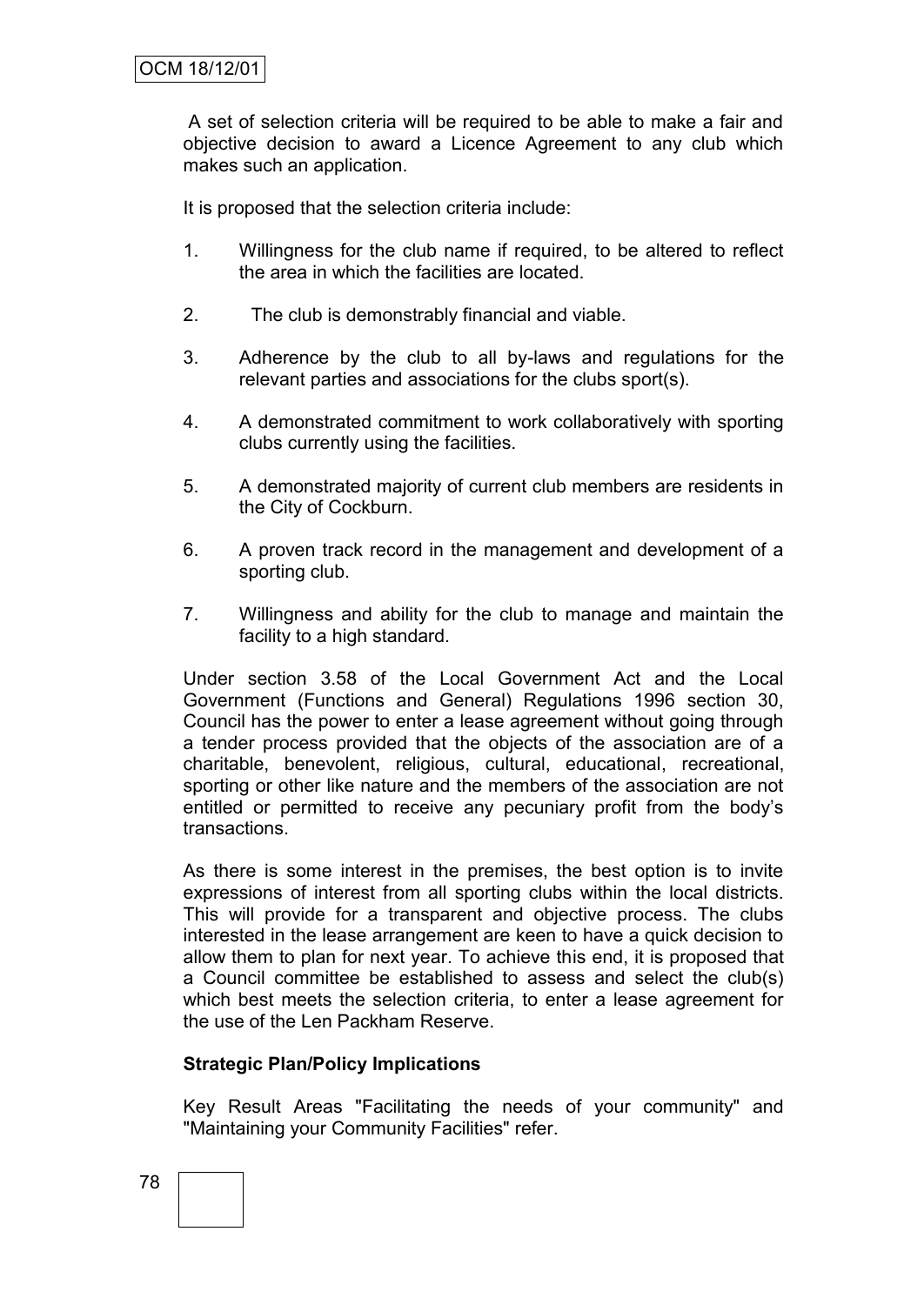# **Budget/Financial Implications**

Council's Municipal funds would benefit due to the annual cost of maintenance for the facility, currently at the amount of \$6,831, being transferred to the Licence Holder.

## **Implications of Section 3.18(3) Local Government Act, 1995**

Nil

## **1415. (AG Item 17.3) (Ocm1\_12\_2001) - DENTAL HEALTH CLINIC (2201726) (RA) (ATTACH)**

# **RECOMMENDATION**

That:

- (1) Council is prepared to allocate an area of land of up to  $2000m^2$ located within the Civic Centre site, on the corner of Rockingham Road and Coleville Crescent Spearwood, to Health West at a price determined by the Valuer General, provided that this price is acceptable to the Chief Executive Officer;
- (2) the area of land sold to be in accordance with the attached plan for the site;
- (3) Council advise Health West that, in accordance with District Planning Zoning Scheme 2, Council planning approval is required prior to construction of the Dental Health Clinic proceeding;
- (4) income generated from the sale of the land be transferred into Council's Land Reserve Fund; and
- (5) prior to allocation of the land for the Dental Clinic, a master plan be developed for the Civic Centre site which provides for the placement and orientation of the new Dental Health Clinic to form a Civic Precinct.

# **COUNCIL DECISION**

MOVED Clr Humphreys SECONDED Clr Waters that this matter be deferred to the January '02 meeting for clarification of the Perth Dental Clinic's clear intention as to whether they will be purchasing or leasing the proposed site.

# **CARRIED 6/4**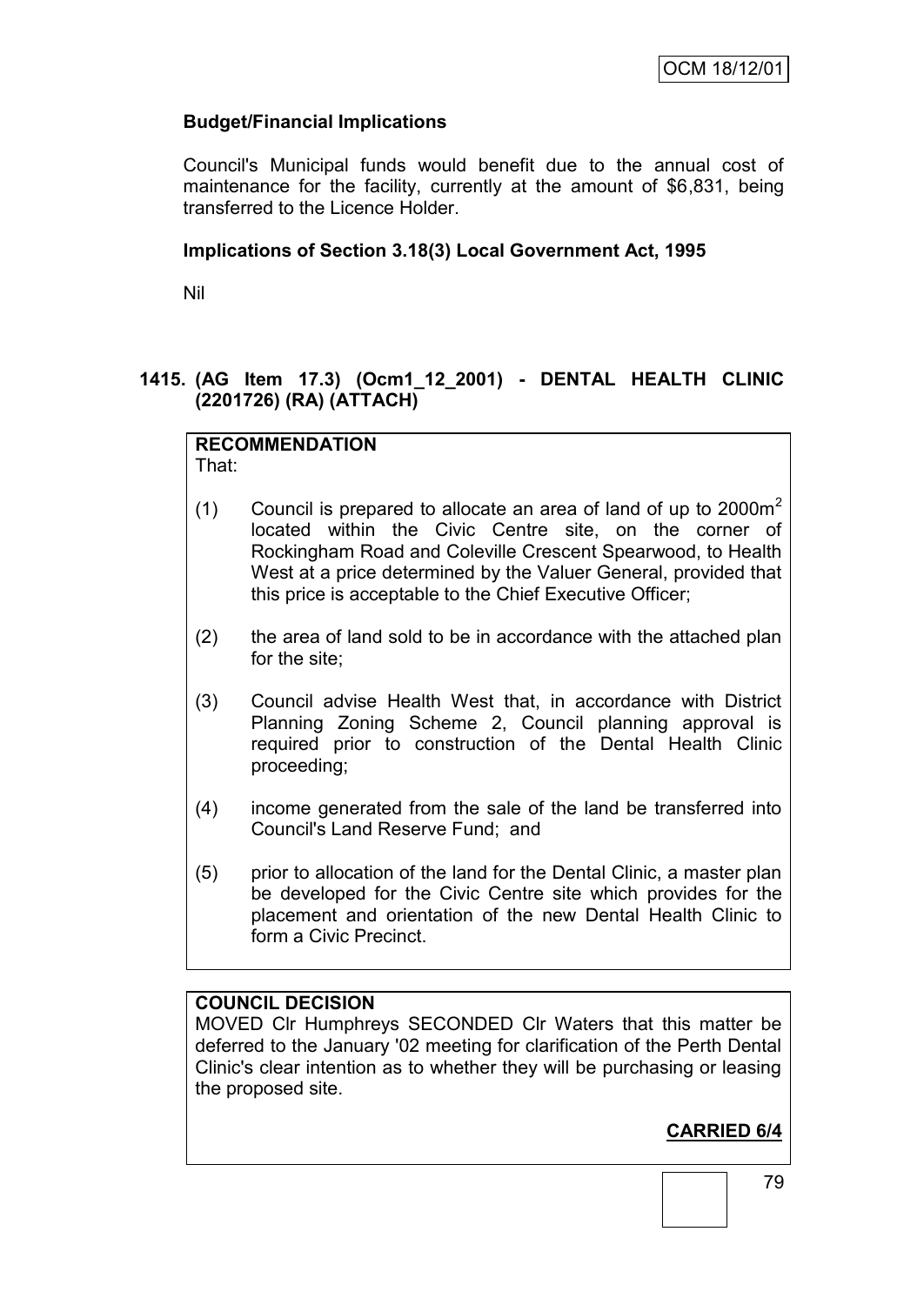#### **Explanation**

Council needs to clearly understand what the intentions of the Perth Dental Clinic are in regards to the purchase or lease of a site within the City before making a decision.

#### **Background**

The Civic Centre site has a long history. The majority of the site was transferred to the City by the Spearwood District Fruit Growers and Market Gardeners Association for the sum of ₤500 in 1963. The dealing was subject to allowing the Spearwood Rovers Soccer Club the continued use of its playing area on the site and the City was to construct a hall on the land for community use purposes.

The City purchased 5 acres of land which presently accommodates the Civic Centre Halls and the Spearwood Rovers Soccer Club relocated to Beale Park in the early 1970's.

The Civic Centre land is held by Council in fee simple and is shown as Council use under the TPS2. The legal opinion on this matter is that the land can be used for a Civic Building which means it can be used by a Government Department, an instrumentality of the Crown or by Council or for administrative or like purposes. Accordingly, the land can then be used for a dental clinic.

#### **Submission**

A submission has been made by the Health Department of Western Australia (Health West) seeking sites and Council support for the establishment of a Dental Health Clinic in the City. The Department has had some discussion with the Education Department to establish the clinic in Coolbellup on the Koorilla Primary School site. The Health West now has a preference for such a facility to be placed in the Phoenix/Council central precinct as it has good public transport and is of a more strategic City Centre location. There are clinics established or being established in the regional centres of Rockingham, Armadale and Fremantle.

The Minister of Health has given the direction for the Dental Health Clinic to be established as a matter of priority.

## **Report**

The Health West has shown an interest in acquiring land on the Civic Centre site, either through purchase or at a peppercorn rental, to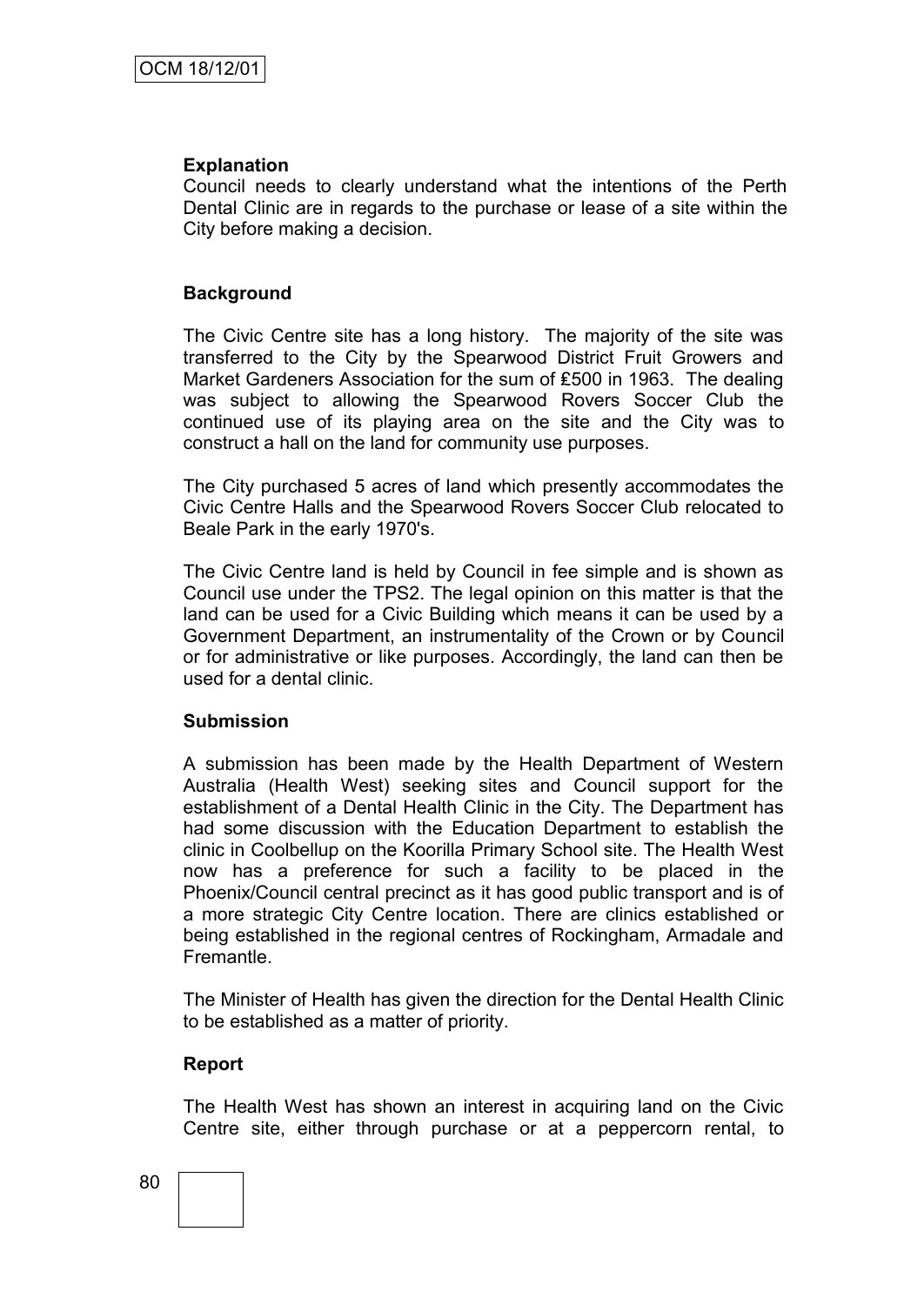construct a customised Dental Health Clinic. There appears to be some advantages for the City in pursuing this opportunity:

- Dental Health Clinics are located in significant centres as they provide a service to a broad catchment area. The location of a dental clinic in this precinct reinforces this centre as one of commercial and service significance.
- The Dental Health Clinic attracts approximately 150 people per day and hence, has some commercial spin off effect for the viability of the commercial services that operate in the precinct. In addition, there will be a permanent staff of 15 to 25 based in the Clinic.
- The original purposes for which the City acquired the land was for civic/community services.
- The clinic is State funded and provides a service for those on a pension or pension card.
- The State Government will construct a new facility that can be designed to integrate with the future plans for the precinct and be in architectural sympathy with the existing buildings.
- The Dental Health Clinic will be the only State Government funded service of any significance in the Spearwood area.
- Should the sale of any precinct land go ahead, the income generated could go toward the purchase of more land in the area for some longterm community benefit.

The usual practise for the State Government in purchasing land, is the purchase price is determined by the Valuer General. Whilst a valuation has not been sought, the understanding from independent advice is that the 2000 $m^2$  sought has a value in the vicinity of \$350,000.

Under Part 6 30 (2) (c) of the Local Government (Functions and General) Regulations 1996, the sale of land to a Government Department or Instrumentality is exempt from 3.58 of the Local Government Act. That is Council is not required to go to tender for the sale of the land.

There are several options open to Council in respect to the location of the Dental Health Clinic on the site:

 The option preferred by administration and Health West is a site on the North east corner of the Civic Precinct with Health West purchasing the land from Council.

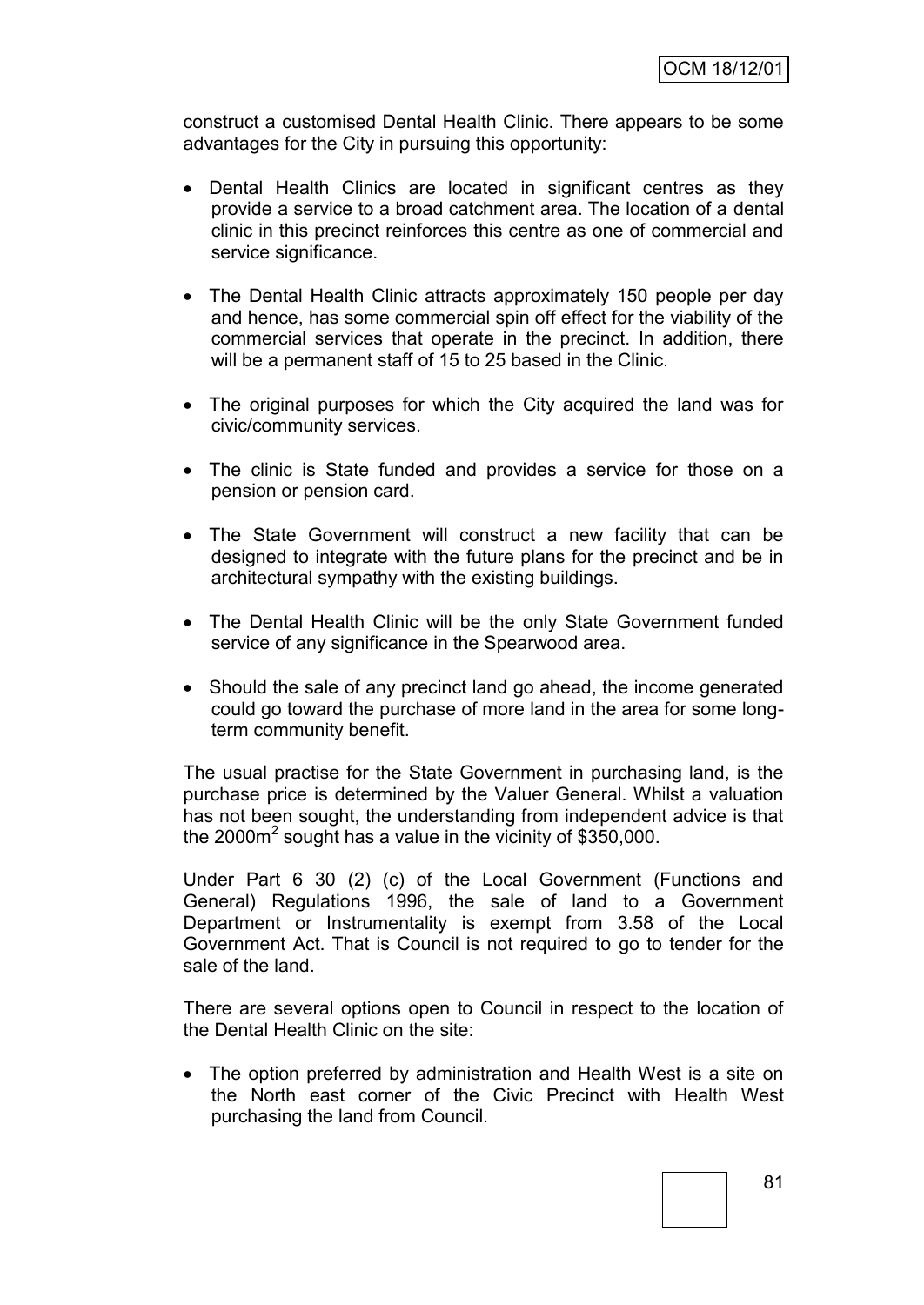- The land required by Health West is available within the area currently leased by the bowling club but unused by them. Health West have viewed this area but see it as less attractive as it is some distance from the main Phoenix precinct. Council would also need to negotiate with the Bowling Club for an alteration to the lease to acquire the land.
- It may be possible for the main hall of the Civic Centre to be modified to form a Dental Health Clinic with Health West leasing the portion of the building from Council. Health West has advised that they are willing to purchase the land or lease the land at a peppercorn rental. Should Council choose the lease option it is proposed that Health West be required to fund the cost of the modifications of the main hall and Council enter a long-term lease for the use of the building. Health West have not had the opportunity to price the cost of modifying the building and it may well be that this option would be more expensive than constructing a new purpose built facility. It is suggested that should this option proceed the design of the modification allow for the lesser hall to be retained for use by Council and the community. The Civic Centre had an operating deficit of \$60,741 in 1999/00 and \$54,472 in 2000/01. It is acknowledged that this is politically a difficult option. Further, it is unlikely to be one that Health West would be keen to follow up due to the unknown costs associated with modifying the building to suit its needs and the tight time frame imposed by the Minister for Health.

An important consideration for the recommended option for the sale of the land, is for new facilities constructed to have the orientation and aesthetics to match the future development of the site to form a "Civic Square" or Precinct. It is recommended that a master plan for the Civic Precinct be prepared prior to the final site for the Clinic being agreed. It is proposed that Health West be required to adhere to Council's design requirements for the site.

## **Strategic Plan/Policy Implications**

Key Result Areas "To facilitate and provide an optimum range of community services" and "To ensure that the development will enhance the level of amenity currently enjoyed by the community" refer.

## **Budget/Financial Implications**

The effect of the sale of this land is that Council will be liquidating an asset. It is recommended that the funds generated be expended on the purchase of land.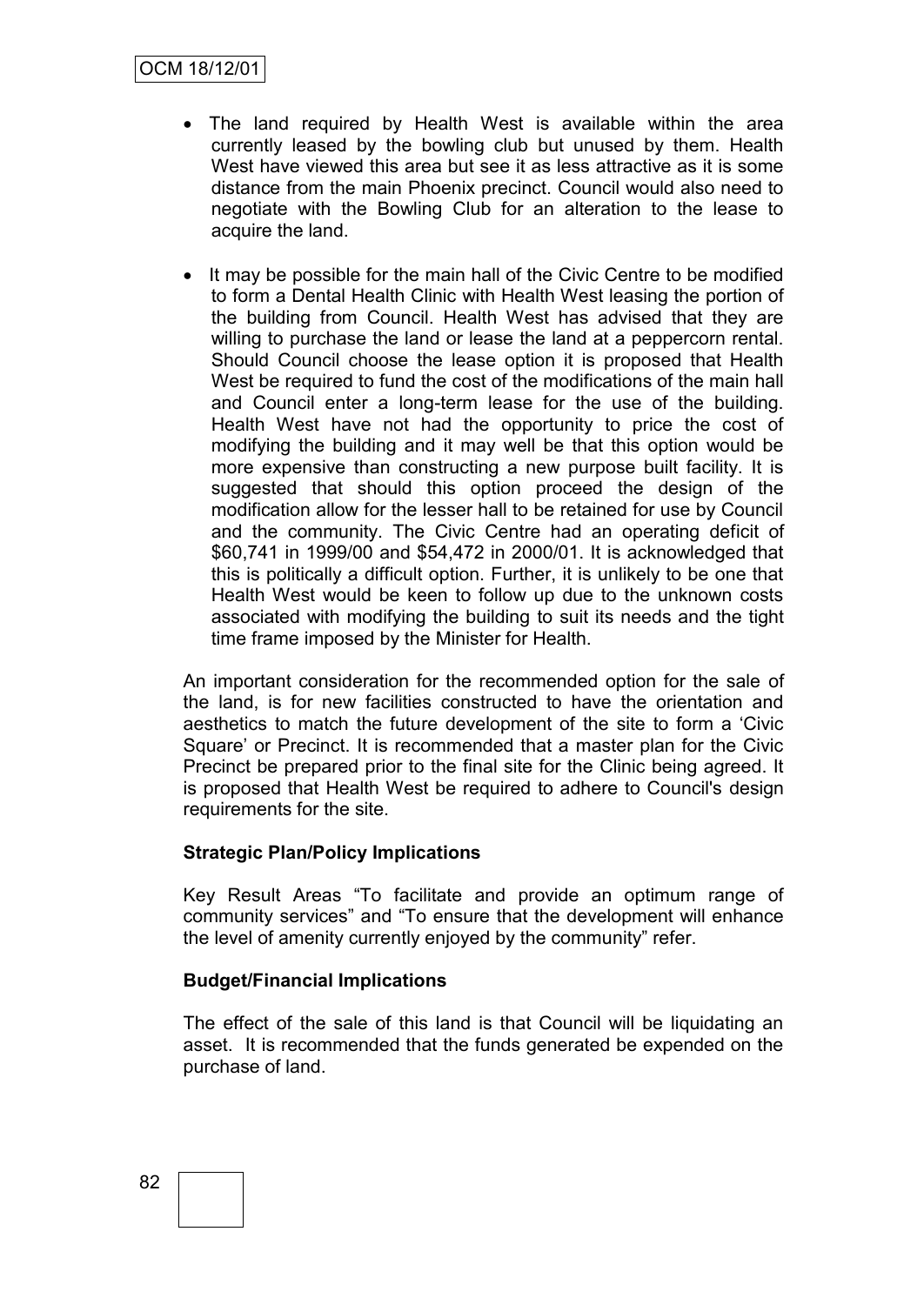# **Implications of Section 3.18(3) Local Government Act, 1995**

The proposed sale of the land is to a State Government Department to provide a public service.

## **1416. (AG Item 17.4) (Ocm1\_12\_2001) - RENEWAL OF USER MANAGEMENT/LEASE AGREEMENTS - CLUB/CHANGEROOMS (1953) (RA)**

# **RECOMMENDATION**

That Council:-

- (1) enter into new User Management Agreements for the following club/change rooms with the organisations identified for a period of 2 years:
	- Nicholson Reserve Club Rooms with the Yangebup Junior Sports Association;
	- Meller Park Club Rooms with the Meller Park Management Committee Inc
- (2) advise the following groups that if they wish to continue to hold a liquor license for the premises they currently occupy, they will be required to enter a lease agreement for 5 years:
	- Coolbellup Sporting Association for Tempest Park (Tom Greengrass Pavilion) ;
	- Goodchild Management Committee for Goodchild Park Club Rooms.
- (3) give future consideration to the development of a position statement in relation to arrangements for club/change rooms.

# **COUNCIL DECISION**

MOVED Clr Humphreys SECONDED Clr Oliver that the recommendation be adopted.

**CARRIED 10/0**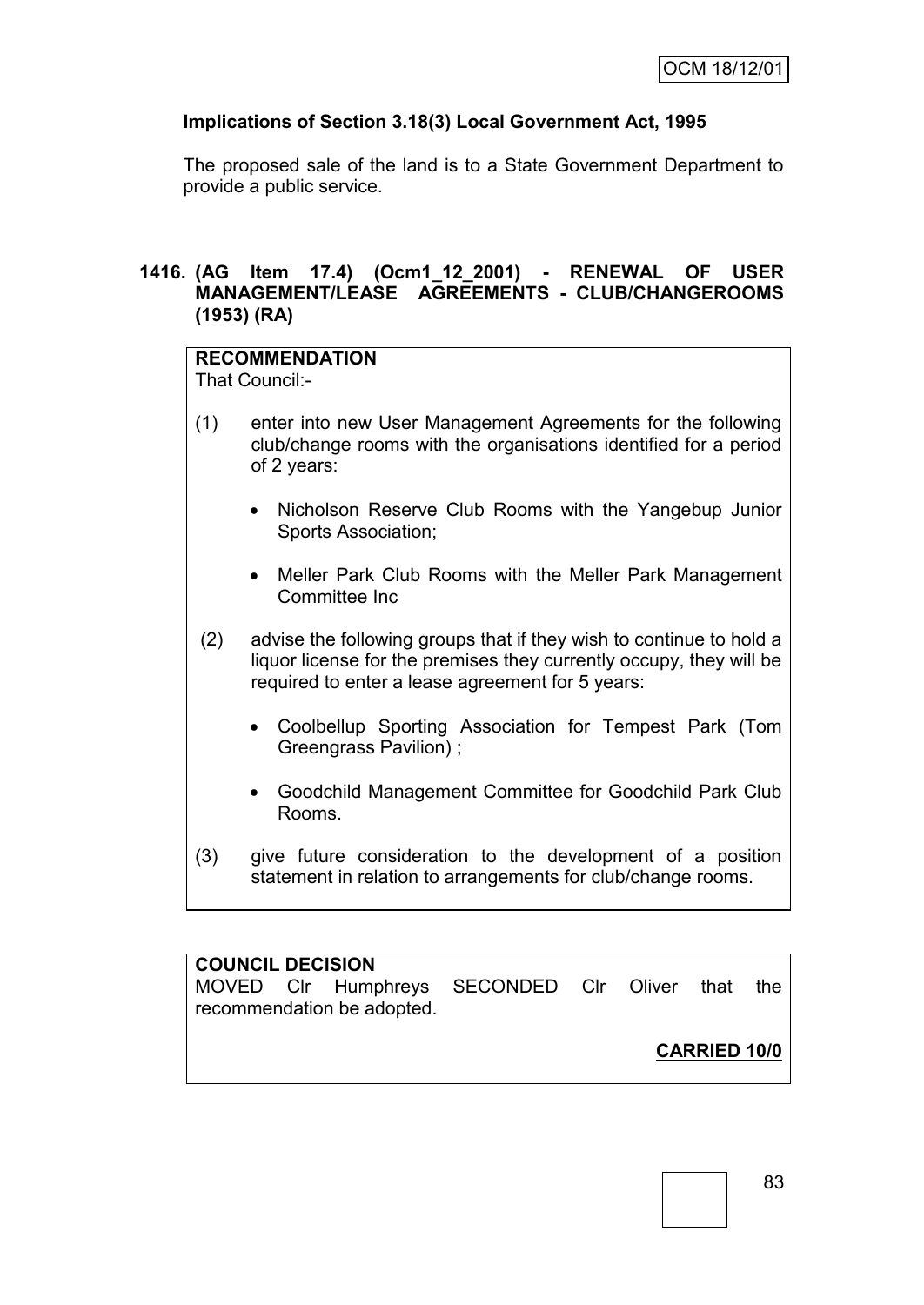# **Background**

Council has a number of User Management Agreements with Sporting Clubs and Associations for the management of designated club/change rooms. A number of these agreements have expired and require renewal.

#### **Submission**

N/A

## **Report**

Under section 3.58 of the Local Government Act 1995 and provisions Part 6 30 (2)(b), Council is not required to tender or give public notice for the "disposal of land" which includes leases which relate to recreational or sporting uses. There is however, a requirement for Council to agree to such arrangements being established or continued.

The User Management Agreements were previously established for

- Tempest Park (Tom Greengrass Pavilion) with the Coolbellup Sporting Association;
- Nicholson Reserve Club Rooms with the Yangebup Junior Sports Association;
- Goodchild Park Club Rooms with the Goodchild Management Committee;
- Meller Park Club Rooms with the Meller Park Management Committee Inc.

A number of associations that use Council clubrooms have liquor licenses. Council practice has been to only approve liquor licenses for club facilities that are used primarily by seniors as the tone of such facilities changes to sport and social activities. The argument put forward is that the license provides an opportunity to raise funds and provide social activities. It is not unreasonable to suggest that an association of seniors should take a higher level of responsibility for the facilities they use, particularly if they are using a Council asset for social activity. It is suggested that the Coolbellup Sporting Association (Inc) and the Goodchild Park Management Committee, as they have liquor licenses, be required to enter lease agreements with the City for the use of the Tom Greengrass Pavilion and Goodchild Club Rooms respectively. Whilst there will be little additional cost to the respective associations, a lease agreement more clearly places legal responsibility on the association for the operation of the facility.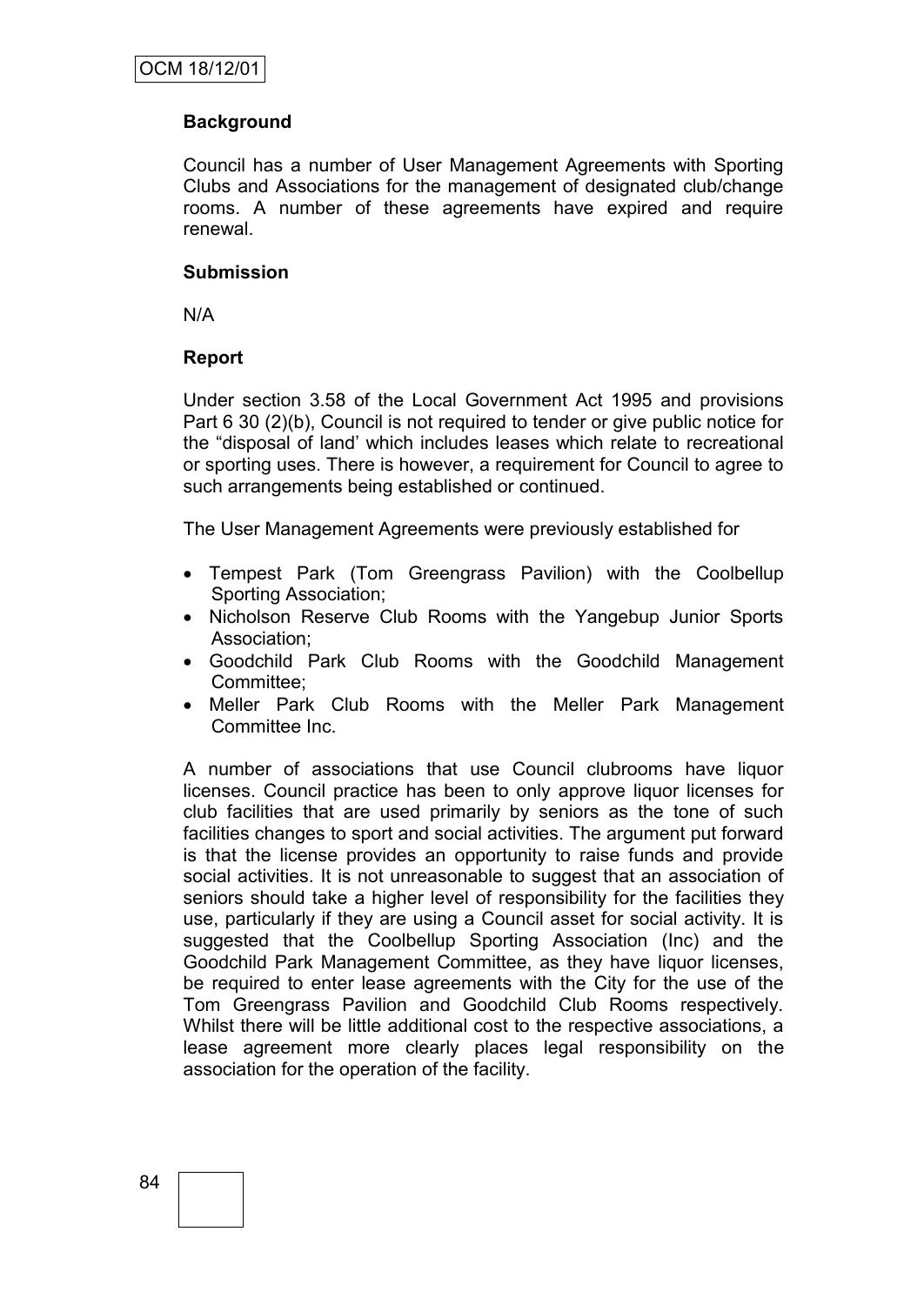## **Strategic Plan/Policy Implications**

Key Result Area "To deliver services and to manage resources in a way that is cost competitive without compromising quality" refers.

#### **Budget/Financial Implications**

The renewal of the User Management Agreements will result in a continuation of the status quo and hence have no change to the current budget.

## **Implications of Section 3.18(3) Local Government Act, 1995**

Provision of sporting facilities and their management is clearly in the domain of Local Government.

## **1417. (AG Item 22.1) (Ocm1\_12\_2001) - MATTERS TO BE NOTED FOR INVESTIGATION, WITHOUT DEBATE**

Clr Oliver requested that a report be prepared and presented to Council, on the possibility of moving Council's boundary, east of the freeway to the northern side of Farrington Road, to Karel Avenue and that the City of Melville be requested to consider such a boundary adjustment.

## **DECLARATION OF FINANCIAL INTEREST**

**The Chief Executive Officer** declared a financial interest in agenda item 23.1. The nature being that the item relates to his employment conditions with Council.

# **1418. (AG Item 23.1) (Ocm1\_12\_2001) - CONTRACT OF SERVICE - R.W. BROWN - CHIEF EXECUTIVE OFFICER (003) (ATC)**

#### **RECOMMENDATION** That :

(1) Council enter into a five(5) year performance based contract (agreement) with the Chief Executive Officer, Mr R.W. Brown, and the agreement (as circulated under confidential cover), be executed accordingly; and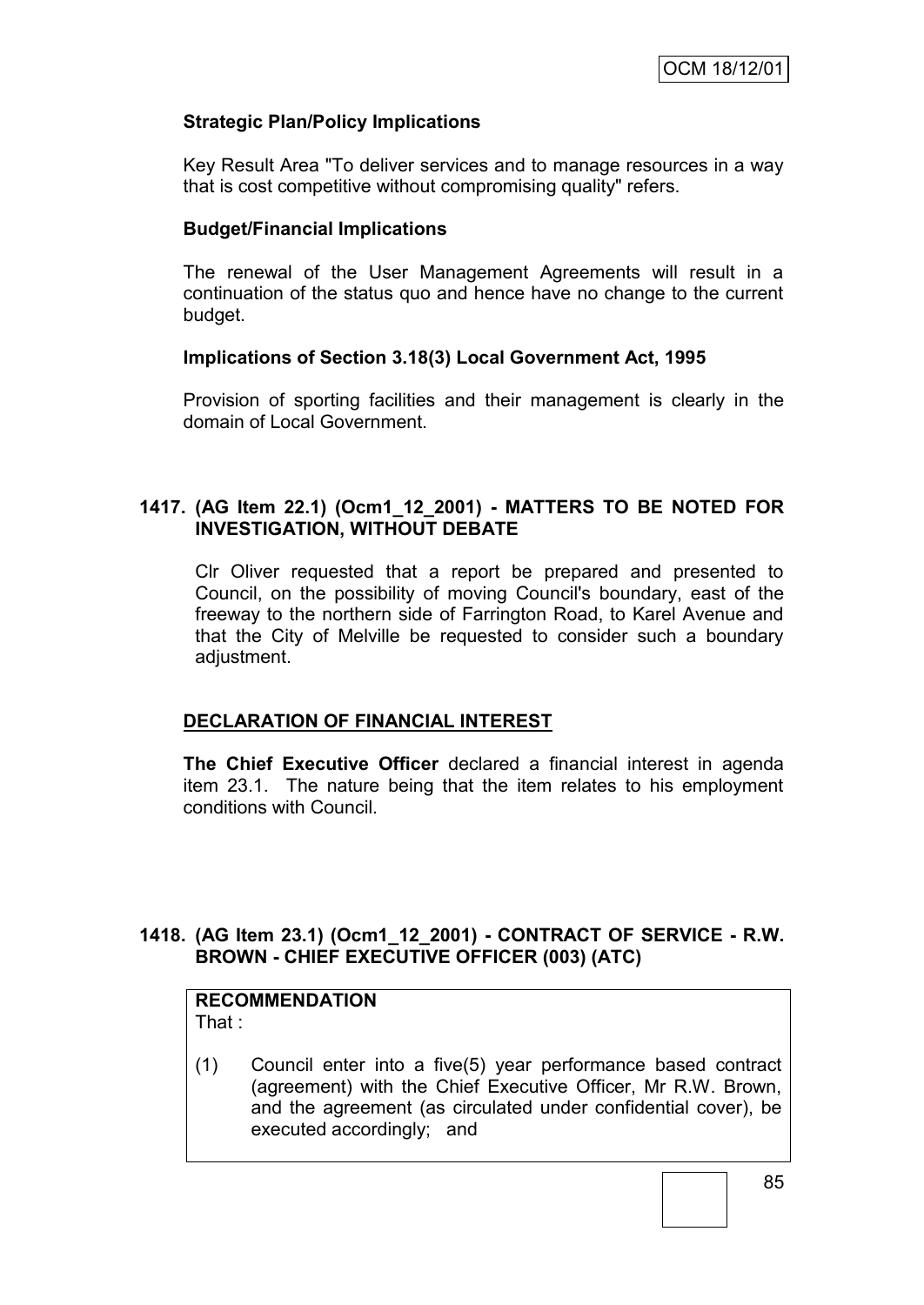(2) the operative date of the negotiated cash component of the salary be as from the pay period commencing 10 October 2001.

# **COUNCIL DECISION**

MOVED Mayor Lee SECONDED Clr Reeve-Fowkes that the recommendation be adopted.

**CARRIED 9/1**

## **Background**

Council is to review the remuneration of the Chief Executive Officer.

The Local Government Act 1995 allows for Council to enter into contracts of employment to a maximum of five(5) years.

#### **Submission**

Nil

## **Report**

Independent advice has been received from Gerard Daniels Australia on an appropriate salary package for the Chief Executive Officer.

Following the performance review of the Chief Executive Officer by the members of the Internal Audit Committee, that independent advice was discussed.

The members of the Committee expressed the view that Council should be given the option to enter into a five(5) year performance based contract with the Chief Executive Officer. Mr Brown was agreeable.

The proposed contract has been vetted by Council's legal adviser, McLeod & Co.

Should Council elect not to enter into the contract, it will be necessary for discussions relating to a remuneration review to be held.

## **Strategic Plan/Policy Implications**

N/A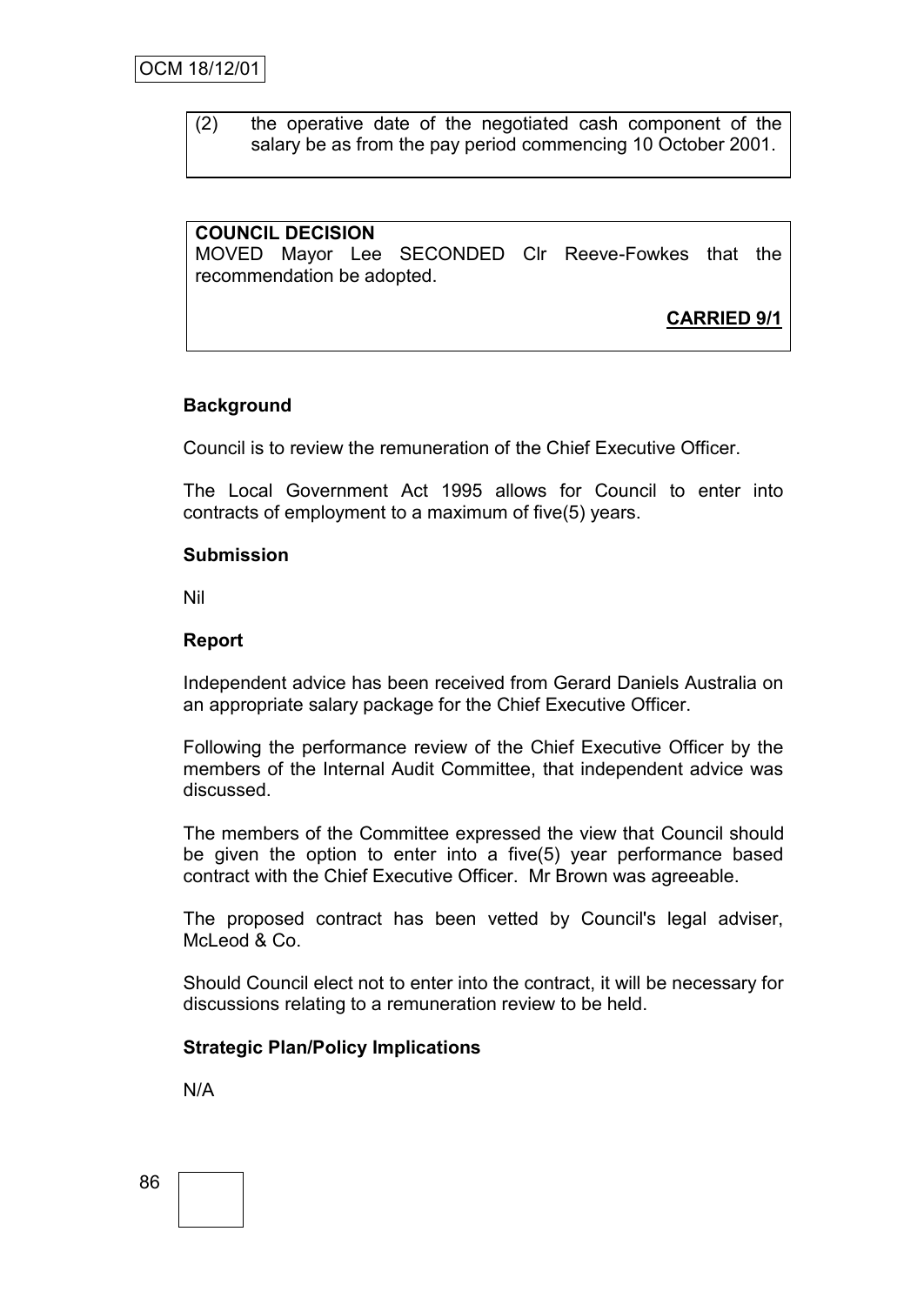## **Budget/Financial Implications**

Funds are available in Account 116200.

# **Implications of Section 3.18(3) Local Government Act, 1995**

Nil

# **1419. (AG Item 24.1) (Ocm1\_12\_2001) - RESOLUTION OF COMPLIANCE (Section 3.18(3), Local Government Act 1995)**

MOVED Clr Humphreys SECONDED Clr Reeve-Fowkes that Council is satisfied that resolutions carried at this Meeting and applicable to items concerning Council provided services and facilities, are:-

- (a) integrated and coordinated, so far as practicable, with any provided by the Commonwealth, the State or any public body;
- (b) not duplicated, to an extent Council considers inappropriate, services or facilities as provided by the Commonwealth, the State or any other body or person, whether public or private; and
- (c) managed efficiently and effectively.

# **CARRIED 10/0**

Mayor Lee mentioned that it has been 12 months since this Council's first meeting and he believed they had been performing very well. He acknowledged the presence of former Clr Susan Rennie in the gallery. The Mayor thanked Councillors for their assistance and support and the officers for their advice. He wished Clr Humphreys a safe trip away and wished everyone all the best for a safe, happy and healthy festive season.

# **MEETING CLOSED AT 8:47PM**